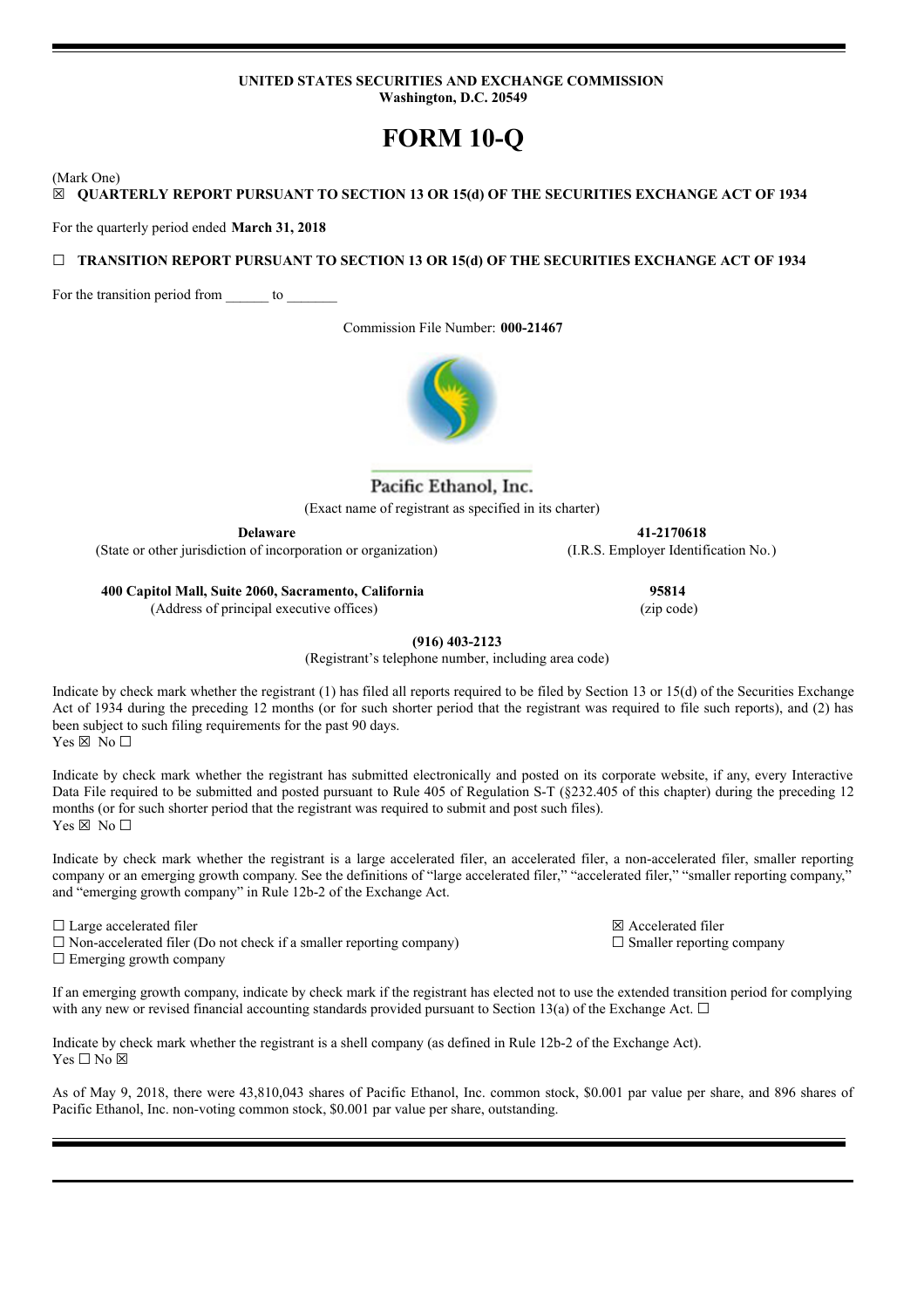# **PART I FINANCIAL INFORMATION**

|                   |                                                                                                      | Page |
|-------------------|------------------------------------------------------------------------------------------------------|------|
| ITEM 1.           | FINANCIAL STATEMENTS.                                                                                |      |
|                   | Consolidated Balance Sheets as of March 31, 2018 (unaudited) and December 31, 2017                   | 1    |
|                   | Consolidated Statements of Operations for the Three Months Ended March 31, 2018 and 2017 (unaudited) | 3    |
|                   | Consolidated Statements of Cash Flows for the Three Months Ended March 31, 2018 and 2017 (unaudited) | 4    |
|                   | Notes to Consolidated Financial Statements (unaudited)                                               | 5    |
| ITEM 2.           | MANAGEMENT'S DISCUSSION AND ANALYSIS OF FINANCIAL CONDITION AND RESULTS OF<br><b>OPERATIONS</b>      | 16   |
| ITEM 3.           | <b>OUANTITATIVE AND OUALITATIVE DISCLOSURES ABOUT MARKET RISK</b>                                    | 27   |
| ITEM 4.           | <b>CONTROLS AND PROCEDURES</b>                                                                       | 28   |
|                   | <b>PART II</b><br><b>OTHER INFORMATION</b>                                                           |      |
|                   | ITEM 1. LEGAL PROCEEDINGS                                                                            | 30   |
|                   | <b>ITEM 1A. RISK FACTORS</b>                                                                         | 30   |
| ITEM 2.           | UNREGISTERED SALES OF EQUITY SECURITIES AND USE OF PROCEEDS                                          | 39   |
| ITEM 3.           | DEFAULTS UPON SENIOR SECURITIES                                                                      | 40   |
| ITEM 4.           | <b>MINE SAFETY DISCLOSURES</b>                                                                       | 40   |
| ITEM 5.           | <b>OTHER INFORMATION</b>                                                                             | 40   |
| ITEM 6.           | <b>EXHIBITS</b>                                                                                      | 42   |
| <b>SIGNATURES</b> |                                                                                                      | 43   |
|                   |                                                                                                      |      |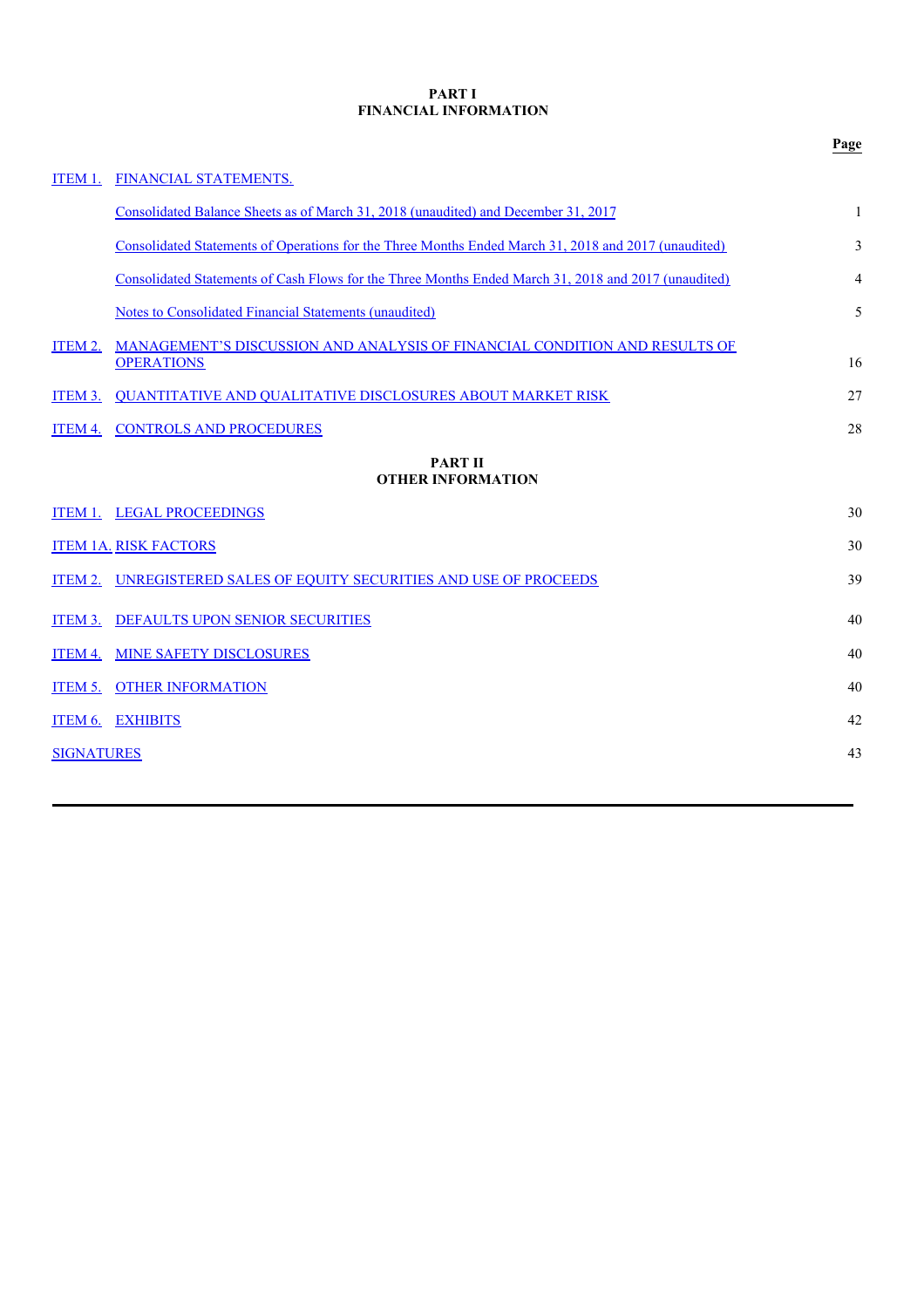# **PART I - FINANCIAL INFORMATION**

# **ITEM 1. FINANCIAL STATEMENTS.**

## **PACIFIC ETHANOL, INC. CONSOLIDATED BALANCE SHEETS (in thousands)**

| <b>ASSETS</b>                                                                                    |    | March 31,<br>2018 |    | December 31,<br>2017 |
|--------------------------------------------------------------------------------------------------|----|-------------------|----|----------------------|
|                                                                                                  |    | (unaudited)       |    | *                    |
| <b>Current Assets:</b>                                                                           |    |                   |    |                      |
| Cash and cash equivalents                                                                        | \$ | 57,380            | -S | 49,489               |
| Accounts receivable, net (net of allowance for doubtful accounts of \$66 and \$19, respectively) |    | 74,217            |    | 80,344               |
| Inventories                                                                                      |    | 70,262            |    | 61,550               |
| Prepaid inventory                                                                                |    | 3,609             |    | 3,281                |
| Derivative instruments                                                                           |    | 2,981             |    | 998                  |
| Other current assets                                                                             |    | 6,082             |    | 7,584                |
| Total current assets                                                                             |    | 214,531           |    | 203,246              |
|                                                                                                  |    |                   |    |                      |
| Property and equipment, net                                                                      |    | 502,545           |    | 508,352              |
|                                                                                                  |    |                   |    |                      |
| <b>Other Assets:</b>                                                                             |    |                   |    |                      |
| Intangible assets, net                                                                           |    | 2,678             |    | 2,678                |
| Other assets                                                                                     |    | 4,725             |    | 6,020                |
| Total other assets                                                                               |    | 7,403             |    | 8,698                |
|                                                                                                  |    |                   |    |                      |
| <b>Total Assets</b>                                                                              | \$ | 724,479           |    | 720,296              |
|                                                                                                  |    |                   |    |                      |

**\*** Amounts derived from the audited financial statements for the year ended December 31, 2017.

See accompanying notes to consolidated financial statements.

$$
-1-
$$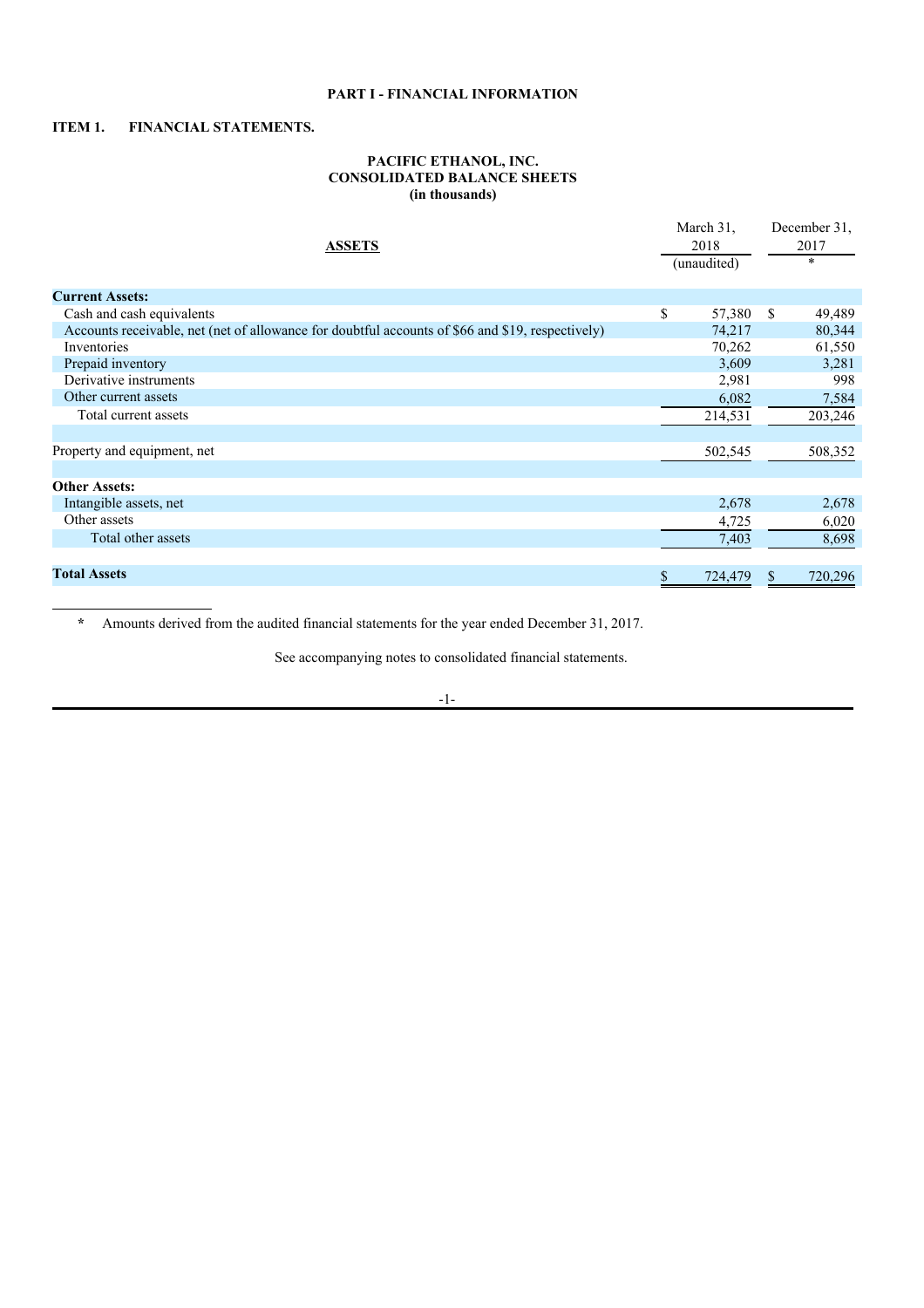## **PACIFIC ETHANOL, INC. CONSOLIDATED BALANCE SHEETS (CONTINUED) (in thousands, except par value)**

| <b>LIABILITIES AND STOCKHOLDERS' EQUITY</b>                                                                                                                                                                                                                                                          |    | March 31,<br>2018 |    | December 31,<br>2017 |  |
|------------------------------------------------------------------------------------------------------------------------------------------------------------------------------------------------------------------------------------------------------------------------------------------------------|----|-------------------|----|----------------------|--|
|                                                                                                                                                                                                                                                                                                      |    | (unaudited)       |    | $\ast$               |  |
| <b>Current Liabilities:</b>                                                                                                                                                                                                                                                                          |    |                   |    |                      |  |
| Accounts payable – trade                                                                                                                                                                                                                                                                             | \$ | 44,671            | S  | 39,738               |  |
| <b>Accrued liabilities</b>                                                                                                                                                                                                                                                                           |    | 24,255            |    | 21,673               |  |
| Current portion - capital leases                                                                                                                                                                                                                                                                     |    | 380               |    | 592                  |  |
| Current portion - long-term debt                                                                                                                                                                                                                                                                     |    | 16,500            |    | 20,000               |  |
| Derivative instruments                                                                                                                                                                                                                                                                               |    | 3,094             |    | 2,307                |  |
| Other current liabilities                                                                                                                                                                                                                                                                            |    | 6,955             |    | 6,396                |  |
| Total current liabilities                                                                                                                                                                                                                                                                            |    | 95,855            |    | 90,706               |  |
| Long-term debt, net of current portion                                                                                                                                                                                                                                                               |    | 228,625           |    | 221,091              |  |
| Capital leases, net of current portion                                                                                                                                                                                                                                                               |    | 112               |    | 123                  |  |
| Other liabilities                                                                                                                                                                                                                                                                                    |    | 25,261            |    | 24,676               |  |
|                                                                                                                                                                                                                                                                                                      |    |                   |    |                      |  |
| <b>Total Liabilities</b>                                                                                                                                                                                                                                                                             |    | 349,853           |    | 336,596              |  |
|                                                                                                                                                                                                                                                                                                      |    |                   |    |                      |  |
| Commitments and Contingencies (Note 6)                                                                                                                                                                                                                                                               |    |                   |    |                      |  |
| <b>Stockholders' Equity:</b>                                                                                                                                                                                                                                                                         |    |                   |    |                      |  |
| Pacific Ethanol, Inc. Stockholders' Equity:                                                                                                                                                                                                                                                          |    |                   |    |                      |  |
| Preferred stock, \$0.001 par value; 10,000 shares authorized; Series A: 1,684 shares authorized; no<br>shares issued and outstanding as of March 31, 2018 and December 31, 2017; Series B: 1,581 shares<br>authorized; 927 shares issued and outstanding as of March 31, 2018 and December 31, 2017; |    |                   |    |                      |  |
| liquidation preference of \$18,075 as of March 31, 2018                                                                                                                                                                                                                                              |    | $\mathbf{1}$      |    | 1                    |  |
| Common stock, \$0.001 par value; 300,000 shares authorized; 43,954 and 43,985 shares issued and<br>outstanding as of March 31, 2018 and December 31, 2017, respectively                                                                                                                              |    | 44                |    | 44                   |  |
| Non-voting common stock, \$0.001 par value; 3,553 shares authorized; 1 share issued and outstanding<br>as of March 31, 2018 and December 31, 2017                                                                                                                                                    |    |                   |    |                      |  |
| Additional paid-in capital                                                                                                                                                                                                                                                                           |    | 927,825           |    | 927,090              |  |
| Accumulated other comprehensive loss                                                                                                                                                                                                                                                                 |    | (2, 234)          |    | (2, 234)             |  |
| Accumulated deficit                                                                                                                                                                                                                                                                                  |    | (576, 615)        |    | (568, 462)           |  |
| Total Pacific Ethanol, Inc. Stockholders' Equity                                                                                                                                                                                                                                                     |    | 349,021           |    | 356,439              |  |
| Noncontrolling interests                                                                                                                                                                                                                                                                             |    | 25,605            |    | 27,261               |  |
| <b>Total Stockholders' Equity</b>                                                                                                                                                                                                                                                                    |    | 374,626           |    | 383,700              |  |
| <b>Total Liabilities and Stockholders' Equity</b>                                                                                                                                                                                                                                                    | \$ | 724,479           | \$ | 720,296              |  |

**\*** Amounts derived from the audited financial statements for the year ended December 31, 2017.

See accompanying notes to consolidated financial statements.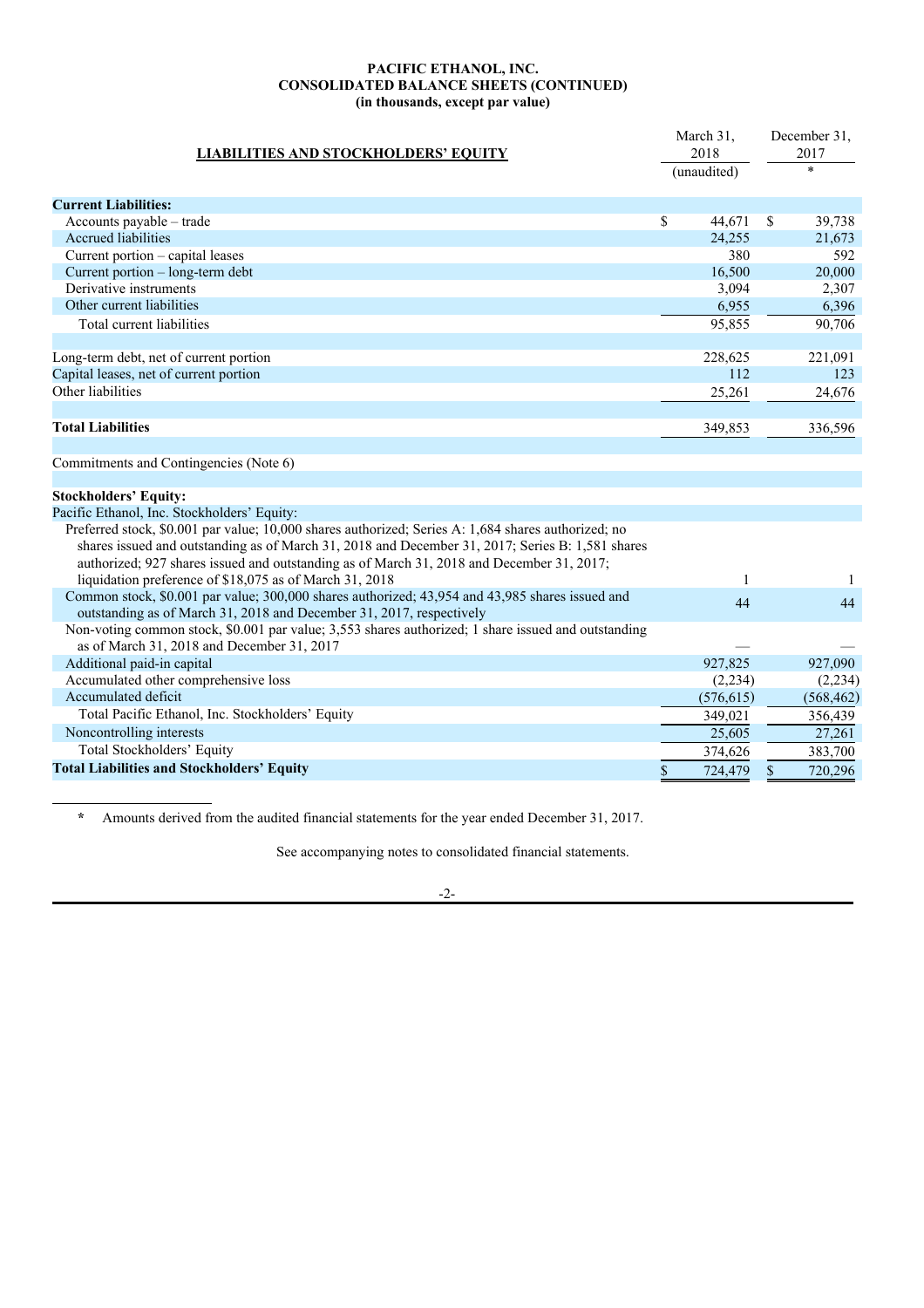## **PACIFIC ETHANOL, INC. CONSOLIDATED STATEMENTS OF OPERATIONS (unaudited, in thousands, except per share data)**

|                                                        |              | Three Months Ended<br>March 31, |           |  |
|--------------------------------------------------------|--------------|---------------------------------|-----------|--|
|                                                        | 2018         |                                 | 2017      |  |
| Net sales                                              | 400,027<br>S | \$.                             | 386,340   |  |
| Cost of goods sold                                     | 396,665      |                                 | 392,113   |  |
| Gross profit (loss)                                    | 3,362        |                                 | (5,773)   |  |
| Selling, general and administrative expenses           | 9,315        |                                 | 5,450     |  |
| Loss from operations                                   | (5,953)      |                                 | (11,223)  |  |
| Fair value adjustments                                 |              |                                 | 455       |  |
| Interest expense                                       | (4,505)      |                                 | (2,637)   |  |
| Other income (expense), net                            | 398          |                                 | (80)      |  |
| Loss before benefit for income taxes                   | (10,060)     |                                 | (13, 485) |  |
| Benefit for income taxes                               | 563          |                                 |           |  |
| Consolidated net loss                                  | (9, 497)     |                                 | (13, 485) |  |
| Net loss attributed to noncontrolling interests        | 1,656        |                                 | 849       |  |
| Net loss attributed to Pacific Ethanol, Inc.           | (7, 841)     |                                 | (12, 636) |  |
| Preferred stock dividends                              | (312)        |                                 | (312)     |  |
| Net loss available to common stockholders              | (8,153)      |                                 | (12,948)  |  |
| Net loss per share, basic and diluted                  | (0.19)       |                                 | (0.31)    |  |
| Weighted-average shares outstanding, basic and diluted | 42,912       |                                 | 42,375    |  |

See accompanying notes to consolidated financial statements.

-3-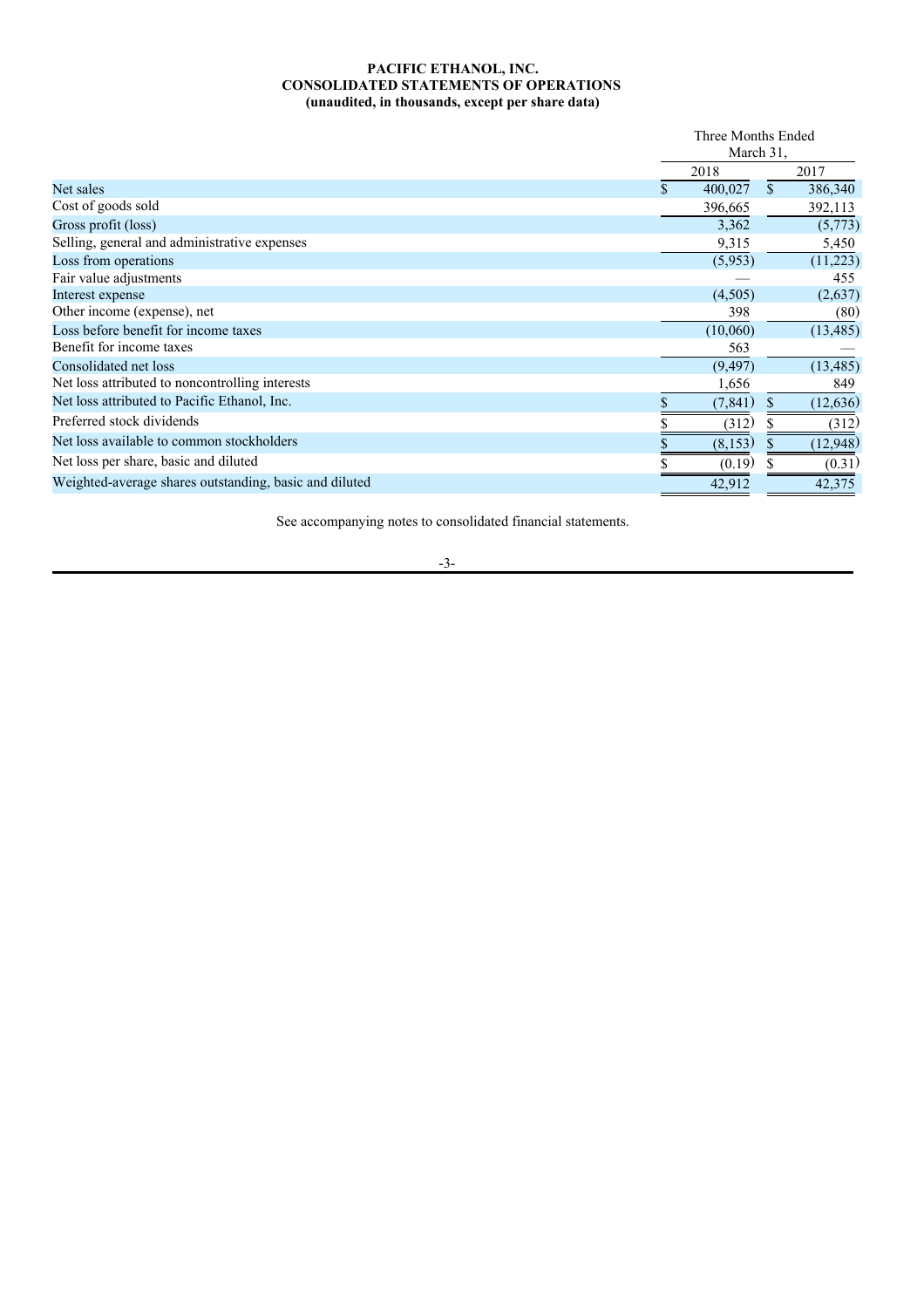## **PACIFIC ETHANOL, INC. CONSOLIDATED STATEMENTS OF CASH FLOWS (unaudited, in thousands)**

|                                                                                              | Three Months Ended<br>March 31. |              |    |           |
|----------------------------------------------------------------------------------------------|---------------------------------|--------------|----|-----------|
|                                                                                              |                                 | 2018         |    | 2017      |
| <b>Operating Activities:</b>                                                                 |                                 |              |    |           |
| Consolidated net loss                                                                        | \$                              | $(9,497)$ \$ |    | (13, 485) |
| Adjustments to reconcile consolidated net loss to net cash provided by operating activities: |                                 |              |    |           |
| Depreciation and amortization of intangibles                                                 |                                 | 10,164       |    | 9,110     |
| Deferred income taxes                                                                        |                                 | (563)        |    |           |
| Inventory valuation adjustment                                                               |                                 |              |    | 2,086     |
| Amortization of debt discount                                                                |                                 | 178          |    | 136       |
| Non-cash compensation                                                                        |                                 | 736          |    | 1,221     |
| Amortization of deferred financing fees                                                      |                                 | 465          |    | 91        |
| Loss (gain) on derivatives                                                                   |                                 | 462          |    | (216)     |
| Fair value adjustments                                                                       |                                 | 二            |    | (455)     |
| Bad debt expense                                                                             |                                 | 47           |    | 7         |
| Changes in operating assets and liabilities:                                                 |                                 |              |    |           |
| Accounts receivable                                                                          |                                 | 6,080        |    | 22,250    |
| Inventories                                                                                  |                                 | (8,712)      |    | (61)      |
| Prepaid expenses and other assets                                                            |                                 | 1,370        |    | (2, 412)  |
| Prepaid inventory                                                                            |                                 | (328)        |    | 2,033     |
| Accounts payable and accrued liabilities                                                     |                                 | 8,508        |    | (8,213)   |
| Net cash provided by operating activities                                                    |                                 | 8,910        |    | 12,092    |
| <b>Investing Activities:</b>                                                                 |                                 |              |    |           |
| Additions to property and equipment                                                          |                                 | (4, 357)     |    | (4,111)   |
| Net cash used in investing activities                                                        |                                 | (4, 357)     |    | (4, 111)  |
|                                                                                              |                                 |              |    |           |
| <b>Financing Activities:</b>                                                                 |                                 |              |    |           |
| Net proceeds (payments) on Kinergy's line of credit                                          |                                 | 8,722        |    | (1, 358)  |
| Proceeds from assessment financing                                                           |                                 | 331          |    |           |
| Principal payments on borrowings                                                             |                                 | (5,000)      |    | (1,000)   |
| Principal payments on capital leases                                                         |                                 | (403)        |    | (190)     |
| Proceeds from exercise of warrants                                                           |                                 |              |    | 37        |
| Debt issuance costs                                                                          |                                 |              |    | (14)      |
| Preferred stock dividends paid                                                               |                                 | (312)        |    | (312)     |
| Net cash provided by (used in) financing activities                                          |                                 | 3,338        |    | (2, 837)  |
| Net increase in cash and cash equivalents                                                    |                                 | 7,891        |    | 5,144     |
| Cash and cash equivalents at beginning of period                                             |                                 | 49,489       |    | 68,590    |
| Cash and cash equivalents at end of period                                                   | \$                              |              |    |           |
|                                                                                              |                                 | 57,380       | \$ | 73,734    |
| <b>Supplemental Information:</b>                                                             |                                 |              |    |           |
| Interest paid                                                                                | \$                              | 3,593        | \$ | 2,403     |
| Income taxes received                                                                        | \$                              | 168          | \$ | 3         |
|                                                                                              |                                 |              |    |           |

See accompanying notes to consolidated financial statements.

# -4-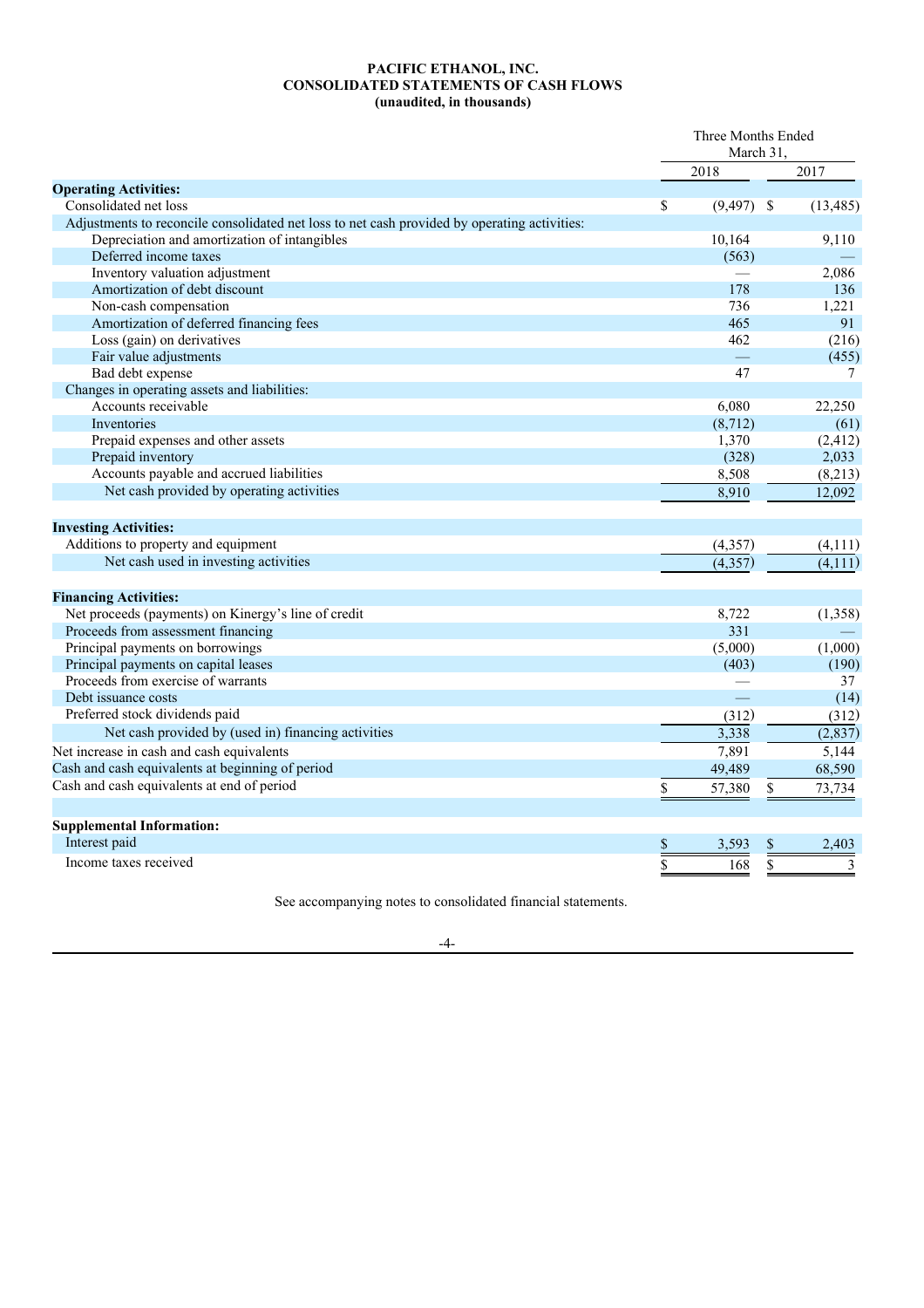### **PACIFIC ETHANOL, INC. NOTES TO CONSOLIDATED FINANCIAL STATEMENTS (UNAUDITED)**

## 1. ORGANIZATION AND BASIS OF PRESENTATION.

*Organization and Business* – The consolidated financial statements include, for all periods presented, the accounts of Pacific Ethanol, Inc., a Delaware corporation ("Pacific Ethanol"), and its direct and indirect subsidiaries (collectively, the "Company"), including its subsidiaries, Kinergy Marketing LLC, an Oregon limited liability company ("Kinergy"), Pacific Ag. Products, LLC, a California limited liability company ("PAP"), PE Op Co., a Delaware corporation ("PE Op Co.") and all nine of the Company's ethanol production facilities.

The Company's acquisition of Illinois Corn Processing, LLC ("ICP") was consummated on July 3, 2017, and as a result, the Company's accompanying consolidated financial statements include the results of ICP only as of December 31, 2017 and for the three months ended March 31, 2018.

The Company is a leading producer and marketer of low-carbon renewable fuels in the United States. The Company has a combined production capacity of 605 million gallons per year, markets, on an annualized basis, nearly 1.0 billion gallons of ethanol and specialty alcohols, and produces, on an annualized basis, over 3.0 million tons of co-products on a dry matter basis, such as wet and dry distillers grains, wet and dry corn gluten feed, condensed distillers solubles, corn gluten meal, corn germ, dried yeast and  $CO_2$ .

The Company owns and operates nine production facilities, four in the Western states of California, Oregon and Idaho, and five in the Midwestern states of Illinois and Nebraska.

The Company's four ethanol plants in the Western United States (together with their respective holding companies, the "Pacific Ethanol West Plants") are located in close proximity to both feed and ethanol customers and thus enjoy unique advantages in efficiency, logistics and product pricing. These plants produce among the lowest-carbon ethanol produced in the United States due to low energy use in production.

The Company's five ethanol plants in the Midwest (together with their respective holding companies, the "Pacific Ethanol Central Plants") are located in the heart of the Corn Belt, benefit from low-cost and abundant feedstock production and allow for access to many additional domestic markets. In addition, the Company's ability to load unit trains from these facilities in the Midwest allows for greater access to international markets.

As of March 31, 2018, all nine facilities were operating. As market conditions change, the Company may increase, decrease or idle production at one or more operational facilities or resume operations at any idled facility.

*Basis of Presentation*–*Interim Financial Statements* – The accompanying unaudited consolidated financial statements and related notes have been prepared in accordance with accounting principles generally accepted in the United States for interim financial information and the instructions to Form 10-Q and Rule 10-01 of Regulation S-X. Results for interim periods should not be considered indicative of results for a full year. These interim consolidated financial statements should be read in conjunction with the consolidated financial statements and related notes contained in the Company's Annual Report on Form 10-K for the year ended December 31, 2017. The accounting policies used in preparing these consolidated financial statements are the same as those described in Note 1 to the consolidated financial statements in the Company's Annual Report on Form 10-K for the year ended December 31, 2017, with the exception of revenue recognition, as discussed further below. In the opinion of management, all adjustments (consisting of normal recurring adjustments) considered necessary for a fair statement of the results for interim periods have been included. All significant intercompany accounts and transactions have been eliminated in consolidation.

-5-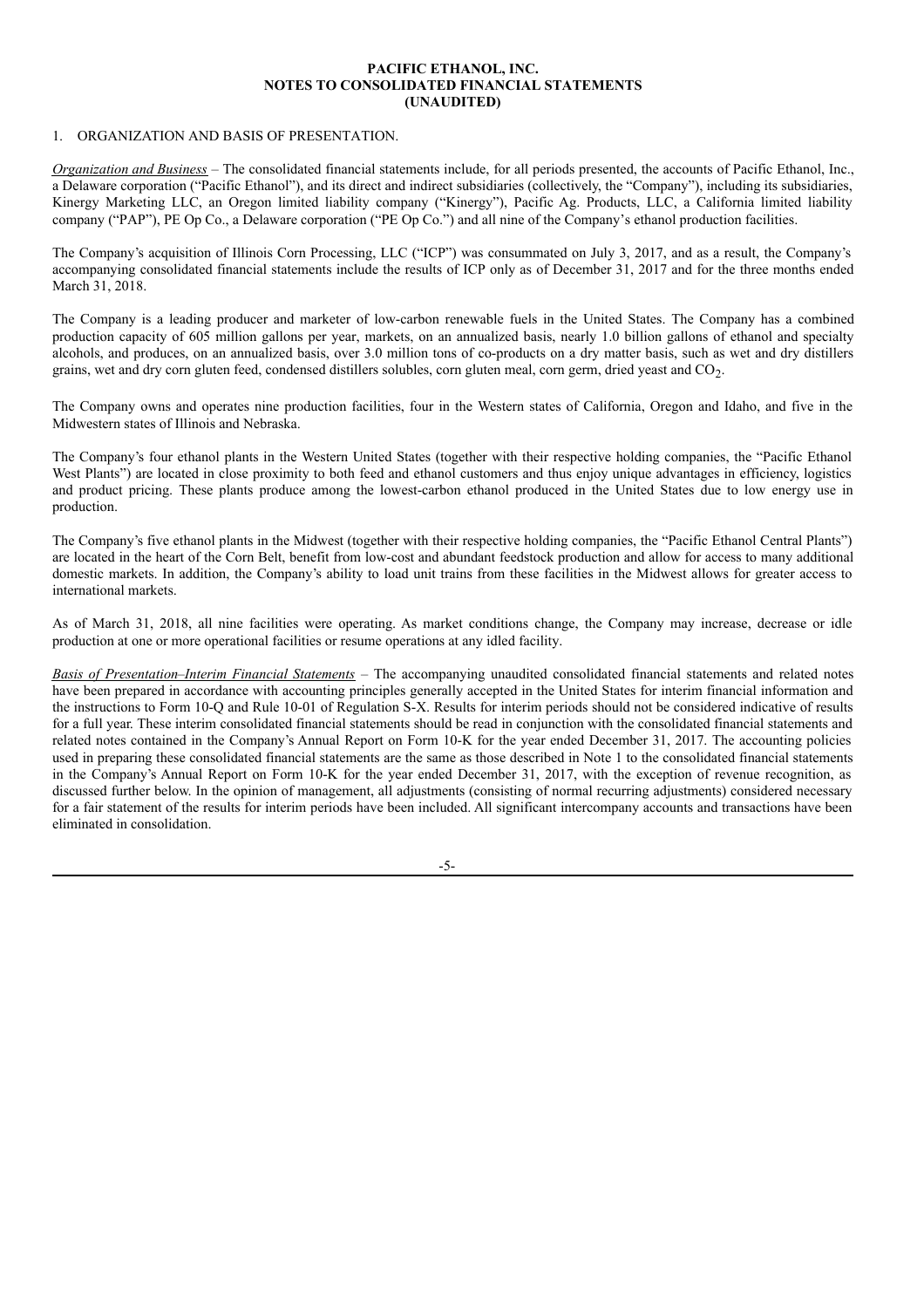*Accounts Receivable and Allowance for Doubtful Accounts* – Trade accounts receivable are presented at face value, net of the allowance for doubtful accounts. The Company sells ethanol to gasoline refining and distribution companies, sells distillers grains and other feed coproducts to dairy operators and animal feedlots and sells corn oil to poultry and biodiesel customers generally without requiring collateral.

The Company maintains an allowance for doubtful accounts for balances that appear to have specific collection issues. The collection process is based on the age of the invoice and requires attempted contacts with the customer at specified intervals. If, after a specified number of days, the Company has been unsuccessful in its collection efforts, a bad debt allowance is recorded for the balance in question. Delinquent accounts receivable are charged against the allowance for doubtful accounts once uncollectibility has been determined. The factors considered in reaching this determination are the apparent financial condition of the customer and the Company's success in contacting and negotiating with the customer. If the financial condition of the Company's customers were to deteriorate, resulting in an impairment of ability to make payments, additional allowances may be required.

Of the accounts receivable balance, approximately \$60,487,000 and \$64,501,000 at March 31, 2018 and December 31, 2017, respectively, were used as collateral under Kinergy's operating line of credit. The allowance for doubtful accounts was \$66,000 and \$19,000 as of March 31, 2018 and December 31, 2017, respectively. The Company recorded a bad debt expense of \$47,000 and \$7,000 for the three months ended March 31, 2018 and 2017, respectively. The Company does not have any off-balance sheet credit exposure related to its customers.

*Benefit for Income Taxes* – The Company recognized a tax benefit of \$563,000 for the three months ended March 31, 2018 due to the Company's reduction of its deferred tax asset valuation allowance due to the taxable losses incurred during the period. Under the Tax Cuts and Jobs Act enacted on December 22, 2017, losses incurred after 2017 can be carried forward indefinitely. The Company does not expect additional tax benefits to be recognized during 2018 due to this provision. The Company recognized no tax benefit for the three months ended March 31, 2017 due to the uncertainty of using its tax losses to offset future taxable income. To the extent the Company believes it can utilize its tax losses, the Company will adjust its benefit for income taxes accordingly in future periods.

*Comprehensive Loss* – The Company's accumulated other comprehensive loss relates to the Company's pension plans. For the three months ended March 31, 2018 and 2017, the Company's consolidated loss and comprehensive loss were substantially the same.

*Noncontrolling Interests* – For the three months ended March 31, 2018 and 2017, the changes to noncontrolling interests represented the net loss attributed to noncontrolling interests, with no other adjustment for the periods.

*Financial Instruments* – The carrying values of cash and cash equivalents, accounts receivable, accounts payable and accrued liabilities are reasonable estimates of their fair values because of the short maturity of these items. The Company believes the carrying value of its longterm debt approximates fair value because the interest rates on these instruments are variable, and are considered Level 2 fair value measurements.

-6-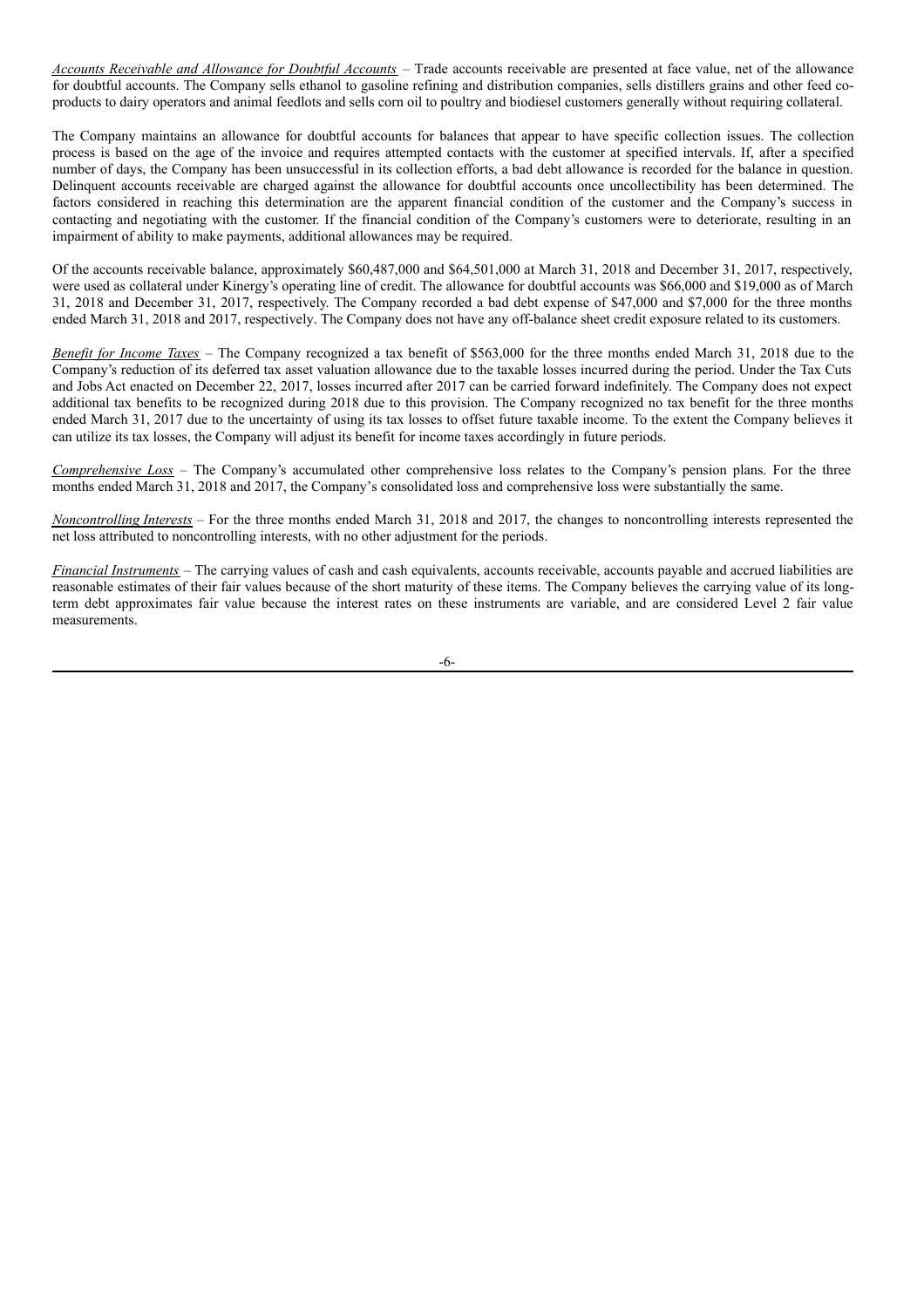*Recent Accounting Pronouncements* – In February 2016, the Financial Accounting Standards Board ("FASB") issued new guidance on accounting for leases. Under the new guidance, lessees will be required to recognize the following for all leases (with the exception of short-term leases) at the commencement date: (1) a lease liability, which is a lessee's obligation to make lease payments arising from a lease, measured on a discounted cash flow basis; and (2) a "right of use" asset, which is an asset that represents the lessee's right to use the specified asset for the lease term. Under the new guidance, lessor accounting is largely unchanged, with some minor exceptions. Lessees will no longer be provided with a source of off-balance sheet financing for other than short-term leases. The standard is effective for public companies for annual reporting periods beginning after December 15, 2018, including interim periods within those fiscal years. The Company expects that upon adoption of this accounting standard, right of use assets and lease obligations will be recognized in its consolidated balance sheets in amounts that will be material.

In May 2014, the FASB issued new guidance on the recognition of revenue ("ASC 606"). ASC 606 states that an entity should recognize revenue to depict the transfer of promised goods or services to customers in an amount that reflects the consideration to which the entity expects to be entitled in exchange for those goods or services. The standard is effective for annual reporting periods beginning after December 15, 2017, including interim periods within that reporting period. In March and April 2016, the FASB issued further revenue recognition guidance amending principal vs. agent considerations regarding whether an entity should recognize revenue to depict the transfer of promised goods or services to customers in an amount that reflects the consideration to which the entity expects to be entitled in exchange for those goods and services.

The provisions of ASC 606 include a five-step process by which an entity will determine revenue recognition, depicting the transfer of goods or services to customers in amounts reflecting the payment to which an entity expects to be entitled in exchange for those goods or services. ASC 606 requires the Company to apply the following steps: (1) identify the contract with the customer; (2) identify the performance obligations in the contract; (3) determine the transaction price; (4) allocate the transaction price to the performance obligations in the contract; and (5) recognize revenue when, or as, the Company satisfies the performance obligation.

Effective January 1, 2018, the Company adopted ASC 606 using the modified retrospective method for all of its contracts. Following the adoption of ASC 606, the Company will continue to recognize revenue at a point-in-time when control of goods transfers to the customer. This is consistent with the Company's previous revenue recognition accounting policy under which the Company recognized revenue when title and risk of loss pass to the customer and collectability is reasonably assured. In addition, ASU 606 did not impact the Company's presentation of revenue on a gross or net basis.

The Company recognizes revenue primarily from sales of ethanol and its related co-products.

The Company has nine ethanol production facilities from which it produces and sells ethanol to its customers through Kinergy. Kinergy enters into sales contracts with ethanol customers under exclusive intercompany ethanol sales agreements with each of the Company's nine ethanol plants. Kinergy also acts as a principal when it purchases third party ethanol which it resells to its customers. Finally, Kinergy has exclusive sales agreements with other third-party owned ethanol plants under which it sells their ethanol production for a fee plus the costs to deliver the ethanol to Kinergy's customers. These sales are referred to as third-party agent sales. Revenue from these third-party agent sales is recorded on a net basis, with Kinergy recognizing its predetermined fees and any associated delivery costs.

The Company has nine ethanol production facilities from which it produces and sells co-products to its customers through PAP. PAP enters into sales contracts with co-product customers under exclusive intercompany co-product sales agreements with each of the Company's nine ethanol plants.

-7-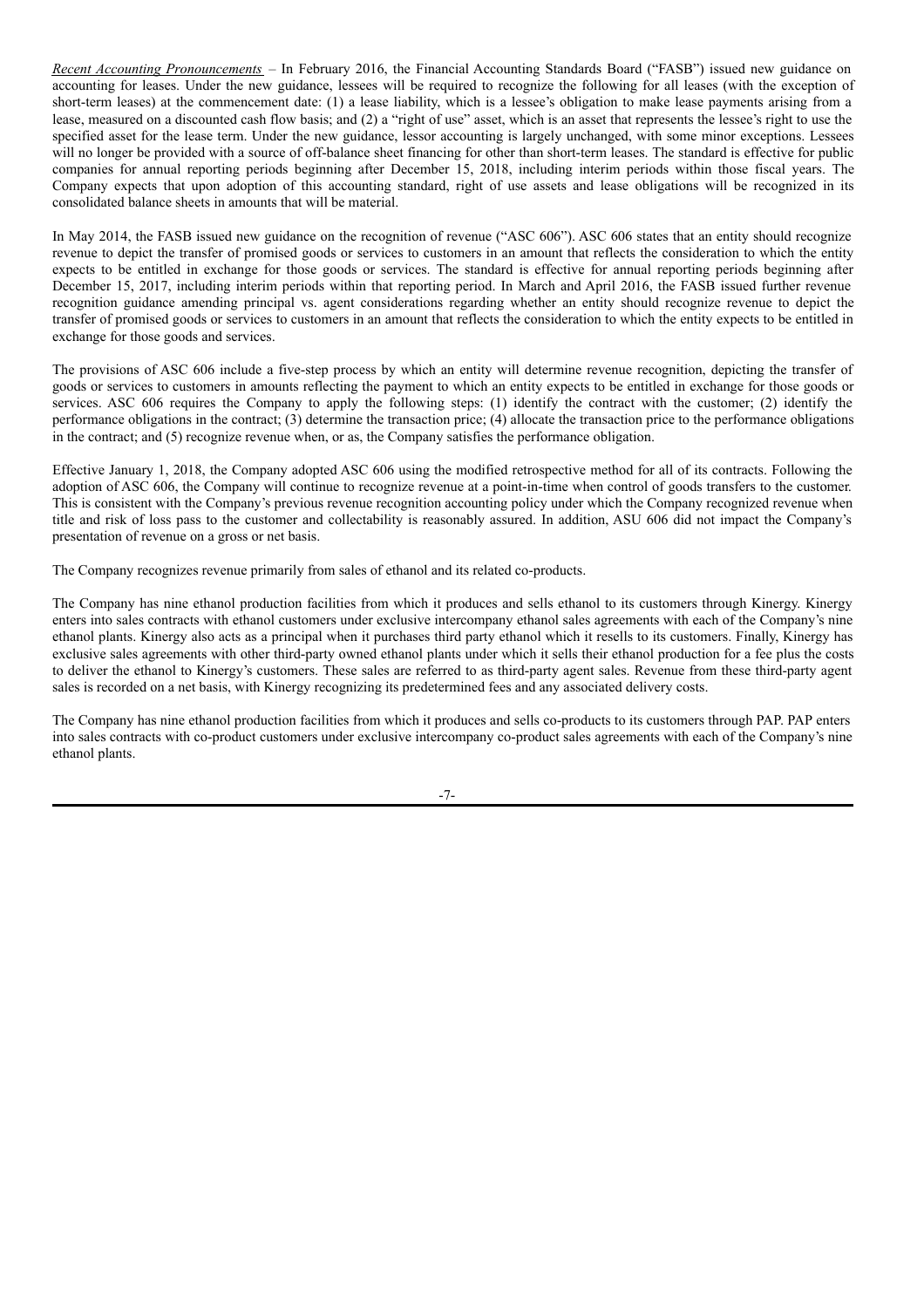The Company recognizes revenue from sales of ethanol and co-products at the point in time when the customer obtains control of such products, which typically occurs upon delivery depending on the terms of the underlying contracts. In some instances, the Company enters into contracts with customers that contain multiple performance obligations to deliver volumes of ethanol or co-products over a contractual period of less than 12 months. The Company allocates the transaction price to each performance obligation identified in the contract based on relative standalone selling prices and recognizes the related revenue as control of each individual product is transferred to the customer in satisfaction of the corresponding performance obligations.

When the Company is the agent, the supplier controls the products before they are transferred to the customer because the supplier is primarily responsible for fulfilling the promise to provide the product, has inventory risk before the product has been transferred to a customer and has discretion in establishing the price for the product. When the Company is the principal, the Company controls the products before they are transferred to the customer because the Company is primarily responsible for fulfilling the promise to provide the products, has inventory risk before the product has been transferred to a customer and has discretion in establishing the price for the product.

The Company accounts for shipping and handling costs relating to contracts with customers as costs to fulfill its promise to transfer its products. Accordingly, the costs are classified as a component of cost of goods.

The Company recognized revenue by type of contracts for periods as follows (in thousands):

|                                     |   | Three Months Ended<br>March 31, |    |         |  |
|-------------------------------------|---|---------------------------------|----|---------|--|
|                                     |   | 2018                            |    | 2017    |  |
| Net Sales - acting as a principal   |   |                                 |    |         |  |
| <b>Production Ethanol</b>           | S | 219,609                         | -S | 184,203 |  |
| <b>Production Co-Products</b>       |   | 74.550                          |    | 58,872  |  |
| Marketing third-party ethanol sales |   | 105,432                         |    | 142,881 |  |
| Net Sales - acting as an agent      |   |                                 |    |         |  |
| Marketing agent ethanol sales       |   | 436                             |    | 384     |  |
| <b>Consolidated net sales</b>       |   | 400,027                         |    | 386,340 |  |

*Estimates and Assumptions* – The preparation of the consolidated financial statements in conformity with U.S. generally accepted accounting principles requires management to make estimates and assumptions that affect the reported amounts of assets and liabilities and disclosure of contingent assets and liabilities at the date of the financial statements and the reported amounts of revenues and expenses during the reporting period. Significant estimates are required as part of determining the allowance for doubtful accounts, net realizable value of inventory, estimated lives of property and equipment, long-lived asset impairments, valuation allowances on deferred income taxes and the potential outcome of future tax consequences of events recognized in the Company's financial statements or tax returns, and the valuation of assets acquired and liabilities assumed as a result of business combinations. Actual results and outcomes may materially differ from management's estimates and assumptions.

## 2. SEGMENTS.

The Company reports its financial and operating performance in two segments: (1) ethanol production, which includes the production and sale of ethanol, specialty alcohols and co-products, with all of the Company's production facilities aggregated, and (2) marketing and distribution, which includes marketing and merchant trading for Company-produced ethanol, specialty alcohols and co-products and thirdparty ethanol.

-8-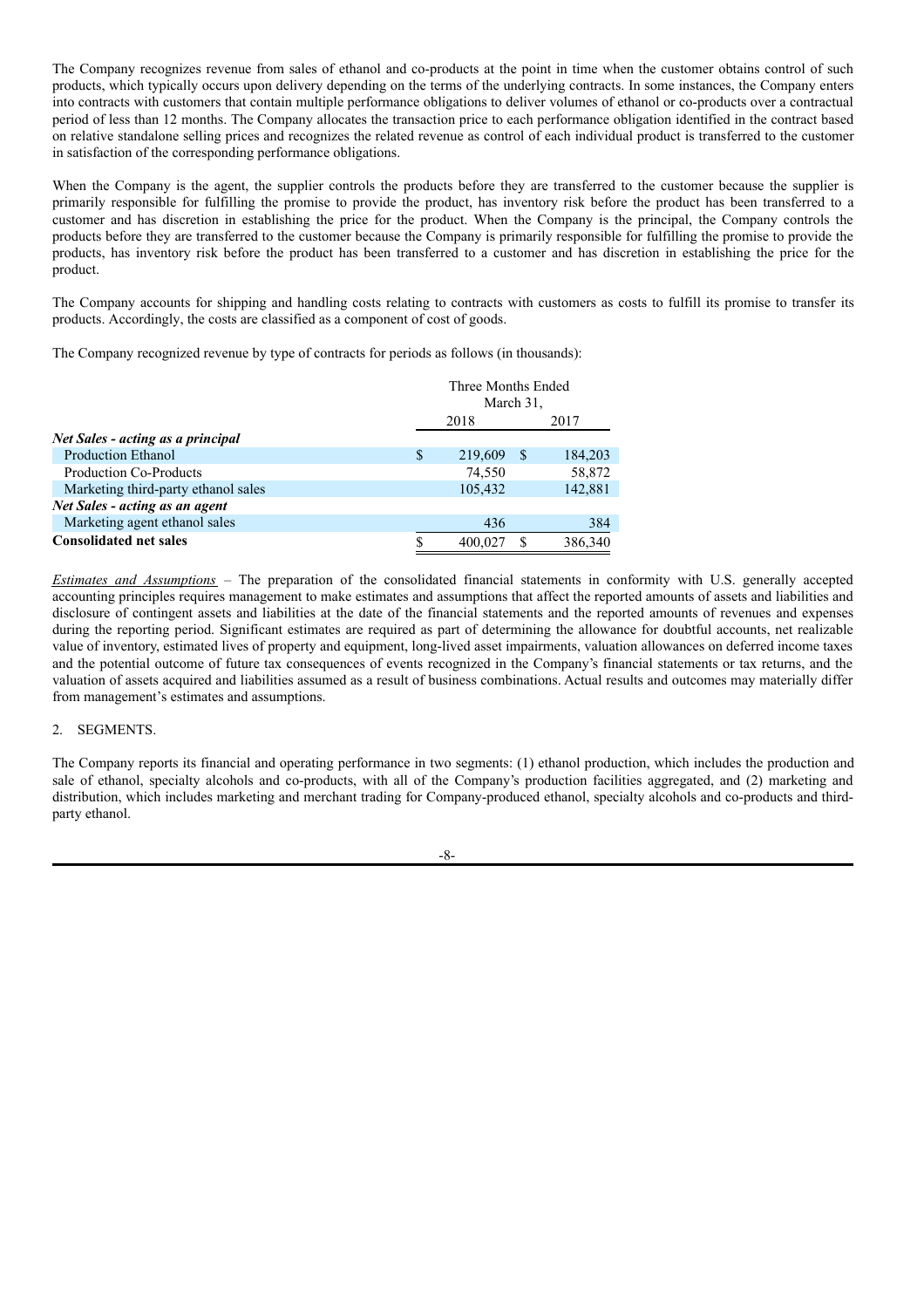The following tables set forth certain financial data for the Company's operating segments (in thousands):

|                                                       |              | Three Months Ended<br>March 31, |              |           |
|-------------------------------------------------------|--------------|---------------------------------|--------------|-----------|
|                                                       |              | 2018                            |              | 2017      |
| <b>Net Sales:</b>                                     |              |                                 |              |           |
| Production:                                           |              |                                 |              |           |
| Net sales to external customers                       | $\mathbb{S}$ | 294,159                         | \$           | 243,075   |
| Intersegment net sales                                |              | 474                             |              | 310       |
| Total production segment net sales                    |              | 294,633                         |              | 243,385   |
| Marketing and distribution:                           |              |                                 |              |           |
| Net sales to external customers                       |              | 105,868                         |              | 143,265   |
| Intersegment net sales                                |              | 2,226                           |              | 1,837     |
| Total marketing and distribution segment net sales    |              | 108,094                         |              | 145,102   |
| Net sales including intersegment activity             |              | 402,727                         |              | 388,487   |
| Intersegment eliminations                             |              | (2,700)                         |              | (2,147)   |
| Net sales, as reported                                | \$           | 400,027                         | \$           | 386,340   |
|                                                       |              |                                 |              |           |
| <b>Cost of goods sold:</b>                            |              |                                 |              |           |
| Production                                            | $\mathbb{S}$ | 297,478                         | $\sqrt{\ }$  | 250,587   |
| Marketing and distribution                            |              | 100,932                         |              | 143,676   |
| Intersegment eliminations                             |              | (1,745)                         |              | (2,150)   |
| Cost of goods sold, as reported                       | \$           | 396,665                         | \$           | 392,113   |
|                                                       |              |                                 |              |           |
| <b>Income (loss) before benefit for income taxes:</b> |              |                                 |              |           |
| Production                                            | $\mathbb{S}$ | $(12, 445)$ \$                  |              | (12, 315) |
| Marketing and distribution                            |              | 5,750                           |              | 150       |
| Corporate activities                                  |              | (3,365)                         |              | (1,320)   |
|                                                       | \$           | (10,060)                        | $\mathbb{S}$ | (13, 485) |
|                                                       |              |                                 |              |           |
| Depreciation and amortization:                        |              |                                 |              |           |
| Production                                            | \$           | 9,932                           | \$           | 8,847     |
| Corporate activities                                  |              | 232                             |              | 263       |
|                                                       | \$           | 10,164                          | \$           | 9,110     |
| Interest expense:                                     |              |                                 |              |           |
| Production                                            | \$           | 2,024                           | \$           | 1,092     |
| Marketing and distribution                            |              | 363                             |              | 308       |
| Corporate activities                                  |              | 2,118                           |              | 1,237     |
|                                                       | \$           | 4,505                           | \$           | 2,637     |

-9-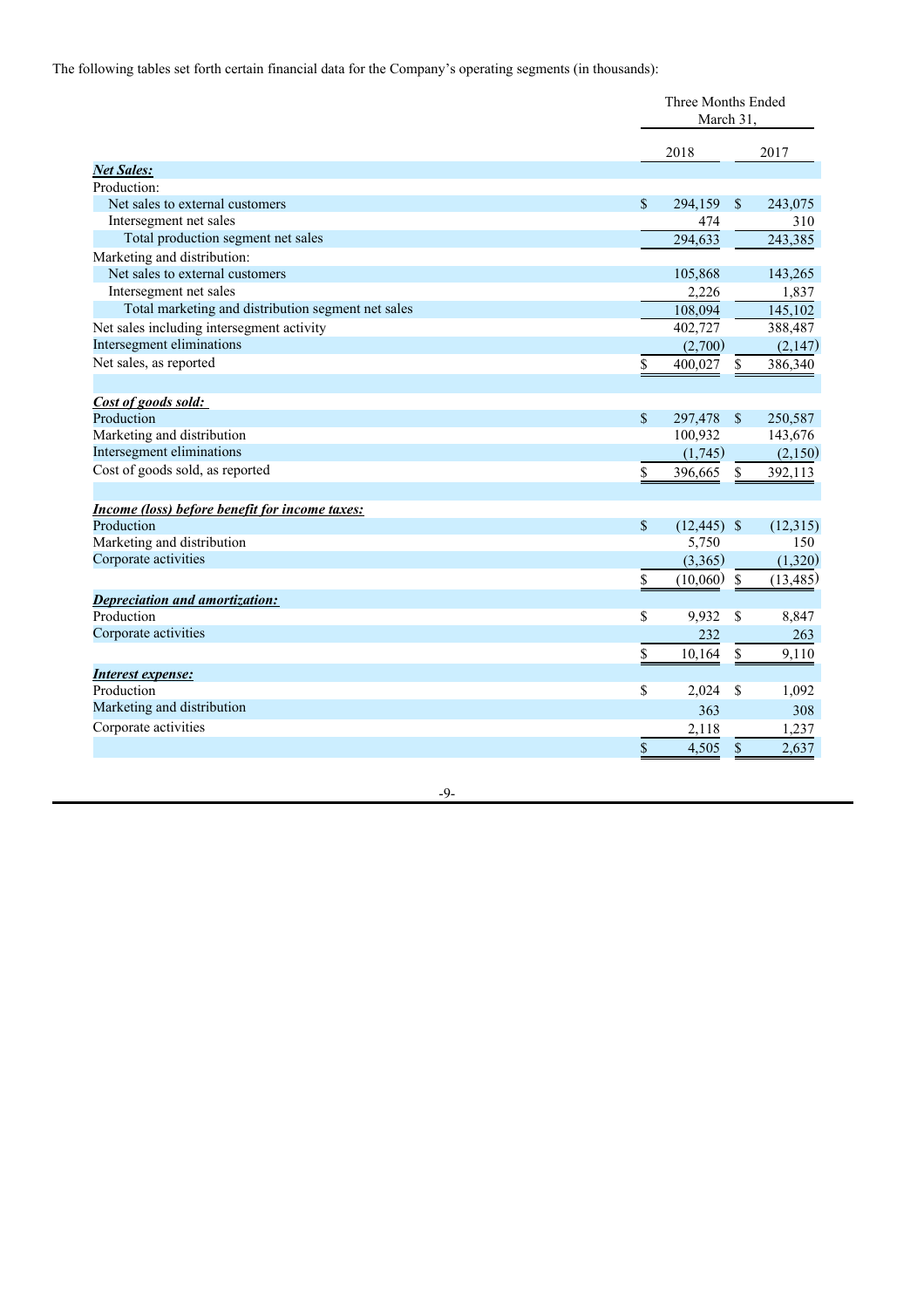The following table sets forth the Company's total assets by operating segment (in thousands):

|                            | March 31, 2018 | December 31, 2017 |
|----------------------------|----------------|-------------------|
| <b>Total assets:</b>       |                |                   |
| Production                 | 567,889 \$     | 583,696           |
| Marketing and distribution | 152,073        | 127,242           |
| Corporate assets           | 4.517          | 9,358             |
|                            | 724,479        | 720,296           |

## 3. INVENTORIES.

Inventories consisted primarily of bulk ethanol, specialty alcohols, corn, co-products, low-carbon and Renewable Identification Number ("RIN") credits and unleaded fuel, and are valued at the lower-of-cost-or-net realizable value, with cost determined on a first-in, first-out basis. Inventory is net of a \$2.7 million valuation adjustment as of December 31, 2017. Inventory balances consisted of the following (in thousands):

|                    | March 31, 2018 | December 31, 2017 |
|--------------------|----------------|-------------------|
| Finished goods     | 43,641 \$      | 35,652            |
| Work in progress   | 8,991          | 8,807             |
| Raw materials      | 7,276          | 7,601             |
| Low-carbon and RIN |                |                   |
| credits            | 8,708          | 7,952             |
| Other              | 1,646          | 1,538             |
| Total              | 70,262 \$      | 61,550            |

## 4. DERIVATIVES.

The business and activities of the Company expose it to a variety of market risks, including risks related to changes in commodity prices. The Company monitors and manages these financial exposures as an integral part of its risk management program. This program recognizes the unpredictability of financial markets and seeks to reduce the potentially adverse effects that market volatility could have on operating results.

*Commodity Risk* – *Cash Flow Hedges* – The Company uses derivative instruments to protect cash flows from fluctuations caused by volatility in commodity prices for periods of up to twelve months in order to protect gross profit margins from potentially adverse effects of market and price volatility on ethanol sale and purchase commitments where the prices are set at a future date and/or if the contracts specify a floating or index-based price for ethanol. In addition, the Company hedges anticipated sales of ethanol to minimize its exposure to the potentially adverse effects of price volatility. These derivatives may be designated and documented as cash flow hedges and effectiveness is evaluated by assessing the probability of the anticipated transactions and regressing commodity futures prices against the Company's purchase and sales prices. Ineffectiveness, which is defined as the degree to which the derivative does not offset the underlying exposure, is recognized immediately in cost of goods sold. For the three months ended March 31, 2018 and 2017, the Company did not designate any of its derivatives as cash flow hedges.

*Commodity Risk – Non-Designated Hedges* – The Company uses derivative instruments to lock in prices for certain amounts of corn and ethanol by entering into exchange-traded forward contracts for those commodities. These derivatives are not designated for special hedge accounting treatment. The changes in fair value of these contracts are recorded on the balance sheet and recognized immediately in cost of goods sold. The Company recognized losses of \$462,000 and gains of \$216,000 as the changes in the fair values of these contracts for the three months ended March 31, 2018 and 2017, respectively.

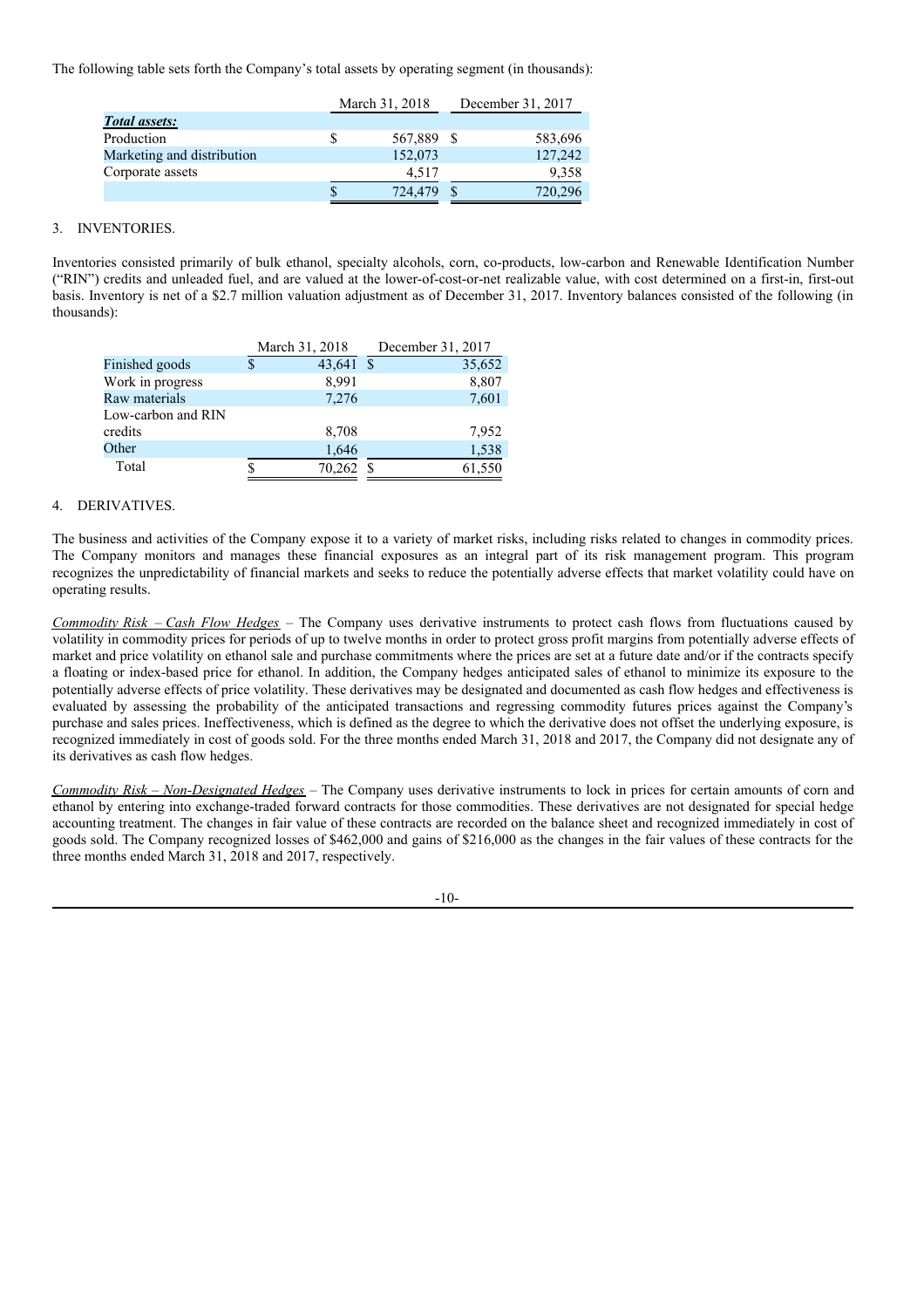*Non Designated Derivative Instruments* – The classification and amounts of the Company's derivatives not designated as hedging instruments, and related cash collateral balances, are as follows (in thousands):

|                         |                               |               | As of March 31, 2018          |    |               |  |
|-------------------------|-------------------------------|---------------|-------------------------------|----|---------------|--|
|                         | Assets                        |               | Liabilities                   |    |               |  |
| Type of Instrument      | <b>Balance Sheet Location</b> | Fair<br>Value | <b>Balance Sheet Location</b> |    | Fair<br>Value |  |
| Cash collateral balance | Other current assets          | 2,141         |                               |    |               |  |
| Commodity contracts     | Derivative instruments        | 2,981         | Derivative instruments        |    | 3,094         |  |
|                         |                               |               | As of December 31, 2017       |    |               |  |
|                         | Assets                        |               | Liabilities                   |    |               |  |
|                         |                               | Fair          |                               |    | Fair          |  |
| Type of Instrument      | <b>Balance Sheet Location</b> | Value         | <b>Balance Sheet Location</b> |    | Value         |  |
| Cash collateral balance | Other current assets          | 3,813         |                               |    |               |  |
| Commodity contracts     | Derivative instruments        | 998           | Derivative instruments        | \$ | 2,307         |  |

The classification and amounts of the Company's recognized gains (losses) for its derivatives not designated as hedging instruments are as follows (in thousands):

|                     |                                   | <b>Realized Losses</b>       |         |
|---------------------|-----------------------------------|------------------------------|---------|
|                     |                                   | Three Months Ended March 31, |         |
| Type of Instrument  | Statements of Operations Location | 2018<br>2017                 |         |
| Commodity contracts | Cost of goods sold                | (1.658)                      | (2.344) |
|                     |                                   |                              |         |
|                     |                                   | Unrealized Gains             |         |
|                     |                                   | Three Months Ended March 31, |         |
| Type of Instrument  | Statements of Operations Location | 2018<br>2017                 |         |
| Commodity contracts | Cost of goods sold                | 1.196                        | 2,560   |
|                     |                                   |                              |         |

-11-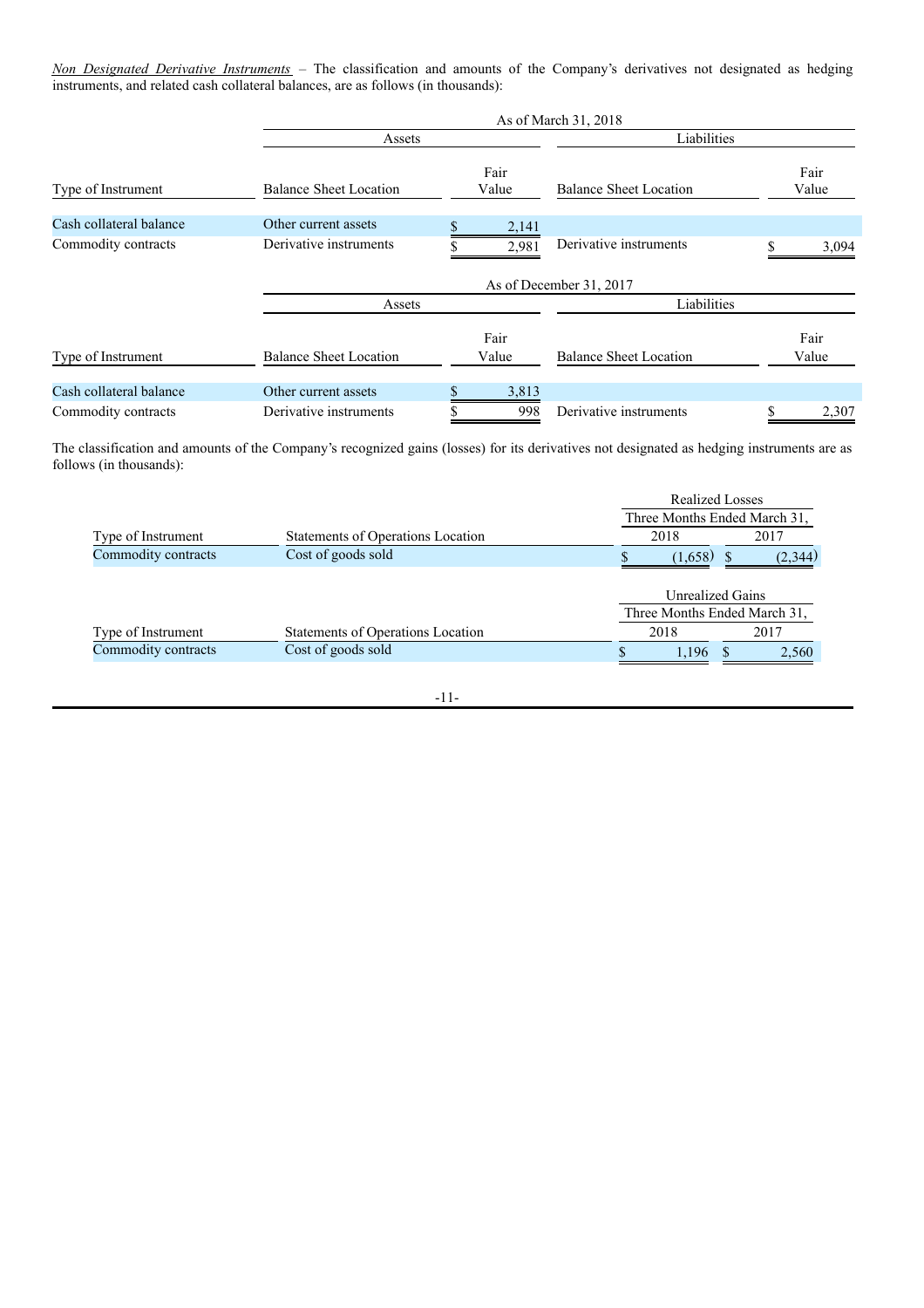## 5. DEBT.

Long-term borrowings are summarized as follows (in thousands):

|                                       | March 31,<br>2018 |    | December 31.<br>2017 |
|---------------------------------------|-------------------|----|----------------------|
| Kinergy line of credit                | 58,199            | -S | 49,477               |
| Pekin term loan                       | 50,000            |    | 53,500               |
| Pekin revolving loan                  | 32,000            |    | 32,000               |
| ICP term loan                         | 21,000            |    | 22,500               |
| ICP revolving loan                    | 18,000            |    | 18,000               |
| Parent notes payable                  | 68,948            |    | 68,948               |
|                                       | 248,147           |    | 244,425              |
| Less unamortized debt discount        | (1,231)           |    | (1,409)              |
| Less unamortized debt financing costs | (1,791)           |    | (1,925)              |
| Less short-term portion               | (16,500)          |    | (20,000)             |
| Long-term debt                        | 228,625           |    | 221,091              |
|                                       |                   |    |                      |

*Kinergy Operating Line of Credit* – As of March 31, 2018, Kinergy had additional borrowing availability under its credit facility of \$19,680,000.

*Pekin Term Loan* – On March 30, 2018, Pacific Ethanol Pekin, LLC ("PE Pekin"), one of the Company's subsidiaries, amended its term loan facility by reducing the amount of working capital it is required to maintain to not less than \$13.0 million from March 31, 2018 through November 30, 2018 and not less than \$16.0 million from December 1, 2018 and continuing at all times thereafter. In addition, a principal payment in the amount of \$3.5 million due for May 2018 was deferred until the maturity date of the term loan. As of the filing of this report, the Company believes PE Pekin is in compliance with its working capital requirement.

*Pacific Aurora Line of Credit* – On March 30, 2018, Pacific Aurora, LLC, a majority owned subsidiary of the Company, terminated its revolving credit facility, which was unused during the three months ended March 31, 2018. As a result, the Company fully amortized its deferred financing fees of \$0.3 million during the three months ended March 31, 2018.

At March 31, 2018, there were approximately \$204.3 million of net assets at the Company's subsidiaries that were not available to be transferred to Pacific Ethanol, Inc. in the form of dividends, loans or advances due to restrictions contained in the credit facilities of the Company's subsidiaries.

## 6. COMMITMENTS AND CONTINGENCIES.

*Sales Commitments* – At March 31, 2018, the Company had entered into sales contracts with its major customers to sell certain quantities of ethanol and co-products. The Company had open ethanol indexed-price contracts for 326,559,000 gallons of ethanol as of March 31, 2018 and open fixed-price ethanol sales contracts totaling \$74,369,000 as of March 31, 2018. The Company had open fixed-price co-product sales contracts totaling \$37,674,000 and open indexed-price co-product sales contracts for 518,000 tons as of March 31, 2018. These sales contracts are scheduled to be completed throughout 2018.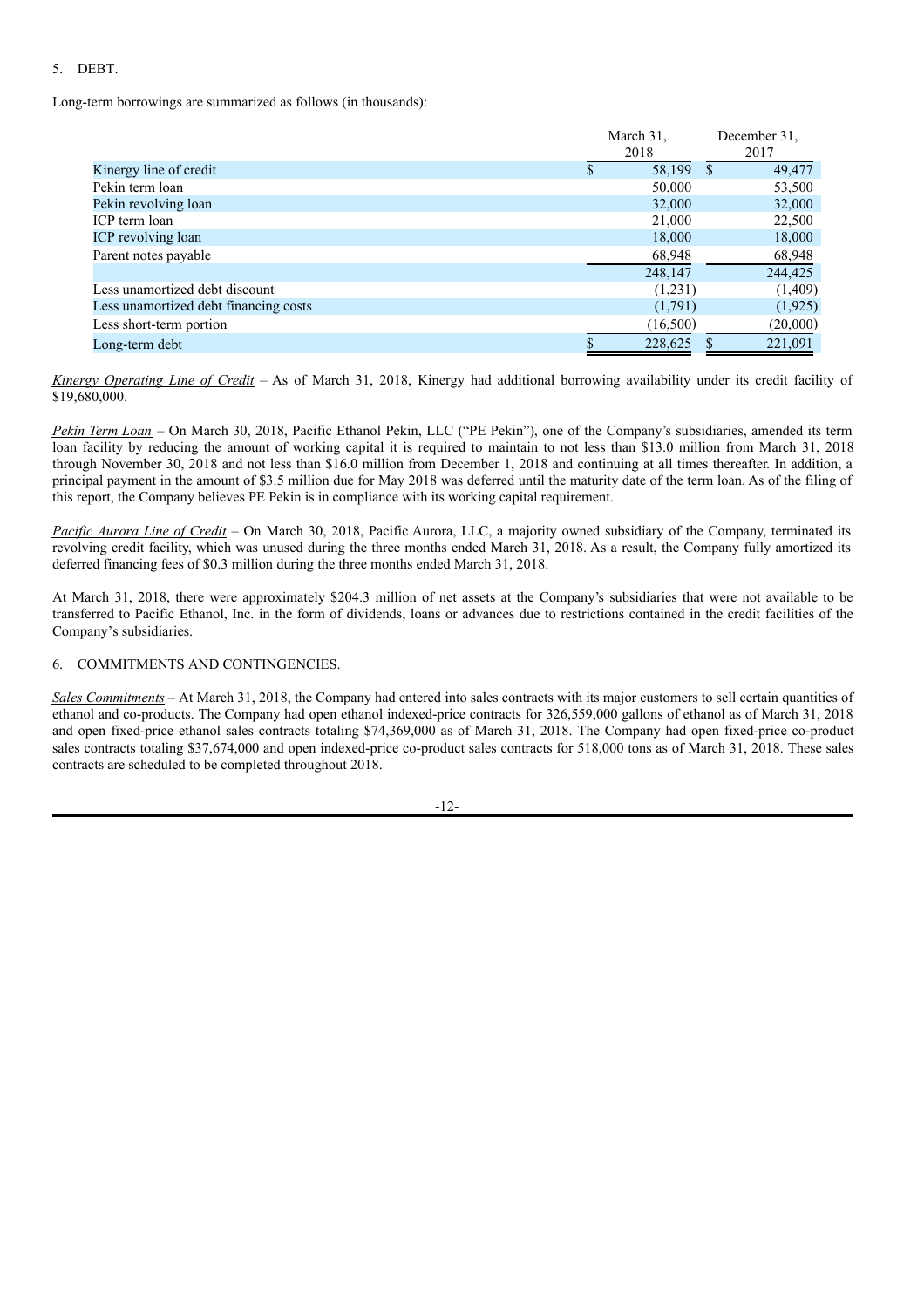*Purchase Commitments* – At March 31, 2018, the Company had indexed-price purchase contracts to purchase 17,295,000 gallons of ethanol and fixed-price purchase contracts to purchase \$7,241,000 of ethanol from its suppliers. The Company had fixed-price purchase contracts to purchase \$33,641,000 of corn from its suppliers as of March 31, 2018. These purchase commitments are scheduled to be satisfied throughout 2018.

*Litigation* – *General* – The Company is subject to various claims and contingencies in the ordinary course of its business, including those related to litigation, business transactions, employee-related matters, and others. When the Company is aware of a claim or potential claim, it assesses the likelihood of any loss or exposure. If it is probable that a loss will result and the amount of the loss can be reasonably estimated, the Company will record a liability for the loss. If the loss is not probable or the amount of the loss cannot be reasonably estimated, the Company discloses the claim if the likelihood of a potential loss is reasonably possible and the amount involved could be material. While there can be no assurances, the Company does not expect that any of its pending legal proceedings will have a material impact on the Company's financial condition or results of operations.

The Company assumed certain legal matters which were ongoing at July 1, 2015, the date of the Company's acquisition of Aventine Renewable Energy Holdings, Inc. ("PE Central"). Among them were lawsuits between Aventine Renewable Energy, Inc. (now known as Pacific Ethanol Pekin, LLC) and Glacial Lakes Energy, Aberdeen Energy and Redfield Energy, together, the "Defendants," in which PE Pekin sought damages for breach of termination agreements that wound down ethanol marketing arrangements between PE Pekin and each of the Defendants. In February and March 2017, the Company and the Defendants entered into settlement agreements and the Defendants paid in cash to the Company \$3.9 million in final resolution of these matters. The Company did not assign any value to the claims against the Defendants in its accounting for the PE Central acquisition as of July 1, 2015. The Company recorded a gain, net of legal fees, of \$3.6 million upon receipt of the cash settlement and recognized the gain as a reduction to selling, general and administrative expenses in the consolidated statements of operations for the three months ended March 31, 2017.

## 7. PENSION PLANS.

The Company sponsors a defined benefit pension plan (the "Retirement Plan") and a health care and life insurance plan (the "Postretirement Plan"). The Company assumed the Retirement Plan and the Postretirement Plan as part of its acquisition of PE Central on July 1, 2015. The Pension Plan is noncontributory, and covers only "grandfathered" unionized employees at the Company's Pekin, Illinois facility who fulfill minimum age and service requirements. Benefits are based on a prescribed formula based upon the employee's years of service. The Retirement Plan, which is part of a collective bargaining agreement, covers only union employees hired prior to November 1, 2010.

The Company uses a December 31 measurement date for its Retirement Plan. The Company's funding policy is to make the minimum annual contribution required by applicable regulations. As of December 31, 2017, the Retirement Plan's accumulated projected benefit obligation was \$19.7 million, with a fair value of plan assets of \$14.0 million. The underfunded amount of \$5.7 million is recorded on the Company's consolidated balance sheet in other liabilities. For the three months ended March 31, 2018, the Retirement Plan's net periodic expense was \$76,000, comprised of \$174,000 in interest cost and \$106,000 in service cost, partially offset by \$204,000 of expected return on plan assets. For the three months ended March 31, 2017, the Retirement Plan's net periodic expense was \$117,000, comprised of \$188,000 in interest cost and \$98,000 in service cost, partially offset by \$169,000 of expected return on plan assets.

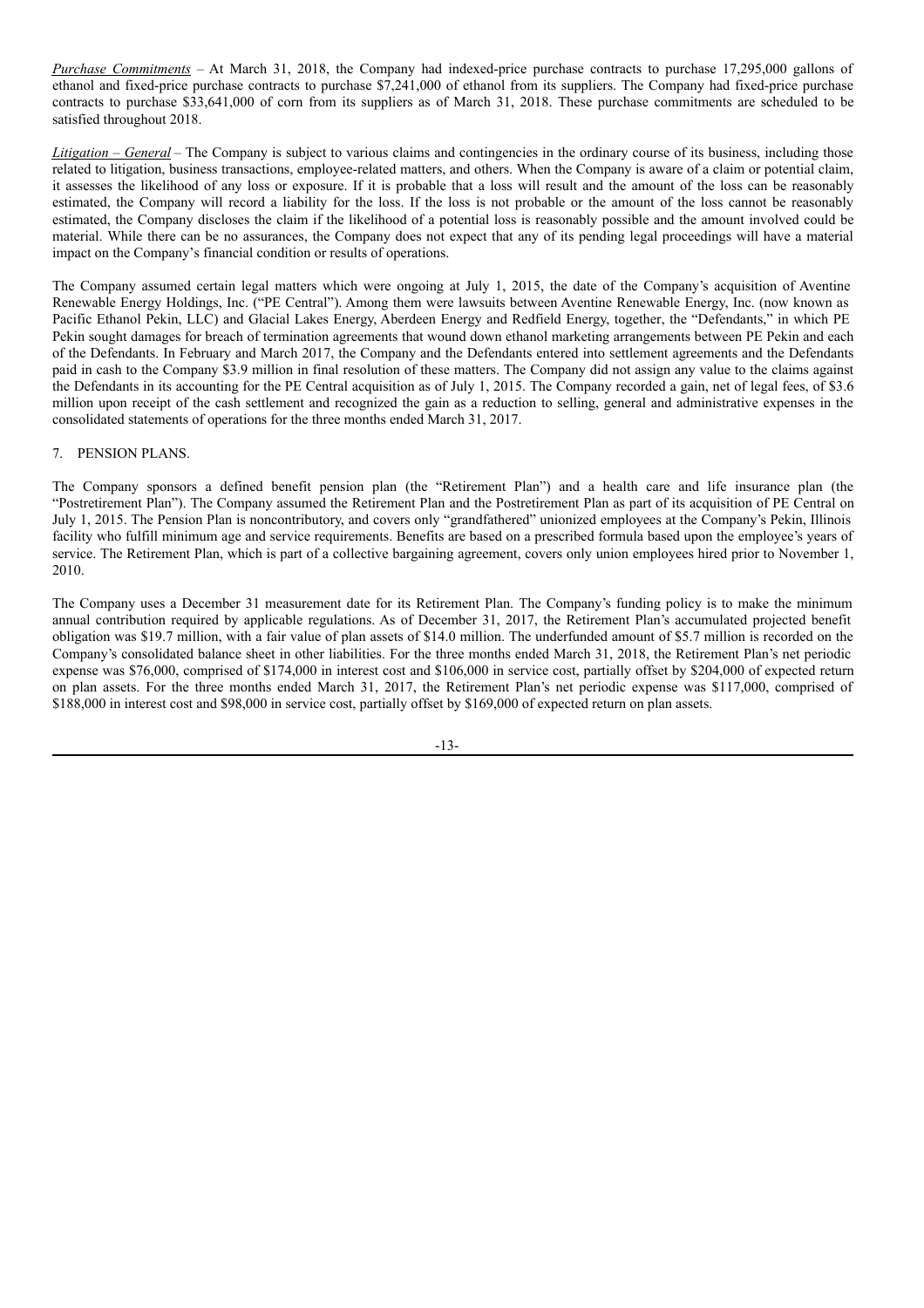The Postretirement Plan provides postretirement medical benefits and life insurance to certain "grandfathered" unionized employees. Employees hired after December 31, 2000 are not eligible to participate in the Postretirement Plan. The Postretirement Plan is contributory, with contributions required at the same rate as active employees. Benefit eligibility under the plan reduces at age 65 from a defined benefit to a defined dollar cap based upon years of service. As of December 31, 2017, the Postretirement Plan's accumulated projected benefit obligation was \$5.6 million and is recorded on the Company's consolidated balance sheet in other liabilities. The Company's funding policy is to make the minimum annual contribution required by applicable regulations. For the three months ended March 31, 2018, the Postretirement Plan's net periodic expense was \$81,000, comprised of \$46,000 of interest cost, \$2,000 of service cost and \$33,000 of amortization expense. For the three months ended March 31, 2017, the Postretirement Plan's net periodic expense was \$104,000, comprised of \$50,000 of interest cost, \$21,000 of service cost and \$33,000 of amortization expense.

## 8. FAIR VALUE MEASUREMENTS.

The fair value hierarchy prioritizes the inputs used in valuation techniques into three levels, as follows:

- Level 1 Observable inputs unadjusted quoted prices in active markets for identical assets and liabilities;
- Level  $2$  Observable inputs other than quoted prices included in Level 1 that are observable for the asset or liability through corroboration with market data; and
- Level 3 Unobservable inputs includes amounts derived from valuation models where one or more significant inputs are unobservable. For fair value measurements using significant unobservable inputs, a description of the inputs and the information used to develop the inputs is required along with a reconciliation of Level 3 values from the prior reporting period.

*Pooled separate accounts* – Pooled separate accounts invest primarily in domestic and international stocks, commercial paper or single mutual funds. The net asset value is used as a practical expedient to determine fair value for these accounts. Each pooled separate account provides for redemptions by the Retirement Plan at reported net asset values per share, with little to no advance notice requirement, therefore these funds are classified within Level 2 of the valuation hierarchy.

*Other Derivative Instruments* – The Company's other derivative instruments consist of commodity positions. The fair values of the commodity positions are based on quoted prices on the commodity exchanges and are designated as Level 1 inputs.

The following table summarizes recurring fair value measurements by level at March 31, 2018 (in thousands):

|                           | Fair Value |         | Level 1 |         | Level 2 | Level 3 |  |
|---------------------------|------------|---------|---------|---------|---------|---------|--|
| Assets:                   |            |         |         |         |         |         |  |
| Derivative instruments(1) |            | 2,981   | S       | 2,981   | -S      |         |  |
|                           |            | 2.981   |         | 2,981   |         |         |  |
|                           |            |         |         |         |         |         |  |
| Liabilities:              |            |         |         |         |         |         |  |
| Derivative instruments(6) |            | (3,094) |         | (3,094) |         |         |  |
|                           |            | (3.094) |         | (3.094) |         |         |  |
|                           |            |         |         |         |         |         |  |

-14-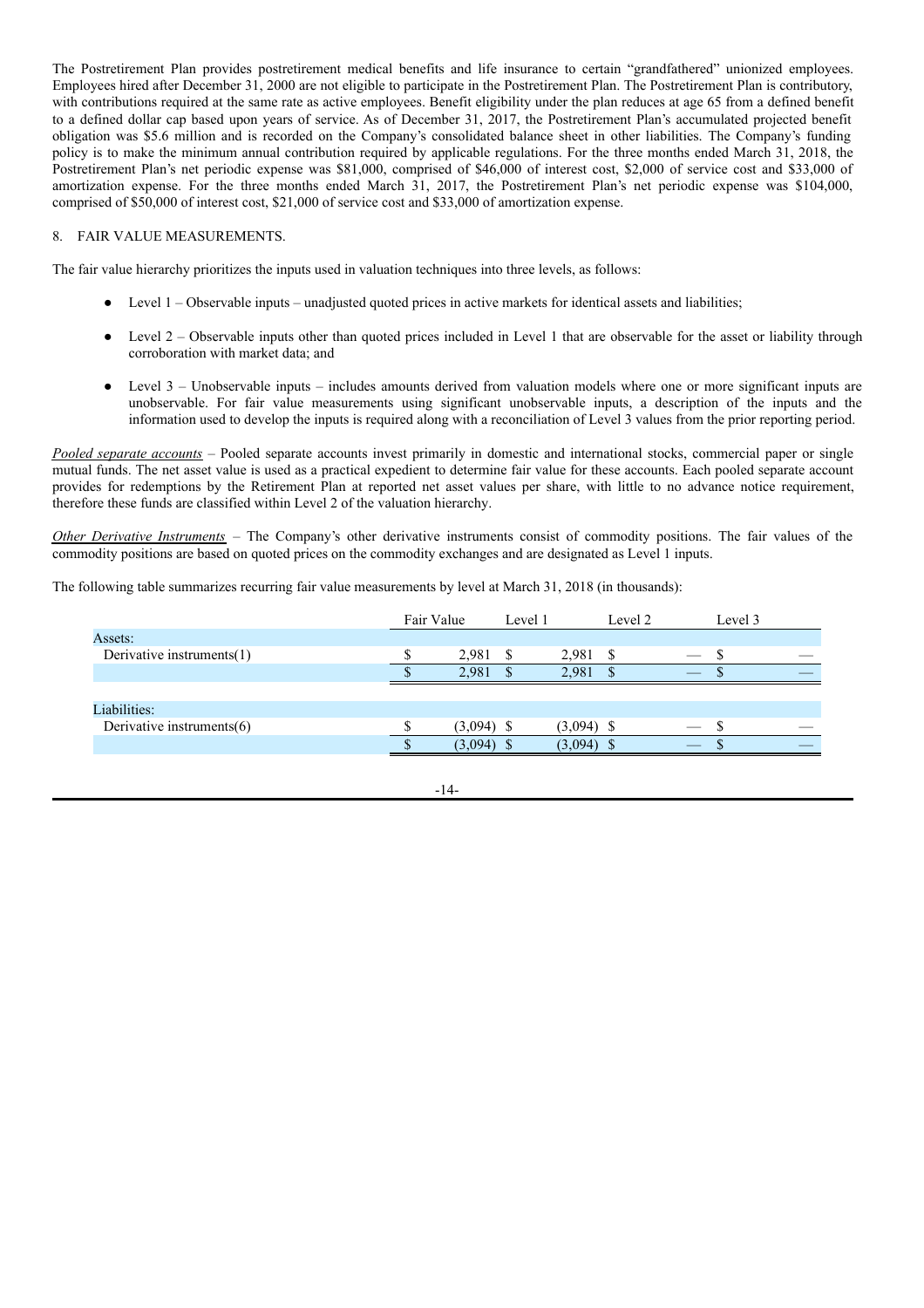The following table summarizes recurring fair value measurements by level at December 31, 2017 (in thousands):

|                                     | Fair Value | Level 1  |              | Level 2 |           | Level 3 | Benefit Plan<br>Percentage<br>Allocation |     |
|-------------------------------------|------------|----------|--------------|---------|-----------|---------|------------------------------------------|-----|
| Assets:                             |            |          |              |         |           |         |                                          |     |
| Derivative financial instruments(1) | \$<br>998  | S        | 998          | -S      |           | S.      |                                          |     |
| Defined benefit plan assets         |            |          |              |         |           |         |                                          |     |
| (pooled separate accounts):         |            |          |              |         |           |         |                                          |     |
| Large U.S. Equity $(2)$             | 3,748      |          |              |         | 3,748     |         |                                          | 27% |
| Small/Mid U.S. Equity(3)            | 2,018      |          |              |         | 2,018     |         |                                          | 14% |
| International Equity(4)             | 2,528      |          |              |         | 2,528     |         |                                          | 18% |
| Fixed Income(5)                     | 5,664      |          |              |         | 5,664     |         |                                          | 41% |
|                                     | 14.956     |          | 998          |         | 13,958 \$ |         |                                          |     |
| Liabilities:                        |            |          |              |         |           |         |                                          |     |
| Derivative financial instruments(6) | (2,307)    | <b>S</b> | $(2,307)$ \$ |         |           |         |                                          |     |

(1) Included in derivative instruments in the consolidated balance sheets.

(2) This category includes investments in funds comprised of equity securities of large U.S. companies. The funds are valued using the net asset value method in which an average of the market prices for the underlying investments is used to value the fund.

(3) This category includes investments in funds comprised of equity securities of small- and medium-sized U.S. companies. The funds are valued using the net asset value method in which an average of the market prices for the underlying investments is used to value the fund.

(4) This category includes investments in funds comprised of equity securities of foreign companies including emerging markets. The funds are valued using the net asset value method in which an average of the market prices for the underlying investments is used to value the fund.

(5) This category includes investments in funds comprised of U.S. and foreign investment-grade fixed income securities, high-yield fixed income securities that are rated below investment-grade, U.S. treasury securities, mortgage-backed securities, and other assetbacked securities. The funds are valued using the net asset value method in which an average of the market prices for the underlying investments is used to value the fund.

(6) Included in derivative instruments in the consolidated balance sheets.

## 9. EARNINGS PER SHARE.

The following tables compute basic and diluted earnings per share (in thousands, except per share data):

|                                              |           | Three Months Ended March 31, 2018 |              |  |  |  |
|----------------------------------------------|-----------|-----------------------------------|--------------|--|--|--|
|                                              | Loss      | <b>Shares</b>                     | Per-Share    |  |  |  |
|                                              | Numerator | Denominator                       | Amount       |  |  |  |
| Net loss attributed to Pacific Ethanol, Inc. | (7, 841)  |                                   |              |  |  |  |
| Less: Preferred stock dividends              | (312)     |                                   |              |  |  |  |
| <b>Basic and diluted loss per share:</b>     |           |                                   |              |  |  |  |
| Net loss available to common stockholders    | (8,153)   | 42.912                            | (0.19)<br>S. |  |  |  |
|                                              |           | Three Months Ended March 31, 2017 |              |  |  |  |
|                                              | Loss      | <b>Shares</b>                     | Per-Share    |  |  |  |
|                                              | Numerator | Denominator                       | Amount       |  |  |  |
| Net loss attributed to Pacific Ethanol, Inc. | (12, 636) |                                   |              |  |  |  |
| Less: Preferred stock dividends              | (312)     |                                   |              |  |  |  |
| <b>Basic and diluted loss per share:</b>     |           |                                   |              |  |  |  |
| Net loss available to common stockholders    | (12,948)  | 42,375                            | (0.31)       |  |  |  |

There were an aggregate of 912,000 and 784,000 potentially dilutive weighted-average shares from convertible securities outstanding as of March 31, 2018 and 2017, respectively. These convertible securities were not considered in calculating diluted net loss per share for the three months ended March 31, 2018 and 2017, as their effect would have been anti-dilutive.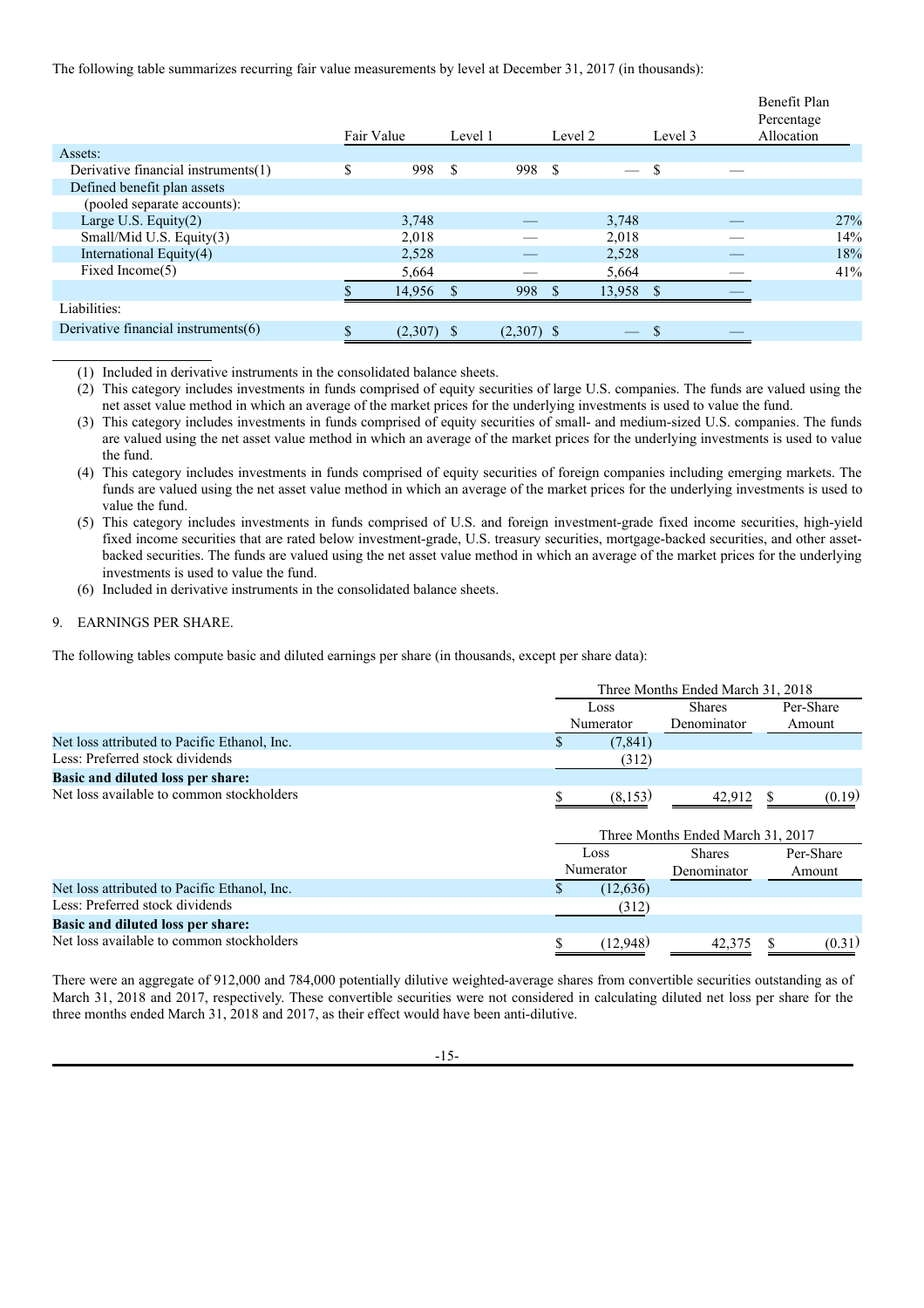## **ITEM 2. MANAGEMENT'S DISCUSSION AND ANALYSIS OF FINANCIAL CONDITION AND RESULTS OF OPERATIONS.**

The following discussion and analysis should be read in conjunction with our consolidated financial statements and notes to consolidated financial statements included elsewhere in this report. This report and our consolidated financial statements and notes to consolidated financial statements contain forward-looking statements, which generally include the plans and objectives of management for future operations, including plans and objectives relating to our future economic performance and our current beliefs regarding revenues we might generate and profits we might earn if we are successful in implementing our business and growth strategies. The forward-looking statements and associated risks may include, relate to or be qualified by other important factors, including:

- fluctuations in the market price of ethanol and its co-products;
- fluctuations in the costs of key production input commodities such as corn and natural gas;
- the projected growth or contraction in the ethanol and co-product markets in which we operate;
- our strategies for expanding, maintaining or contracting our presence in these markets;
- anticipated trends in our financial condition and results of operations; and
- our ability to distinguish ourselves from our current and future competitors.

You are cautioned not to place undue reliance on any forward-looking statements, which speak only as of the date of this report, or in the case of a document incorporated by reference, as of the date of that document. We do not undertake to update, revise or correct any forward-looking statements, except as required by law.

Any of the factors described immediately above, or referenced from time to time in our filings with the Securities and Exchange Commission or in the "Risk Factors" section below could cause our financial results, including our net income or loss or growth in net income or loss to differ materially from prior results, which in turn could, among other things, cause the price of our common stock to fluctuate substantially.

## **Overview**

We are a leading producer and marketer of low-carbon renewable fuels in the United States.

We operate nine strategically-located production facilities. Four of our plants are in the Western states of California, Oregon and Idaho, and five of our plants are located in the Midwestern states of Illinois and Nebraska. We are the sixth largest producer of ethanol in the United States based on annualized volumes. Our plants have a combined production capacity of 605 million gallons per year. We market all the ethanol, specialty alcohols and co-products produced at our plants as well as ethanol produced by third parties. On an annualized basis, we market nearly 1.0 billion gallons of ethanol and over 3.0 million tons of co-products on a dry matter basis. Our business consists of two operating segments: a production segment and a marketing segment.

$$
-16-
$$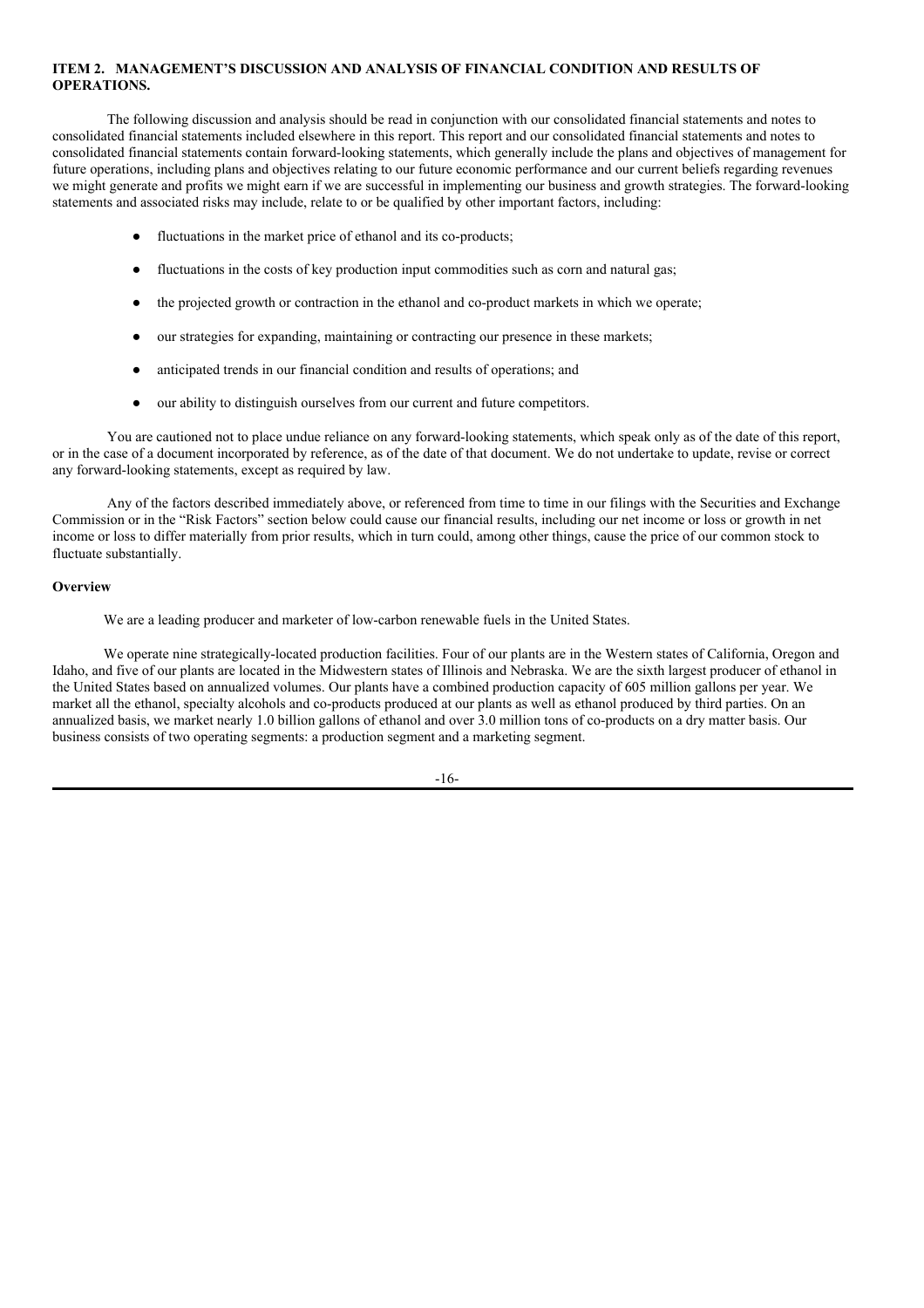Our mission is to advance our position and significantly increase our market share as a leading producer and marketer of lowcarbon renewable fuels and high-quality alcohol products in the United States. We intend to accomplish this goal in part by expanding our ethanol production capacity and distribution infrastructure, accretive acquisitions, lowering the carbon intensity of our ethanol, extending our marketing business into new regional and international markets, and implementing new technologies to promote higher production yields and greater efficiencies.

#### *Production Segment*

We produce ethanol, specialty alcohols and co-products at our production facilities described below. Our plants located on the West Coast are near their respective fuel and feed customers, offering significant timing, transportation cost and logistical advantages. Our plants located in the Midwest are in the heart of the Corn Belt, benefit from low-cost and abundant feedstock production and allow for access to many additional domestic markets. In addition, our ability to load unit trains from our plants located in the Midwest, and barges from our Pekin, Illinois plants, allows for greater access to international markets.

We wholly-own all of our plants located on the West Coast and the three plants in Pekin, Illinois. We own approximately 74% of the two plants in Aurora, Nebraska as well as the grain elevator adjacent to those properties and related grain handling assets, including the outer rail loop, and the real property on which they are located, through Pacific Aurora, LLC, or Pacific Aurora, an entity owned approximately 26% by Aurora Cooperative Elevator Company.

|                      |                          | <b>Estimated Annual</b><br>Capacity |
|----------------------|--------------------------|-------------------------------------|
| <b>Facility Name</b> | <b>Facility Location</b> | (gallons)                           |
| Magic Valley         | Burley, ID               | 60,000,000                          |
| Columbia             | Boardman, OR             | 40,000,000                          |
| <b>Stockton</b>      | Stockton, CA             | 60,000,000                          |
| Madera               | Madera, CA               | 40,000,000                          |
| Aurora West          | Aurora, NE               | 110,000,000                         |
| Aurora East          | Aurora, NE               | 45,000,000                          |
| Pekin Wet            | Pekin, IL                | 100,000,000                         |
| Pekin Dry            | Pekin, IL                | 60,000,000                          |
| Pekin ICP            | Pekin, IL                | 90,000,000                          |
|                      |                          |                                     |

We produce ethanol co-products at our production facilities such as wet distillers grains, or WDG, dried distillers grains with solubles, or DDGS, wet and dry corn gluten feed, condensed distillers solubles, corn gluten meal, corn germ, corn oil, dried yeast and CO<sub>2</sub>.

#### *Marketing Segment*

We market ethanol, specialty alcohols and co-products produced by our facilities and market ethanol produced by third parties. We have extensive customer relationships throughout the Western and Midwestern United States. Our ethanol customers are integrated oil companies and gasoline marketers who blend ethanol into gasoline. Our customers depend on us to provide a reliable supply of ethanol, and manage the logistics and timing of delivery with very little effort on their part. Our customers collectively require ethanol volumes in excess of the supplies we produce at our production facilities. We secure additional ethanol supplies from third-party plants in California and other third-party suppliers in the Midwest where a majority of ethanol producers are located. We arrange for transportation, storage and delivery of ethanol purchased by our customers through our agreements with third-party service providers in the Western United States as well as in the Midwest from a variety of sources.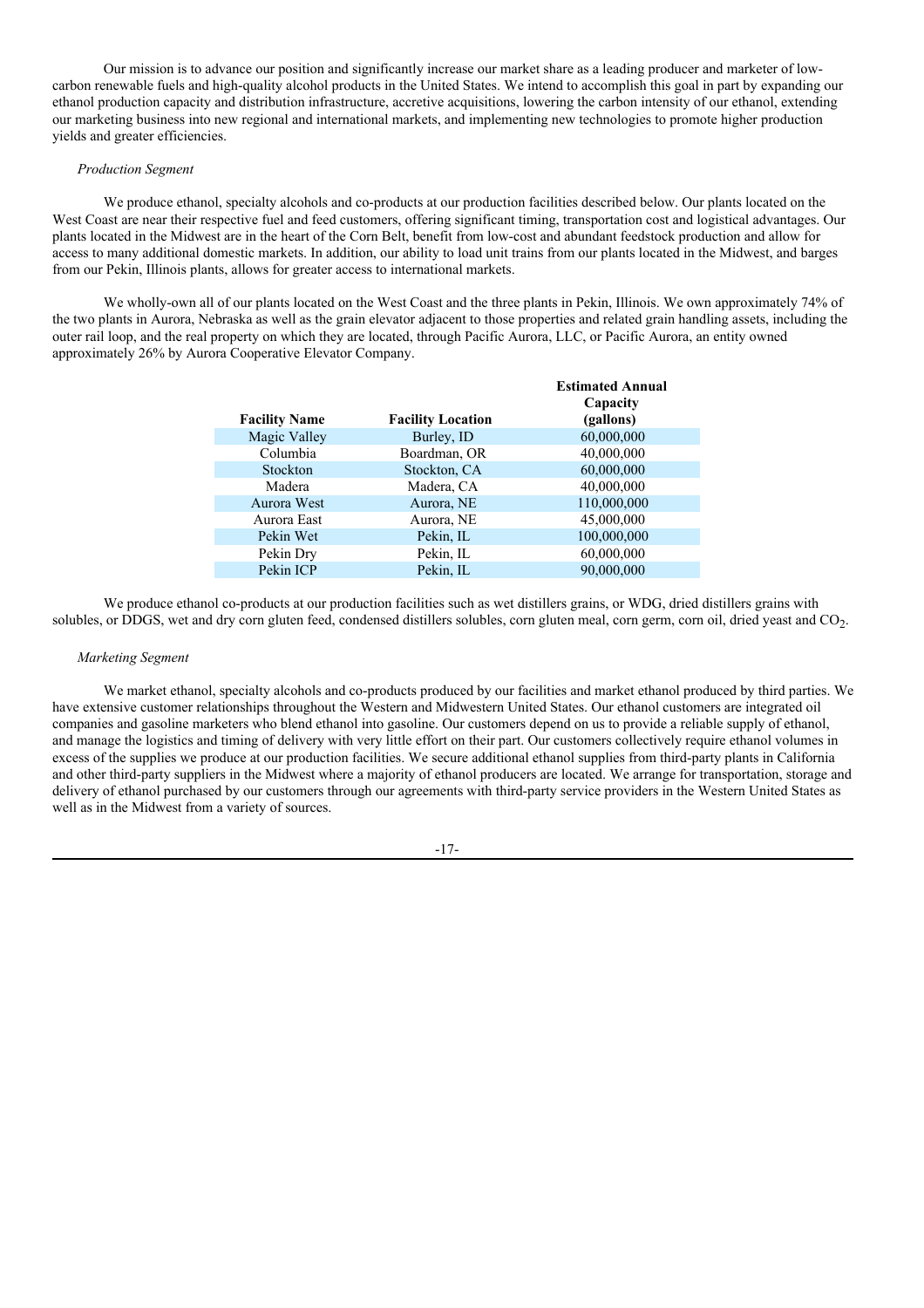We market our distillers grains and other feed co-products to dairies and feedlots, in many cases located near our ethanol plants. These customers use our feed co-products for livestock as a substitute for corn and other sources of starch and protein. We sell our corn oil to poultry and biodiesel customers. We do not market co-products from other ethanol producers.

See "Note 2 – Segments" to our Notes to Consolidated Financial Statements included elsewhere in this report for financial information about our business segments.

#### **Outlook**

Our results for the first quarter reflect slightly improved production margins on both a quarterly year-over-year and sequential basis. While production margins improved over both the first and fourth quarters of 2017, predominantly from sales of higher margin products and better California carbon credit values, they remained compressed due to elevated ethanol inventory levels which reached an historic high in early March 2018. The industry's high inventory levels negatively impacted ethanol sales prices, compressing production margins despite a decline in our average delivered cost of corn. Our results also reflect increased production gallons sold in the first quarter predominately from increased volumes from our recently acquired ICP facility.

Since early March, industry fundamentals have further improved as inventory levels have declined 9% and are now at approximately 5% below inventory levels at this time last year. Year-to-date, ethanol production rates across the industry are running only 1% higher than last year. Production margins, while still quite volatile, have improved thus far in the second quarter. Gasoline demand is approximately 3% higher year-over-year as we approach the high-demand summer driving season. In addition, the industry exported 522 million gallons of ethanol in the first quarter, reflecting strong annualized export growth.

We believe that part of the industry's recent margin volatility arose from escalating trade positioning between the U.S. and China, which resulted in additional tariffs placed on U.S. ethanol shipped to China in early April, halting for now new export business to China. China had previously returned in the earlier part of the first quarter as a significant buyer of U.S.-sourced ethanol, supporting its announced 10% blending requirement by 2020.

We are optimistic that the improved ethanol supply and demand balances will result in continued margin improvement as we enter peak demand season, and we believe that overall long-term market fundamentals remain strong. Ethanol's compelling blending economics, octane value and carbon-reducing benefits will drive higher blend rates in both the U.S. and international markets. We are actively working with the industry as a whole to achieve Reid vapor pressure (RVP) parity for higher ethanol blends. The Trump administration supports removing the arbitrary restrictions on E15 blending in many markets during the summer months, which will encourage increases in yearround E15 blending. We believe the Environmental Protection Agency, or EPA, has legal authority to remove these restrictions and anticipate the EPA's initiation of rulemaking to this end in the near future.

International demand for ethanol set records in 2017 and is on pace to exceed those records in 2018. We believe that U.S. ethanol exports may reach 1.6 billion to 1.8 billion gallons in 2018. More countries are importing ethanol from the U.S. as it represents a low-cost source of high-octane and low-carbon transportation fuel. Japan recently announced its intention to allow U.S. ethanol to meet up to 44% of a total estimated annual demand of 217 million gallons of ethanol used to make ethyl tert-butyl ether, or ETBE, an oxygenate gasoline additive, or the equivalent of approximately 100 million gallons of U.S.-sourced ethanol annually.

Carbon values in our California and Oregon markets are increasing, resulting in continued and growing premiums for our lowercarbon ethanol. In California, prices exceed \$150 per metric ton of carbon. Over the past year, California carbon prices have risen steadily to more than double where they were in 2017. Earlier this year, the California Air Resources Board announced changes to extend and increase carbon reduction requirements imposed on refiners through 2030, requiring them to reduce carbon levels to 20% below 2010 levels. Carbon values in Oregon have also improved, reaching over \$60 per metric ton of carbon for our lower-carbon ethanol produced at our Oregon facility.

We continue to focus on implementing initiatives and investing in our assets to reduce our costs, improve our yields and carbon scores, and build our long-term value. We are engaged in several plant-level capital projects with near-term paybacks designed to increase output of high-value co-products such as corn oil, corn gluten meal and yeast. We are also working with our ingredient suppliers to reduce costs and increase ethanol yields.

Our acquisition of ICP in July provided product diversification, bringing us high-quality alcohol products, which help support stronger margins and reduce our exposure to commodity price fluctuations in the fuel ethanol market. Our integration of ICP is progressing well and we are on track to achieve our goal of \$4.5 million in annualized cost synergies in 2018.

Our 3.5 megawatt cogeneration system at our Stockton plant has not yet achieved full commercial operation. The system converts process waste gas and natural gas into electricity and steam, reducing energy costs by up to \$4.0 million per year and lowering carbon and nitrogen oxide emissions. The two natural gas fired cogeneration units have performed intermittently since February and remain under the manufacturer's care. The manufacturer is working diligently to achieve completion.

The installation of our 5 megawatt solar photovoltaic power system is progressing at our Madera facility. We anticipate full electricity production from the system starting in the third quarter of 2018. We expect the system to reduce our utility costs by over \$1.0 million annually and lower our carbon score.

Airgas has begun construction of a liquid  $CO<sub>2</sub>$  production plant adjacent to our Stockton facility. We expect to commence production and begin generating revenues from this arrangement in the fourth quarter of 2018.

We continue to produce commercial levels of cellulosic ethanol and generate D3 RINs at our Stockton plant. However, we have paused production of cellulosic ethanol at our Madera and Magic Valley plants due to delays in EPA approval of our cellulosic ethanol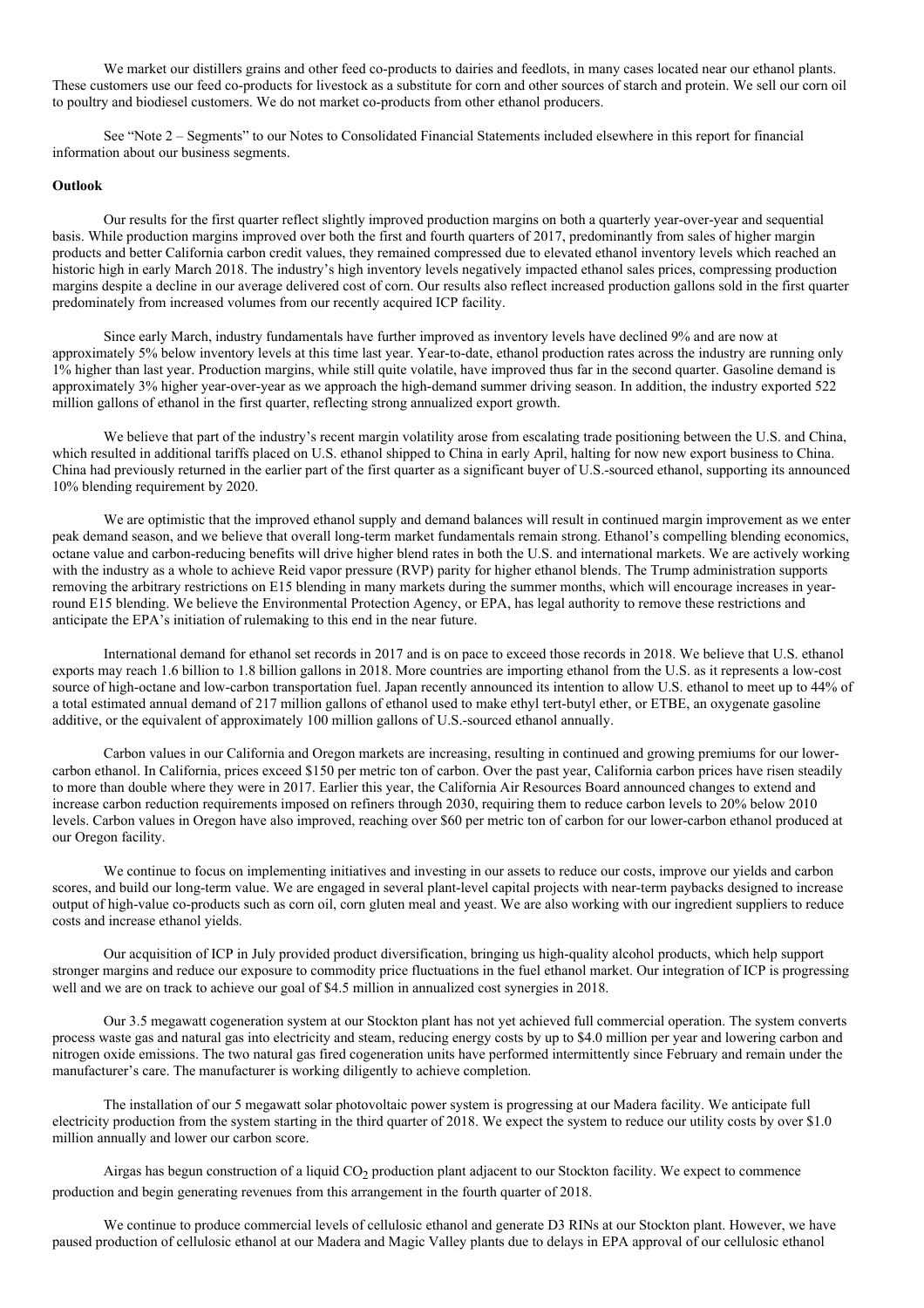pathways for those plants. We anticipate resolution of any underlying issues soon.

Our capital expenditures for the first quarter of 2018 totaled \$4.4 million and were primarily related to plant improvement initiatives. We expect our 2018 capital expenditures to approximate our 2017 expenditure level, although we may adjust this amount based on industry economics and our financial performance.

We plan to drive growth by leveraging our diverse base of production and marketing assets to advance our position and significantly increase market share as a leading producer and marketer of low-carbon renewable fuels and high-quality alcohol products in the United States. The foundations of this strategy are our strategically located bio-refineries, which enable us to serve multiple markets; the diversity of our production, geography, technology, feedstocks and logistics, which helps us mitigate exposure to commodity price risks within fuel markets; and our focus on evaluating and investing in plant improvement and other initiatives to increase production and operating efficiencies and yields.

## **Critical Accounting Policies**

The preparation of our financial statements, which have been prepared in accordance with accounting principles generally accepted in the United States of America, requires us to make judgments and estimates that may have a significant impact upon the portrayal of our financial condition and results of operations. We believe that of our significant accounting policies, the following require estimates and assumptions that require complex, subjective judgments by management that can materially impact the portrayal of our financial condition and results of operations: revenue recognition; impairment of long-lived assets; valuation of allowance for deferred taxes; derivative instruments; accounting for business combinations; and allowance for doubtful accounts. These significant accounting principles are more fully described in "Management's Discussion and Analysis of Financial Condition and Results of Operations—Critical Accounting Policies" in our Annual Report on Form 10-K for the year ended December 31, 2017.

#### **Results of Operations**

The following selected financial information should be read in conjunction with our consolidated financial statements and notes to our consolidated financial statements included elsewhere in this report, and the other sections of "Management's Discussion and Analysis of Financial Condition and Results of Operations" contained in this report.

Certain performance metrics that we believe are important indicators of our results of operations include:

|                                                                   | <b>Three Months Ended</b><br>March 31, | Percentage |       |            |
|-------------------------------------------------------------------|----------------------------------------|------------|-------|------------|
|                                                                   | 2018                                   |            | 2017  | Change     |
| Production gallons sold (in millions)                             | 140.8                                  |            | 115.0 | 22.4%      |
| Third party gallons sold (in millions)                            | 91.9                                   |            | 111.2 | $(17.4)\%$ |
| Total gallons sold (in millions)                                  | 232.7                                  |            | 226.2 | 2.9%       |
| Total gallons produced (in millions)                              | 142.1                                  |            | 117.9 | 20.5%      |
| Production capacity utilization                                   | 94%                                    |            | 92%   | $2.2\%$    |
| Average sales price per gallon                                    | \$<br>1.57                             | S          | 1.62  | $(3.1)\%$  |
| Corn cost per bushel—CBOT equivalent                              | \$<br>3.57                             | \$         | 3.64  | (1.9)%     |
| Average basis <sup>(1)</sup>                                      | 0.27                                   |            | 0.29  | $(6.9)\%$  |
| Delivered cost of corn                                            | \$<br>3.84                             | S.         | 3.93  | $(2.3)\%$  |
| Total co-product tons sold (in thousands)                         | 798.0                                  |            | 685.5 | 16.4%      |
| Co-product revenues as % of delivered cost of corn <sup>(2)</sup> | 37.1%                                  |            | 34.9% | $6.3\%$    |
| Average CBOT ethanol price per gallon                             | \$<br>1.42                             | \$         | 1.52  | $(6.6)\%$  |
| Average CBOT corn price per bushel                                | \$<br>3.66                             | \$         | 3.64  | $0.5\%$    |

(1) Corn basis represents the difference between the immediate cash price of delivered corn and the future price of corn for Chicago delivery.

(2) Co-product revenues as a percentage of delivered cost of corn shows our yield based on sales of co-products, including WDG and corn oil, generated from ethanol we produced.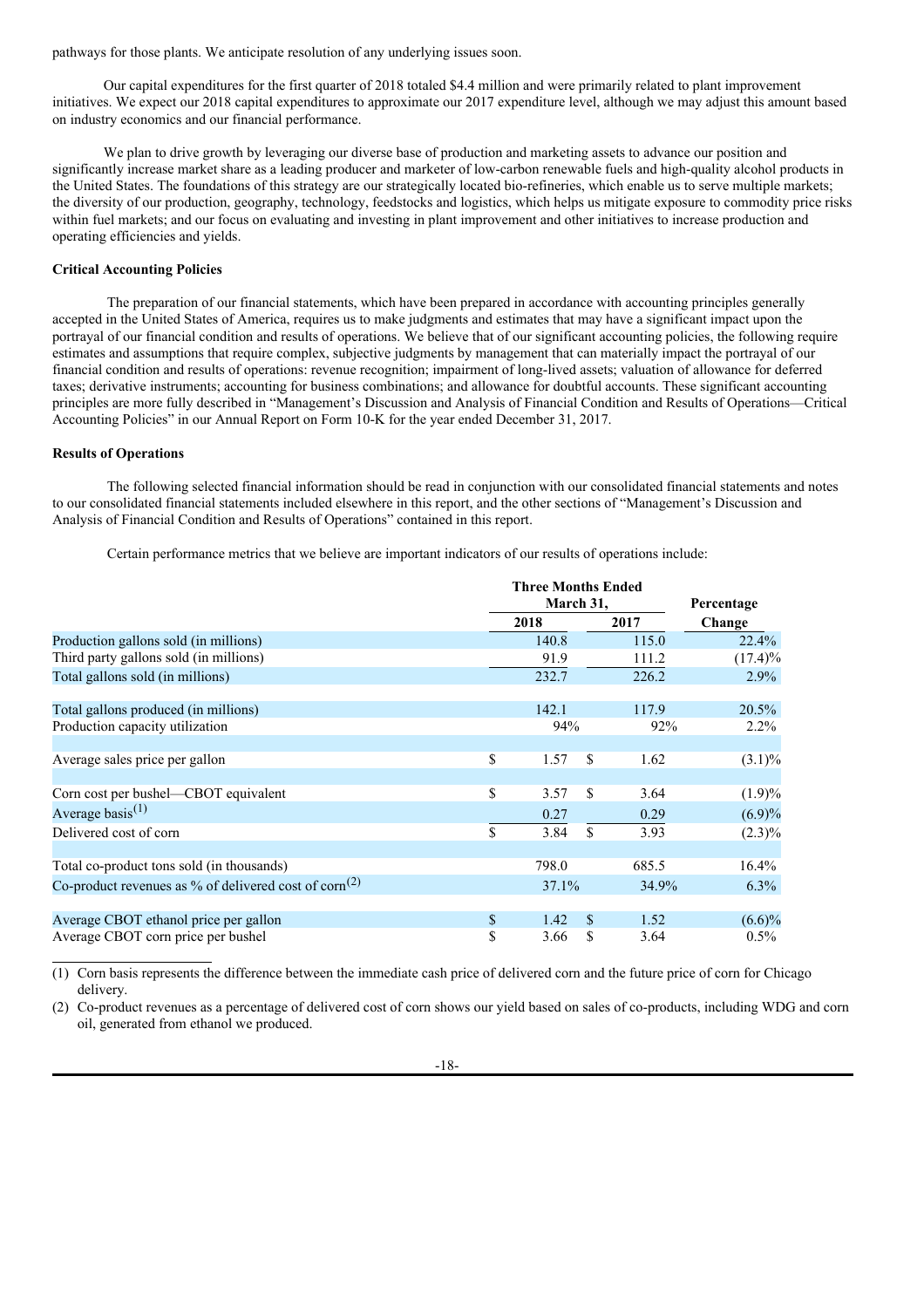#### *Net Sales, Cost of Goods Sold and Gross Profit (Loss)*

The following table presents our net sales, cost of goods sold and gross profit (loss) in dollars and gross profit (loss) as a percentage of net sales (in thousands, except percentages):

|                         |    | <b>Three Months Ended</b> |   |           |     |                |         |  |
|-------------------------|----|---------------------------|---|-----------|-----|----------------|---------|--|
|                         |    | March 31,                 |   |           |     | Change in      |         |  |
|                         |    | 2018                      |   | 2017      |     | <b>Dollars</b> | Percent |  |
|                         |    |                           |   |           |     |                |         |  |
| Net sales               | S. | 400,027                   | S | 386,340   | S   | 13,687         | 3.5%    |  |
| Cost of goods sold      |    | 396,665                   |   | 392,113   |     | 4,552          | $1.2\%$ |  |
| Gross profit (loss)     |    | 3,362                     |   | (5.773)   | Эħ. | 9,135          | NM      |  |
| Percentage of net sales |    | 0.8%                      |   | $(1.5)\%$ |     |                |         |  |

*Net Sales*

The increase in our net sales for the three months ended March 31, 2018 as compared to the same period in 2017 was due to an increase in our total ethanol gallons sold, partially offset by a decrease in our average ethanol sales price per gallon.

We increased our production gallons sold and our volume of co-products sold for the three months ended March 31, 2018 as compared to the same period in 2017. These increases are primarily due to higher capacity utilization at our plants and increased volumes attributed to our recently acquired ICP facility. We increased capacity utilization at our plants to 94% for the three months ended March 31, 2018 compared to 92% for the same period in 2017 in anticipation of improved market conditions. Our third-party gallons sold declined over the same period as we deliberately focused our third-party ethanol sales in regions where we have a stronger presence around our own production assets.

On a consolidated basis, our average sales price per gallon decreased 3.1% to \$1.57 for the three months ended March 31, 2018 compared to our average sales price per gallon of \$1.62 for the same period in 2017. The average Chicago Board of Trade, or CBOT, ethanol price per gallon, decreased 6.6% to \$1.42 for the three months ended March 31, 2018 compared to an average CBOT sales price per gallon of \$1.52 for the same period in 2017.

#### *Production Segment*

Net sales of ethanol from our production segment increased by \$35.4 million, or 19%, to \$219.6 million for the three months ended March 31, 2018 as compared to \$184.2 million for the same period in 2017. Our total volume of production ethanol gallons sold increased by 25.8 million gallons, or 22%, to 140.8 million gallons for the three months ended March 31, 2018 as compared to 115.0 million gallons for the same period in 2017. Our production segment's average sales price per gallon decreased 3% to \$1.56 for the three months ended March 31, 2018 compared to our production segment's average sales price per gallon of \$1.60 for the same period in 2017. At our production segment's average sales price per gallon of \$1.56 for the three months ended March 31, 2018, we generated \$40.2 million in additional net sales from our production segment from the 25.8 million additional gallons of produced ethanol sold in the three months ended March 31, 2018 as compared to the same period in 2017. The decrease of \$0.04 in our production segment's average sales price per gallon for the three months ended March 31, 2018 as compared to the same period in 2017 decreased our net sales of ethanol from our production segment by \$4.8 million.

$$
-19-
$$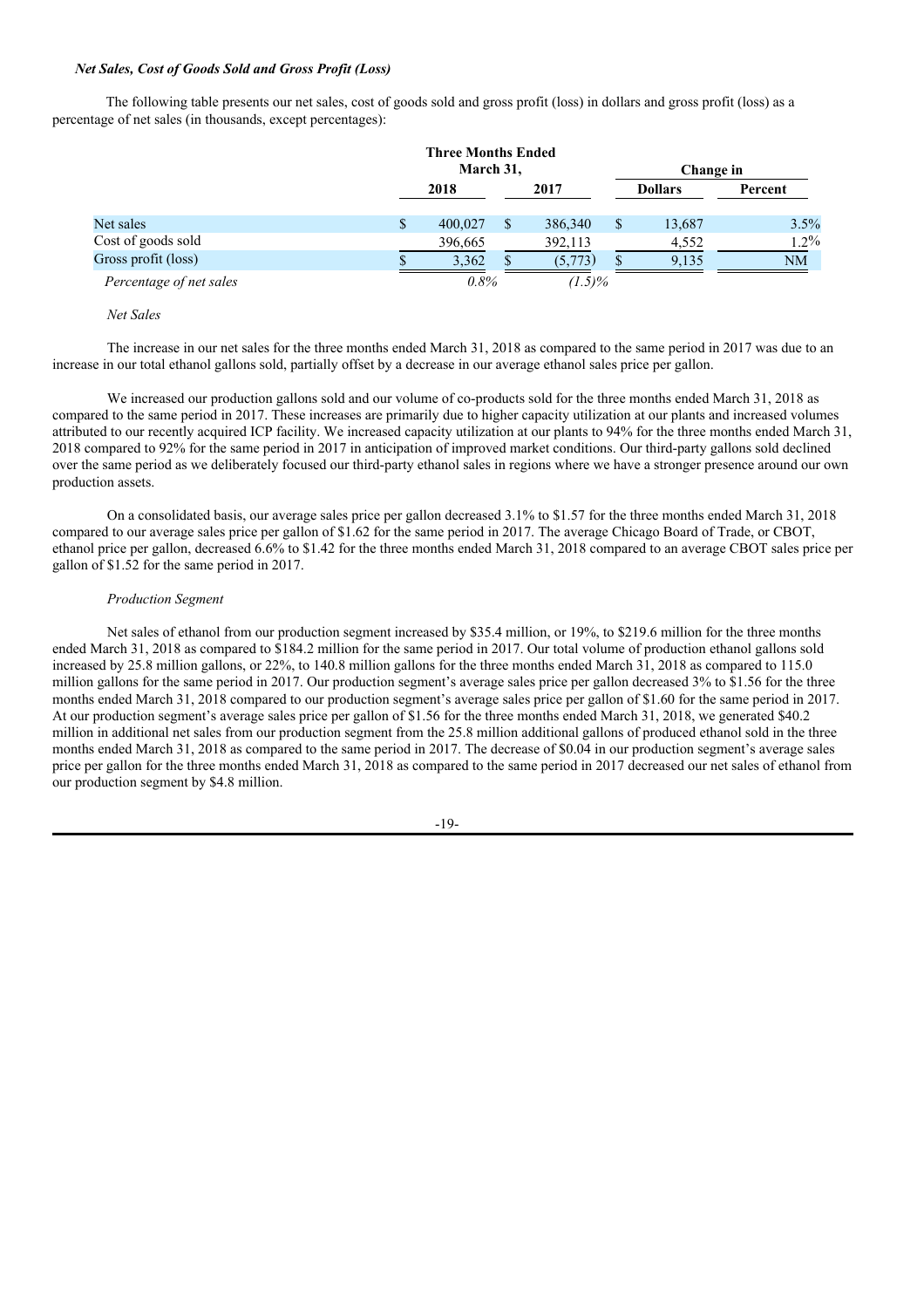Net sales of co-products increased \$15.7 million, or 27%, to \$74.6 million for the three months ended March 31, 2018 as compared to \$58.9 million for the same period in 2017. Our total volume of co-products sold increased by 112.5 thousand tons, or 16%, to 798.0 thousand tons for the three months ended March 31, 2018 from 685.5 thousand tons from the same period in 2017 and our average sales price per ton increased to \$93.42 per ton for the three months ended March 31, 2018 from \$85.88 per ton for the same period in 2017. At our average sales price per ton of \$93.42 for the three months ended March 31, 2018, we generated \$10.5 million in additional net sales from the additional 112.5 thousand tons of co-products sold in the three months ended March 31, 2018 as compared to the same period in 2017. The increase in our average sales price per ton of \$7.54 per ton, or 9%, for the three months ended March 31, 2018 as compared to the same period in 2017 increased net sales from our production segment by \$5.2 million.

#### *Marketing Segment*

Net sales of ethanol from our marketing segment decreased by \$37.4 million, or 26%, to \$105.9 million for the three months ended March 31, 2018 as compared to \$143.3 million for the same period in 2017. Our total volume of ethanol gallons sold by our marketing segment increased by 6.5 million gallons, or 3%, to 232.7 million gallons for the three months ended March 31, 2018 as compared to 226.2 million gallons for the same period in 2017. As noted above, our additional production gallons sold accounted for 25.8 million gallons of this increase and was offset by 19.3 million fewer third party gallons sold.

Our marketing segment's average sales price per gallon decreased 4% to \$1.60 for the three months ended March 31, 2018 compared to our marketing segment's average sales price per gallon of \$1.66 for the same period in 2017.

The increase in production gallons sold by our marketing segment contributed insignificantly to net sales generated by our marketing segment, resulting in an additional \$0.2 million in net sales, which were eliminated upon consolidation.

At our marketing segment's average sales price per gallon of \$1.60 for the three months ended March 31, 2018, we generated \$31.0 million less net sales from our marketing segment from the 19.3 million gallons in third-party ethanol sold in the three months ended March 31, 2018 as compared to the same period in 2017. Further, the decline of \$0.06 in our marketing segment's average sales price per gallon for the three months ended March 31, 2018 as compared to the same period in 2017 reduced our net sales from third-party ethanol sold by our marketing segment by \$6.4 million.

#### *Cost of Goods Sold and Gross Profit (Loss)*

Our consolidated gross profit (loss) improved to gross profit of \$3.4 million for the three months ended March 31, 2018 as compared to a gross loss of \$5.8 million for the same period in 2017, representing a gross profit margin of 0.8% for the three months ended March 31, 2018 as compared to a negative gross margin of 1.5% for the same period in 2017. Our consolidated gross profit improved primarily due to sales of higher margin products and better California carbon credit values.

-20-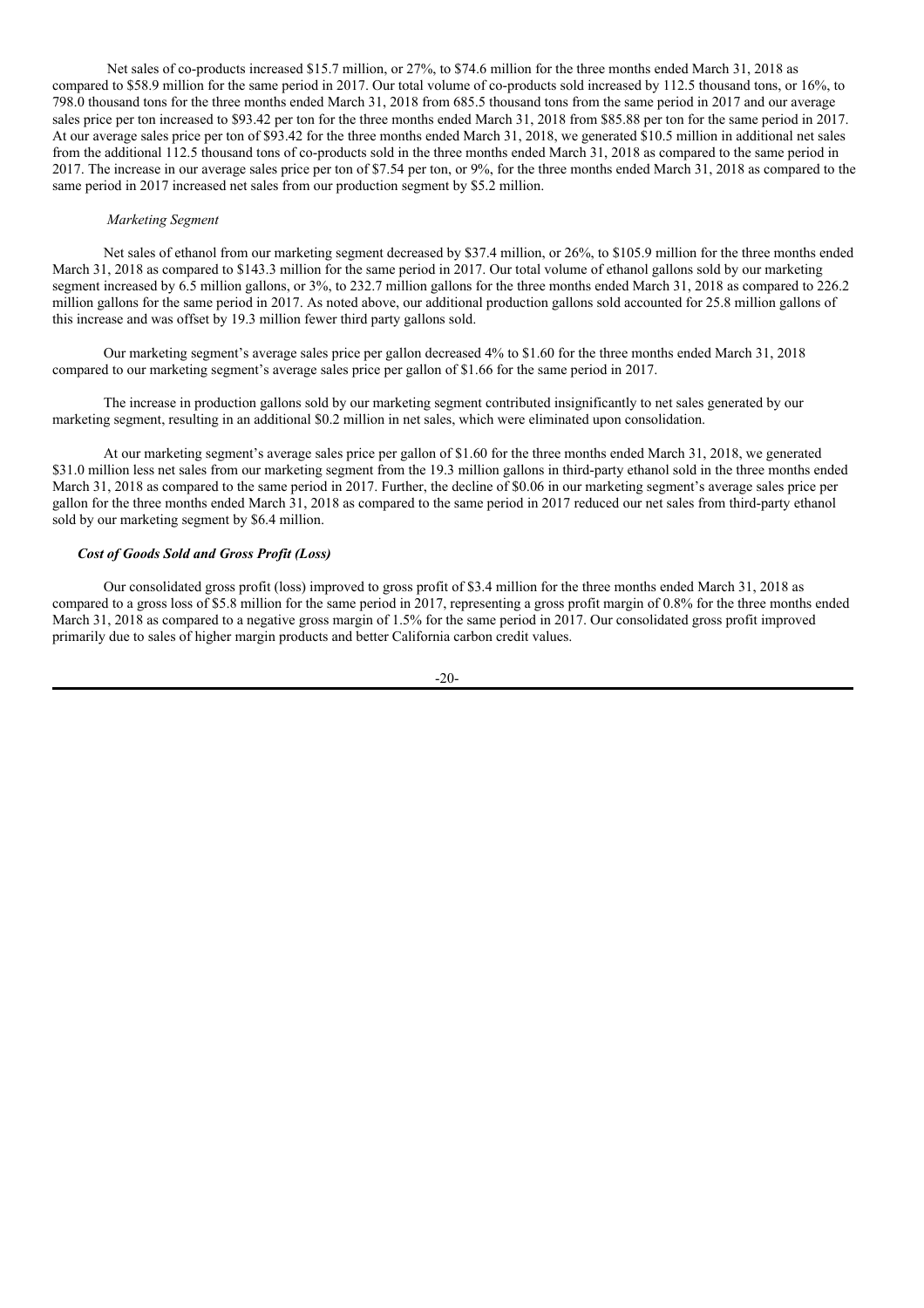#### *Production Segment*

Our production segment's gross loss from external sales improved by \$3.4 million to a gross loss of \$3.8 million for the three months ended March 31, 2018 as compared to a gross loss of \$7.2 million for the same period in 2017. Of this increase, \$4.1 million was attributable to improved margins, partially offset by \$0.7 million in additional gross loss from increased production volumes at negative production margins for the three months ended March 31, 2018 as compared to the same period in 2017.

Gross profit generated by our production segment was negatively impacted by \$2.6 million in higher than expected repairs and maintenance expense at our Pekin, Illinois wet mill facility. We have experienced larger than anticipated expenses since the second half of 2015 related initially to the repair, and then replacement, of two package boilers that failed shortly prior to our acquisition of our Midwest assets in 2015. These expenses for the first quarter of 2018 related to the installation and start-up of two new boilers. We anticipate that our results for the second quarter of 2018 will include final costs associated with these boilers of approximately \$2.0 million. We have largely resolved these boiler issues, which totaled \$11.0 million in 2017, and look forward to eliminating our wet mill boiler expenses going forward.

#### *Marketing Segment*

Our marketing segment's gross profit improved by \$5.8 million to \$7.2 million for the three months ended March 31, 2018 as compared to \$1.4 million for the same period in 2017. Of this increase, \$8.3 million is attributable to our improved margins per gallon for the three months ended March 31, 2018 as compared to the same period in 2017, partially offset by \$2.5 million in lower gross profit attributable to the 19.3 million gallon decrease in third-party marketing volumes for the three months ended March 31, 2018 as compared to the same period in 2017.

## *Selling, General and Administrative Expenses*

The following table presents our selling, general and administrative, or SG&A expenses, in dollars and as a percentage of net sales (in thousands, except percentages):

|                             | <b>Three Months Ended</b> |         |   |                |          |
|-----------------------------|---------------------------|---------|---|----------------|----------|
|                             | March 31,                 |         |   | Change in      |          |
|                             | 2018                      | 2017    |   | <b>Dollars</b> | Percent  |
| Selling, general            |                           |         |   |                |          |
| and administrative expenses | \$<br>9.315               | 5.450   | S | 3.865          | $70.9\%$ |
| Percentage of net sales     | 2.3%                      | $1.4\%$ |   |                |          |

Our SG&A expenses increased for the three months ended March 31, 2018 as compared to the same period in 2017. The \$3.9 million period over period increase in SG&A expenses is primarily due to \$3.6 million in one-time gains associated with legal matters resolved in the prior year that reduced our SG&A expenses from \$9.1 million to \$5.5 million in the prior year period. In addition, our SG&A expenses for the period included expenses related to the operation of our recently-acquired ICP facility that were not present in the prior year period as the acquisition had not yet occurred. We anticipate SG&A expenses will total approximately \$34.0 million for all of 2018.

#### *Interest Expense*

The following table presents our interest expense in dollars and as a percentage of net sales (in thousands, except percentages):

|                         | <b>Three Months Ended</b><br>March 31, |   |         |   | Change in      |          |
|-------------------------|----------------------------------------|---|---------|---|----------------|----------|
|                         | 2018                                   |   | 2017    |   | <b>Dollars</b> | Percent  |
| Interest expense        | 4.505                                  | Ф | 2,637   | S | 1.868          | $70.8\%$ |
| Percentage of net sales | $1\%$                                  |   | $0.7\%$ |   |                |          |

Interest expense increased \$1.9 million to \$4.5 million for the three months ended March 31, 2018 from \$2.6 million for the same period in 2017. The increase in interest expense is primarily due to additional borrowings related to our recent acquisition of ICP, higher interest rates on our senior notes which increased in accordance with their terms and accelerated amortization of deferred financing costs associated with our termination of Pacific Aurora's line of credit.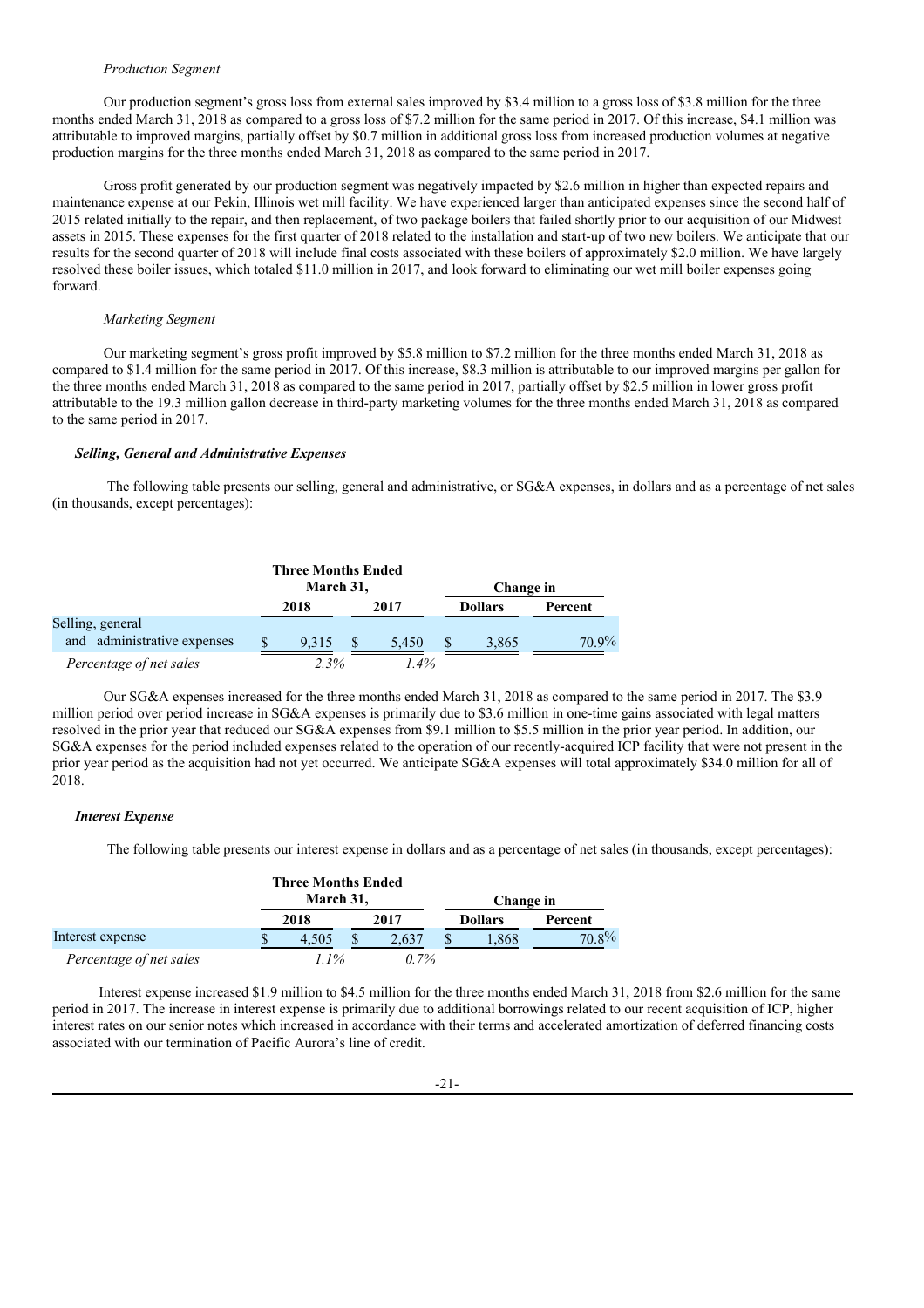#### *Net Loss Available to Common Stockholders*

The following table presents our net loss available to common stockholders in dollars and as a percentage of net sales (in thousands, except percentages):

|                              | <b>Three Months Ended</b><br>March 31, | Change in |  |                |            |
|------------------------------|----------------------------------------|-----------|--|----------------|------------|
|                              | 2018                                   | 2017      |  | <b>Dollars</b> | Percent    |
| Net loss available to Common |                                        |           |  |                |            |
| <b>Stockholders</b>          | 8.153                                  | 12.948    |  | (4.795)        | $(37.0)\%$ |
| Percentage of net sales      | $2.0\%$                                | $3.4\%$   |  |                |            |

The decrease in net loss available to common stockholders was primarily due to our increased gross profit, as discussed above, for the three months ended March 31, 2018 as compared to the same period in 2017.

#### **Liquidity and Capital Resources**

During the three months ended March 31, 2018, we funded our operations primarily from cash on hand, cash generated from our operations and advances from our revolving credit facilities. These funds were also used to make capital expenditures, capital lease payments and principal payments on term debt.

Our current available capital resources consist of cash on hand and amounts available for borrowing under our credit facilities. We expect that our future available capital resources will consist primarily of our remaining cash balances, amounts available for borrowing, if any, under our credit facilities, cash generated from our operations and tax refunds collected.

We believe that current and future available capital resources, revenues generated from operations, and other existing sources of liquidity, including our credit facilities, will be adequate to meet our anticipated capital requirements for at least the next twelve months.

#### *Quantitative Quarter-End Liquidity Status*

We believe that the following amounts provide insight into our liquidity and capital resources. The following selected financial information should be read in conjunction with our consolidated financial statements and notes to consolidated financial statements included elsewhere in this report, and the other sections of "Management's Discussion and Analysis of Financial Condition and Results of Operations" contained in this report (dollars in thousands):

|                                        |    |            | March 31, 2018 December 31, 2017 | Change    |
|----------------------------------------|----|------------|----------------------------------|-----------|
| Cash and cash equivalents              | S. | 57,380     | 49.489                           | 15.9%     |
| Current assets                         | S. | 214,531    | 203,246                          | $5.6\%$   |
| Property and equipment, net            | \$ | 502,545 \$ | 508,352                          | $(1.1)\%$ |
| Current liabilities                    | \$ | 95,855     | 90,706                           | $5.7\%$   |
| Long-term debt, net of current portion | S. | 228,625    | 221,091                          | $3.4\%$   |
| Working capital                        | \$ | 118.676    | 112,540                          | $5.5\%$   |
| Working capital ratio                  |    | 2.24       | 2.24                             | $-$ %     |

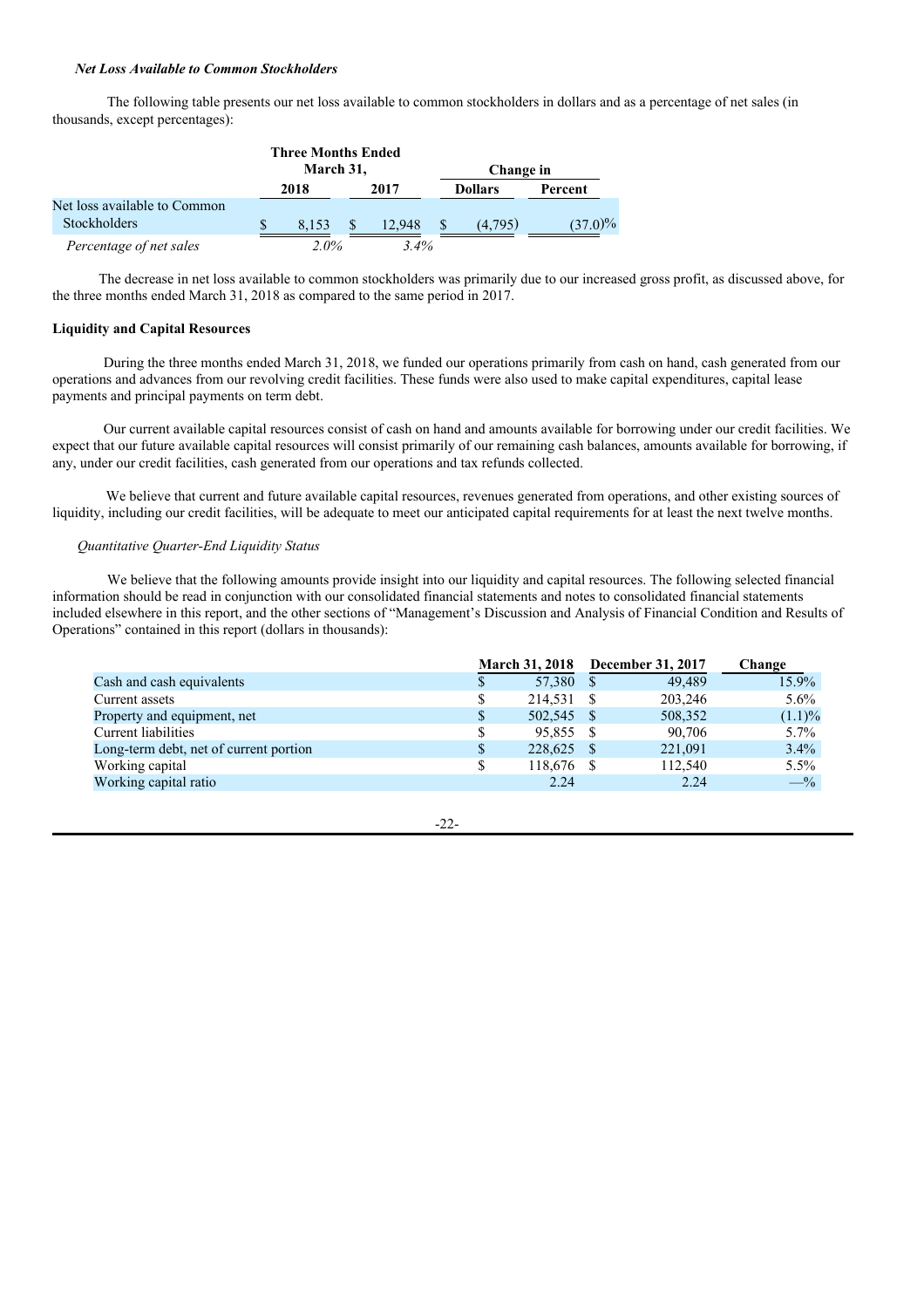#### *Restricted Net Assets*

At March 31, 2018, we had approximately \$204.3 million of net assets at our subsidiaries that were not available to be transferred to Pacific Ethanol, Inc. in the form of dividends, loans or advances due to restrictions contained in the credit facilities of our subsidiaries.

## *Changes in Working Capital and Cash Flows*

Working capital increased to \$118.7 million at March 31, 2018 from \$112.5 million at December 31, 2017 as a result of an increase of \$11.3 million in current assets, partially offset by an increase of \$5.1 million in current liabilities.

Current assets increased primarily due to increases of \$7.9 million in cash and cash equivalents, \$8.7 million in inventories and \$2.0 million in derivative instruments, partially offset by a decrease in accounts receivable of \$6.1 million and \$1.5 million in other current assets. Our cash and cash equivalents increased by \$7.9 million at March 31, 2018 as compared to December 31, 2017 due to \$8.9 million of cash provided by our operations and \$3.3 million of cash provided by our financing activities, partially offset by \$4.4 million of cash used in our investing activities.

Our current liabilities increased primarily due to increases of \$7.5 million in accounts payable and accrued liabilities and \$0.8 million in derivative instruments, partially offset by a decrease of \$3.5 million in the current portion of our long-term debt in accordance with our amended amortization schedule associated with our Pekin term debt.

#### *Cash provided by our Operating Activities*

Cash provided by our operating activities declined by \$3.2 million for the three months ended March 31, 2018, as compared to the same period in 2017. We generated \$8.9 million of cash from our operating activities during the period. Specific factors that contributed to the decrease in cash provided by our operating activities include:

- a decrease related to accounts receivable of \$16.2 million primarily due to the timing of collections; and
- a decrease related to inventories and prepaid inventory of \$11.0 million due to the timing of purchases.

These amounts were partially offset by:

- an improvement in consolidated net loss of \$4.0 million;
- an increase related to accounts payable and accrued liabilities of \$16.7 million due to the timing of payments and higher sales volumes; and
- an increase related to prepaid expenses and other assets of \$3.8 million.

#### *Cash used in our Investing Activities*

Cash used in our investing activities increased by \$0.2 million for the three months ended March 31, 2018 as compared to the same period in 2017. The increase in cash used in our investing activities is primarily due to higher spending on capital projects associated with our plant improvement initiatives.

#### *Cash provided by our Financing Activities*

Cash provided by our financing activities increased by \$6.2 million for the three months ended March 31, 2018 as compared to the same period in 2017. The increase in cash provided by our financing activities is primarily due to \$10.1 million in increased net borrowings under Kinergy's line of credit, partially offset by \$4.0 million in increased principal payments on our term debt.

-23-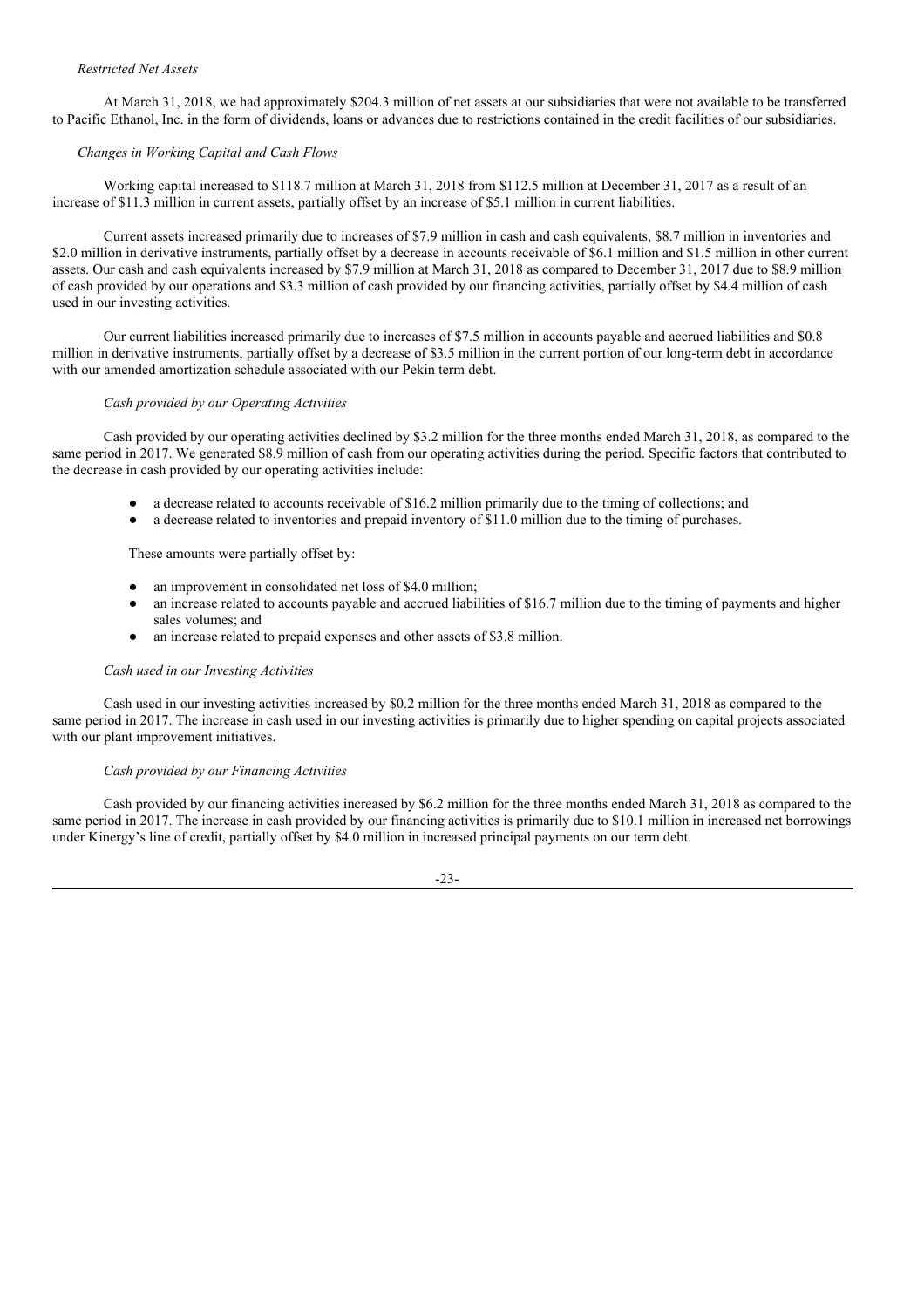#### *Kinergy Operating Line of Credit*

Kinergy maintains an operating line of credit for an aggregate amount of up to \$100.0 million. The credit facility matures on August 2, 2022. Interest accrues under the credit facility at a rate equal to (i) the three-month London Interbank Offered Rate ("LIBOR"), plus (ii) a specified applicable margin ranging from 1.50% to 2.00%. The credit facility's monthly unused line fee is 0.25% to 0.375% of the amount by which the maximum credit under the facility exceeds the average daily principal balance during the immediately preceding month. Payments that may be made by Kinergy to Pacific Ethanol as reimbursement for management and other services provided by Pacific Ethanol to Kinergy are limited under the terms of the credit facility to \$1.5 million per fiscal quarter. The credit facility also includes the accounts receivable of Pacific Ag. Products, LLC, or PAP, as additional collateral. Payments that may be made by PAP to Pacific Ethanol as reimbursement for management and other services provided by Pacific Ethanol to PAP are limited under the terms of the credit facility to \$0.5 million per fiscal quarter. PAP, one of our indirect wholly-owned subsidiaries, markets our co-products and also provides raw material procurement services to our subsidiaries.

For all monthly periods in which excess borrowing availability falls below a specified level, Kinergy and PAP must collectively maintain a fixed-charge coverage ratio (calculated as a twelve-month rolling earnings before interest, taxes, depreciation and amortization (EBITDA) divided by the sum of interest expense, capital expenditures, principal payments of indebtedness, indebtedness from capital leases and taxes paid during such twelve-month rolling period) of at least 2.0 and are prohibited from incurring certain additional indebtedness (other than specific intercompany indebtedness). Kinergy's and PAP's obligations under the credit facility are secured by a first-priority security interest in all of their assets in favor of the lender. Kinergy and PAP believe they are in compliance with this covenant. The following table summarizes Kinergy's financial covenants and actual results for the periods presented (dollars in thousands):

|                                         | Three Months |      | Years        |      |  |
|-----------------------------------------|--------------|------|--------------|------|--|
|                                         | Ended        |      | Ended        |      |  |
|                                         | March 31,    |      | December 31. |      |  |
|                                         | 2018<br>2017 |      | 2017         | 2016 |  |
|                                         |              |      |              |      |  |
| Fixed-Charge Coverage Ratio Requirement | 2.00         | 2.00 | 2.00         | 2.00 |  |
| Actual                                  | 7.72         | 6.80 | 2.79         | 7.88 |  |
| Excess                                  | 5.72         | 4.80 | 0.79         | 5.88 |  |

Pacific Ethanol has guaranteed all of Kinergy's obligations under the credit facility. As of March 31, 2018, Kinergy had an outstanding balance of \$58.2 million with additional borrowing availability under the credit facility of \$19.7 million.

#### *Pekin Credit Facilities*

On December 15, 2016, our wholly-owned subsidiary, Pacific Ethanol Pekin, LLC, or Pekin, entered into term and revolving credit facilities. Pekin borrowed \$64.0 million under a term loan facility that matures on August 20, 2021 and \$32.0 million under a revolving credit facility that matures on February 1, 2022. The Pekin credit facilities are secured by a first-priority security interest in all of Pekin's assets. Interest initially accrued under the Pekin credit facilities at an annual rate equal to the 30-day LIBOR plus 3.75%, payable monthly. Pekin is required to make quarterly principal payments in the amount of \$3.5 million on the term loan beginning on May 20, 2017 and a principal payment of \$8.0 million at maturity on August 20, 2021. Pekin is required to pay monthly in arrears a fee on any unused portion of the revolving credit facility at a rate of 0.75% per annum. Prepayment of these facilities is subject to a prepayment penalty. Under the initial terms of the credit facilities, Pekin was required to maintain not less than \$20.0 million in working capital and an annual debt service coverage ratio of not less than 1.25 to 1.0.

-24-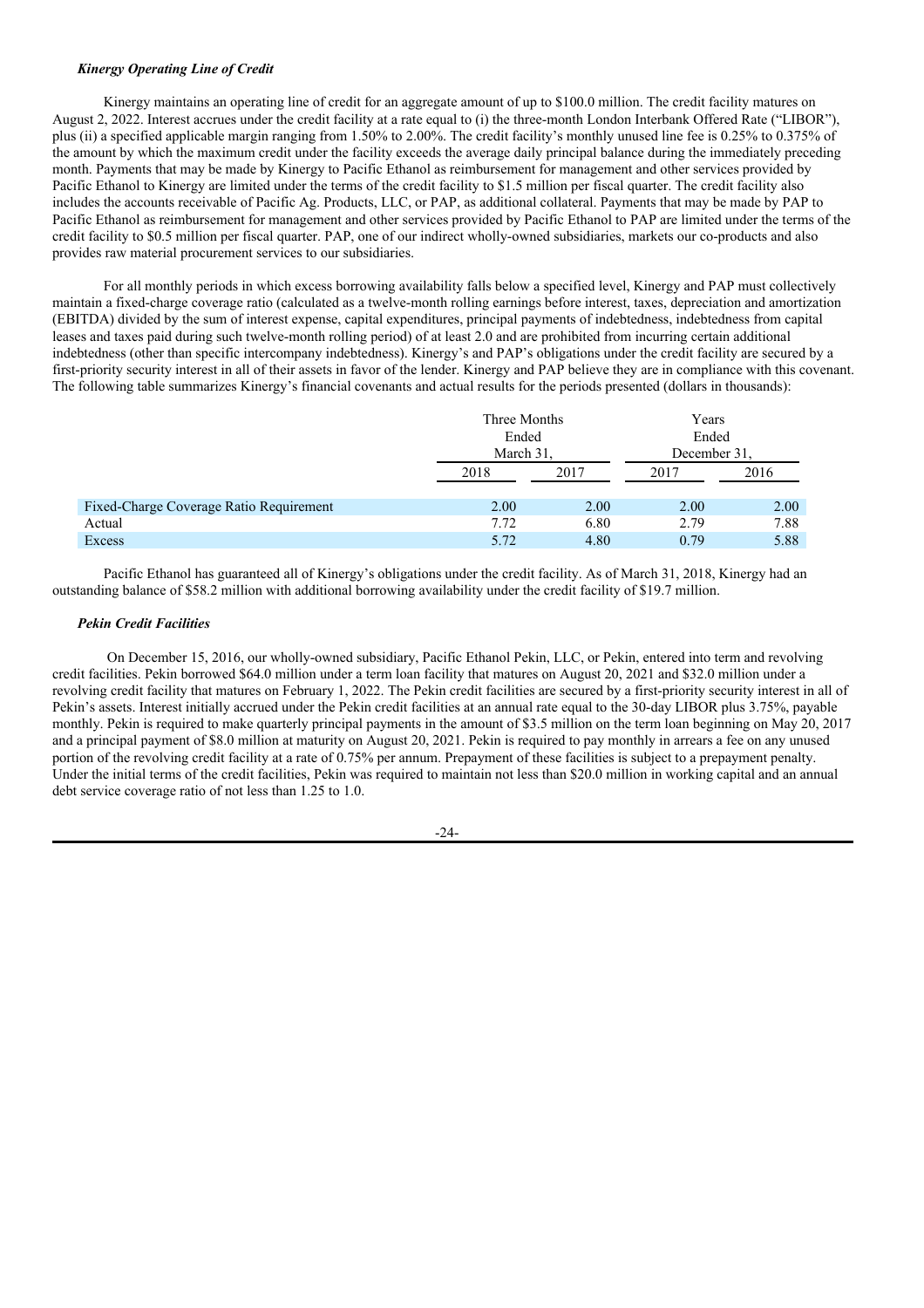On August 7, 2017, Pekin amended its term and revolving credit facilities by agreeing to increase the interest rate under the facilities by 25 basis points to an annual rate equal to the 30-day LIBOR plus 4.00%. Pekin and its lender also agreed that Pekin is required to maintain working capital of not less than \$17.5 million from August 31, 2017 through December 31, 2017 and working capital of not less than \$20.0 million from January 1, 2018 and continuing at all times thereafter. In addition, the required debt service coverage ratio was reduced to 0.15 to 1.00 for the fiscal year ended December 31, 2017. Pekin's actual debt service coverage ratio was 0.17 to 1.00 for the fiscal year ended December 31, 2017, 0.02 in excess of the required 0.15 to 1.00. For the month ended January 31, 2018, Pekin was not in compliance with its working capital requirement due to larger than anticipated repair and maintenance related expenses to replace faulty equipment. Pekin has received a waiver from its lender for this noncompliance. Further, the lender decreased Pekin's working capital covenant requirement to \$13.0 million for the month ended February 28, 2018, excluding from the calculation a \$3.5 million principal payment previously due in May 2018.

On March 30, 2018, Pekin further amended its term loan facility by reducing the amount of working capital it is required to maintain to not less than \$13.0 million from March 31, 2018 through November 30, 2018 and not less than \$16.0 million from December 1, 2018 and continuing at all times thereafter. In addition, a principal payment in the amount of \$3.5 million due for May 2018 was deferred until the maturity date of the term loan. As of the filing of this report, we believe Pekin is in compliance with its working capital requirement.

#### *ICP Credit Facilities*

On September 15, 2017, ICP entered into term and revolving credit facilities. ICP borrowed \$24.0 million under a term loan facility that matures on September 20, 2021 and \$18.0 million under a revolving credit facility that matures on September 1, 2022. The ICP credit facilities are secured by a first-priority security interest in all of ICP's assets. Interest accrues under the ICP credit facilities at an annual rate equal to the 30-day LIBOR plus 3.75%, payable monthly. ICP is required to make quarterly consecutive principal payments in the amount of \$1.5 million. ICP is required to pay monthly in arrears a fee on any unused portion of the revolving credit facility at a rate of 0.75% per annum. Prepayment of these facilities is subject to a prepayment penalty. Under the terms of the credit facilities, ICP is required to maintain not less than \$8.0 million in working capital and an annual debt service coverage ratio of not less than 1.5 to 1.0, beginning for the year ended December 31, 2018.

## *Pacific Ethanol, Inc. Notes Payable*

On December 12, 2016, we entered into a Note Purchase Agreement with five accredited investors. On December 15, 2016, under the terms of the Note Purchase Agreement, we sold \$55.0 million in aggregate principal amount of our senior secured notes to the investors in a private offering for aggregate gross proceeds of 97% of the principal amount of the notes sold. On June 26, 2017, we entered into a second Note Purchase Agreement with five accredited investors. On June 30, 2017, under the terms of the second Note Purchase Agreement, we sold an additional \$13.9 million in aggregate principal amount of our senior secured notes to the investors in a private offering for aggregate gross proceeds of 97% of the principal amount of the notes sold, for a total of \$68.9 million in aggregate principal amount of senior secured notes.

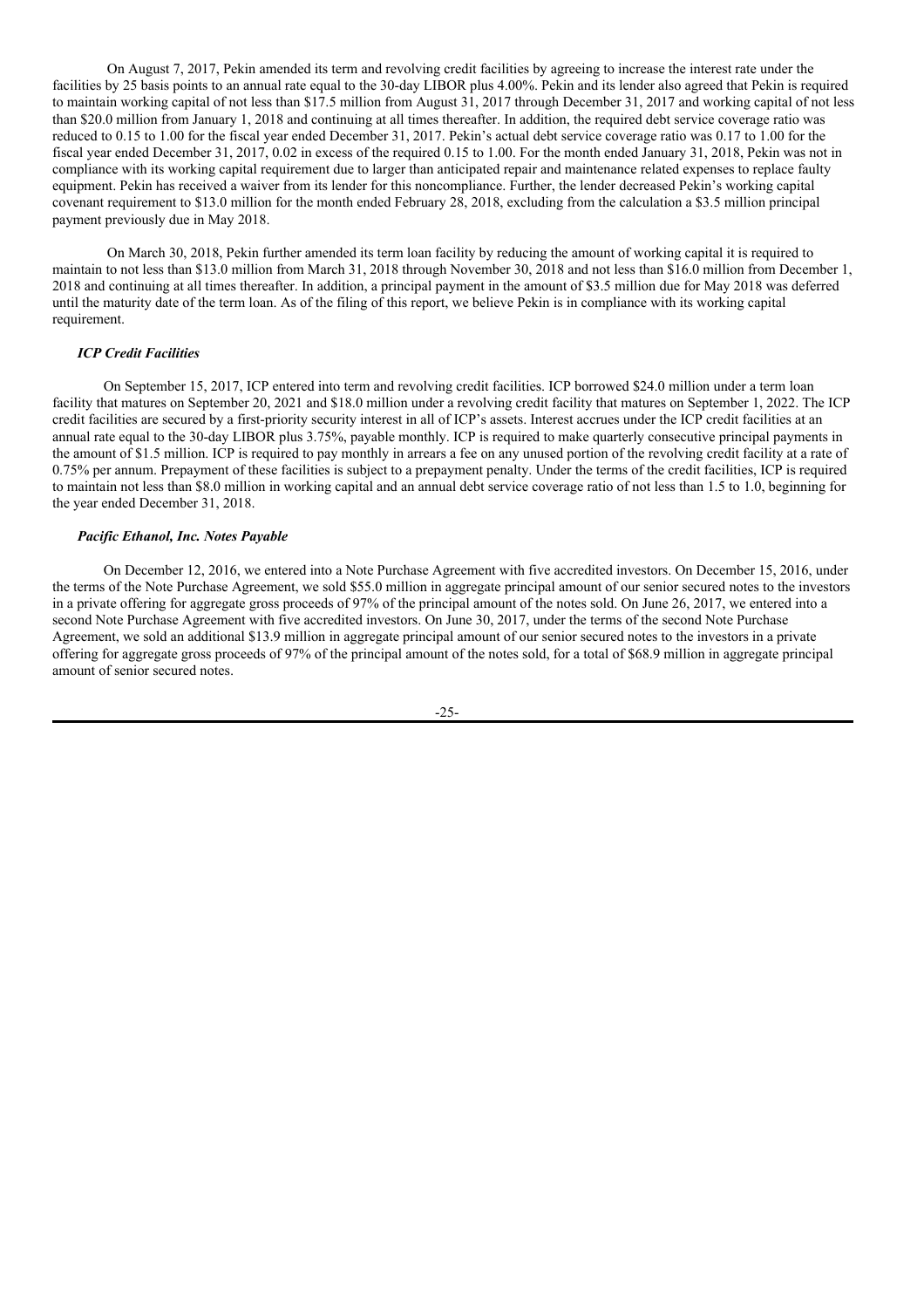The notes mature on December 15, 2019. Interest on the notes accrues at an annual rate equal to (i) the greater of 1% and the threemonth LIBOR, plus 7.0% from the closing through December 14, 2017, (ii) the greater of 1% and three-month LIBOR, plus 9% between December 15, 2017 and December 14, 2018, and (iii) the greater of 1% and three-month LIBOR plus 11% between December 15, 2018 and the maturity date. The interest rate increases by an additional 2% per annum above the interest rate otherwise applicable upon the occurrence and during the continuance of an event of default until cured. Interest is payable in cash in arrears on the 15th calendar day of each March, June, September and December. We are required to pay all outstanding principal and any accrued and unpaid interest on the notes on the maturity date. We may, at our option, prepay the outstanding principal amount of the notes at any time without premium or penalty. Pacific Ethanol, Inc. issued the notes, which are secured by a first-priority security interest in the equity interest held by Pacific Ethanol, Inc. in its wholly-owned subsidiary, PE Op. Co., which indirectly owns our plants located on the West Coast.

#### *Pacific Aurora Credit Facility*

On December 15, 2016, Pacific Aurora entered into a revolving credit facility for up to \$30.0 million with a maturity date of February 1, 2022. The credit facility was secured by a first-priority security interest in all of Pacific Aurora's assets. Borrowing availability under the credit facility automatically declined by \$2.5 million on the first day of each June and December beginning on June 1, 2017 through and including December 1, 2020. Interest accrued under the Pacific Aurora credit facility at an annual rate equal to the 30-day LIBOR plus 4.0%, payable monthly. Pacific Aurora was required to pay monthly in arrears a fee on any unused portion of the credit facility at a rate of 0.75% per annum. Prepayment of the credit facility was subject to a prepayment penalty. Under the terms of the credit facility, Pacific Aurora was required to maintain not less than \$22.5 million in working capital through June 30, 2017, not less than \$24.0 million in working capital after June 30, 2017 and an annual debt service coverage ratio of not less than 1.50 to 1.00.

On September 1, 2017, Pacific Aurora and its lender agreed that Pacific Aurora was required to maintain working capital of not less than \$18.0 million from September 30, 2017 through February 28, 2018 and working capital of not less than \$20.0 million from March 1, 2018 and continuing at all times thereafter. In addition, the required debt service coverage ratio was reduced to 0.00 to 1.00 for the fiscal year ending December 31, 2017 and 1.50 to 1.00 for the fiscal year ending December 31, 2018.

At December 31, 2017, Pacific Aurora was not in compliance with its working capital and debt service coverage ratio requirements. We did not utilize the credit facility in 2017 and had no plans to draw on the facility, having addressed the liquidity and capital needs of Pacific Aurora through other means. On March 30, 2018, Pacific Aurora terminated this credit facility.

## **Contractual Obligations**

There have been no material changes in the three months ended March 31, 2018 to the amounts presented in the table under the "Contractual Obligations" section in Part II, Item 7, "Management's Discussion and Analysis of Financial Condition and Results of Operation" of our Annual Report on Form 10-K for 2017.

#### **Effects of Inflation**

The impact of inflation was not significant to our financial condition or results of operations for the three months ended March 31, 2018 and 2017.

-26-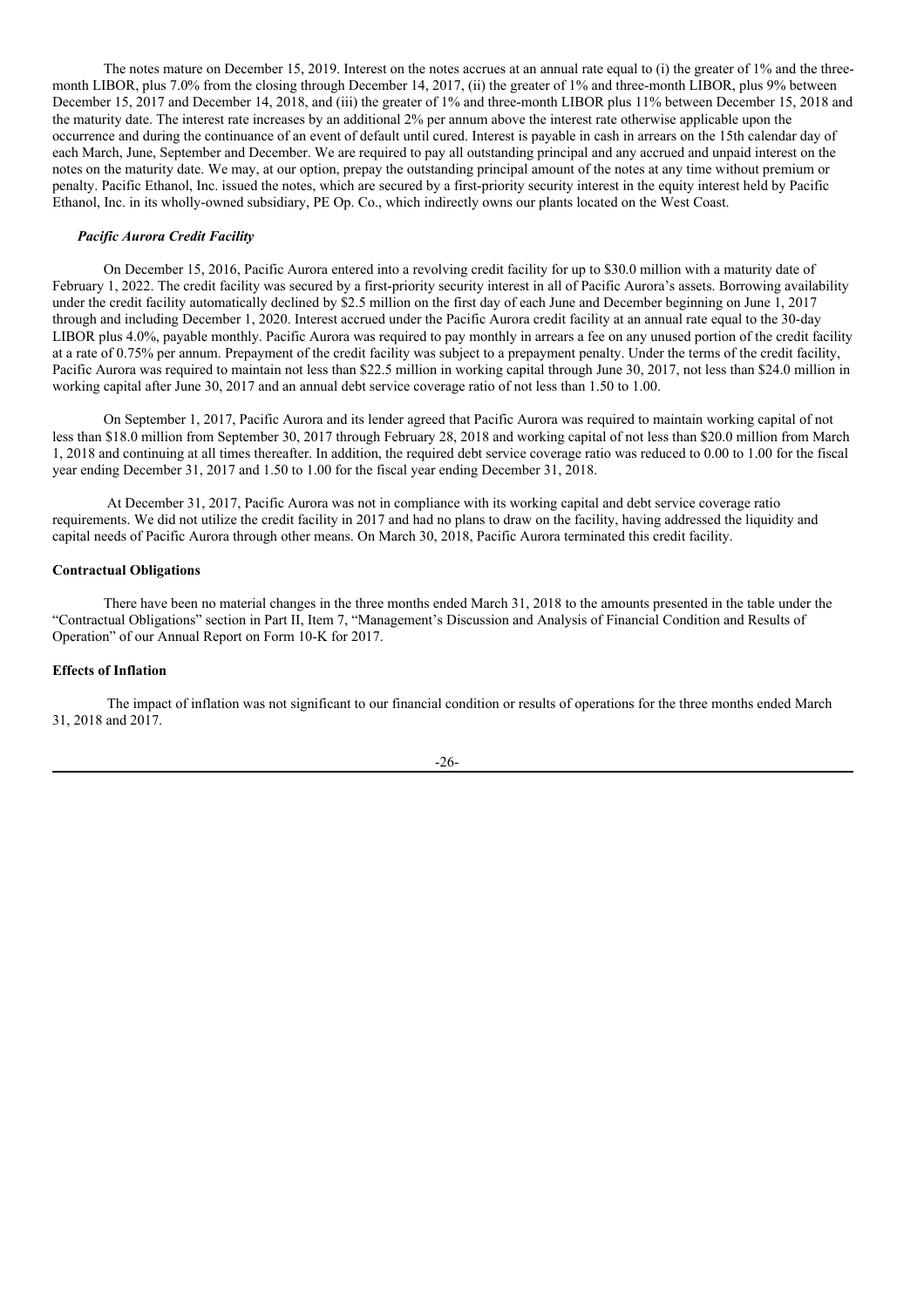## **ITEM 3. QUANTITATIVE AND QUALITATIVE DISCLOSURES ABOUT MARKET RISK.**

We are exposed to various market risks, including changes in commodity prices and interest rates as discussed below. Market risk is the potential loss arising from adverse changes in market rates and prices. In the ordinary course of business, we may enter into various types of transactions involving financial instruments to manage and reduce the impact of changes in commodity prices and interest rates. We do not expect to have any exposure to foreign currency risk as we conduct all of our transactions in U.S. dollars.

#### *Commodity Risk*

We produce ethanol, specialty alcohols and co-products. Our business is sensitive to changes in the prices of ethanol and corn. In the ordinary course of business, we may enter into various types of transactions involving financial instruments to manage and reduce the impact of changes in ethanol and corn prices. We do not enter into derivatives or other financial instruments for trading or speculative purposes.

We are subject to market risk with respect to ethanol pricing. Ethanol prices are sensitive to global and domestic ethanol supply, crude-oil supply and demand; crude-oil refining capacity; carbon intensity; government regulation; and consumer demand for alternative fuels. Our ethanol sales are priced using contracts that are either based on a fixed price or an indexed price tied to a specific market, such as CBOT or the Oil Price Information Service. Under these fixed-price arrangements, we are exposed to risk of an increase in the market price of ethanol between the time the price is fixed and the time the ethanol is sold.

We satisfy our physical corn needs, the principal raw material used to produce ethanol and ethanol co-products, based on supplyguaranteed contracts with our vendors. Generally, we determine the purchase price of our corn at the time we begin to grind that day's needs. Additionally, we may also enter into contracts with our vendors to fix a portion of the purchase price of our corn requirements. As such, we are also subject to market risk with respect to the price of corn. The price of corn is subject to wide fluctuations due to unpredictable factors such as weather conditions, farmer planting decisions, governmental policies with respect to agriculture and international trade and global supply and demand. Under the fixed-price arrangements, we assume the risk of a decrease in the market price of corn between the time the price is fixed and the time the corn is utilized.

Ethanol co-products are sensitive to various demand factors such as numbers of livestock on feed, prices for feed alternatives and supply factors, primarily production of ethanol co-products by ethanol plants and other sources.

As noted above, we may attempt to reduce the market risk associated with fluctuations in the price of ethanol or corn by employing a variety of risk management and hedging strategies. Strategies include the use of derivative financial instruments such as futures and options executed on the CBOT and/or the New York Mercantile Exchange, as well as the daily management of physical corn.

These derivatives are not designated for special hedge accounting treatment, and as such, the changes in the fair values of these exchanged-traded contracts are recorded on the balance sheet and recognized immediately in cost of goods sold. We recognized losses of \$0.5 million and gains of \$0.2 million related to settled non-designated hedges as the change in the fair values of these contracts for the three months ended March 31, 2018 and 2017, respectively.

-27-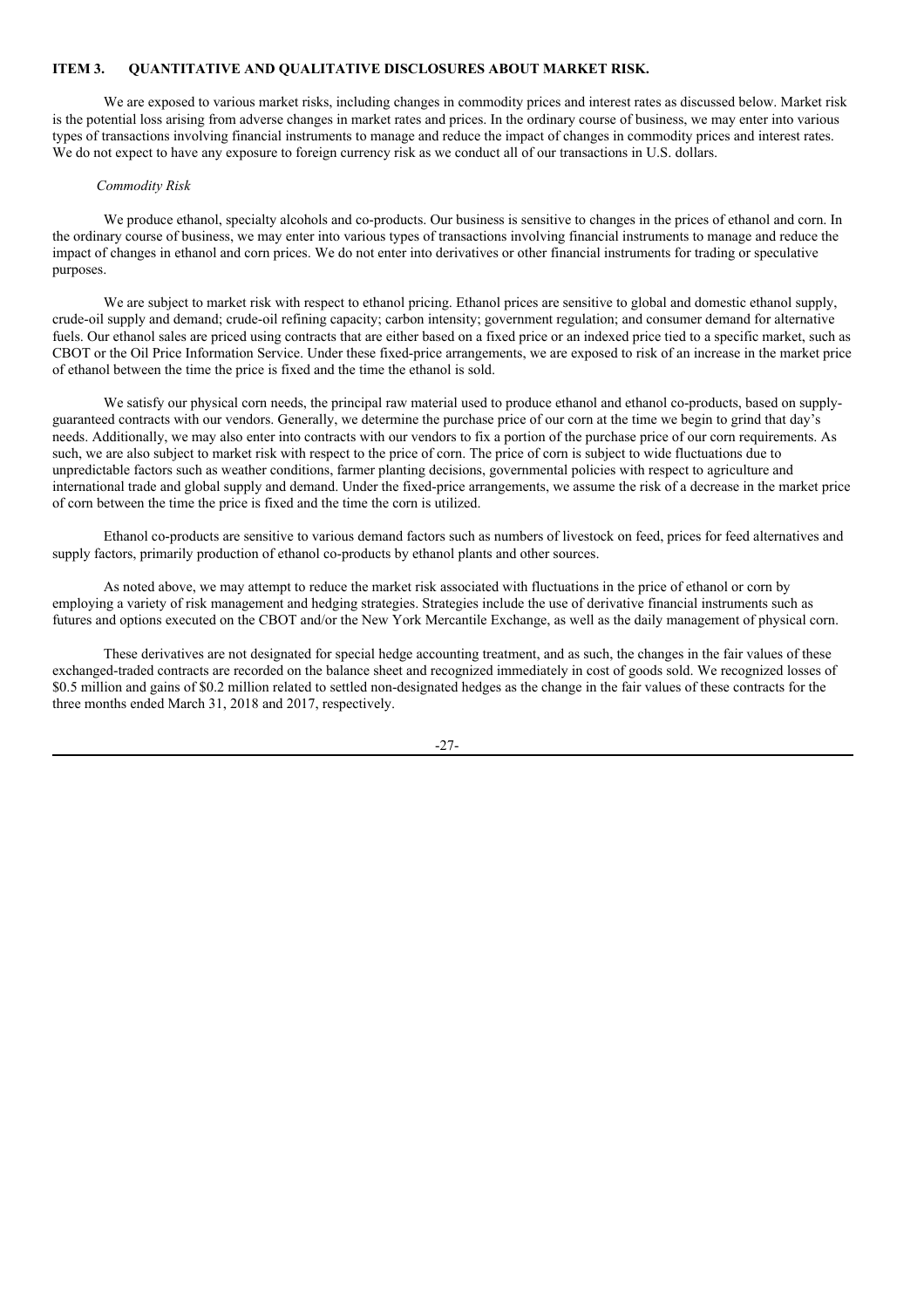At March 31, 2018, we prepared a sensitivity analysis to estimate our exposure to ethanol and corn. Market risk related to these factors was estimated as the potential change in pre-tax income resulting from a hypothetical 10% adverse change in the prices of our expected ethanol and corn volumes. The results of this analysis as of March 31, 2018, which may differ materially from actual results, are as follows (in millions):

|           | <b>Three</b>  |                |                       |
|-----------|---------------|----------------|-----------------------|
|           | <b>Months</b> |                |                       |
|           | Ended         |                | Approximate           |
|           | March 31,     |                | Adverse               |
|           | 2018          | Unit of        | Change to             |
| Commodity | Volume        | <b>Measure</b> | <b>Pre-Tax Income</b> |
| Ethanol   | 232.7         | Gallons        | 22.1<br>S             |
| Corn      | 50.0          | <b>Bushels</b> | 17.9<br>S             |

#### *Interest Rate Risk*

We are exposed to market risk from changes in interest rates. Exposure to interest rate risk results primarily from our indebtedness that bears interest at variable rates. At March 31, 2018, all of our long-term debt of \$248.1 million was variable-rate in nature. Based on a 100 basis point (1.00%) increase in the interest rate on our long-term debt, pre-tax income for the three months ended March 31, 2018 would be negatively impacted by approximately \$0.6 million.

#### **ITEM 4. CONTROLS AND PROCEDURES.**

#### *Evaluation of Disclosure Controls and Procedures*

We conducted an evaluation under the supervision and with the participation of our management, including our Chief Executive Officer and Chief Financial Officer, of the effectiveness of the design and operation of our disclosure controls and procedures. The term "disclosure controls and procedures," as defined in Rules  $13a-15(e)$  and  $15d-15(e)$  under the Securities Exchange Act of 1934, as amended, or Exchange Act, means controls and other procedures of a company that are designed to ensure that information required to be disclosed by the company in the reports it files or submits under the Exchange Act is recorded, processed, summarized and reported, within the time periods specified in the Securities and Exchange Commission's rules and forms. Disclosure controls and procedures also include, without limitation, controls and procedures designed to ensure that information required to be disclosed by a company in the reports that it files or submits under the Exchange Act is accumulated and communicated to the company's management, including its principal executive and principal financial officers, or persons performing similar functions, as appropriate, to allow timely decisions regarding required disclosure. Based on this evaluation, our Chief Executive Officer and Chief Financial Officer concluded as of March 31, 2018 that our disclosure controls and procedures were effective at a reasonable assurance level.

#### *Changes in Internal Control over Financial Reporting*

There has been no change in our internal control over financial reporting (as defined in Rules 13a-15(f) and 15d-15(f) under the Exchange Act) during the most recently completed fiscal quarter that has materially affected, or is reasonably likely to materially affect, our internal control over financial reporting.

#### -28-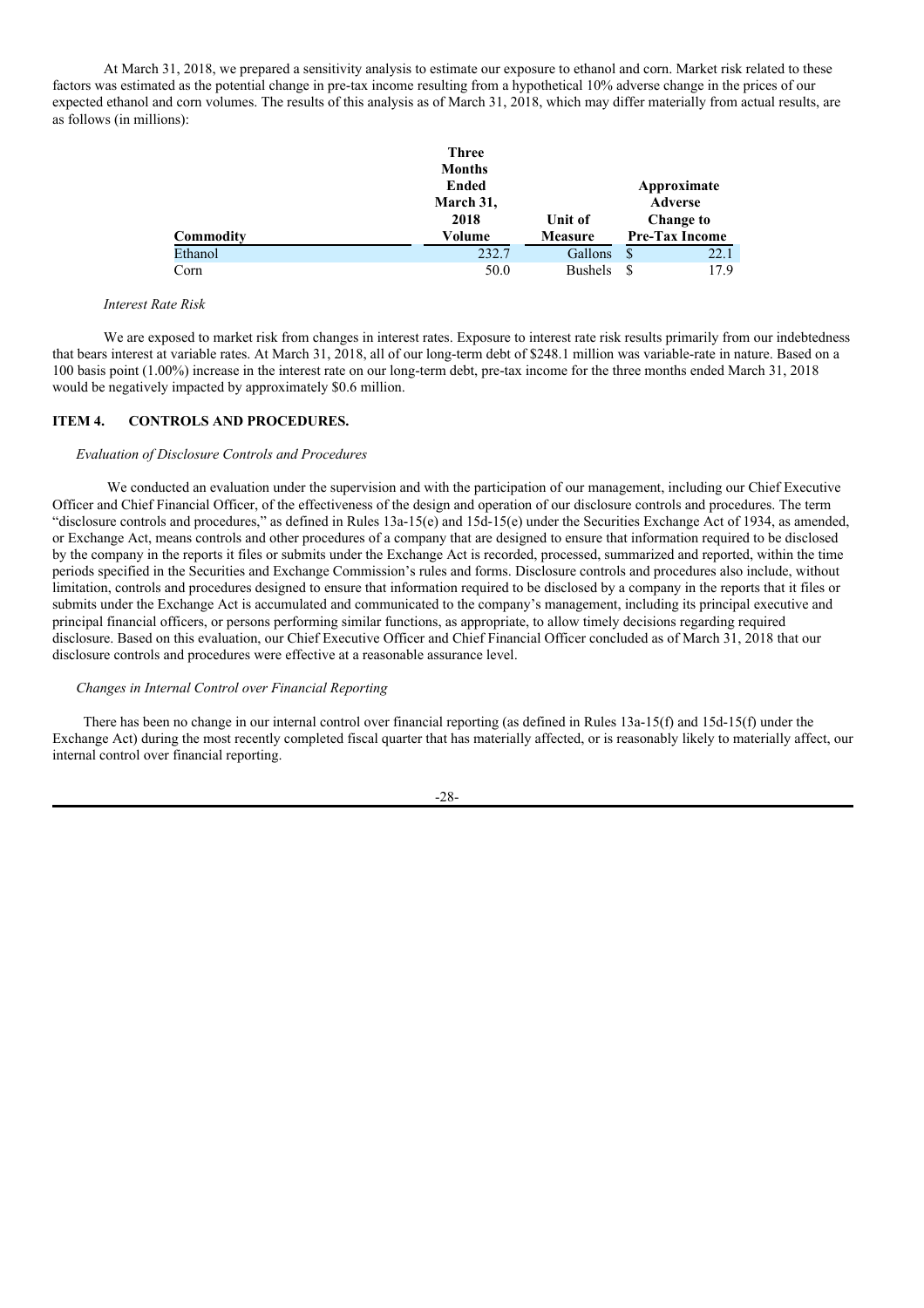#### *Inherent Limitations on the Ef ectiveness of Controls*

Management does not expect that our disclosure controls and procedures or our internal control over financial reporting will prevent or detect all errors and all fraud. A control system, no matter how well conceived and operated, can provide only reasonable, not absolute, assurance that the objectives of the control systems are met. Further, the design of a control system must reflect the fact that there are resource constraints, and the benefits of controls must be considered relative to their costs. Because of the inherent limitations in a costeffective control system, no evaluation of internal control over financial reporting can provide absolute assurance that misstatements due to error or fraud will not occur or that all control issues and instances of fraud, if any, have been or will be detected.

These inherent limitations include the realities that judgments in decision-making can be faulty and that breakdowns can occur because of a simple error or mistake. Controls can also be circumvented by the individual acts of some persons, by collusion of two or more people, or by management override of the controls. The design of any system of controls is based in part on certain assumptions about the likelihood of future events, and there can be no assurance that any design will succeed in achieving its stated goals under all potential future conditions. Projections of any evaluation of controls effectiveness to future periods are subject to risks. Over time, controls may become inadequate because of changes in conditions or deterioration in the degree of compliance with policies or procedures.

-29-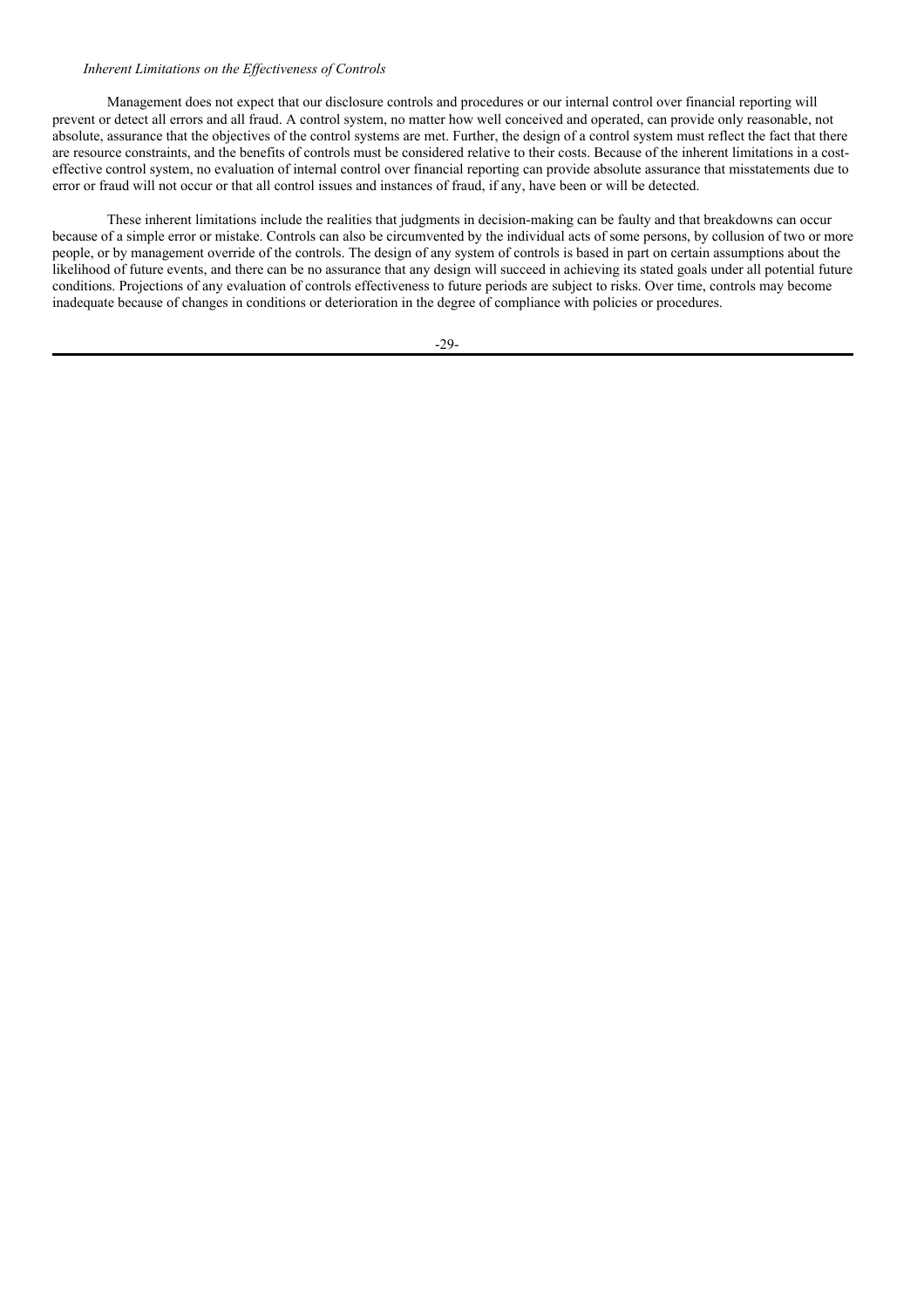#### **PART II - OTHER INFORMATION**

## **ITEM 1. LEGAL PROCEEDINGS.**

We are subject to legal proceedings, claims and litigation arising in the ordinary course of business. While the amounts claimed may be substantial, the ultimate liability cannot presently be determined because of considerable uncertainties that exist. Therefore, it is possible that the outcome of those legal proceedings, claims and litigation could adversely affect our quarterly or annual operating results or cash flows when resolved in a future period. However, based on facts currently available, management believes such matters will not adversely affect in any material respect our financial position, results of operations or cash flows.

## **ITEM 1A. RISK FACTORS.**

Before deciding to purchase, hold or sell our common stock, you should carefully consider the risks described below in addition to the other information contained in this Report and in our other filings with the Securities and Exchange Commission, including subsequent reports on Forms 10-O and 8-K. The risks and uncertainties described below are not the only ones we face. Additional risks and uncertainties not presently known to us or that we currently deem immaterial may also affect our business. If any of these known or unknown risks or uncertainties actually occurs with material adverse effects on Pacific Ethanol, our business, financial condition, results of operations and/or liquidity could be seriously harmed. In that event, the market price for our common stock will likely decline, and you *may lose all or part of your investment.*

#### **Risks Related to our Business**

#### We have incurred significant losses and negative operating cash flow in the past and we may incur losses and negative operating *cash flow in the future, which may hamper our operations and impede us from expanding our business.*

We have incurred significant losses and negative operating cash flow in the past. For the three months ended March 31, 2018 and 2017, we incurred consolidated net losses of approximately \$9.5 million and \$13.5 million, respectively. For the years ended December 31, 2017 and 2015, we incurred consolidated net losses of approximately \$38.1 million and \$18.9 million, respectively. For the year ended December 31, 2015, we incurred negative operating cash flows of \$28.0 million. We may incur losses and negative operating cash flow in the future. We expect to rely on cash on hand, cash, if any, generated from our operations, borrowing availability under our lines of credit and proceeds from future financing activities, if any, to fund all of the cash requirements of our business. Continued losses and negative operating cash flow may hamper our operations and impede us from expanding our business.

## Our results of operations and our ability to operate at a profit is largely dependent on managing the costs of corn and natural gas and the prices of ethanol, distillers grains and other ethanol co-products, all of which are subject to significant volatility and *uncertainty.*

Our results of operations are highly impacted by commodity prices, including the cost of corn and natural gas that we must purchase, and the prices of ethanol, distillers grains and other ethanol co-products that we sell. Prices and supplies are subject to and determined by market and other forces over which we have no control, such as weather, domestic and global demand, supply shortages, export prices and various governmental policies in the United States and around the world.

 $-30-$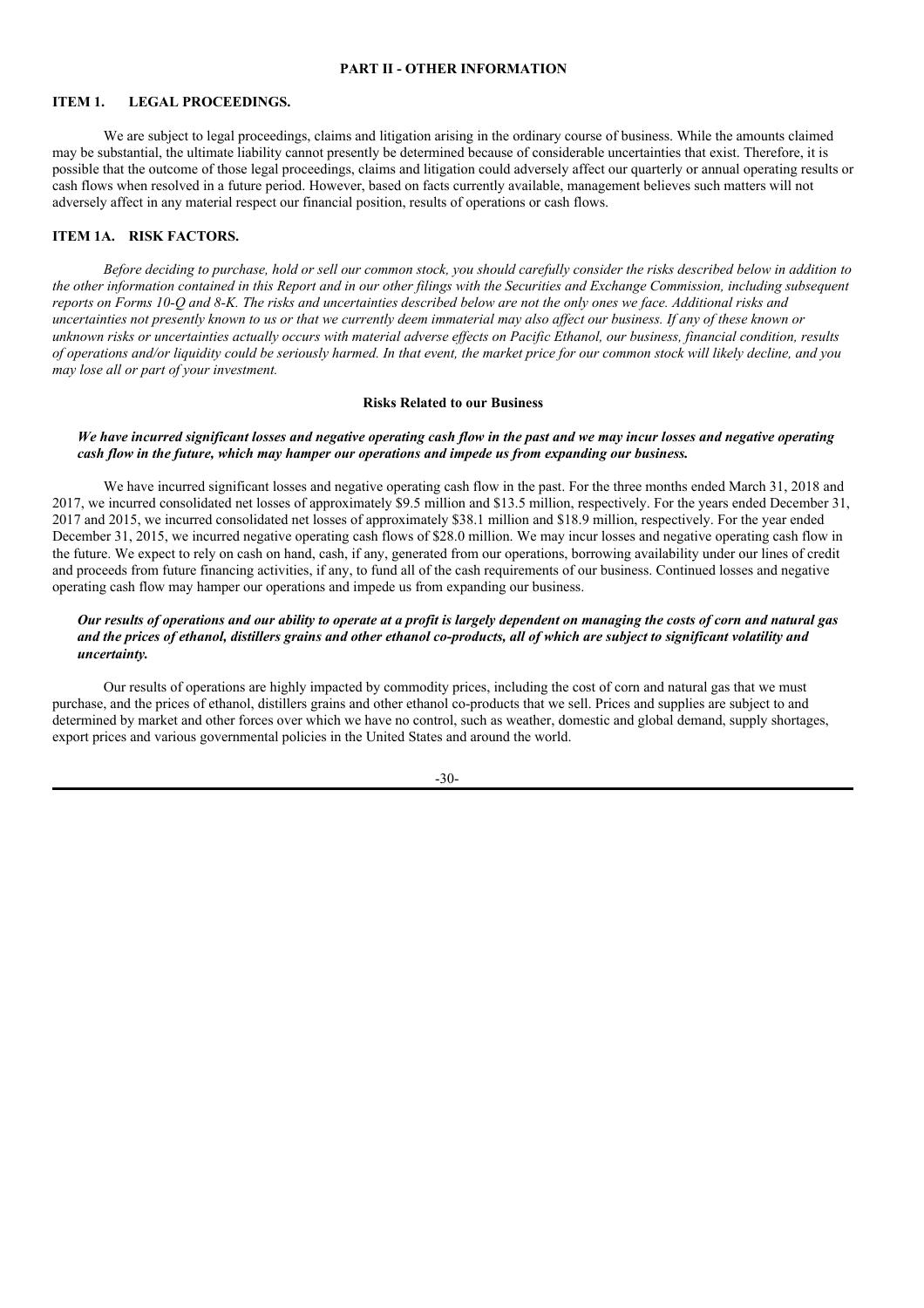As a result of price volatility of corn, natural gas, ethanol, distillers grains and other ethanol co-products, our results of operations may fluctuate substantially. In addition, increases in corn or natural gas prices or decreases in ethanol, distillers grains or other ethanol coproduct prices may make it unprofitable to operate. In fact, some of our marketing activities will likely be unprofitable in a market of generally declining ethanol prices due to the nature of our business. For example, to satisfy customer demands, we maintain certain quantities of ethanol inventory for subsequent resale. Moreover, we procure much of our inventory outside the context of a marketing arrangement and therefore must buy ethanol at a price established at the time of purchase and sell ethanol at an index price established later at the time of sale that is generally reflective of movements in the market price of ethanol. As a result, our margins for ethanol sold in these transactions generally decline and may turn negative as the market price of ethanol declines.

No assurance can be given that corn or natural gas can be purchased at, or near, current or any particular prices or that ethanol, distillers grains or other ethanol co-products will sell at, or near, current or any particular prices. Consequently, our results of operations and financial position may be adversely affected by increases in the price of corn or natural gas or decreases in the price of ethanol, distillers grains or other ethanol co-products.

Over the past several years, the spread between ethanol and corn prices has fluctuated significantly. Fluctuations are likely to continue to occur. A sustained narrow spread, whether as a result of sustained high or increased corn prices or sustained low or decreased ethanol prices, would adversely affect our results of operations and financial position. Further, combined revenues from sales of ethanol, distillers grains and other ethanol co-products could decline below the marginal cost of production, which may force us to suspend production of ethanol, distillers grains and other ethanol co-products at some or all of our plants.

## Increased ethanol production or higher inventory levels may cause a decline in ethanol prices or prevent ethanol prices from rising, and may have other negative effects, adversely impacting our results of operations, cash flows and financial condition.

We believe that the most significant factor influencing the price of ethanol has been the substantial increase in ethanol production. According to the Renewable Fuels Association, domestic ethanol production capacity increased from an annualized rate of 1.5 billion gallons per year in January 1999 to a record 16.2 billion gallons in 2017. In addition, if ethanol production margins improve, we anticipate that owners of ethanol production facilities will increase production levels, thereby resulting in more abundant ethanol supplies and inventories. Any increase in the supply of ethanol may not be commensurate with increases in the demand for ethanol, thus leading to lower ethanol prices. Also, demand for ethanol could be impaired due to a number of factors, including regulatory developments and reduced United States gasoline consumption. Reduced gasoline consumption has occurred in the past and could occur in the future as a result of increased gasoline or oil prices or other factors such as increased automobile fuel efficiency. Any of these outcomes could have a material adverse effect on our results of operations, cash flows and financial condition.

## The market price of ethanol is volatile and subject to large fluctuations, which may cause our profitability or losses to fluctuate *significantly.*

The market price of ethanol is volatile and subject to large fluctuations. The market price of ethanol is dependent upon many factors, including the supply of ethanol and the price of gasoline, which is in turn dependent upon the price of petroleum which is highly volatile and difficult to forecast. For example, ethanol prices, as reported by the CBOT, ranged from \$1.26 to \$1.67 per gallon during 2017 and \$1.31 to \$1.75 per gallon during 2016. Fluctuations in the market price of ethanol may cause our profitability or losses to fluctuate significantly.

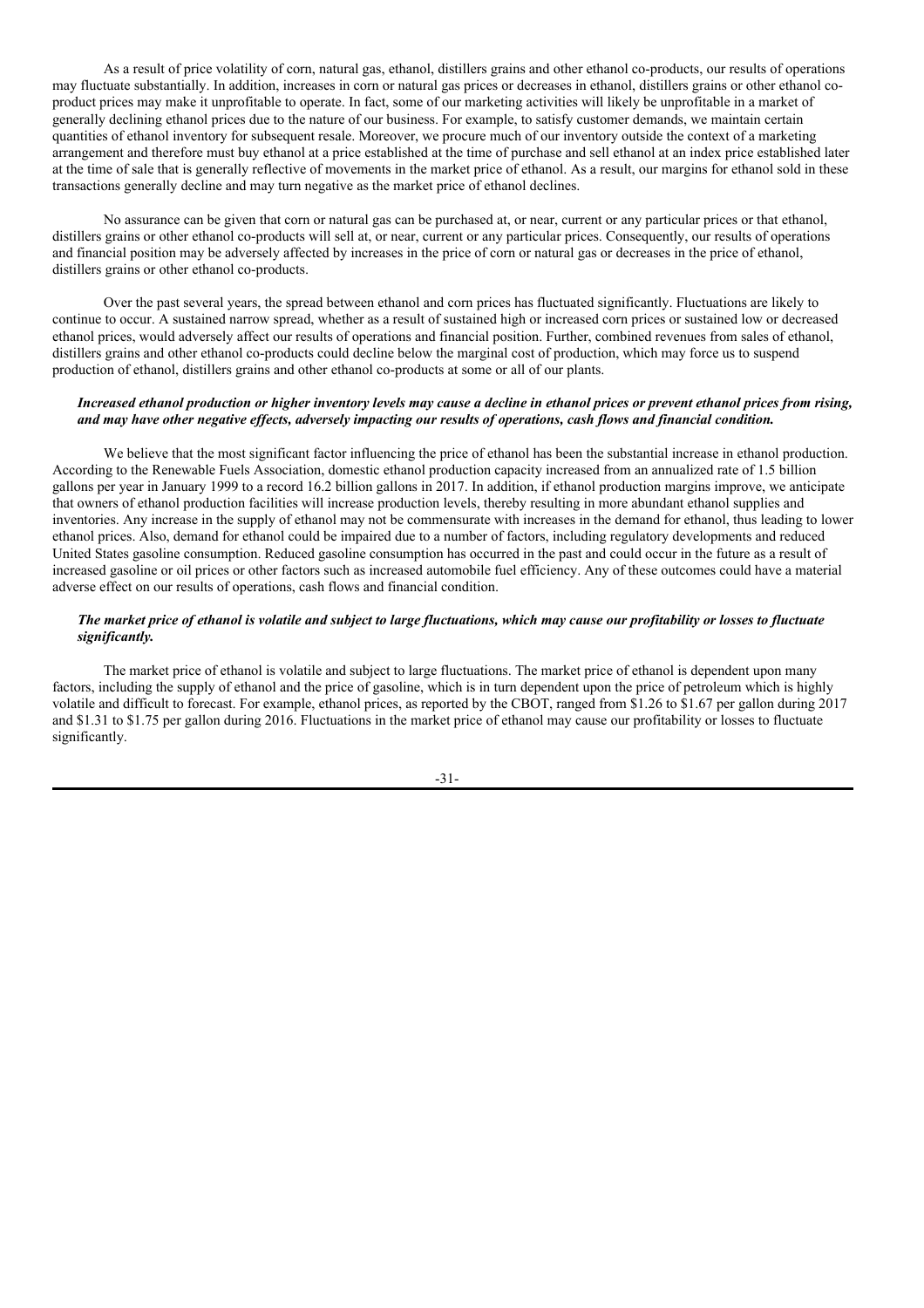## Some of our marketing activities will likely be unprofitable in a market of generally declining ethanol prices due to the nature of our *business.*

Some of our marketing activities will likely be unprofitable in a market of generally declining ethanol prices due to the nature of our business. For example, to satisfy customer demands, we maintain certain quantities of ethanol inventory for subsequent resale. Moreover, we procure much of our inventory outside the context of a marketing arrangement and therefore must buy ethanol at a price established at the time of purchase and sell ethanol at an index price established later at the time of sale that is generally reflective of movements in the market price of ethanol. As a result, our margins for ethanol sold in these transactions generally decline and may turn negative as the market price of ethanol declines.

## Disruptions in production or distribution infrastructure may adversely affect our business, results of operations and financial *condition.*

Our business depends on the continuing availability of rail, road, port, storage and distribution infrastructure. In particular, due to limited storage capacity at our plants and other considerations related to production efficiencies, our plants depend on just-in-time delivery of corn. The production of ethanol and specialty alcohols also requires a significant and uninterrupted supply of other raw materials and energy, primarily water, electricity and natural gas. Local water, electricity and gas utilities may not be able to reliably supply the water, electricity and natural gas that our plants need or may not be able to supply those resources on acceptable terms. During 2014, poor weather caused disruptions in rail transportation, which slowed the delivery of ethanol by rail, the principle manner by which ethanol from our plants located in the Midwest is transported to market. Disruptions in production or distribution infrastructure, whether caused by labor difficulties, earthquakes, storms, other natural disasters or human error or malfeasance or other reasons, could prevent timely deliveries of corn or other raw materials and energy, and could delay transport of our products to market, and may require us to halt production at one or more plants, any of which could have a material adverse effect on our business, results of operations and financial condition.

## We may engage in hedging transactions and other risk mitigation strategies that could harm our results of operations and financial *condition.*

In an attempt to partially offset the effects of volatility of ethanol prices and corn and natural gas costs, we may enter into contracts to fix the price of a portion of our ethanol production or purchase a portion of our corn or natural gas requirements on a forward basis. In addition, we may engage in other hedging transactions involving exchange-traded futures contracts for corn, natural gas and unleaded gasoline from time to time. The financial statement impact of these activities is dependent upon, among other things, the prices involved and our ability to sell sufficient products to use all of the corn and natural gas for which forward commitments have been made. Hedging arrangements also expose us to the risk of financial loss in situations where the other party to the hedging contract defaults on its contract or, in the case of exchange-traded contracts, where there is a change in the expected differential between the underlying price in the hedging agreement and the actual prices paid or received by us. In addition, our open contract positions may require cash deposits to cover margin calls, negatively impacting our liquidity. As a result, our results of operations and financial condition may be adversely affected by our hedging activities and fluctuations in the price of corn, natural gas, ethanol and unleaded gasoline.

# Operational difficulties at our plants could negatively impact sales volumes and could cause us to incur substantial losses.

Operations at our plants are subject to labor disruptions, unscheduled downtimes and other operational hazards inherent in the ethanol production industry, including equipment failures, fires, explosions, abnormal pressures, blowouts, pipeline ruptures, transportation accidents and natural disasters. Some of these operational hazards may cause personal injury or loss of life, severe damage to or destruction of property and equipment or environmental damage, and may result in suspension of operations and the imposition of civil or criminal penalties. Our insurance may not be adequate to fully cover the potential operational hazards described above or we may not be able to renew this insurance on commercially reasonable terms or at all.

#### -32-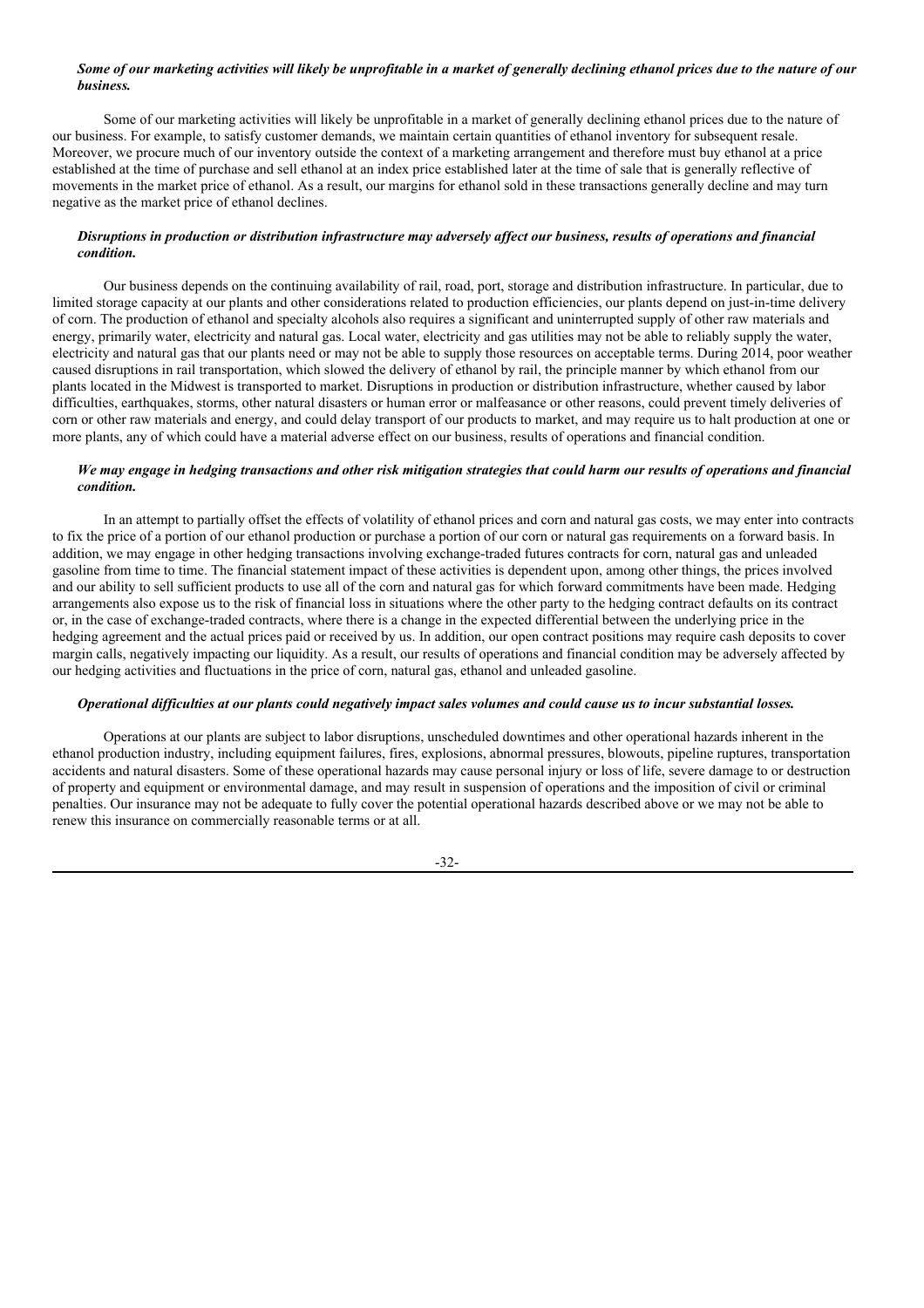Moreover, our plants may not operate as planned or expected. All of these facilities are designed to operate at or above a specified production capacity. The operation of these facilities is and will be, however, subject to various uncertainties. As a result, these facilities may not produce ethanol, specialty alcohols and co-products at expected levels. In the event any of these facilities do not run at their expected capacity levels, our business, results of operations and financial condition may be materially and adversely affected.

#### Future demand for ethanol is uncertain and may be affected by changes to federal mandates, public perception, consumer acceptance and overall consumer demand for transportation fuel, any of which could negatively affect demand for ethanol and our *results of operations.*

Although many trade groups, academics and governmental agencies have supported ethanol as a fuel additive that promotes a cleaner environment, others have criticized ethanol production as consuming considerably more energy and emitting more greenhouse gases than other biofuels and potentially depleting water resources. Some studies have suggested that corn-based ethanol is less efficient than ethanol produced from other feedstock and that it negatively impacts consumers by causing increased prices for dairy, meat and other food generated from livestock that consume corn. Additionally, ethanol critics contend that corn supplies are redirected from international food markets to domestic fuel markets. If negative views of corn-based ethanol production gain acceptance, support for existing measures promoting use and domestic production of corn-based ethanol could decline, leading to reduction or repeal of federal mandates, which could adversely affect the demand for ethanol. These views could also negatively impact public perception of the ethanol industry and acceptance of ethanol as an alternative fuel.

There are limited markets for ethanol beyond those established by federal mandates. Discretionary blending and E85 blending are important secondary markets. Discretionary blending is often determined by the price of ethanol versus the price of gasoline. In periods when discretionary blending is financially unattractive, the demand for ethanol may be reduced. Also, the demand for ethanol is affected by the overall demand for transportation fuel. Demand for transportation fuel is affected by the number of miles traveled by consumers and the fuel economy of vehicles. Market acceptance of E15 may partially offset the effects of decreases in transportation fuel demand. A reduction in the demand for ethanol and ethanol co-products may depress the value of our products, erode our margins and reduce our ability to generate revenue or to operate profitably. Consumer acceptance of E15 and E85 fuels is needed before ethanol can achieve any significant growth in market share relative to other transportation fuels.

## *Our future results will suf er if we do not ef ectively manage our expanded operations.*

Our business following recent acquisitions is larger than the individual businesses of Pacific Ethanol and the acquired companies prior to the acquisitions. Our future success depends, in part, upon our ability to manage our expanded business, which may pose continued challenges for our management, including challenges related to the management and monitoring of new operations and associated increased costs and complexity. We cannot assure you that we will be successful or that we will realize the expected operating efficiencies, annual net operating synergies, revenue enhancements and other benefits currently anticipated to result from the acquisition.

-33-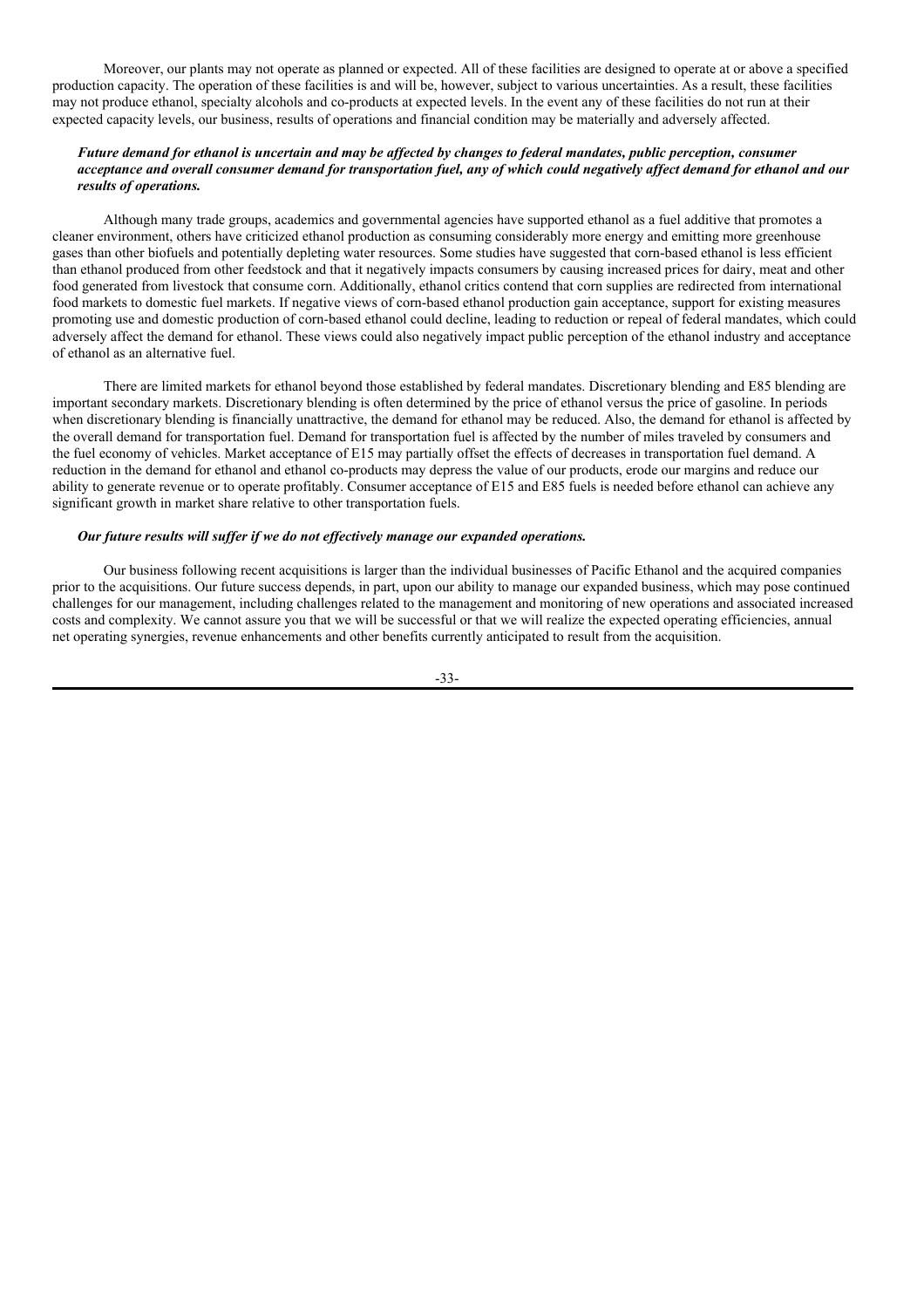## Our plant indebtedness exposes us to many risks that could negatively impact our business, our business prospects, our liquidity and *our cash flows and results of operations.*

Our plants located in the Midwest have significant indebtedness. Unlike traditional term debt, the terms of our plant loans require amortizing payments of principal over the lives of the loans and our borrowing availability under our plant credit facilities periodically and automatically declines through the maturity dates of those facilities. Our plant indebtedness could:

- make it more difficult to pay or refinance our debts as they become due during adverse economic and industry conditions because any decrease in revenues could cause us to not have sufficient cash flows from operations to make our scheduled debt payments;
- limit our flexibility to pursue strategic opportunities or react to changes in our business and the industry in which we operate and, consequently, place us at a competitive disadvantage to our competitors who have less debt;
- require a substantial portion of our cash flows from operations to be used for debt service payments, thereby reducing the availability of our cash flows to fund working capital, capital expenditures, acquisitions, dividend payments and other general corporate purposes; and/or
- limit our ability to procure additional financing for working capital or other purposes.

Our term loans and credit facilities also require compliance with numerous financial and other covenants. In addition, our plant indebtedness bears interest at variable rates. An increase in prevailing interest rates would likewise increase our debt service obligations and could materially and adversely affect our cash flows and results of operations.

Our ability to generate sufficient cash to make all principal and interest payments when due depends on our business performance, which is subject to a variety of factors beyond our control, including the supply of and demand for ethanol and co-products, ethanol and coproduct prices, the cost of key production inputs, and many other factors incident to the ethanol production and marketing industry. We cannot provide any assurance that we will be able to timely satisfy such obligations. Our failure to timely satisfy our debt obligations could have a material adverse effect on our business, business prospects, liquidity, cash flows and results of operations.

## If Kinergy fails to satisfy its financial covenants under its credit facility, it may experience a loss or reduction of that facility, which *would have a material adverse ef ect on our financial condition and results of operations.*

We are substantially dependent on Kinergy's credit facility to help finance its operations. Kinergy must satisfy monthly financial covenants under its credit facility, including fixed-charge coverage ratio covenants. Kinergy will be in default under its credit facility if it fails to satisfy any financial covenant. A default may result in the loss or reduction of the credit facility. The loss of Kinergy's credit facility, or a significant reduction in Kinergy's borrowing capacity under the facility, would result in Kinergy's inability to finance a significant portion of its business and would have a material adverse effect on our financial condition and results of operations.

## The United States ethanol industry is highly dependent upon certain federal and state legislation and regulation and any changes in legislation or regulation could have a material adverse effect on our results of operations, cash flows and financial condition.

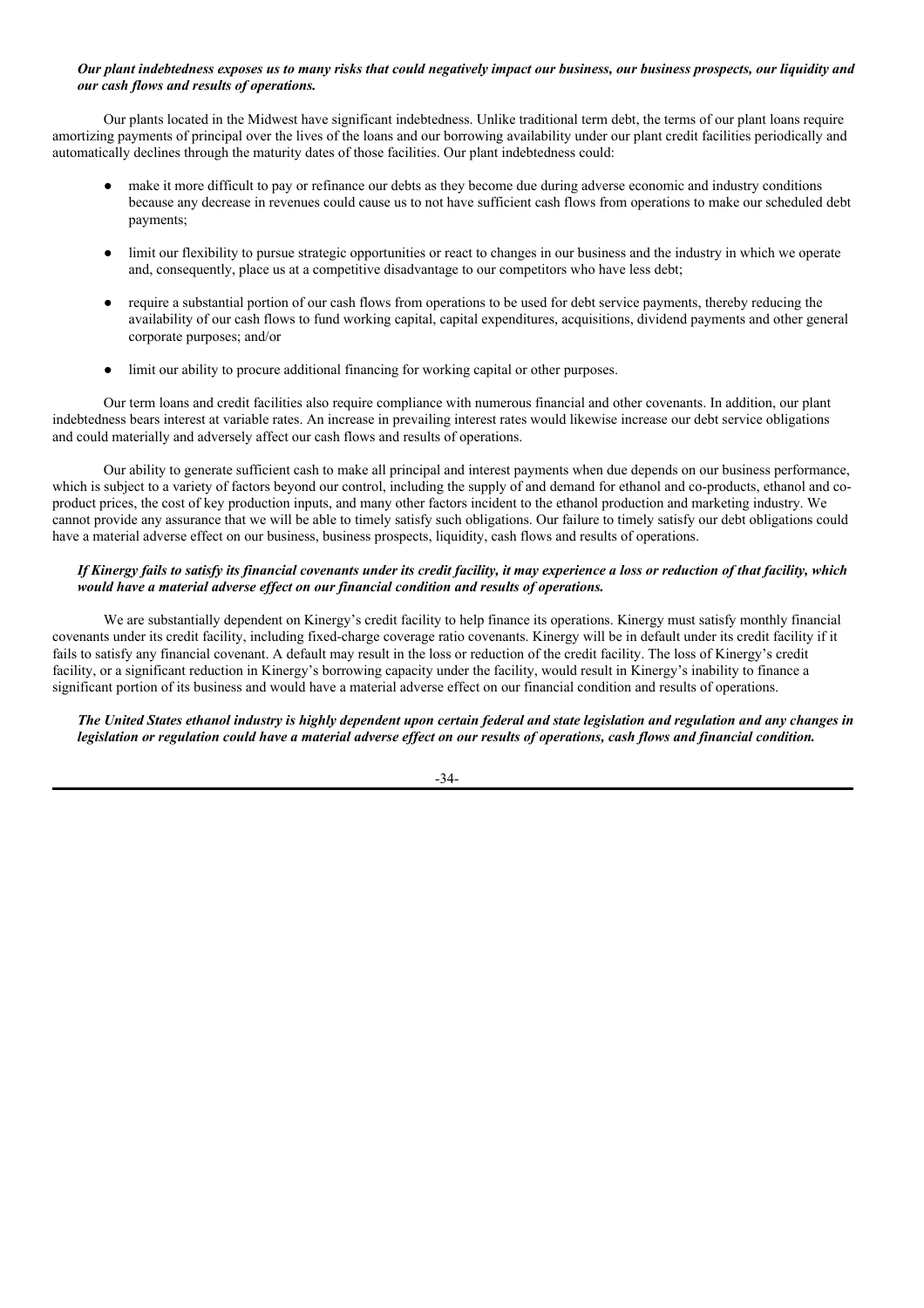The EPA has implemented the RFS pursuant to the Energy Policy Act of 2005 and the Energy Independence and Security Act of 2007. The RFS program sets annual quotas for the quantity of renewable fuels (such as ethanol) that must be blended into motor fuels consumed in the United States. The domestic market for ethanol is significantly impacted by federal mandates under the RFS program for volumes of renewable fuels (such as ethanol) required to be blended with gasoline. Future demand for ethanol will be largely dependent upon incentives to blend ethanol into motor fuels, including the price of ethanol relative to the price of gasoline, the relative octane value of ethanol, constraints in the ability of vehicles to use higher ethanol blends, the RFS, and other applicable environmental requirements. Any significant increase in production capacity above the RFS minimum requirements may have an adverse impact on ethanol prices.

Legislation aimed at reducing or eliminating the renewable fuel use required by the RFS has been introduced in the United States Congress. On January 3, 2017, the Leave Ethanol Volumes at Existing Levels (LEVEL) Act (H.R. 119) was introduced in the House of Representatives. The bill would freeze renewable fuel blending requirements under the RFS at 7.5 billion gallons per year, prohibit the sale of gasoline containing more than 10% ethanol, and revoke the EPA's approval of E15 blends. On January 31, 2017, a bill (H.R. 777) was introduced in the House of Representatives that would require the EPA and National Academies of Sciences to conduct a study on "the implications of the use of mid-level ethanol blends". A mid-level ethanol blend is an ethanol-gasoline blend containing 10-20% ethanol by volume, including E15 and E20, which is intended to be used in any conventional gasoline-powered motor vehicle or nonroad vehicle or engine. Also on January 31, 2017, a bill (H.R. 776) was introduced in the House of Representatives that would limit the volume of cellulosic biofuel required under the RFS to what is commercially available. On March 2, 2017, a bill (H.R. 1315) was introduced in the House of Representatives that would cap the volume of ethanol in gasoline at 10%. On the same day, the RFS Elimination Act (H.R. 1314) was introduced, which would fully repeal the RFS. On March 8, 2018, the Growing Renewable Energy through Existing and New Environmentally Responsible (GREENER) Fuels Act (H.R. 5212 and S. 2519) was introduced in the House of Representatives and Senate. The GREENER Fuels Act would phase-out the mandated use of corn ethanol and limit the total volume of conventional biofuel contained in transportation fuel at 9.7%.

All of these bills were referred to a congressional committee or subcommittee, which will consider them before possibly sending any of them on to the House of Representatives as a whole. Our operations could be adversely impacted if any legislation is enacted that reduces or eliminates the RFS volume requirements or that reduces or eliminates corn ethanol as qualifying as a renewable fuel under the RFS.

Under the provisions of the Clean Air Act, as amended by the Energy Independence and Security Act of 2007, the EPA has limited authority to waive or reduce the mandated RFS requirements, which authority is subject to consultation with the Secretaries of Agriculture and Energy, and based on a determination that there is inadequate domestic renewable fuel supply or implementation of the applicable requirements would severely harm the economy or environment of a state, region or the United States. Our results of operations, cash flows and financial condition could be adversely impacted if the EPA reduces the RFS requirements from the statutory levels specified in the RFS.

The ethanol production and marketing industry is extremely competitive. Many of our significant competitors have greater production and financial resources and one or more of these competitors could use their greater resources to gain market share at *our expense.*

-35-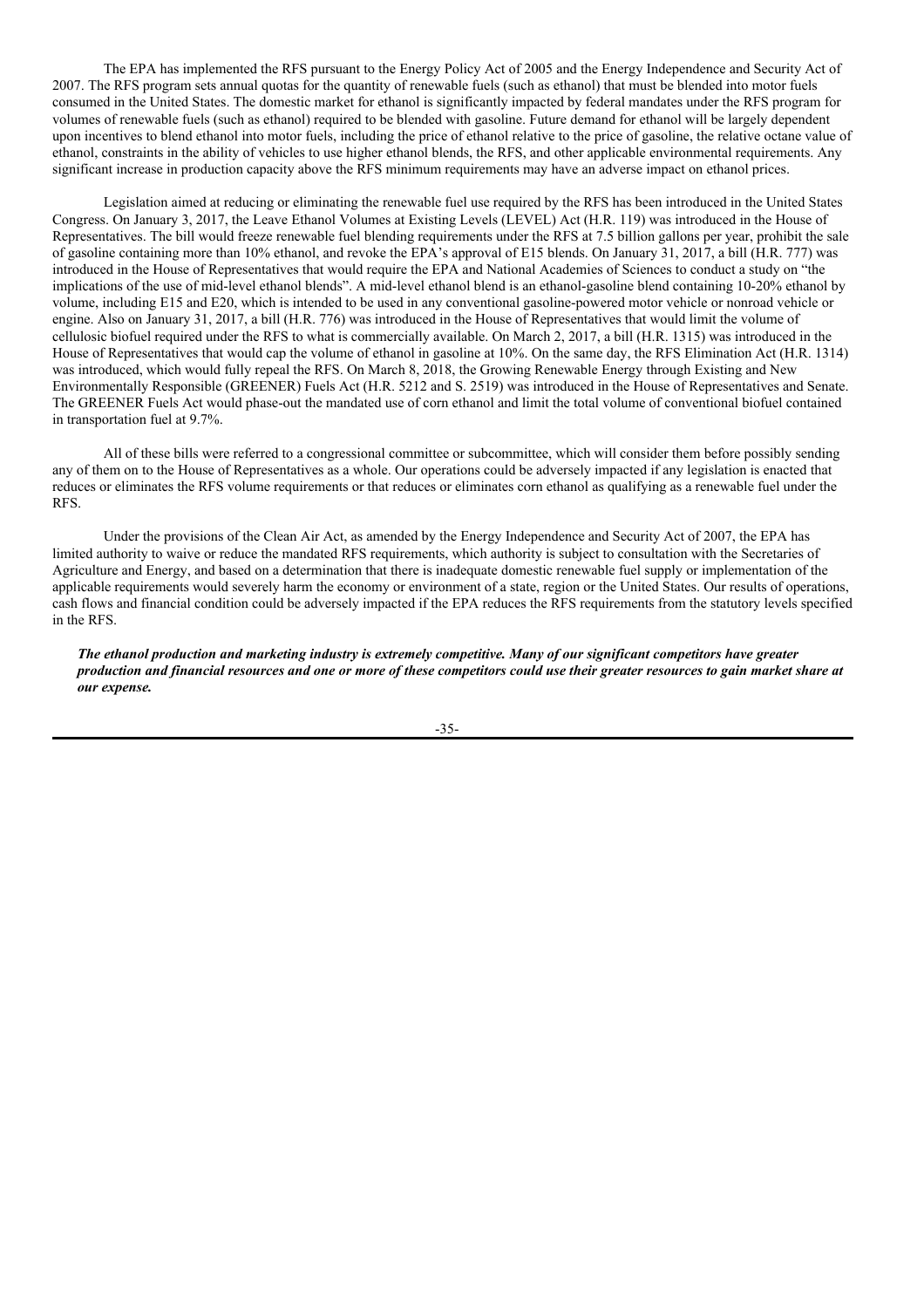The ethanol production and marketing industry is extremely competitive. Many of our significant competitors in the ethanol production and marketing industry, including Archer-Daniels-Midland Company, POET, LLC, Green Plains, Inc. and Valero Renewable Fuels Company, LLC, have substantially greater production and/or financial resources. As a result, our competitors may be able to compete more aggressively and sustain that competition over a longer period of time. Successful competition will require a continued high level of investment in marketing and customer service and support. Our limited resources relative to many significant competitors may cause us to fail to anticipate or respond adequately to new developments and other competitive pressures. This failure could reduce our competitiveness and cause a decline in market share, sales and profitability. Even if sufficient funds are available, we may not be able to make the modifications and improvements necessary to compete successfully.

We also face competition from international suppliers. Currently, international suppliers produce ethanol primarily from sugar cane and have cost structures that are generally substantially lower than our cost structures. Any increase in domestic or foreign competition could cause us to reduce our prices and take other steps to compete effectively, which could adversely affect our business, financial condition and results of operations.

#### *Our ability to utilize net operating loss carryforwards and certain other tax attributes may be limited.*

Federal and state income tax laws impose restrictions on the utilization of net operating loss, or NOL, and tax credit carryforwards in the event that an "ownership change" occurs for tax purposes, as defined by Section 382 of the Internal Revenue Code, or Code. In general, an ownership change occurs when stockholders owning 5% or more of a "loss corporation" (a corporation entitled to use NOL or other loss carryovers) have increased their ownership of stock in such corporation by more than 50 percentage points during any three-year period. The annual base limitation under Section 382 of the Code is calculated by multiplying the loss corporation's value at the time of the ownership change by the greater of the long-term tax-exempt rate determined by the Internal Revenue Service in the month of the ownership change or the two preceding months.

As of December 31, 2017, of our \$154.6 million of federal NOLs, we had \$94.9 million of federal NOLs that are limited in their annual use under Section 382 of the Code. Accordingly, our ability to utilize these NOL carryforwards may be substantially limited. These limitations could in turn result in increased future tax obligations, which could have a material adverse effect on our business, financial condition and results of operations.

## Our business is not diversified. The high concentration of our sales within the ethanol production and marketing industry could result in a significant reduction in sales and negatively affect our profitability if demand for ethanol declines.

Our business is not diversified. Our sales are highly concentrated within the ethanol production and marketing industry. We expect to be substantially focused on the production and marketing of ethanol and its co-products for the foreseeable future. An industry shift away from ethanol, or the emergence of new competing products, may significantly reduce the demand for ethanol. However, we may be unable to timely alter our business focus away from the production and marketing of ethanol to other renewable fuels or competing products. A downturn in the demand for ethanol would likely materially and adversely affect our sales and profitability.

## *We may be adversely af ected by environmental, health and safety laws, regulations and liabilities*.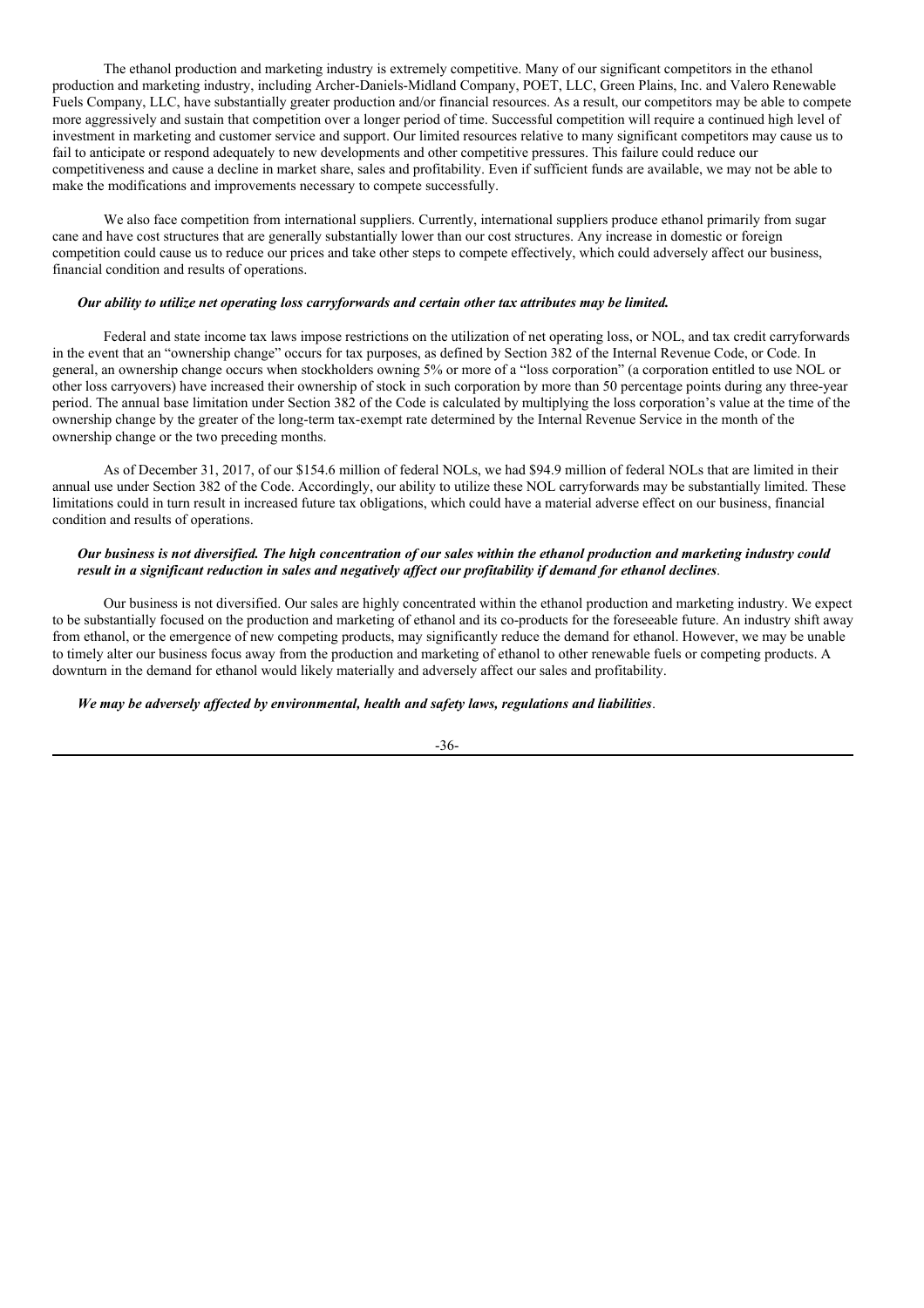We are subject to various federal, state and local environmental laws and regulations, including those relating to the discharge of materials into the air, water and ground, the generation, storage, handling, use, transportation and disposal of hazardous materials and wastes, and the health and safety of our employees. In addition, some of these laws and regulations require us to operate under permits that are subject to renewal or modification. These laws, regulations and permits can often require expensive pollution control equipment or operational changes to limit actual or potential impacts to the environment. A violation of these laws and regulations or permit conditions can result in substantial fines, natural resource damages, criminal sanctions, permit revocations and/or facility shutdowns. In addition, we have made, and expect to make, significant capital expenditures on an ongoing basis to comply with increasingly stringent environmental laws, regulations and permits.

We may be liable for the investigation and cleanup of environmental contamination at each of our plants and at off-site locations where we arrange for the disposal of hazardous substances or wastes. If these substances or wastes have been or are disposed of or released at sites that undergo investigation and/or remediation by regulatory agencies, we may be responsible under the Comprehensive Environmental Response, Compensation and Liability Act of 1980, or other environmental laws for all or part of the costs of investigation and/or remediation, and for damages to natural resources. We may also be subject to related claims by private parties alleging property damage and personal injury due to exposure to hazardous or other materials at or from those properties. Some of these matters may require us to expend significant amounts for investigation, cleanup or other costs.

In addition, new laws, new interpretations of existing laws, increased governmental enforcement of environmental laws or other developments could require us to make significant additional expenditures. Continued government and public emphasis on environmental issues can be expected to result in increased future investments for environmental controls at our plants. Present and future environmental laws and regulations, and interpretations of those laws and regulations, applicable to our operations, more vigorous enforcement policies and discovery of currently unknown conditions may require substantial expenditures that could have a material adverse effect on our results of operations and financial condition.

The hazards and risks associated with producing and transporting our products (including fires, natural disasters, explosions and abnormal pressures and blowouts) may also result in personal injury claims or damage to property and third parties. As protection against operating hazards, we maintain insurance coverage against some, but not all, potential losses. However, we could sustain losses for uninsurable or uninsured risks, or in amounts in excess of existing insurance coverage. Events that result in significant personal injury or damage to our property or third parties or other losses that are not fully covered by insurance could have a material adverse effect on our results of operations and financial condition.

#### If we are unable to attract or retain key personnel, our ability to operate effectively may be impaired, which could have a material *adverse ef ect on our business, financial condition and results of operations.*

Our ability to operate our business and implement strategies depends, in part, on the efforts of our executive officers and other key personnel. Our future success will depend on, among other factors, our ability to retain our current key personnel and attract and retain qualified future key personnel, particularly executive management. If we are unable to attract or retain key personnel, our ability to operate effectively may be impaired, which could have a material adverse effect on our business, financial condition and results of operations.

## We depend on a small number of customers for the majority of our sales. A reduction in business from any of these customers could *cause a significant decline in our overall sales and profitability.*

-37-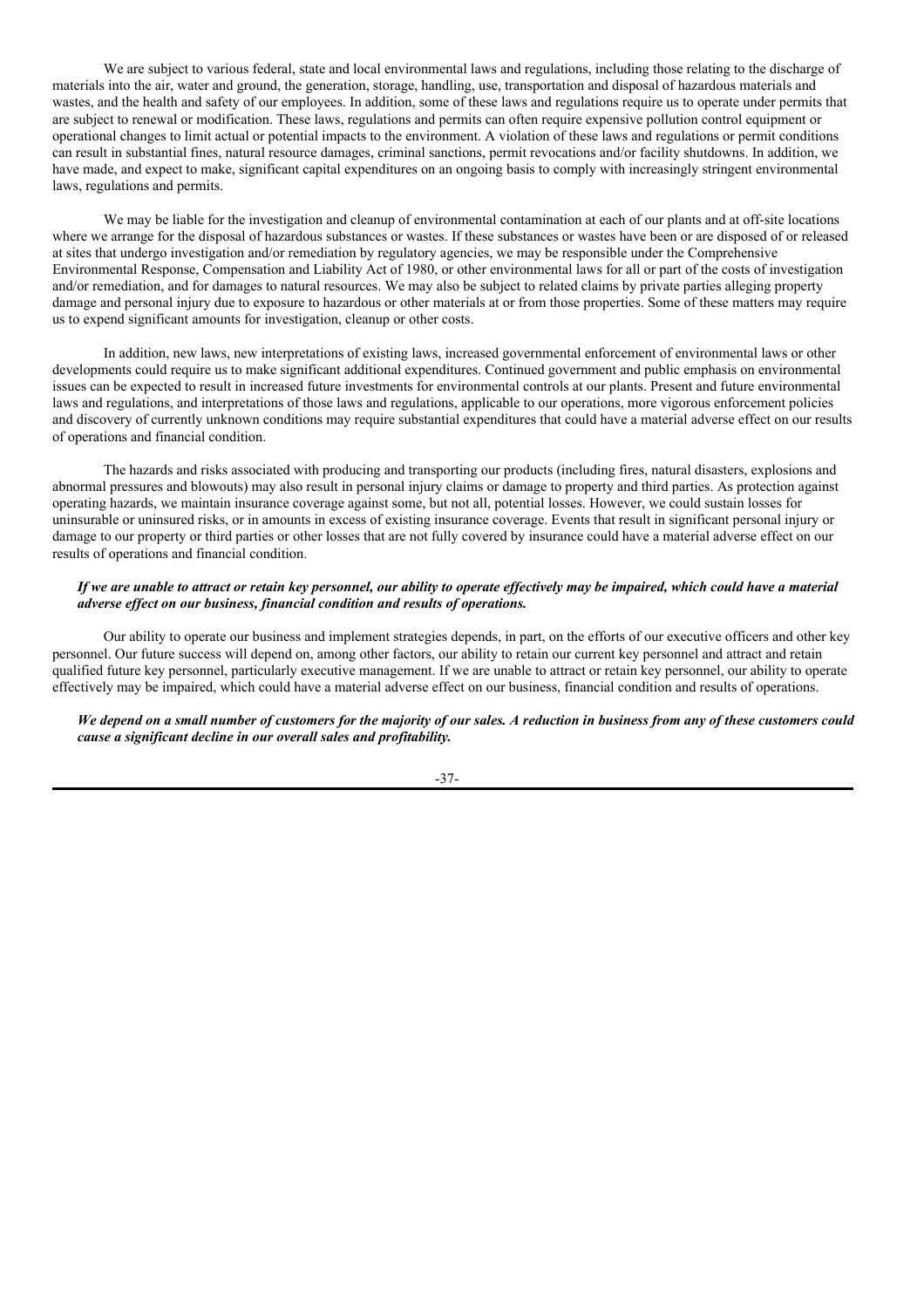The majority of our sales are generated from a small number of customers. During 2017, 2016 and 2015, three customers accounted for an aggregate of approximately \$544 million, \$572 million and \$467 million in net sales, representing 33%, 35% and 39% of our net sales, respectively, for those periods. We expect that we will continue to depend for the foreseeable future upon a small number of customers for a significant portion of our sales. Our agreements with these customers generally do not require them to purchase any specified volume or dollar value of ethanol or co-products, or to make any purchases whatsoever. Therefore, in any future period, our sales generated from these customers, individually or in the aggregate, may not equal or exceed historical levels. If sales to any of these customers cease or decline, we may be unable to replace these sales with sales to either existing or new customers in a timely manner, or at all. A cessation or reduction of sales to one or more of these customers could cause a significant decline in our overall sales and profitability.

#### We incur significant expenses to maintain and upgrade our operating equipment and plants, and any interruption in the operation of *our facilities may harm our operating performance.*

We regularly incur significant expenses to maintain and upgrade our equipment and facilities. The machines and equipment we use to produce our products are complex, have many parts and some are run on a continuous basis. We must perform routine maintenance on our equipment and will have to periodically replace a variety of parts such as motors, pumps, pipes and electrical parts. In addition, our facilities require periodic shutdowns to perform major maintenance and upgrades. These scheduled facility shutdowns result in decreased sales and increased costs in the periods in which a shutdown occurs and could result in unexpected operational issues in future periods as a result of changes to equipment and operational and mechanical processes made during the shutdown period.

#### Our lack of long-term ethanol orders and commitments by our customers could lead to a rapid decline in our sales and profitability.

We cannot rely on long-term ethanol orders or commitments by our customers for protection from the negative financial effects of a decline in the demand for ethanol or a decline in the demand for our marketing services. The limited certainty of ethanol orders can make it difficult for us to forecast our sales and allocate our resources in a manner consistent with our actual sales. Moreover, our expense levels are based in part on our expectations of future sales and, if our expectations regarding future sales are inaccurate, we may be unable to reduce costs in a timely manner to adjust for sales shortfalls. Furthermore, because we depend on a small number of customers for a significant portion of our sales, the ramifications of these risks are greater in magnitude than if our sales were less concentrated. As a result of our lack of long-term ethanol orders and commitments, we may experience a rapid decline in our sales and profitability.

#### *There are limitations on our ability to receive distributions from our subsidiaries.*

We conduct most of our operations through subsidiaries and are dependent upon dividends or other intercompany transfers of funds from our subsidiaries to generate free cash flow. Moreover, some of our subsidiaries are limited in their ability to pay dividends or make distributions, loans or advances to us by the terms of their financing arrangements. At March 31, 2018, we had approximately \$204.3 million of net assets at our subsidiaries that were not available to be distributed in the form of dividends, distributions, loans or advances due to restrictions contained in their financing arrangements.

## **Risks Related to Ownership of our Common Stock**

Our stock price is highly volatile, which could result in substantial losses for investors purchasing shares of our common stock and *in litigation against us.*

-38-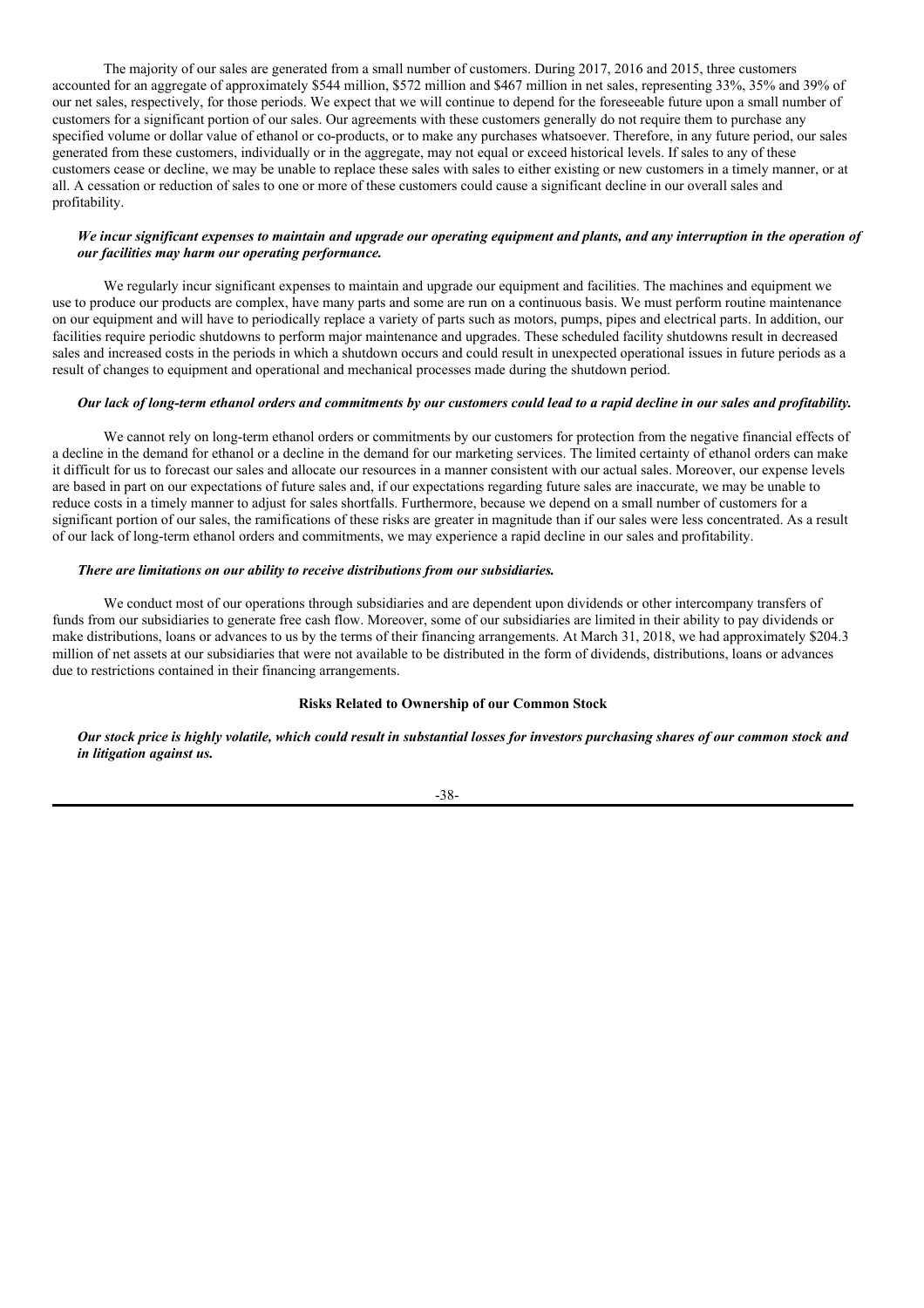The market price of our common stock has fluctuated significantly in the past and may continue to fluctuate significantly in the future. The market price of our common stock may continue to fluctuate in response to one or more of the following factors, many of which are beyond our control:

- fluctuations in the market prices of ethanol and its co-products;
- the cost of key inputs to the production of ethanol, including corn and natural gas;
- the volume and timing of the receipt of orders for ethanol from major customers;
- competitive pricing pressures;
- our ability to timely and cost-effectively produce, sell and deliver ethanol;
- the announcement, introduction and market acceptance of one or more alternatives to ethanol;
- changes in market valuations of companies similar to us:
- stock market price and volume fluctuations generally;
- the possibility that the anticipated benefits from our acquisition of ICP cannot be fully realized in a timely manner or at all;
- regulatory developments or increased enforcement;
- fluctuations in our quarterly or annual operating results;
- additions or departures of key personnel:
- our ability to obtain any necessary financing:
- our financing activities and future sales of our common stock or other securities; and
- our ability to maintain contracts that are critical to our operations.

Demand for ethanol could be adversely affected by a slow-down in the overall demand for oxygenate and gasoline additive products. The levels of our ethanol production and purchases for resale will be based upon forecasted demand. Accordingly, any inaccuracy in forecasting anticipated revenues and expenses could adversely affect our business. The failure to receive anticipated orders or to complete delivery in any quarterly period could adversely affect our results of operations for that period. Quarterly and annual results are not necessarily indicative of future performance for any particular period, and we may not experience revenue growth or profitability on a quarterly or an annual basis.

The price at which you purchase shares of our common stock may not be indicative of the price that will prevail in the trading market. You may be unable to sell your shares of common stock at or above your purchase price, which may result in substantial losses to you and which may include the complete loss of your investment. In the past, securities class action litigation has often been brought against a company following periods of high stock price volatility. We may be the target of similar litigation in the future. Securities litigation could result in substantial costs and divert management's attention and our resources away from our business.

Any of the risks described above could have a material adverse effect on our results of operations or the price of our common stock, or both.

# **ITEM 2. UNREGISTERED SALES OF EQUITY SECURITIES AND USE OF PROCEEDS.**

## **Unregistered Sales of Equity Securities**

None.

**Use of Proceeds from Registered Securities**

Not applicable.

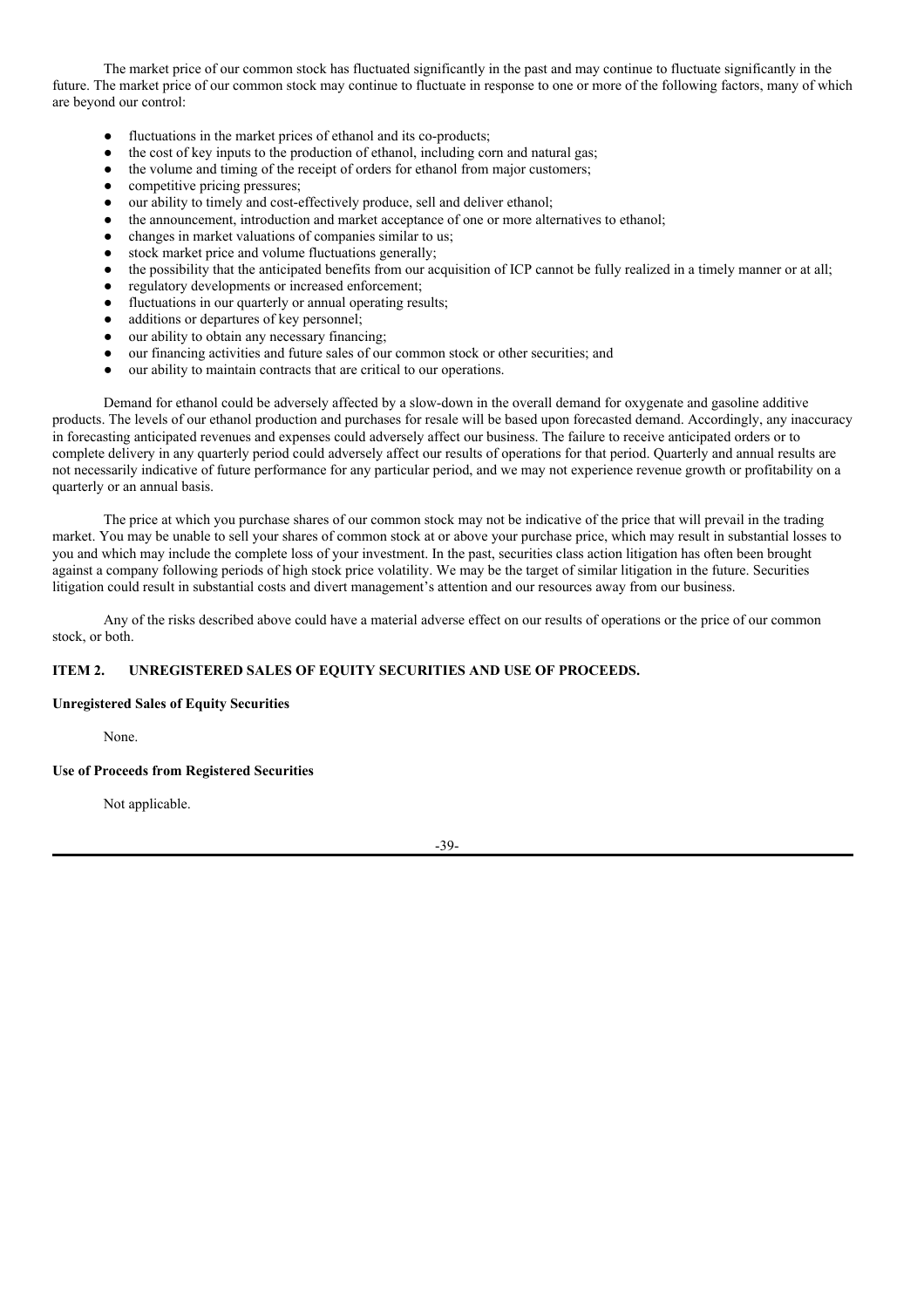#### **Purchases of Equity Securities by the Issuer and Affiliated Purchasers**

None.

### **Dividends**

Our current and future debt financing arrangements may limit or prevent cash distributions from our subsidiaries to us, depending upon the achievement of specified financial and other operating conditions and our ability to properly service our debt, thereby limiting or preventing us from paying cash dividends.

At March 31, 2018, we had approximately \$204.3 million of net assets at our subsidiaries that were not available to be transferred to Pacific Ethanol, Inc. in the form of dividends, loans or advances due to restrictions contained in the credit facilities of our subsidiaries.

For each of the three months ended March 31, 2018 and 2017, we declared and paid in cash an aggregate of \$0.3 million in dividends on our Series B Cumulative Convertible Preferred Stock, or Series B Preferred Stock. We have never declared or paid cash dividends on our common stock and do not currently intend to pay cash dividends on our common stock in the foreseeable future. We currently anticipate that we will retain any earnings for use in the continued development of our business. The holders of our outstanding Series B Preferred Stock are entitled to dividends of 7% per annum, payable quarterly. Dividends in respect of our Series B Preferred Stock must be paid prior to the payment of any dividends in respect of our common stock.

## **ITEM 3. DEFAULTS UPON SENIOR SECURITIES.**

Not applicable.

## **ITEM 4. MINE SAFETY DISCLOSURES.**

Not applicable.

# **ITEM 5. OTHER INFORMATION.**

#### *2018 Short-Term Incentive Plan*

On February 9, 2018, the Compensation Committee of our Board of Directors adopted a Short-Term Incentive Plan for 2018, or the Plan, applicable to our executive officers. The following is a description of the Plan:

- *Participants*: Our Chief Executive Officer, Chief Financial Officer, Chief Operating Officer, General Counsel, Vice President of Commodities and Corporate Development and Vice President of Supply and Trading ("Executive Officers"), and other officer, director and manager-level personnel will be eligible to participate in the Plan.
- *Aggregate Plan Pool*: The dollar amount of the aggregate Plan pool will be established by the Compensation Committee.
- *Awards*: Awards under the Plan for Executive Officers will be determined by the Compensation Committee. Awards under the Plan for other officer, director and manager-level personnel will be determined by our executive committee, within the limits of the Plan pool approved by the Compensation Committee.

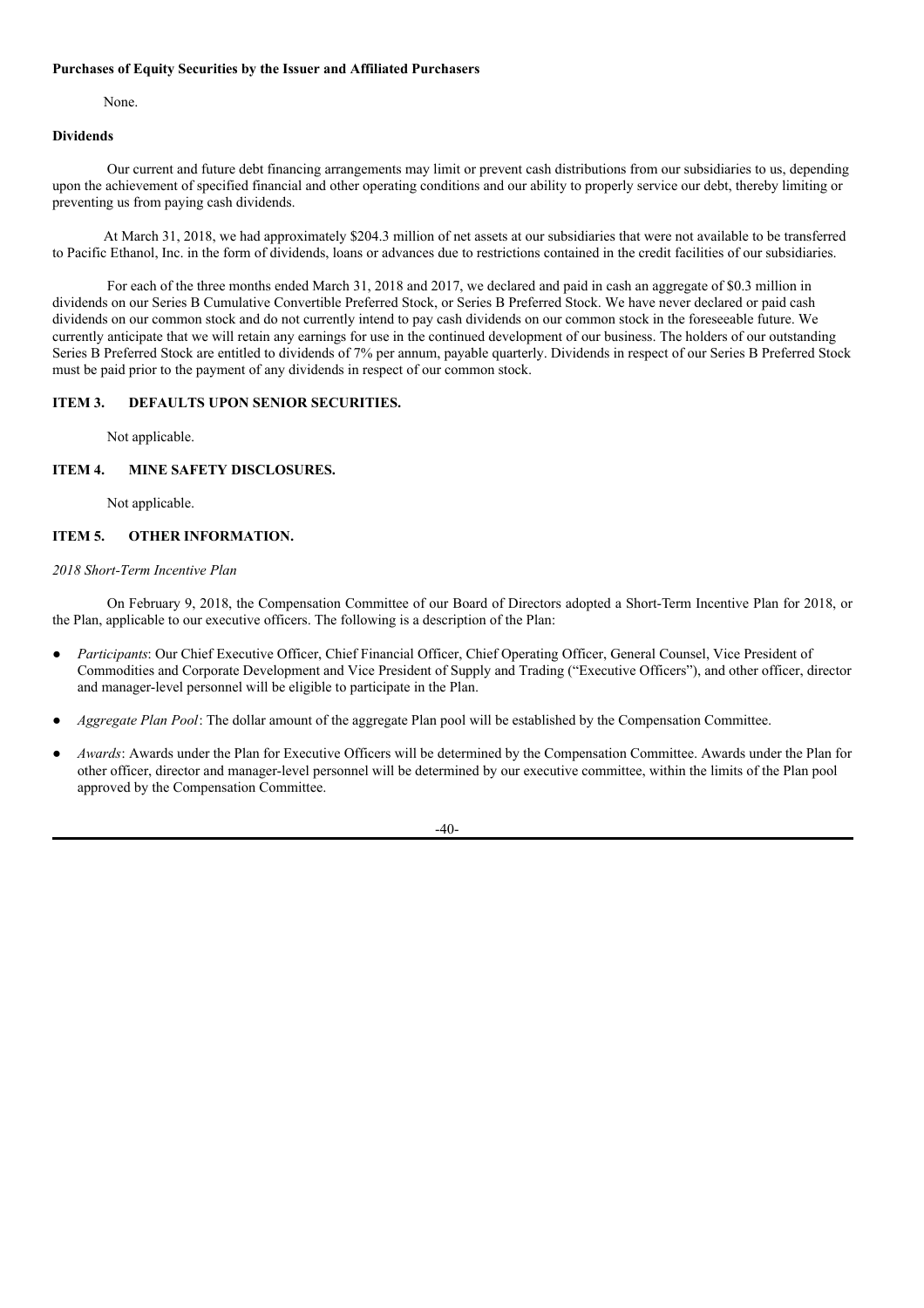- *Individual Targets*: The Plan payout targets for Executive Officers will be determined by the Compensation Committee. The Plan payout targets for other officer, director and manager-level personnel will be set as a percentage of a participant's base salary in accordance with compensation policies established by our executive committee or a participant's employment agreement.
- *Award Components*: Awards under the Plan will be based on two elements: financial performance and individual performance. Our financial performance will be an element in all participants' awards. Each element will be assigned a weighting based upon a participant's role.
	- The financial performance element will be based on earnings before interest, taxes, depreciation and amortization, adjusted for certain non-cash and other adjustments, such as asset impairments, purchase accounting adjustments and fair value adjustments, established by the Compensation Committee ("Adjusted EBITDA"). An Adjusted EBITDA goal will be established for 2018 by the Compensation Committee. The financial performance element is non-discretionary and will be funded at a rate of 0% to 200% of the participant's targeted payout amount for the element based on the level of actual Adjusted EBITDA compared to the Adjusted EBITDA goal.
	- The individual performance element will be based on individual participant goals based on quantitative criteria and subjective elements established by each participant's supervisor, in consultation with our executive committee. The extent to which a participant will be deemed to have achieved his or her individual performance goals will be determined by our executive committee in consultation with the participant's supervisor; provided, however, that the extent to which a participant who is an Executive Officer will be deemed to have achieved his or her individual performance goals will be recommended by our Chief Executive Officer but ultimately determined by the Compensation Committee. The individual performance element is discretionary and will be funded at a rate of 0% to 100% of the participant's targeted payout amount for the element, but may exceed 100% of the participant's targeted payout amount through a reduction of amounts set aside for other participants in the Plan pool without, however, affecting the overall amount of the Plan pool.

In addition to incentive compensation payable under the Plan, the Compensation Committee retains the authority to grant special discretionary cash and/or equity awards.

-41-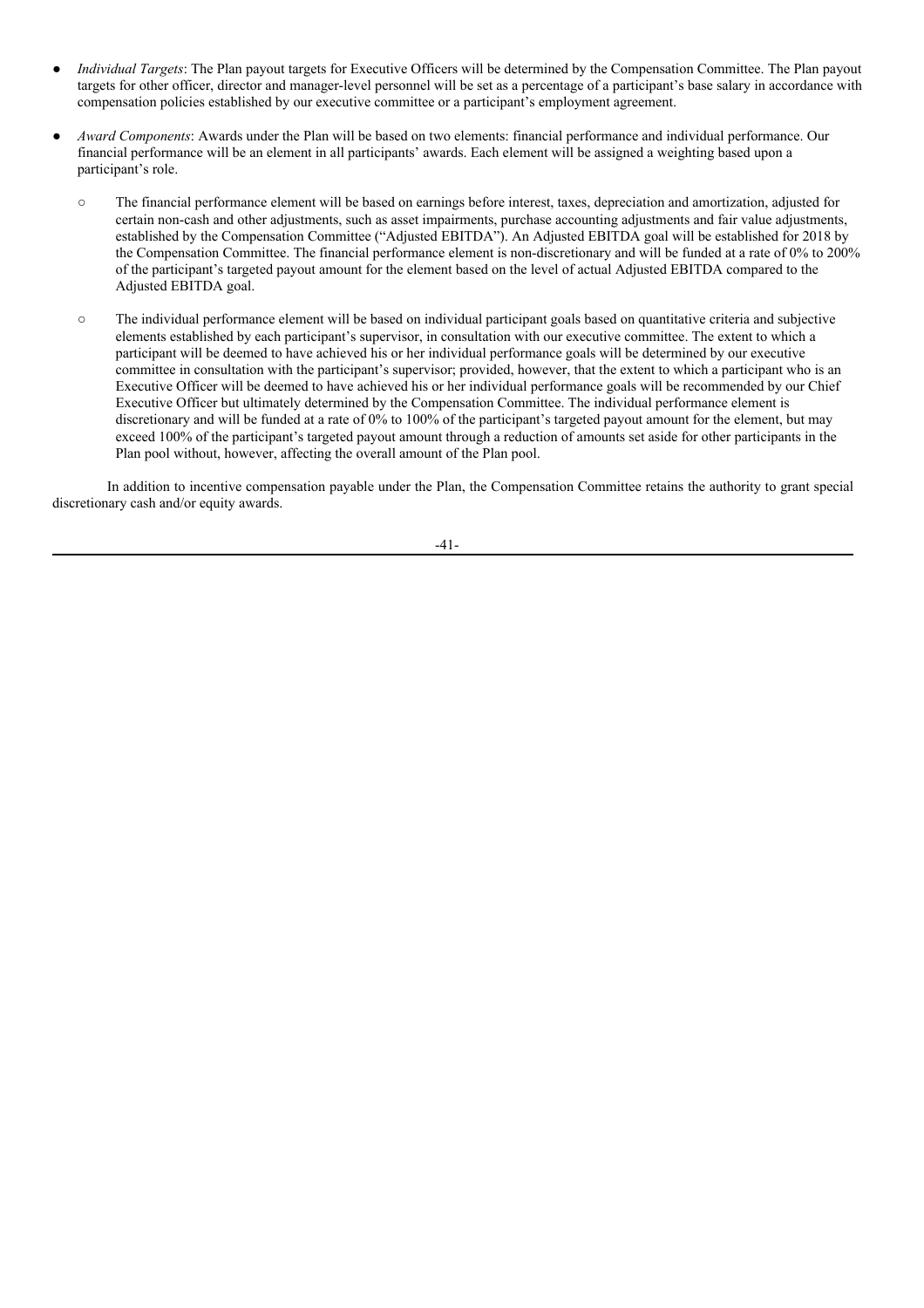## **ITEM 6. EXHIBITS.**

| Exhibit<br>Number | Description $(**)$                                                                                                                                                                   |
|-------------------|--------------------------------------------------------------------------------------------------------------------------------------------------------------------------------------|
| <u>10.1</u>       | Pacific Ethanol, Inc. 2018 Short-Term Incentive Plan Description (*)                                                                                                                 |
| 10.2              | 2016 Stock Incentive Plan, as amended (*)                                                                                                                                            |
| 10.3              | Amendment No. 3 to Credit Agreement dated as of March 30, 2018 by and between Pacific Ethanol Pekin, LLC, Compeer<br>Financial, PCA and CoBank, ACB (***)                            |
| 10.4              | Second Amended and Restated Term Note dated March 30, 2018 by Pacific Ethanol Pekin, LLC in favor of Compeer<br>Financial, PCA (***)                                                 |
| 31.1              | Certifications Required by Rule 13a-14(a) of the Securities Exchange Act of 1934, as amended, as Adopted Pursuant to<br>Section 302 of the Sarbanes-Oxley Act of 2002 (*)            |
| 31.2              | Certifications Required by Rule 13a-14(a) of the Securities Exchange Act of 1934, as amended, as Adopted Pursuant to<br>Section 302 of the Sarbanes-Oxley Act of 2002 (*)            |
| 32.1              | Certification of Chief Executive Officer and Chief Financial Officer Pursuant to 18 U.S.C. Section 1350, as Adopted<br>Pursuant to Section 906 of the Sarbanes-Oxley Act of 2002 (*) |
| 101.INS           | XBRL Instance Document (*)                                                                                                                                                           |
| 101.SCH           | XBRL Taxonomy Extension Schema (*)                                                                                                                                                   |
| 101.CAL           | XBRL Taxonomy Extension Calculation Linkbase (*)                                                                                                                                     |
| 101.DEF           | XBRL Taxonomy Extension Definition Linkbase (*)                                                                                                                                      |
| 101.LAB           | XBRL Taxonomy Extension Label Linkbase (*)                                                                                                                                           |
| 101.PRE           | XBRL Taxonomy Extension Presentation Linkbase (*)                                                                                                                                    |

<sup>(\*)</sup> Filed herewith.<br>  $(**)$  Certain of the a

-42-

Certain of the agreements filed as exhibits contain representations and warranties made by the parties thereto. The assertions embodied in such representations and warranties are not necessarily assertions of fact, but a mechanism for the parties to allocate risk. Accordingly, investors should not rely on the representations and warranties as characterizations of the actual state of facts or for any other purpose at the time they were made or otherwise.

<sup>(\*\*\*)</sup> Previously filed as an exhibit to the Registrant's Current Report on Form 8-K filed with the Securities and Exchange Commission on April 5, 2018.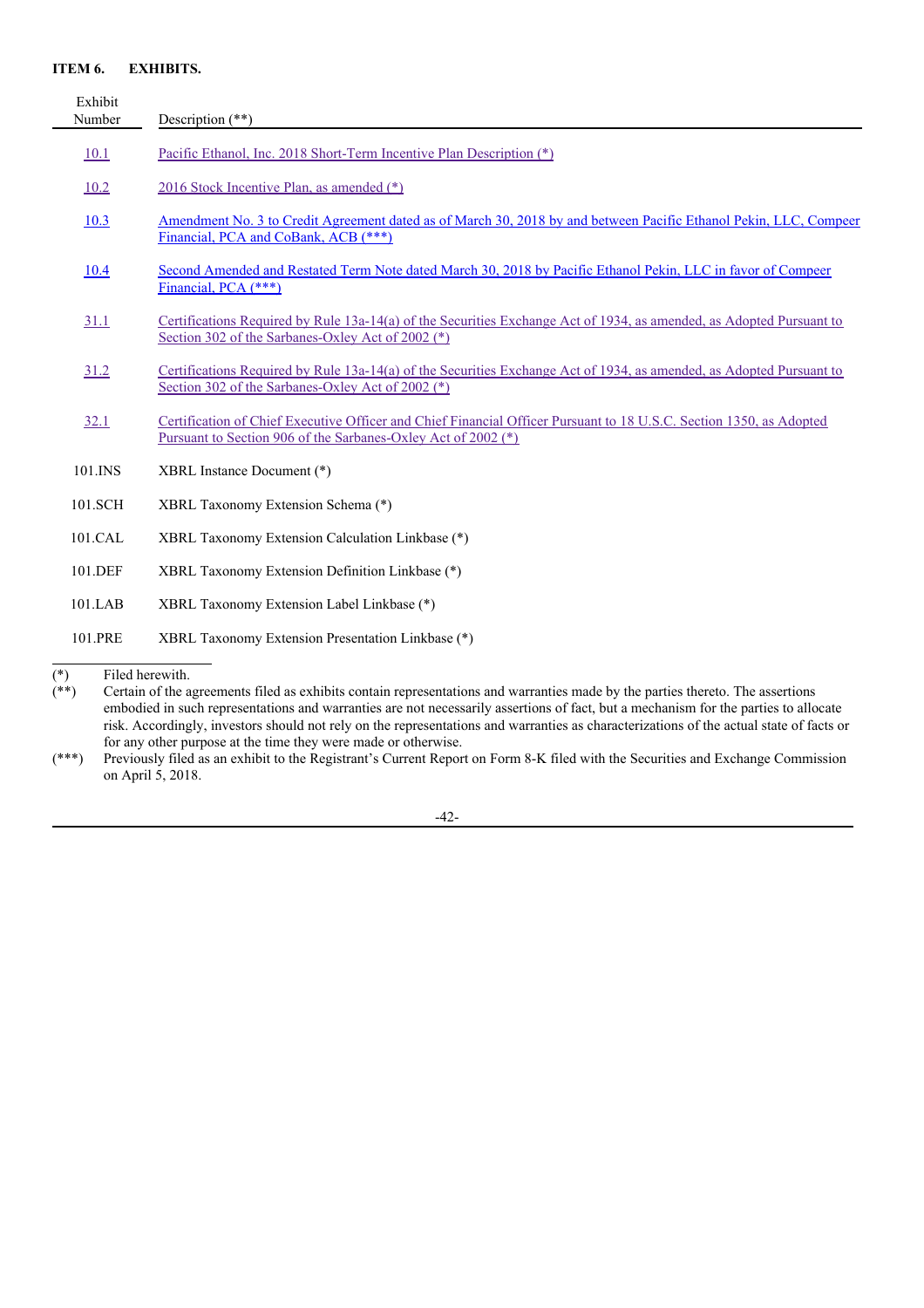## **SIGNATURES**

Pursuant to the requirements of the Securities Exchange Act of 1934, the registrant has duly caused this report to be signed on its behalf by the undersigned thereunto duly authorized.

# **PACIFIC ETHANOL, INC.**

Dated: May 10, 2018 By: /S/ BRYON T. MCGREGOR

Bryon T. McGregor Chief Financial Officer (Principal Financial and Accounting Officer)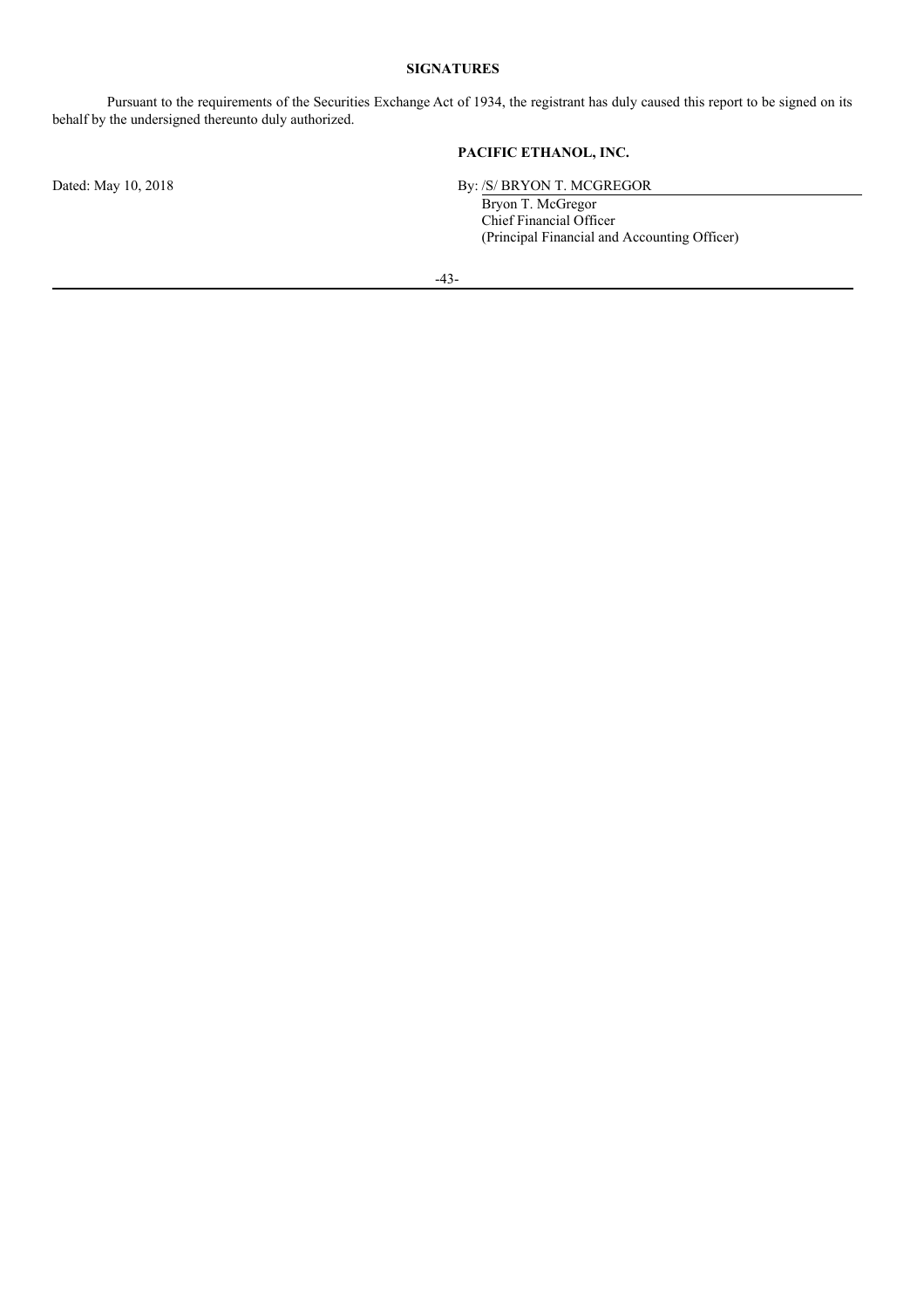#### **Pacific Ethanol, Inc. 2018 Short-Term Incentive Plan ("Plan") Description**

- *Effective Date*: The Plan was adopted by the compensation committee (the "Compensation Committee") of the board of directors of Pacific Ethanol, Inc. (the "Company") on February 9, 2018.
- *Participants*: The Company's Chief Executive Officer, Chief Financial Officer, Chief Operating Officer, General Counsel, Vice President of Commodities and Corporate Development and Vice President of Supply and Trading ("Executive Officers"), and other officer, director and manager-level personnel will be eligible to participate in the Plan.
- *Aggregate Plan Pool*: The dollar amount of the aggregate Plan pool will be established by the Compensation Committee.
- *Awards*: Awards under the Plan for Executive Officers will be determined by the Compensation Committee. Awards under the Plan for other officer, director and manager-level personnel will be determined by the Company's executive committee, within the limits of the Plan pool approved by the Compensation Committee.
- *Individual Targets*: The Plan payout targets for Executive Officers will be determined by the Compensation Committee. The Plan payout targets for other officer, director and manager-level personnel will be set as a percentage of a participant's base salary in accordance with compensation policies established by the Company's executive committee or a participant's employment agreement with the Company.
- *Award Components*: Awards under the Plan will be based on two elements: financial performance and individual performance. Company financial performance will be an element in all participants' awards. Each element will be assigned a weighting based upon a participant's role in the Company.
	- The financial performance element will be based on earnings before interest, taxes, depreciation and amortization, adjusted for certain non-cash and other adjustments, such as asset impairments, purchase accounting adjustments and fair value adjustments, established by the Compensation Committee ("Adjusted EBITDA"). An Adjusted EBITDA goal will be established for 2018 by the Compensation Committee. The financial performance element is non-discretionary and will be funded at a rate of 0% to 200% of the participant's targeted payout amount for the element based on the level of actual Adjusted EBITDA compared to the Adjusted EBITDA goal.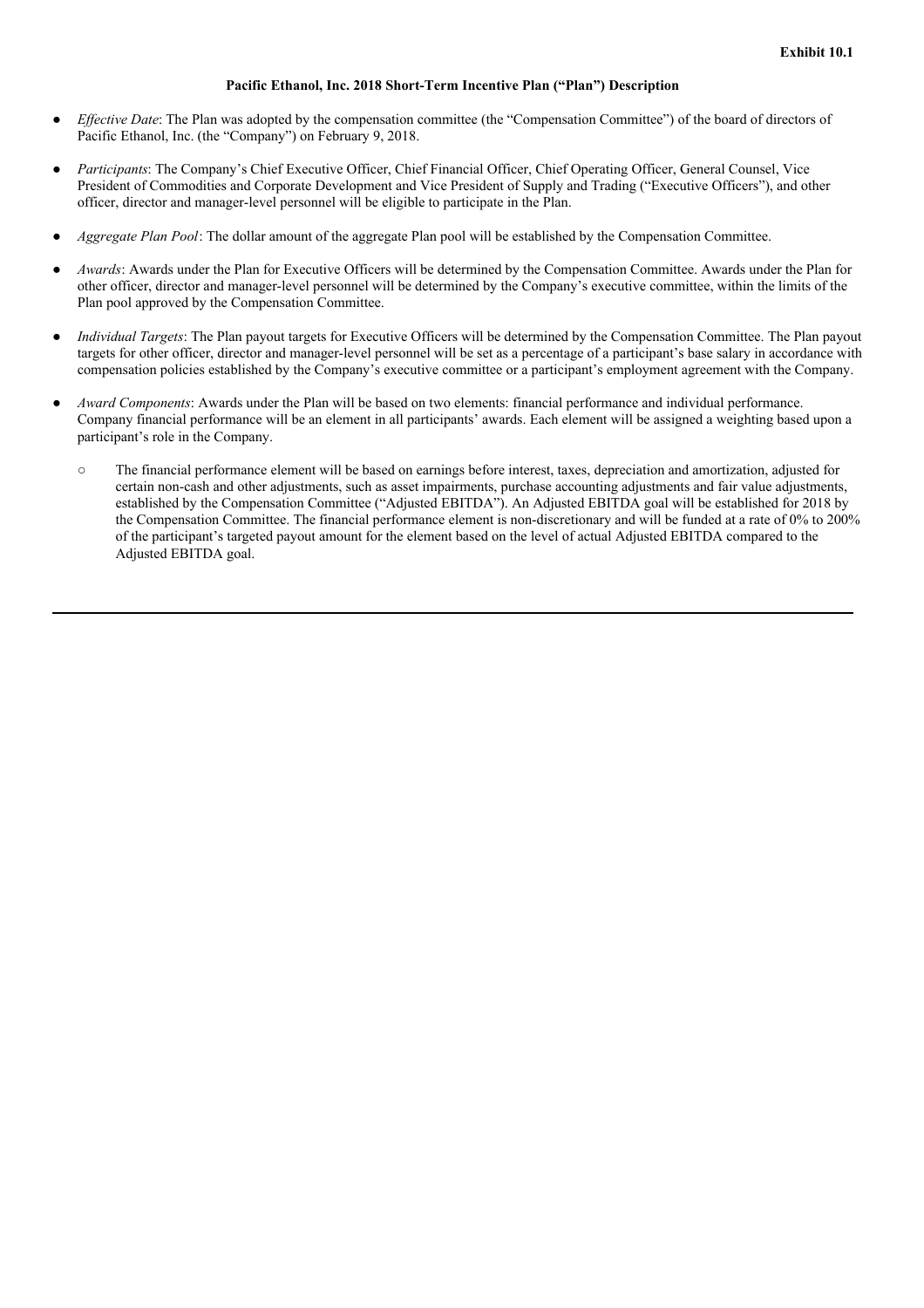○ The individual performance element will be based on individual participant goals based on quantitative criteria and subjective elements established by each participant's supervisor, in consultation with the Company's executive committee. The extent to which a participant will be deemed to have achieved his or her individual performance goals will be determined by the Company's executive committee in consultation with the participant's supervisor; provided, however, that the extent to which a participant who is an Executive Officer will be deemed to have achieved his or her individual performance goals will be recommended by the Company's Chief Executive Officer but ultimately determined by the Compensation Committee. The individual performance element is discretionary and will be funded at a rate of 0% to 100% of the participant's targeted payout amount for the element, but may exceed 100% of the participant's targeted payout amount through a reduction of amounts set aside for other participants in the Plan pool without, however, affecting the overall amount of the Plan pool.

In addition to incentive compensation payable under the Plan, the Company's Compensation Committee retains the authority to grant special discretionary cash and/or equity awards.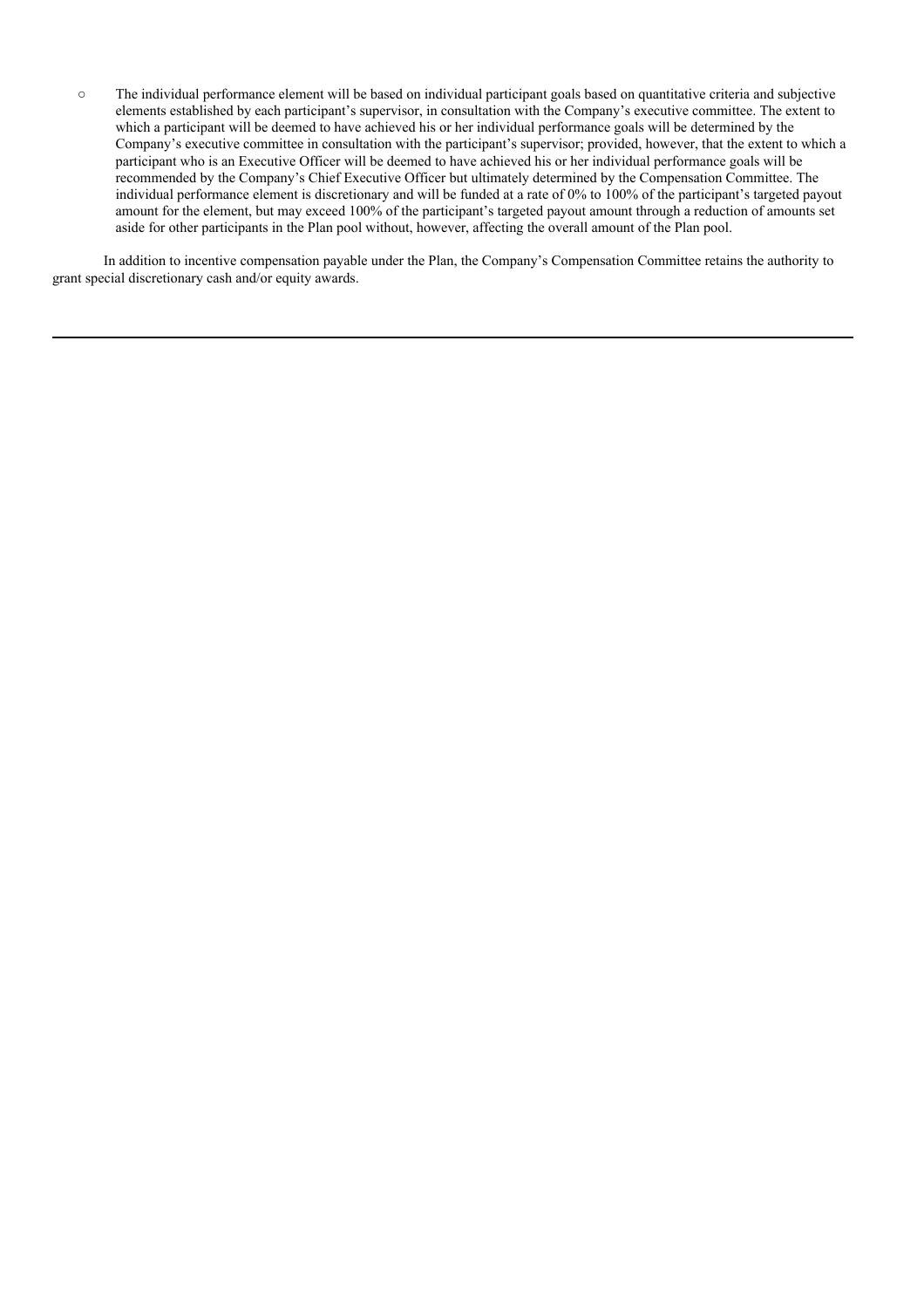#### **PACIFIC ETHANOL, INC. 2016 STOCK INCENTIVE PLAN (As Amended Through June 14, 2018)**

## **ARTICLE ONE GENERAL PROVISIONS**

# **I. Purpose of the Plan.**

This 2016 Stock Incentive Plan is intended to promote the interests of Pacific Ethanol, Inc. by providing eligible persons in the Corporation's service with the opportunity to acquire a proprietary or economic interest, or otherwise increase their proprietary or economic interest, in the Corporation as an incentive for them to remain in such service and render superior performance during such service. Capitalized terms not otherwise defined herein shall have the meanings assigned to such terms in the attached Appendix.

# **II. Structure of the Plan.**

- A. The Plan is divided into two equity-based incentive programs:
	- the Discretionary Grant Program, under which eligible persons may, at the discretion of the Plan Administrator, be granted options to purchase shares of common stock or stock appreciation rights tied to the value of such common stock; and
	- the Stock Issuance Program, under which eligible persons may be issued shares of common stock pursuant to restricted stock or restricted stock unit awards or other stock-based awards, made by and at the discretion of the Plan Administrator, that vest upon the completion of a designated service period and/or the attainment of pre-established performance milestones, or under which shares of common stock may be issued through direct purchase or as a bonus for services rendered to the Corporation (or any Parent or Subsidiary).

B. The provisions of Articles One and Four shall apply to all equity programs under the Plan and shall govern the interests of all persons under the Plan.

#### **III. Administration of the Plan.**

A. The Compensation Committee shall have sole and exclusive authority to administer the Discretionary Grant and Stock Issuance Programs, provided, however, that the Board may retain, reassume or exercise from time to time the power to administer those programs with respect to all persons. However, any discretionary Awards to members of the Compensation Committee must be authorized and approved by a disinterested majority of the Board.

B. The Plan Administrator shall, within the scope of its administrative functions under the Plan, have full power and authority (subject to the provisions of the Plan) to establish such rules and regulations as it may deem appropriate for proper administration of the Discretionary Grant and Stock Issuance Programs and to make such determinations under, and issue such interpretations of, the provisions of those programs and any outstanding Awards thereunder as it may deem necessary or advisable. Decisions of the Plan Administrator within the scope of its administrative functions under the Plan shall be final and binding on all parties who have an interest in the Discretionary Grant and Stock Issuance Programs under its jurisdiction or any Award thereunder.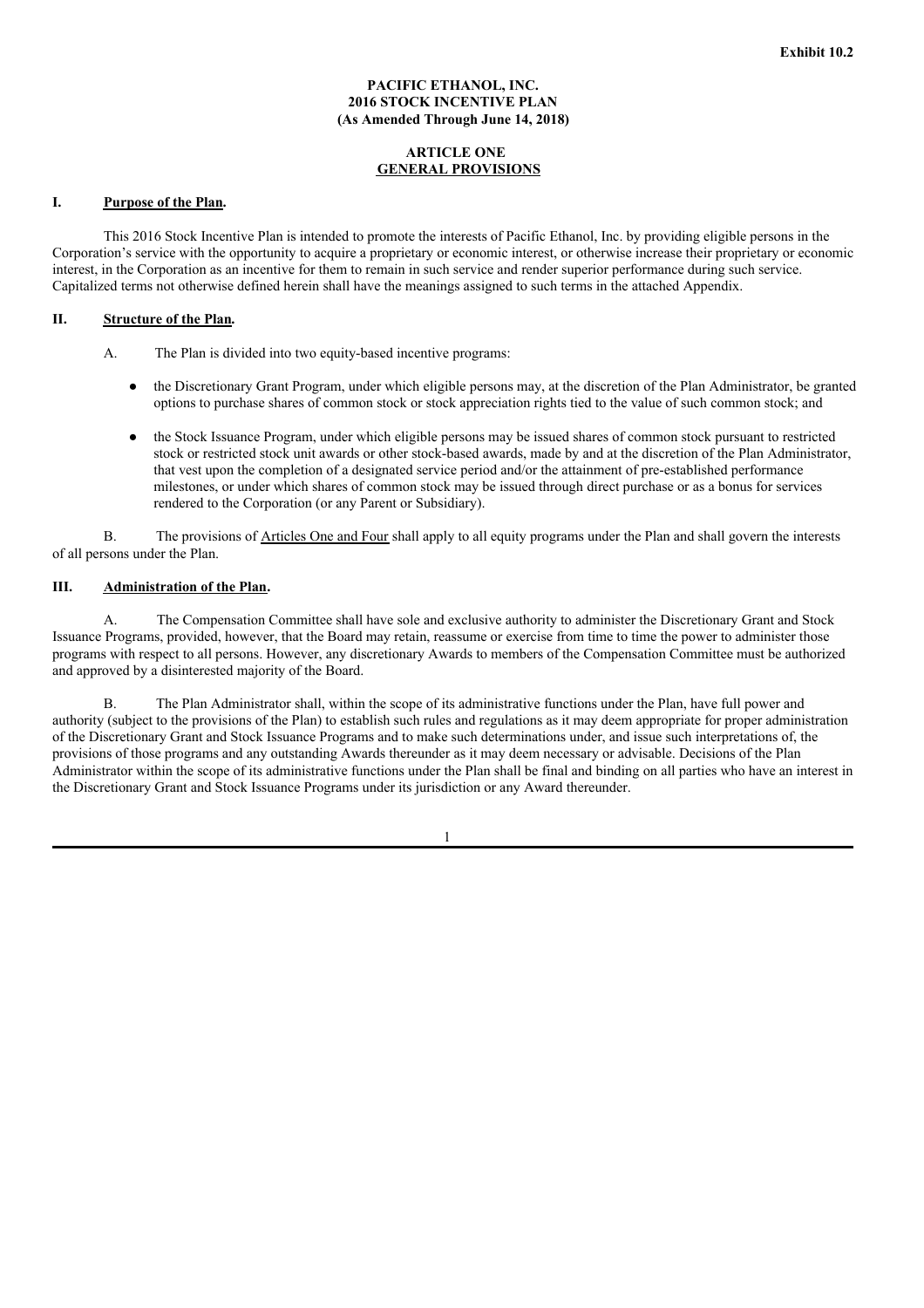C. Service on the Compensation Committee shall constitute service as a Board member, and members of each such committee shall accordingly be entitled to full indemnification and reimbursement as Board members for their service on such committee. No member of the Compensation Committee shall be liable for any act or omission made in good faith with respect to the Plan or any Award under the Plan.

## **IV. Eligibility.**

- A. The persons eligible to participate in the Discretionary Grant and Stock Issuance Programs are as follows:
	- (i) Employees;
	- (ii) non-employee members of the Board or the board of directors of any Parent or Subsidiary; and
	- (iii) Consultants.

B. The Plan Administrator shall, within the scope of its administrative jurisdiction under the Plan, have full authority to determine (i) with respect to Awards made under the Discretionary Grant Program, which eligible persons are to receive such Awards, the time or times when those Awards are to be made, the number of shares to be covered by each such Award, the status of any awarded option as either an Incentive Option or a Non-Statutory Option, the exercise price per share in effect for each Award (subject to the limitations set forth in Article Two), the time or times when each Award is to vest and become exercisable and the maximum term for which the Award is to remain outstanding, and (ii) with respect to Awards under the Stock Issuance Program, which eligible persons are to receive such Awards, the time or times when the Awards are to be made, the number of shares subject to each such Award, the vesting schedule (if any) applicable to the shares subject to such Award, and the cash consideration (if any) payable for such shares.

C. The Plan Administrator shall have the absolute discretion to grant options or stock appreciation rights in accordance with the Discretionary Grant Program and to effect stock issuances or other stock-based awards in accordance with the Stock Issuance Program.

## **V. Stock Subject to the Plan.**

A. The stock issuable under the Plan shall be shares of authorized but unissued or reacquired common stock, including shares repurchased by the Corporation on the open market. Subject to any additional shares authorized by the vote of the Board and approved by the stockholders, the number of shares of common stock reserved for issuance over the term of the Plan shall not exceed 3,650,000 shares. Any or all of the shares of common stock reserved for issuance under the Plan shall be authorized for issuance pursuant to Incentive Options or other Awards.

B. No one person participating in the Plan may be granted Awards of common stock having a Fair Market Value on the applicable grant date(s) of more than One Million Dollars (\$1,000,000) in the aggregate per calendar year.

C. Shares of common stock subject to outstanding Awards under the Plan shall in no event become eligible for reissuance under the Plan, whether as a result of expiration or termination of an Award, cancellation or repurchase of unvested shares, tender of shares in connection with a net/cashless exercise program, withholding of shares to cover withholding taxes, or otherwise.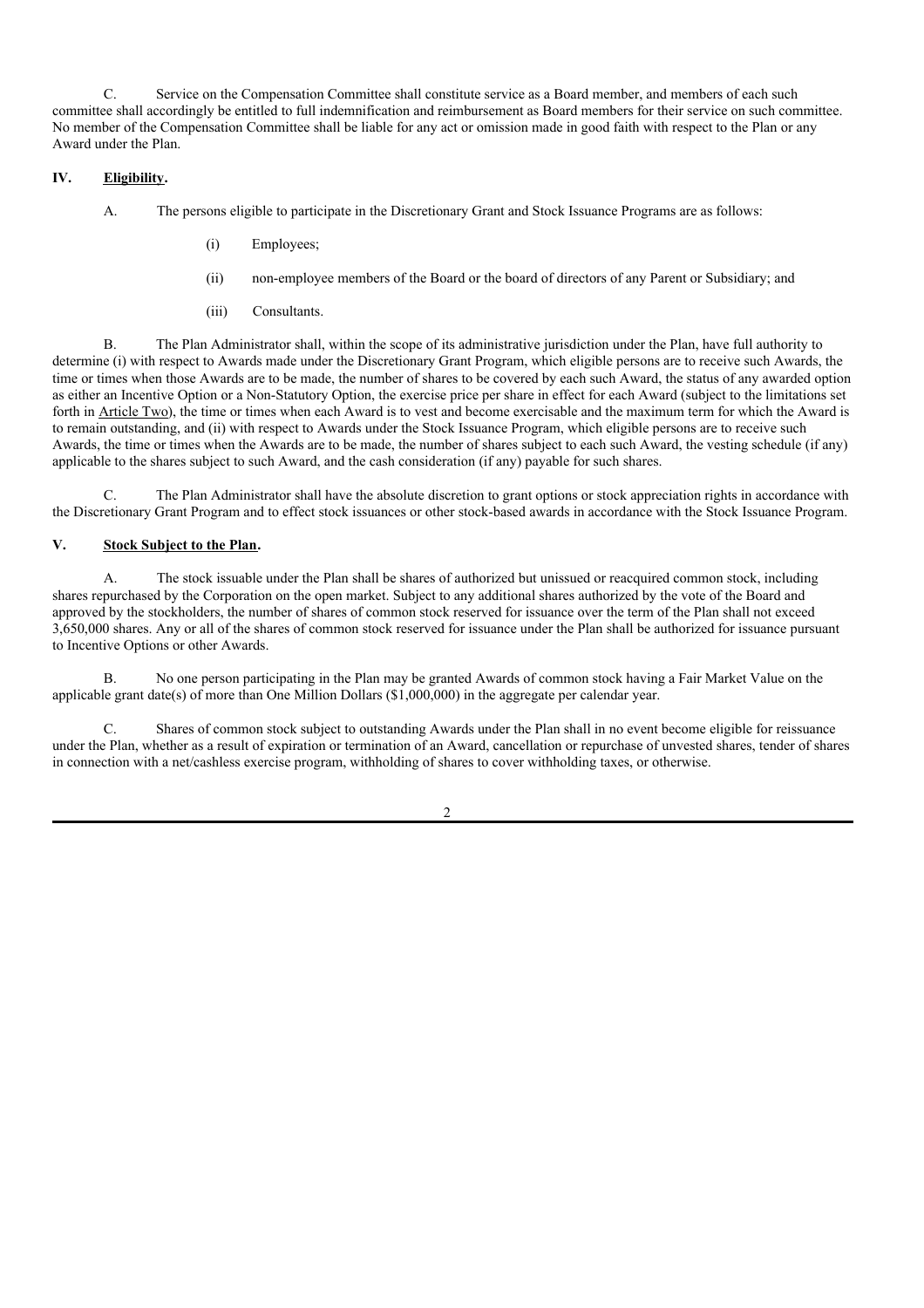D. If any change is made to the common stock by reason of any stock split, stock dividend, recapitalization, combination of shares, exchange of shares or other change affecting the outstanding common stock as a class without the Corporation's receipt of consideration, appropriate adjustments shall be made by the Plan Administrator to (i) the maximum number and/or class of securities issuable under the Plan, (ii) the maximum number and/or class of securities for which any one person may be granted Awards under the Plan per calendar year, (iii) the number and/or class of securities and the exercise or base price per share (or any other cash consideration payable per share) in effect under each outstanding Award under the Discretionary Grant Program, and (iv) the number and/or class of securities subject to each outstanding Award under the Stock Issuance Program and the cash consideration (if any) payable per share thereunder. To the extent such adjustments are to be made to outstanding Awards, those adjustments shall be effected in a manner that shall preclude the enlargement or dilution of rights and benefits under those Awards. The adjustments determined by the Plan Administrator shall be final, binding and conclusive.

## **VI. Clawback Policy.**

The Plan Administrator shall, notwithstanding anything to the contrary contained in any Award document or in any employment or other agreement, have full power and authority, and is required, to terminate any vested or unvested Award or require repayment to the Corporation of the proceeds received by a participant arising from any Award, to apply the Corporation's Policy for Recoupment of Incentive Compensation dated March 29, 2018, as such policy may be amended by the Corporation from time to time, or any successor "clawback" or similar policy adopted by the Corporation, including any such policy or policy changes mandated by or implemented pursuant to the Dodd-Frank Wall Street Reform and Consumer Protection Act or the applicable listing requirements or rules and regulations of The NASDAQ Capital Market, if applicable, and any other stock exchange or other market on which common stock is then quoted or listed for trading.

## **ARTICLE TWO DISCRETIONARY GRANT PROGRAM**

#### **I. Option Terms.**

Each option shall be evidenced by one or more documents in the form approved by the Plan Administrator; provided, however, that each such document shall comply with the terms specified below. Each document evidencing an Incentive Option shall, in addition, be subject to the provisions of the Plan applicable to such options.

## A. **Exercise Price**.

1. The exercise price per share shall be fixed by the Plan Administrator but shall not be less than 85% of the Fair Market Value per share of common stock on the option grant date.

The exercise price shall become immediately due upon exercise of the option and shall be payable in one or more of the following forms that the Plan Administrator may deem appropriate in each individual instance:

(i) cash or check made payable to the Corporation;

(ii) shares of common stock valued at Fair Market Value on the Exercise Date and held for the period (if any) necessary to avoid any additional charges to the Corporation's earnings for financial reporting purposes; or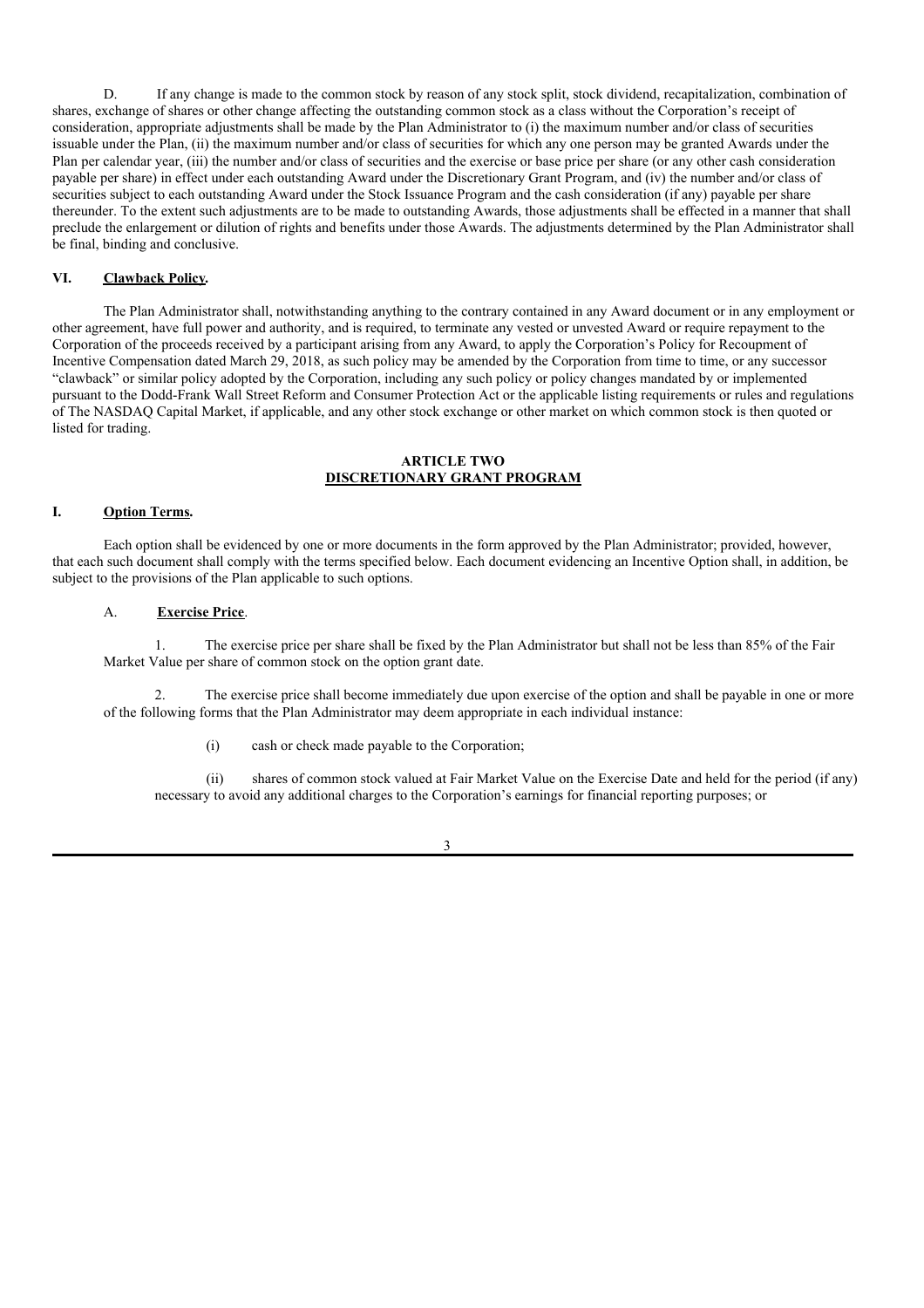(iii) to the extent the option is exercised for vested shares, through a special sale and remittance procedure pursuant to which the Optionee shall concurrently provide irrevocable instructions to (a) a brokerage firm to effect the immediate sale of the purchased shares and remit to the Corporation, out of the sale proceeds available on the settlement date, sufficient funds to cover the aggregate exercise price payable for the purchased shares plus all applicable federal, state and local income and employment taxes required to be withheld by the Corporation by reason of such exercise and (b) the Corporation to deliver the certificates for the purchased shares directly to such brokerage firm to complete the sale.

Except to the extent such sale and remittance procedure is utilized, payment of the exercise price for the purchased shares must be made on the Exercise Date.

B. **Exercise and Term of Options**. Each option shall be exercisable at such time or times, during such period and for such number of shares as shall be determined by the Plan Administrator and set forth in the documents evidencing the option. However, no option shall have a term in excess of ten years measured from the option grant date.

## C. **Effect of Termination of Service**.

1. The following provisions shall govern the exercise of any options held by the Optionee at the time of cessation of Service or death:

(i) Any option outstanding at the time of the Optionee's cessation of Service for any reason shall remain exercisable for such period of time thereafter as shall be determined by the Plan Administrator and set forth in the documents evidencing the option or as otherwise specifically authorized by the Plan Administrator in its sole discretion pursuant to an express written agreement with Optionee, but no such option shall be exercisable after the expiration of the option term.

(ii) Any option held by the Optionee at the time of death and exercisable in whole or in part at that time may be subsequently exercised by the personal representative of the Optionee's estate or by the person or persons to whom the option is transferred pursuant to the Optionee's will or the laws of inheritance or by the Optionee's designated beneficiary or beneficiaries of that option.

(iii) During the applicable post-Service exercise period, the option may not be exercised in the aggregate for more than the number of vested shares for which that option is at the time exercisable. No additional shares shall vest under the option following the Optionee's cessation of Service, except to the extent (if any) specifically authorized by the Plan Administrator in its sole discretion pursuant to an express written agreement with Optionee. Upon the expiration of the applicable exercise period or (if earlier) upon the expiration of the option term, the option shall terminate and cease to be outstanding for any shares for which the option has not been exercised.

2. The Plan Administrator shall have complete discretion, exercisable either at the time an option is granted or at any time while the option remains outstanding, to:

(i) extend the period of time for which the option is to remain exercisable following the Optionee's cessation of Service from the limited exercise period otherwise in effect for that option to such greater period of time as the Plan Administrator shall deem appropriate, but in no event beyond the expiration of the option term, and/or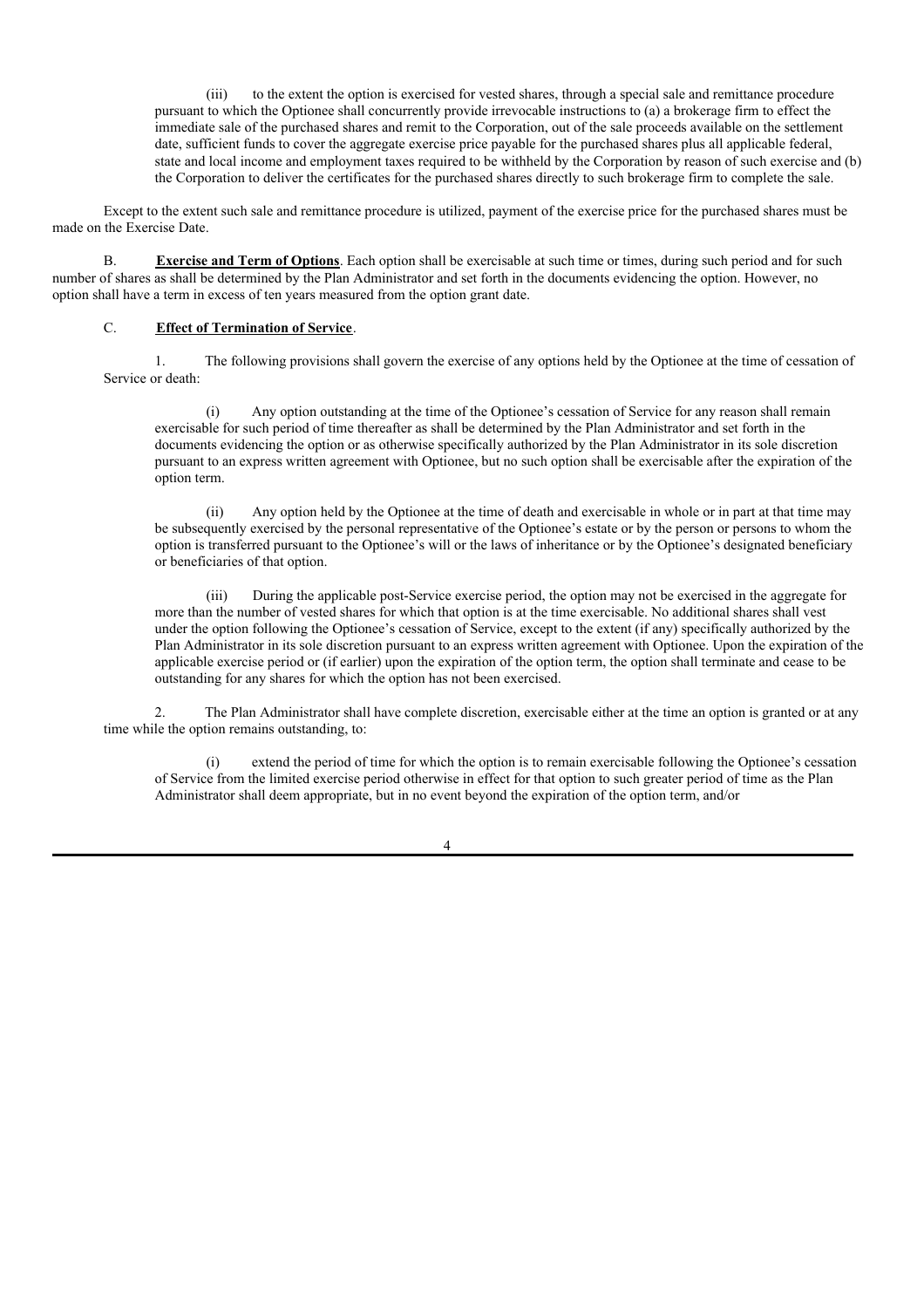(ii) permit the option to be exercised, during the applicable post-Service exercise period, not only with respect to the number of vested shares of common stock for which such option is exercisable at the time of the Optionee's cessation of Service but also with respect to one or more additional installments in which the Optionee would have vested had the Optionee continued in Service.

D. **Stockholder Rights**. The holder of an option shall have no stockholder rights with respect to the shares subject to the option until such person shall have exercised the option, paid the exercise price and become a holder of record of the purchased shares.

E. **Repurchase Rights**. The Plan Administrator shall have the discretion to grant options that are exercisable for unvested shares of common stock. Should the Optionee cease Service while holding such unvested shares, the Corporation shall have the right to repurchase, at the exercise price paid per share, any or all of those unvested shares. The terms upon which such repurchase right shall be exercisable (including the period and procedure for exercise and the appropriate vesting schedule for the purchased shares) shall be established by the Plan Administrator and set forth in the document evidencing such repurchase right.

F. **Transferability of Options**. The transferability of options granted under the Plan shall be governed by the following provisions:

> **Incentive Options**. During the lifetime of the Optionee, Incentive Options shall be exercisable only by the Optionee and shall not be assignable or transferable other than by will or the laws of inheritance following the Optionee's death.

(ii) **Non-Statutory Options**. Non-Statutory Options shall be subject to the same limitation on transfer as Incentive Options, except that the Plan Administrator may structure one or more Non-Statutory Options so that the option may be assigned in whole or in part during the Optionee's lifetime to one or more Family Members of the Optionee or to a trust established exclusively for the Optionee and/or one or more such Family Members, to the extent such assignment is in connection with the Optionee's estate plan or pursuant to a domestic relations order. The assigned portion may only be exercised by the person or persons who acquire a proprietary interest in the option pursuant to the assignment. The terms applicable to the assigned portion shall be the same as those in effect for the option immediately prior to such assignment and shall be set forth in such documents issued to the assignee as the Plan Administrator may deem appropriate.

(iii) **Beneficiary Designations**. Notwithstanding the foregoing, the Optionee may designate one or more persons as the beneficiary or beneficiaries of his or her outstanding options under this Article Two (whether Incentive Options or Non-Statutory Options), and those options shall, in accordance with such designation, automatically be transferred to such beneficiary or beneficiaries upon the Optionee's death while holding those options. Such beneficiary or beneficiaries shall take the transferred options subject to all the terms and conditions of the applicable agreement evidencing each such transferred option, including (without limitation) the limited time period during which the option may be exercised following the Optionee's death.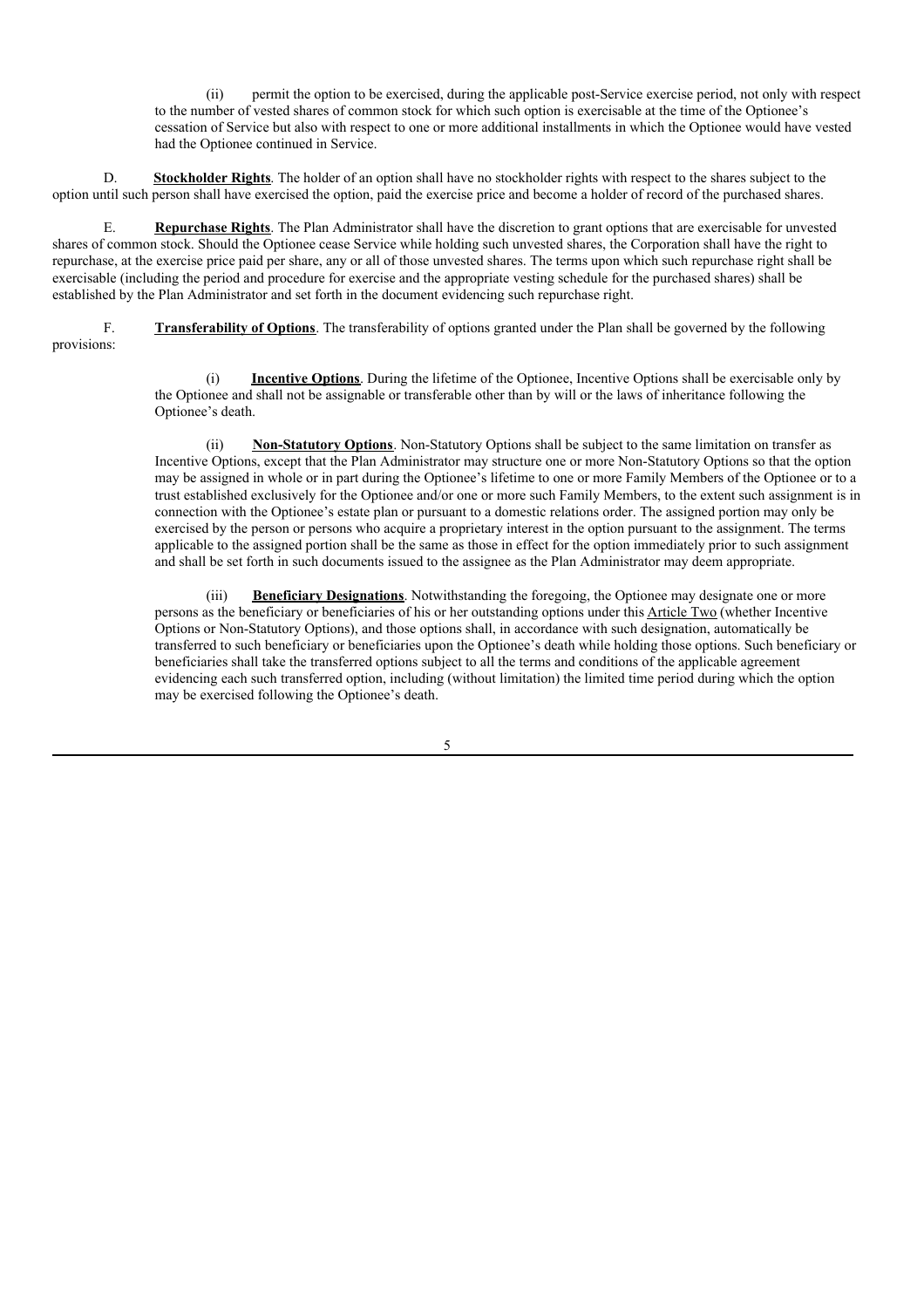## **II. Incentive Options.**

The terms specified below, together with any additions, deletions or changes thereto imposed from time to time pursuant to the provisions of the Code governing Incentive Options, shall be applicable to all Incentive Options. Except as modified by the provisions of this Section II, all the provisions of Articles One, Two and Four shall be applicable to Incentive Options. Options that are specifically designated as Non-Statutory Options when issued under the Plan shall not be subject to the terms of this Section II.

A. **Eligibility**. Incentive Options may only be granted to Employees.

B. **Exercise Price**. The exercise price per share shall not be less than 100% of the Fair Market Value per share of common stock on the option grant date.

C. **Dollar Limitation**. The aggregate Fair Market Value of the shares of common stock (determined as of the respective date or dates of grant) for which one or more options granted to any Employee under the Plan (or any other option plan of the Corporation or any Parent or Subsidiary) may for the first time become exercisable as Incentive Options during any one calendar year shall not exceed the sum of One Hundred Thousand Dollars (\$100,000). To the extent the Employee holds two or more such options which become exercisable for the first time in the same calendar year, then for purposes of the foregoing limitation on the exercisability of those options as Incentive Options, such options shall be deemed to become first exercisable in that calendar year on the basis of the chronological order in which they were granted, except to the extent otherwise provided under applicable law or regulation.

D. **10% Stockholder**. If any Employee to whom an Incentive Option is granted is a 10% Stockholder, then the exercise price per share shall not be less than 110% of the Fair Market Value per share of common stock on the option grant date, and the option term shall not exceed five years measured from the option grant date.

# **III. Stock Appreciation Rights.**

A. **Authority**. The Plan Administrator shall have full power and authority, exercisable in its sole discretion, to grant stock appreciation rights in accordance with this Section III to selected Optionees or other individuals eligible to receive option grants under the Discretionary Grant Program.

B. **Types**. Three types of stock appreciation rights shall be authorized for issuance under this Section III: (i) tandem stock appreciation rights ("Tandem Rights"), (ii) standalone stock appreciation rights ("Standalone Rights") and (iii) limited stock appreciation rights ("Limited Rights").

C. **Tandem Rights**. The following terms and conditions shall govern the grant and exercise of Tandem Rights.

1. One or more Optionees may be granted a Tandem Right, exercisable upon such terms and conditions as the Plan Administrator may establish, to elect between the exercise of the underlying stock option for shares of common stock or the surrender of that option in exchange for a distribution from the Corporation in an amount equal to the excess of (i) the Fair Market Value (on the option surrender date) of the number of shares in which the Optionee is at the time vested under the surrendered option (or surrendered portion thereof) over (ii) the aggregate exercise price payable for such vested shares.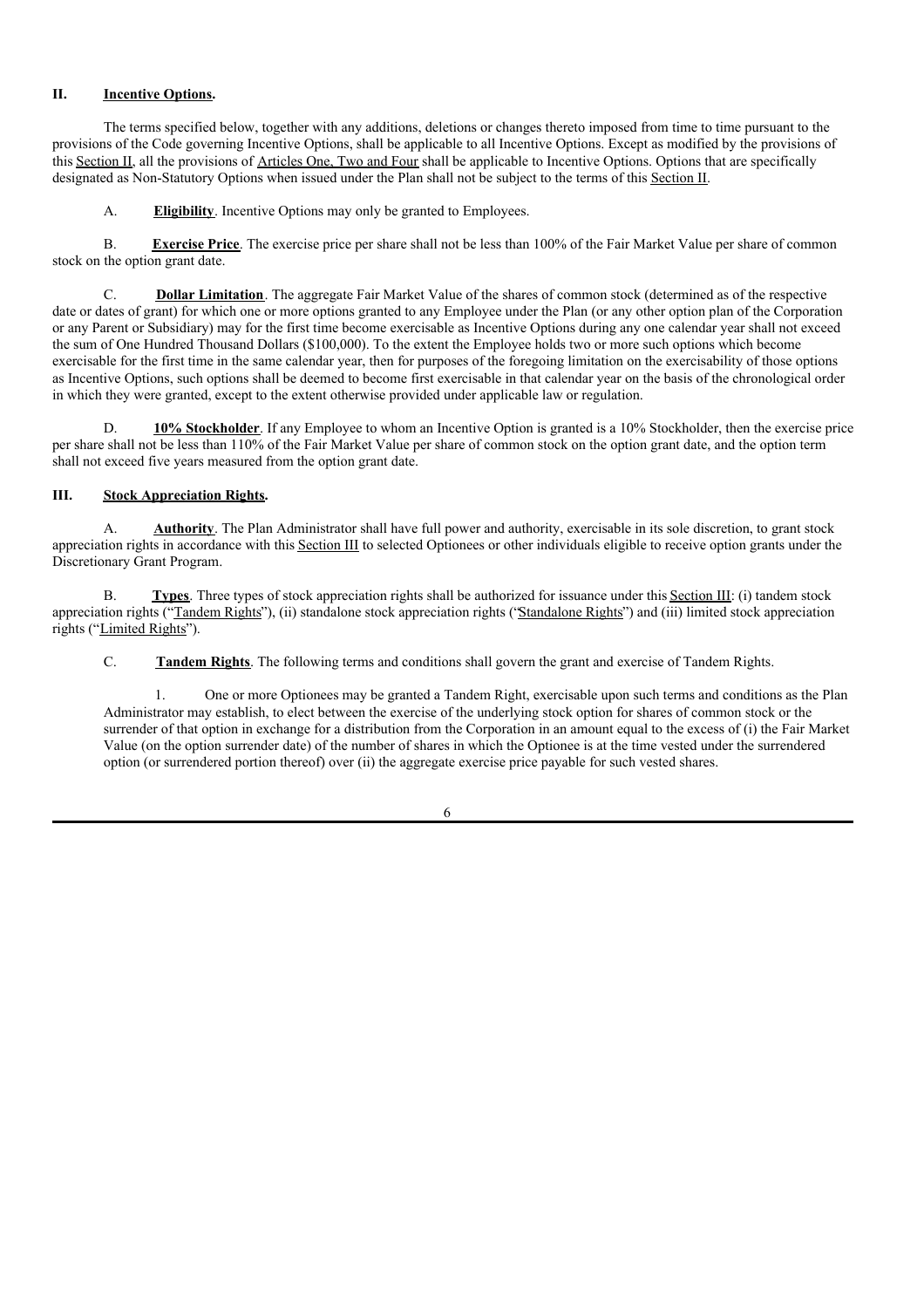2. No such option surrender shall be effective unless it is approved by the Plan Administrator, either at the time of the actual option surrender or at any earlier time. If the surrender is so approved, then the distribution to which the Optionee shall accordingly become entitled under this Section III may be made in shares of common stock valued at Fair Market Value on the option surrender date, in cash, or partly in shares and partly in cash, as the Plan Administrator shall in its sole discretion deem appropriate.

3. If the surrender of an option is not approved by the Plan Administrator, then the Optionee shall retain whatever rights the Optionee had under the surrendered option (or surrendered portion thereof) on the option surrender date and may exercise such rights at any time prior to the later of (i) five business days after the receipt of the rejection notice or (ii) the last day on which the option is otherwise exercisable in accordance with the terms of the instrument evidencing such option, but in no event may such rights be exercised more than ten years after the date of the option grant.

D. **Standalone Rights**. The following terms and conditions shall govern the grant and exercise of Standalone Rights under this Article Two:

1. One or more individuals eligible to participate in the Discretionary Grant Program may be granted a Standalone Right not tied to any underlying option under this Discretionary Grant Program. The Standalone Right shall relate to a specified number of shares of common stock and shall be exercisable upon such terms and conditions as the Plan Administrator may establish. In no event, however, may the Standalone Right have a maximum term in excess of ten years measured from the grant date. Upon exercise of the Standalone Right, the holder shall be entitled to receive a distribution from the Corporation in an amount equal to the excess of (i) the aggregate Fair Market Value (on the exercise date) of the shares of common stock underlying the exercised right over (ii) the aggregate base price in effect for those shares.

The number of shares of common stock underlying each Standalone Right and the base price in effect for those shares shall be determined by the Plan Administrator in its sole discretion at the time the Standalone Right is granted. In no event, however, may the base price per share be less than the Fair Market Value per underlying share of common stock on the grant date.

Standalone Rights shall be subject to the same transferability restrictions applicable to Non-Statutory Options and may not be transferred during the holder's lifetime, except to one or more Family Members of the holder or to a trust established exclusively for the holder and/or such Family Members, to the extent such assignment is in connection with the holder's estate plan or pursuant to a domestic relations order covering the Standalone Right as marital property. In addition, one or more beneficiaries may be designated for an outstanding Standalone Right in accordance with substantially the same terms and provisions as set forth in Section I.F of this Article Two.

The distribution with respect to an exercised Standalone Right may be made in shares of common stock valued at Fair Market Value on the exercise date, in cash, or partly in shares and partly in cash, as the Plan Administrator shall in its sole discretion deem appropriate.

5. The holder of a Standalone Right shall have no stockholder rights with respect to the shares subject to the Standalone Right unless and until such person shall have exercised the Standalone Right and become a holder of record of shares of common stock issued upon the exercise of such Standalone Right.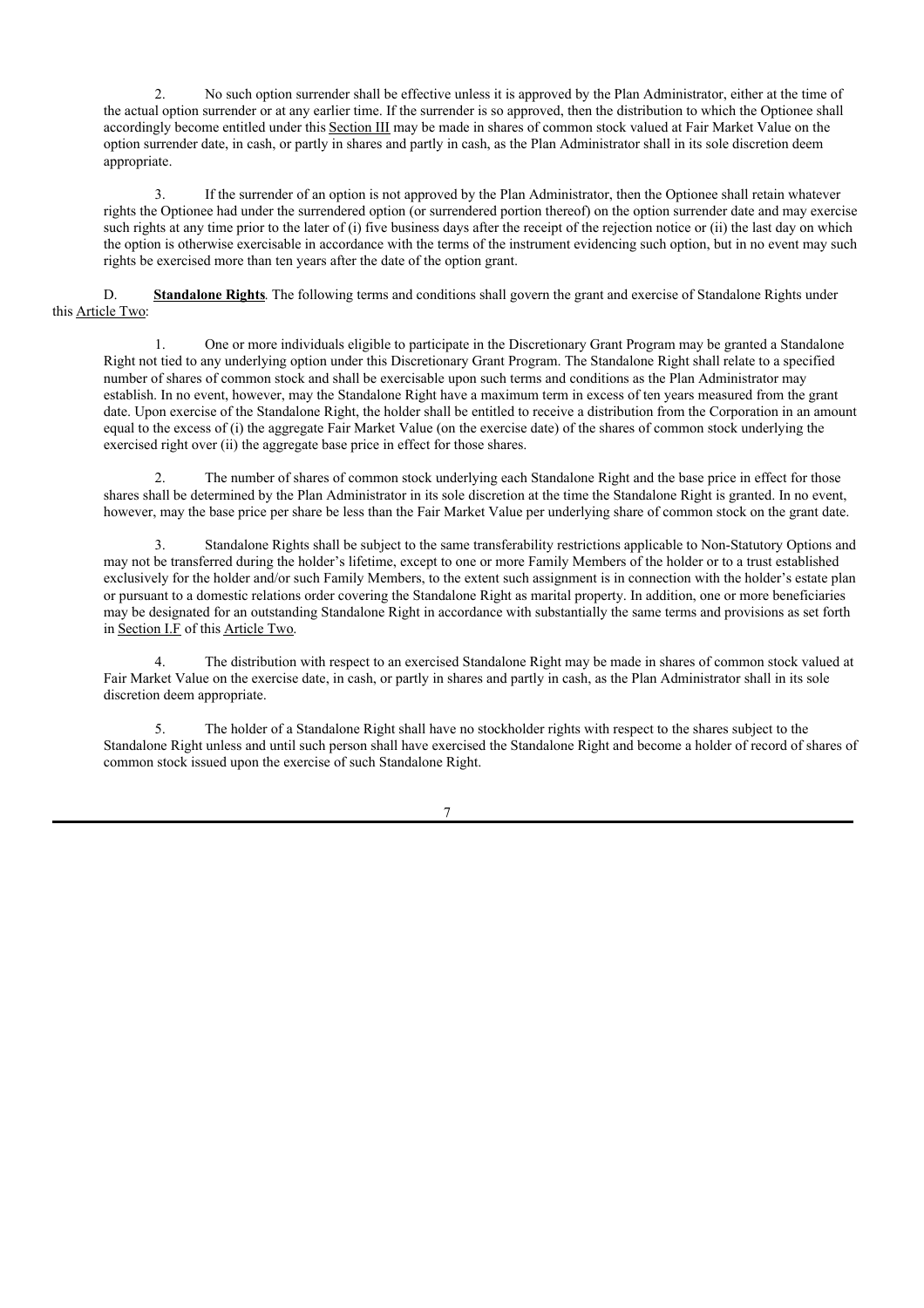# E. **Limited Rights**. The following terms and conditions shall govern the grant and exercise of Limited Rights under this Article Two:

1. One or more Section 16 Insiders may, in the Plan Administrator's sole discretion, be granted Limited Rights with respect to their outstanding options under this Article Two.

2. Upon the occurrence of a Hostile Take-Over, the Section 16 Insider shall have the unconditional right (exercisable for a 30-day period following such Hostile Take-Over) to surrender each option with such a Limited Right to the Corporation. The Section 16 Insider shall in return be entitled to a cash distribution from the Corporation in an amount equal to the excess of (i) the Take-Over Price of the number of shares in which the Optionee is at the time vested under the surrendered option (or surrendered portion thereof) over (ii) the aggregate exercise price payable for those vested shares. Such cash distribution shall be made within five days following the option surrender date.

3. The Plan Administrator shall pre-approve, at the time such Limited Right is granted, the subsequent exercise of that right in accordance with the terms of the grant and the provisions of this Section III. No additional approval of the Plan Administrator or the Board shall be required at the time of the actual option surrender and cash distribution. Any unsurrendered portion of the option shall continue to remain outstanding and become exercisable in accordance with the terms of the instrument evidencing such grant.

F. **Post-Service Exercise**. The provisions governing the exercise of Tandem, Standalone and Limited Stock Appreciation Rights following the cessation of the recipient's Service or the recipient's death shall be substantially the same as those set forth in Section I.C of this Article Two for the options granted under the Discretionary Grant Program.

# **IV. Change in Control/ Hostile Take-Over.**

A. No Award outstanding under the Discretionary Grant Program at the time of a Change in Control shall vest and become exercisable on an accelerated basis if and to the extent that: (i) such Award is, in connection with the Change in Control, assumed by the successor corporation (or parent thereof) or otherwise continued in full force and effect pursuant to the terms of the Change in Control transaction, (ii) such Award is replaced with a cash retention program of the successor corporation that preserves the spread existing at the time of the Change in Control on the shares of common stock as to which the Award is not otherwise at that time vested and exercisable and provides for subsequent payout of that spread in accordance with the same exercise/vesting schedule applicable to those shares, or (iii) the acceleration of such Award is subject to other limitations imposed by the Plan Administrator. However, if none of the foregoing conditions are satisfied, each Award outstanding under the Discretionary Grant Program at the time of the Change in Control but not otherwise vested and exercisable as to all the shares at the time subject to that Award shall automatically accelerate so that each such Award shall, immediately prior to the effective date of the Change in Control, vest and become exercisable as to all the shares of common stock at the time subject to that Award and may be exercised as to any or all of those shares as fully vested shares of common stock.

B. All outstanding repurchase rights under the Discretionary Grant Program shall also terminate automatically, and the shares of common stock subject to those terminated rights shall immediately vest in full, in the event of any Change in Control, except to the extent: (i) those repurchase rights are assigned to the successor corporation (or parent thereof) or otherwise continue in full force and effect pursuant to the terms of the Change in Control transaction or (ii) such accelerated vesting is precluded by other limitations imposed by the Plan Administrator.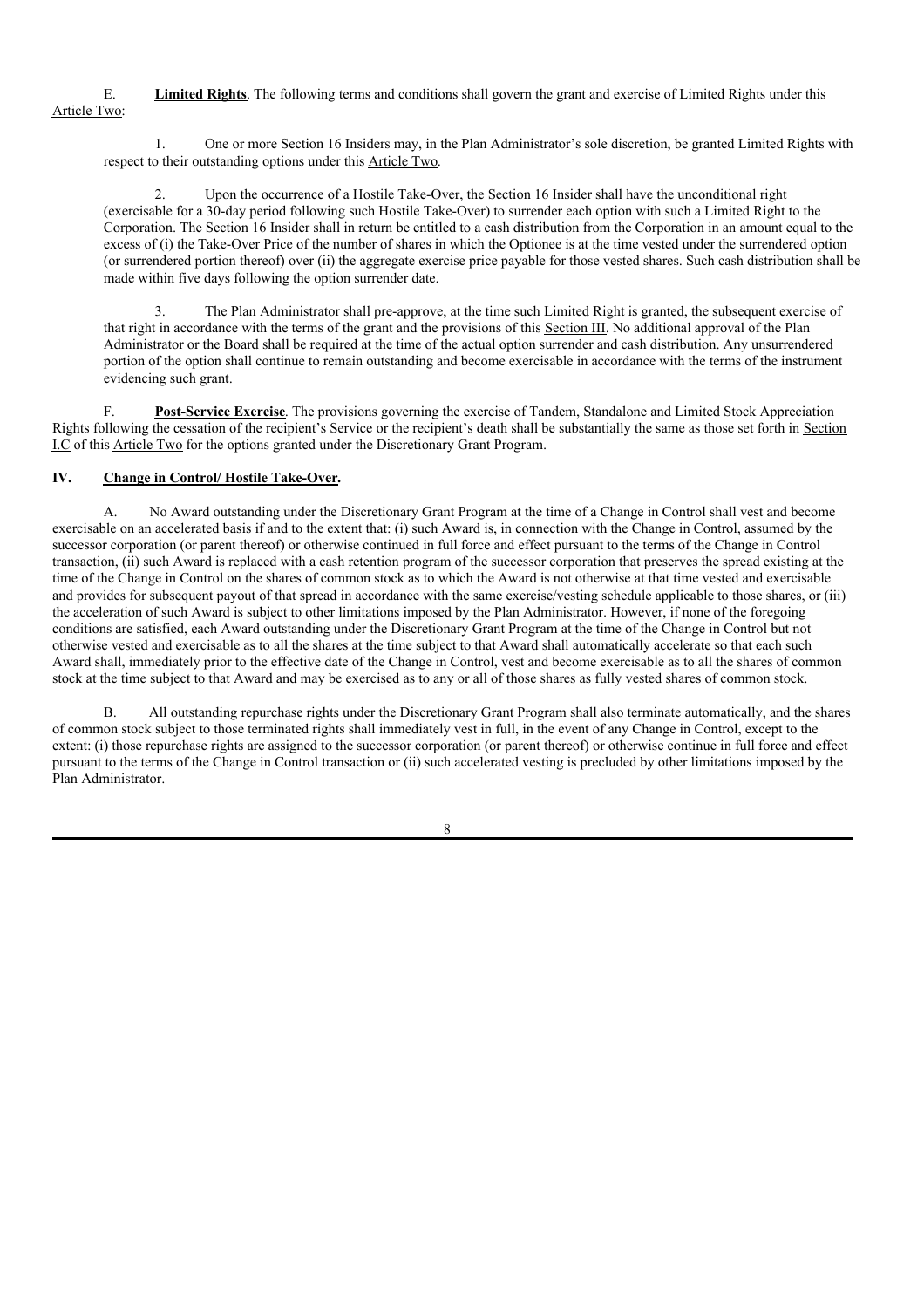C. Immediately following the consummation of the Change in Control, all outstanding Awards under the Discretionary Grant Program shall terminate and cease to be outstanding, except to the extent assumed by the successor corporation (or parent thereof) or otherwise expressly continued in full force and effect pursuant to the terms of the Change in Control transaction.

D. Each option that is assumed in connection with a Change in Control or otherwise continued in effect shall be appropriately adjusted, immediately after such Change in Control, to apply to the number and class of securities that would have been issuable to the Optionee in consummation of such Change in Control had the option been exercised immediately prior to such Change in Control. In the event outstanding Standalone Rights are to be assumed in connection with a Change in Control transaction or otherwise continued in effect, the shares of common stock underlying each such Standalone Right shall be adjusted immediately after such Change in Control to apply to the number and class of securities into which those shares of common stock would have been converted in consummation of such Change in Control had those shares actually been outstanding at that time. Appropriate adjustments to reflect such Change in Control shall also be made to (i) the exercise price payable per share under each outstanding option, provided the aggregate exercise price payable for such securities shall remain the same, (ii) the base price per share in effect under each outstanding Standalone Right, provided the aggregate base price shall remain the same, (iii) the maximum number and/or class of securities available for issuance over the remaining term of the Plan, and (iv) the maximum number and/or class of securities for which any one person may be granted Awards under the Plan per calendar year. To the extent the actual holders of the Corporation's outstanding common stock receive cash consideration for their common stock in consummation of the Change in Control, the successor corporation may, in connection with the assumption or continuation of the outstanding Awards under the Discretionary Grant Program, substitute, for the securities underlying those assumed Awards, one or more shares of its own common stock with a fair market value equivalent to the cash consideration paid per share of common stock in such Change in Control transaction.

The Plan Administrator shall have full power and authority to structure one or more outstanding Awards under the Discretionary Grant Program so that those Awards shall immediately vest and become exercisable as to all of the shares at the time subject to those Awards in the event the Optionee's Service is subsequently terminated by reason of an Involuntary Termination within a designated period (not to exceed 18 months) following the effective date of any Change in Control or a Hostile Take-Over in which those Awards do not otherwise vest on an accelerated basis. Any Awards so accelerated shall remain exercisable as to fully vested shares until the expiration or sooner termination of their term. In addition, the Plan Administrator may structure one or more of the Corporation's repurchase rights under the Discretionary Grant Program so that those rights shall immediately terminate with respect to any shares held by the Optionee at the time of his or her Involuntary Termination, and the shares subject to those terminated repurchase rights shall accordingly vest in full at that time.

F. The portion of any Incentive Option accelerated in connection with a Change in Control shall remain exercisable as an Incentive Option only to the extent the applicable One Hundred Thousand Dollar (\$100,000) limitation is not exceeded. To the extent such dollar limitation is exceeded, the accelerated portion of such option shall be exercisable as a Non-Statutory Option under the federal tax laws.

G. Awards outstanding under the Discretionary Grant Program shall in no way affect the right of the Corporation to adjust, reclassify, reorganize or otherwise change its capital or business structure or to merge, consolidate, dissolve, liquidate or sell or transfer all or any part of its business or assets.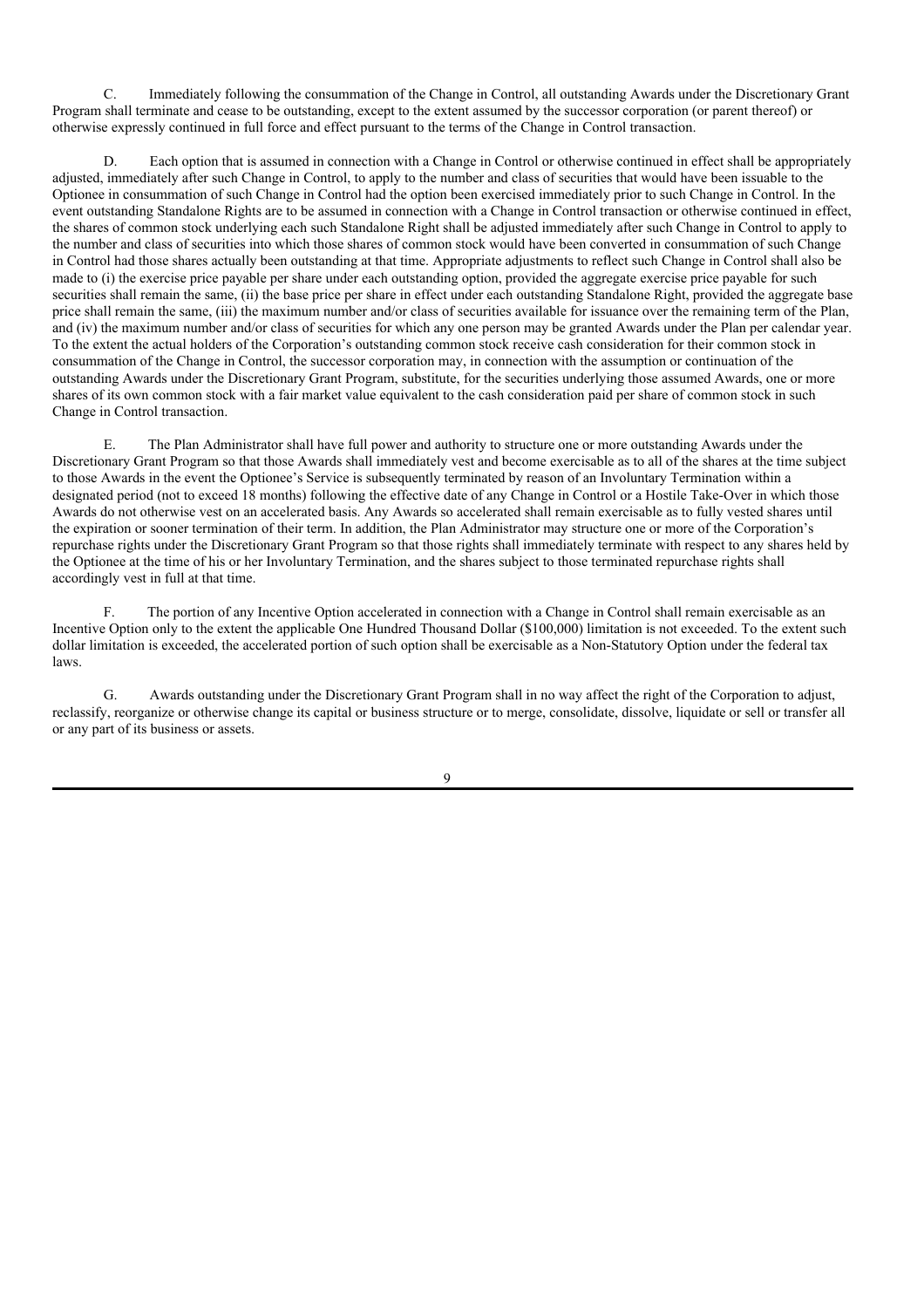#### **ARTICLE THREE STOCK ISSUANCE PROGRAM**

# **I. Stock Issuance Terms.**

A. **Issuances**. Shares of common stock may be issued under the Stock Issuance Program through direct and immediate issuances without any intervening option grants. Each such stock issuance shall be evidenced by a Stock Issuance Agreement that complies with the terms specified below. Shares of common stock may also be issued under the Stock Issuance Program pursuant to restricted stock awards or restricted stock units, awarded by and at the discretion of the Plan Administrator, that entitle the recipients to receive the shares underlying those awards or units upon the attainment of designated performance goals and/or the satisfaction of specified Service requirements or upon the expiration of a designated time period following the vesting of those awards or units.

# B. **Issue Price**.

1. The price per share at which shares of common stock may be issued under the Stock Issuance Program shall be fixed by the Plan Administrator, but shall not be less than 100% of the Fair Market Value per share of common stock on the issuance date.

2. Shares of common stock may be issued under the Stock Issuance Program for any of the following items of consideration that the Plan Administrator may deem appropriate in each individual instance:

- (i) cash or check made payable to the Corporation;
- (ii) past services rendered to the Corporation (or any Parent or Subsidiary); or

(iii) any other valid form of consideration permissible under the Delaware Corporations Code at the time such shares are issued.

#### C. **Vesting Provisions**.

1. Shares of common stock issued under the Stock Issuance Program may, in the discretion of the Plan Administrator, be fully and immediately vested upon issuance or may vest in one or more installments over the Participant's period of Service and/or upon attainment of specified performance objectives. The elements of the vesting schedule applicable to any unvested shares of common stock issued under the Stock Issuance Program shall be determined by the Plan Administrator and incorporated into the Stock Issuance Agreement. Shares of common stock may also be issued under the Stock Issuance Program pursuant to restricted stock awards or restricted stock units that entitle the recipients to receive the shares underlying those awards and/or units upon the attainment of designated performance goals or the satisfaction of specified Service requirements or upon the expiration of a designated time period following the vesting of those awards or units, including (without limitation) a deferred distribution date following the termination of the Participant's Service.

| I<br>۰, |
|---------|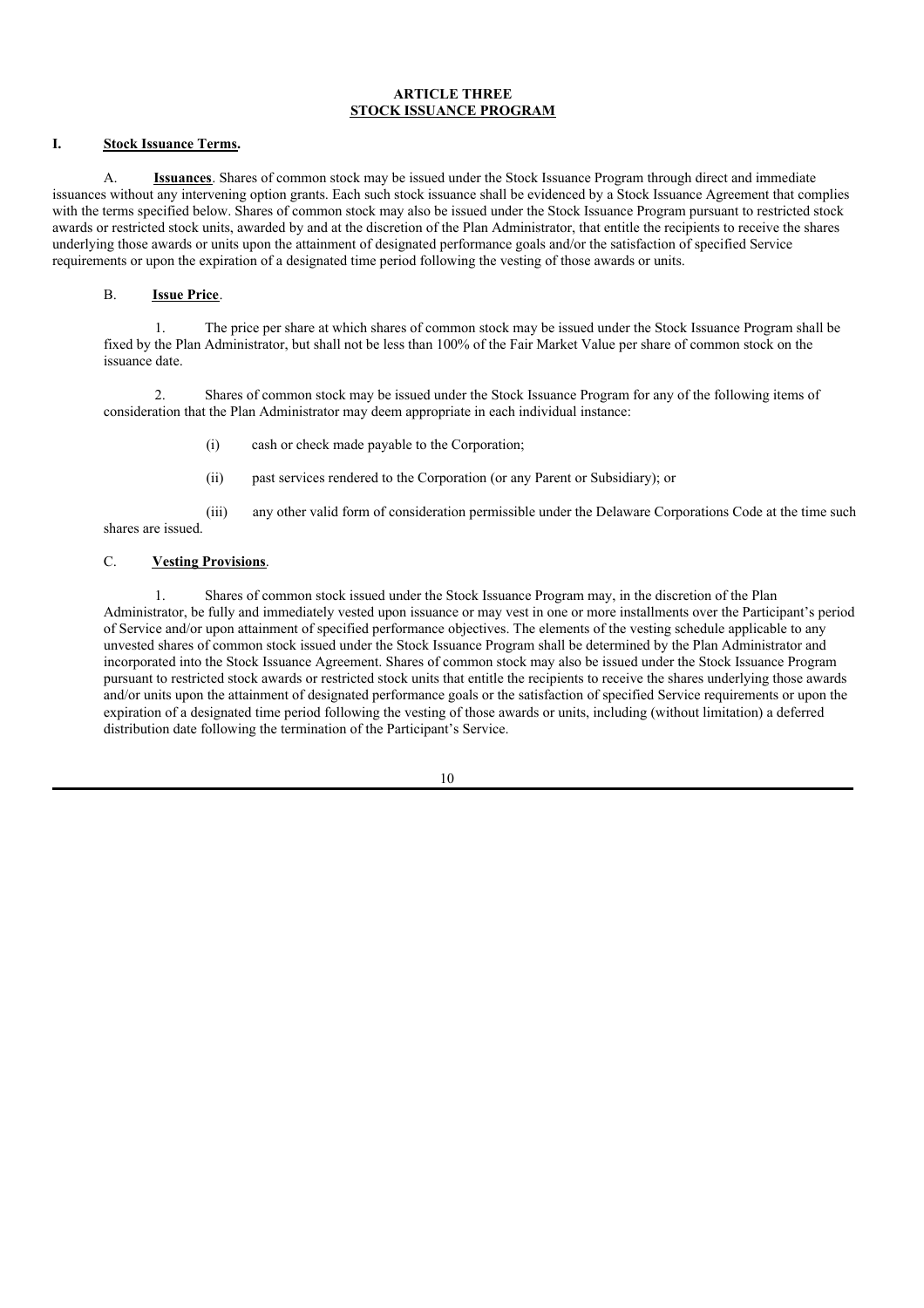2. The Plan Administrator shall also have the discretionary authority, consistent with Code Section 162(m), to structure one or more Awards under the Stock Issuance Program so that the shares of common stock subject to those Awards shall vest (or vest and become issuable) upon the achievement of certain pre-established corporate performance goals based on one or more of the following criteria: (i) return on total stockholders' equity; (ii) net income per share of common stock; (iii) net income or operating income; (iv) earnings before interest, taxes, depreciation, amortization and stock-compensation costs, or operating income before depreciation and amortization; (v) sales or revenue targets; (vi) return on assets, capital or investment; (vii) cash flow; (viii) market share; (ix) cost reduction goals; (x) budget comparisons; (xi) implementation or completion of projects or processes strategic or critical to the Corporation's business operations; (xii) measures of customer satisfaction; (xiii) any combination of, or a specified increase in, any of the foregoing; and (xiv) the formation of joint ventures, research and development collaborations, marketing or customer service collaborations, or the completion of other corporate transactions intended to enhance the Corporation's revenue or profitability or expand its customer base; provided, however, that for purposes of items (ii), (iii) and (vii) above, the Plan Administrator may, at the time the Awards are made, specify certain adjustments to such items as reported in accordance with generally accepted accounting principles in the U.S. ("GAAP"), which will exclude from the calculation of those performance goals one or more of the following: certain charges related to acquisitions, stock-based compensation, employer payroll tax expense on certain stock option exercises, settlement costs, restructuring costs, gains or losses on strategic investments, non-operating gains or losses, certain other non-cash charges, valuation allowance on deferred tax assets, and the related income tax effects, purchases of property and equipment, and any extraordinary non-recurring items as described in Accounting Principles Board Opinion No. 30 or its successor, provided that such adjustments are in conformity with those reported by the Corporation on a non-GAAP basis. In addition, such performance goals may be based upon the attainment of specified levels of the Corporation's performance under one or more of the measures described above relative to the performance of other entities and may also be based on the performance of any of the Corporation's business groups or divisions thereof or any Parent or Subsidiary. Performance goals may include a minimum threshold level of performance below which no award will be earned, levels of performance at which specified portions of an award will be earned, and a maximum level of performance at which an award will be fully earned. The Plan Administrator may provide that, if the actual level of attainment for any performance objective is between two specified levels, the amount of the award attributable to that performance objective shall be interpolated on a straight-line basis.

3. Any new, substituted or additional securities or other property (including money paid other than as a regular cash dividend) that the Participant may have the right to receive with respect to the Participant's unvested shares of common stock by reason of any stock dividend, stock split, recapitalization, combination of shares, exchange of shares or other change affecting the outstanding common stock as a class without the Corporation's receipt of consideration shall be issued subject to (i) the same vesting requirements applicable to the Participant's unvested shares of common stock and (ii) such escrow arrangements as the Plan Administrator shall deem appropriate.

4. The Participant shall have full stockholder rights with respect to any shares of common stock issued to the Participant under the Stock Issuance Program, whether or not the Participant's interest in those shares is vested. Accordingly, the Participant shall have the right to vote such shares and to receive any regular cash dividends paid on such shares. The Participant shall not have any stockholder rights with respect to the shares of common stock subject to a restricted stock unit award until that award vests and the shares of common stock are actually issued thereunder. However, dividend-equivalent units may be paid or credited, either in cash or in actual or phantom shares of common stock, on outstanding restricted stock unit or restricted stock awards, subject to such terms and conditions as the Plan Administrator may deem appropriate.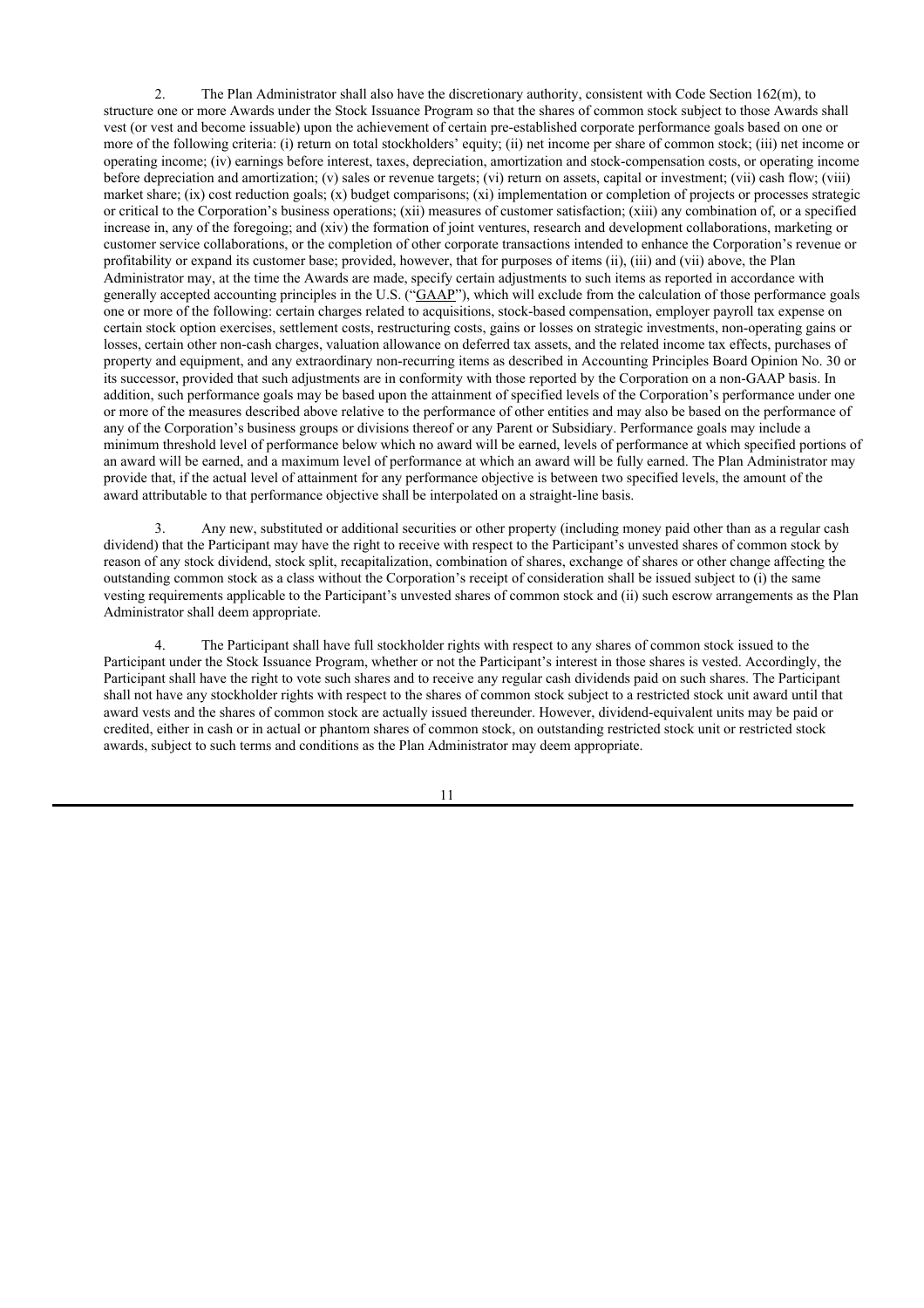5. Should the Participant cease to remain in Service while holding one or more unvested shares of common stock issued under the Stock Issuance Program or should the performance objectives not be attained with respect to one or more such unvested shares of common stock, then except as set forth in Section I.C.6 of this Article Three, those shares shall be immediately surrendered to the Corporation for cancellation, and the Participant shall have no further stockholder rights with respect to those shares. To the extent the surrendered shares were previously issued to the Participant for consideration paid in cash, cash equivalent or otherwise, the Corporation shall repay to the Participant the same amount and form of consideration as the Participant paid for the surrendered shares.

6. The Plan Administrator may in its discretion waive the surrender and cancellation of one or more unvested shares of common stock that would otherwise occur upon the cessation of the Participant's Service or the non-attainment of the performance objectives applicable to those shares. Any such waiver shall result in the immediate vesting of the Participant's interest in the shares of common stock as to which the waiver applies. Such waiver may be effected at any time, whether before or after the Participant's cessation of Service or the attainment or non-attainment of the applicable performance objectives. However, no vesting requirements tied to the attainment of performance objectives may be waived with respect to shares that were intended at the time of issuance to qualify as performance-based compensation under Code Section 162(m), except in the event of the Participant's Involuntary Termination or as otherwise provided in Section II.E of this Article Three.

7. Outstanding restricted stock awards or restricted stock units under the Stock Issuance Program shall automatically terminate, and no shares of common stock shall actually be issued in satisfaction of those awards or units, if the performance goals or Service requirements established for such awards or units are not attained or satisfied. The Plan Administrator, however, shall have the discretionary authority to issue vested shares of common stock under one or more outstanding restricted stock awards or restricted stock units as to which the designated performance goals or Service requirements have not been attained or satisfied. However, no vesting requirements tied to the attainment of performance goals may be waived with respect to awards or units which were at the time of grant intended to qualify as performance-based compensation under Code Section 162(m), except in the event of the Participant's Involuntary Termination or as otherwise provided in Section II.E of this Article Three.

## **II. Change in Control/ Hostile Take-Over.**

A. All of the Corporation's outstanding repurchase rights under the Stock Issuance Program shall terminate automatically, and all the shares of common stock subject to those terminated rights shall immediately vest in full, in the event of any Change in Control, except to the extent (i) those repurchase rights are to be assigned to the successor corporation (or parent thereof) or otherwise continued in full force and effect pursuant to the express terms of the Change in Control transaction or (ii) such accelerated vesting is precluded by other limitations imposed in the Stock Issuance Agreement.

B. Each outstanding Award under the Stock Issuance Program that is assumed in connection with a Change in Control or otherwise continued in effect shall be adjusted immediately after the consummation of that Change in Control to apply to the number and class of securities into which the shares of common stock subject to the Award immediately prior to the Change in Control would have been converted in consummation of such Change in Control had those shares actually been outstanding at that time, and appropriate adjustments shall also be made to the cash consideration (if any) payable per share thereunder, provided the aggregate amount of such consideration shall remain the same. If any such Award is not so assumed or otherwise continued in effect or replaced with a cash retention program which preserves the Fair Market Value of the shares underlying the Award at the time of the Change in Control and provides for the subsequent payout of that value in accordance with the vesting schedule in effect for the Award at the time of such Change in Control, such Award shall vest, and the shares of common stock subject to that Award shall be issued as fully-vested shares, immediately prior to the consummation of the Change in Control.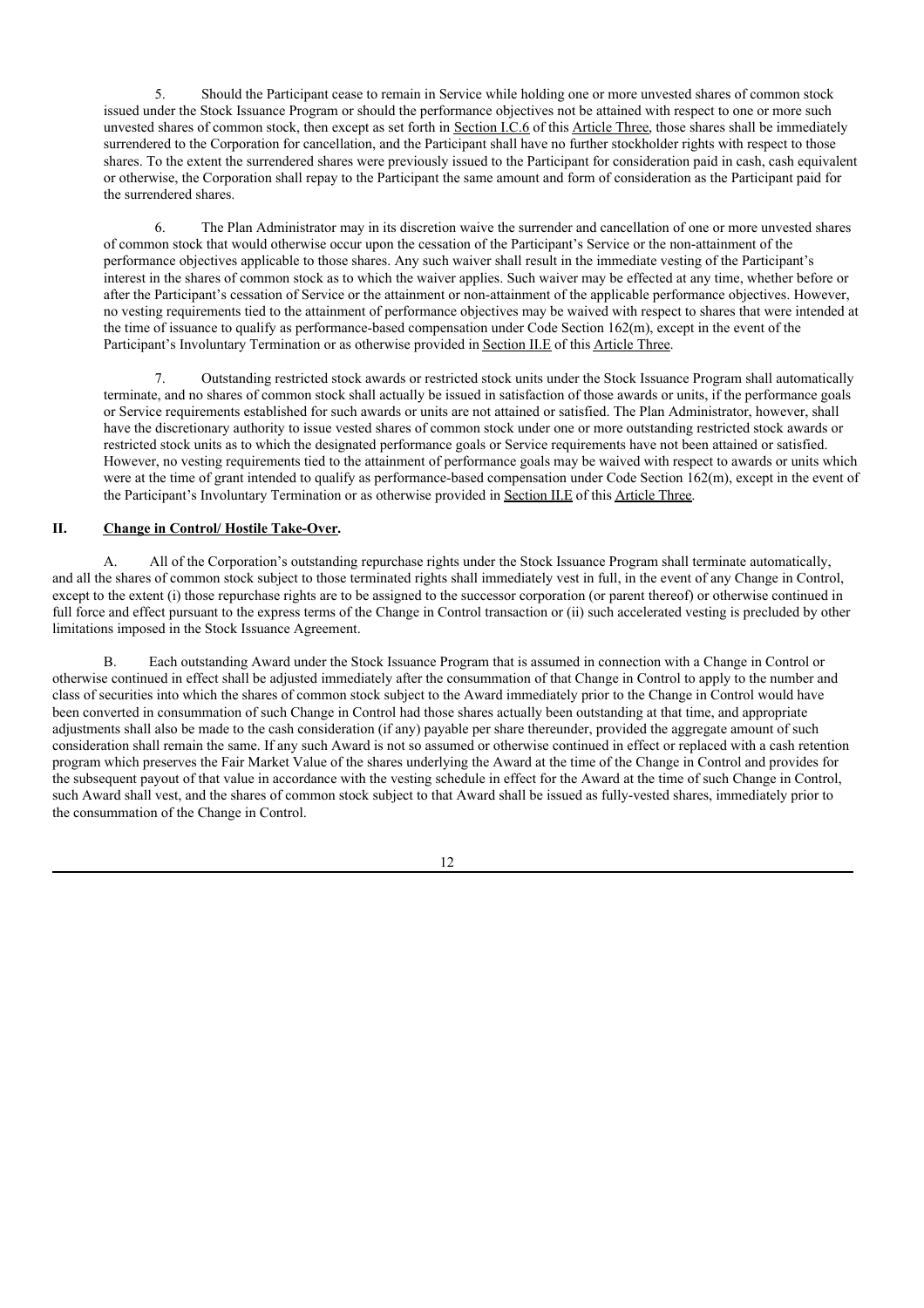C. The Plan Administrator shall have full power and authority to structure one or more outstanding Awards under the Stock Issuance Program so that the shares of common stock subject to those Awards shall immediately vest (or vest and become issuable) as to all of the shares at the time subject to those Awards in the event the Participant's Service is subsequently terminated by reason of an Involuntary Termination within a designated period (not to exceed 18 months) following the effective date of any Change in Control or a Hostile Take-Over in which those Awards do not otherwise vest on an accelerated basis. In addition, the Plan Administrator may structure one or more of the Corporation's repurchase rights under the Stock Issuance Program so that those rights shall immediately terminate with respect to any shares held by the Participant at the time of his or her Involuntary Termination, and the shares subject to those terminated repurchase rights shall accordingly vest in full at that time.

The Plan Administrator's authority under Paragraph C of this Section II shall also extend to any Award intended to qualify as performance-based compensation under Code Section 162(m), even though the automatic vesting of those Awards pursuant to Paragraph C of this Section II may result in their loss of performance-based status under Code Section 162(m).

E. Awards outstanding under the Stock Issuance Program shall in no way affect the right of the Corporation to adjust, reclassify, reorganize or otherwise change its capital or business structure or to merge, consolidate, dissolve, liquidate or sell or transfer all or any part of its business or assets.

## **ARTICLE FOUR MISCELLANEOUS**

## **I. Tax Withholding.**

A. The Corporation's obligation to deliver shares of common stock upon the issuance, exercise or vesting of Awards under the Plan shall be subject to the satisfaction of all applicable federal, state and local income and employment tax withholding requirements.

Subject to applicable laws, rules and regulations and policies of the Corporation, the Plan Administrator may, in its discretion, provide any or all Optionees or Participants to whom Awards are made under the Plan with the right to utilize any or all of the following methods to satisfy all or part of the Withholding Taxes to which those holders may become subject in connection with the issuance, exercise or vesting of those Awards.

> (i) *Stock Withholding*: The election to have the Corporation withhold, from the shares of common stock otherwise issuable upon the issuance, exercise or vesting of those Awards a portion of those shares with an aggregate Fair Market Value equal to the percentage of the Withholding Taxes (not to exceed 100%) designated by the Optionee or Participant and make a cash payment equal to such Fair Market Value directly to the appropriate taxing authorities on such individual's behalf.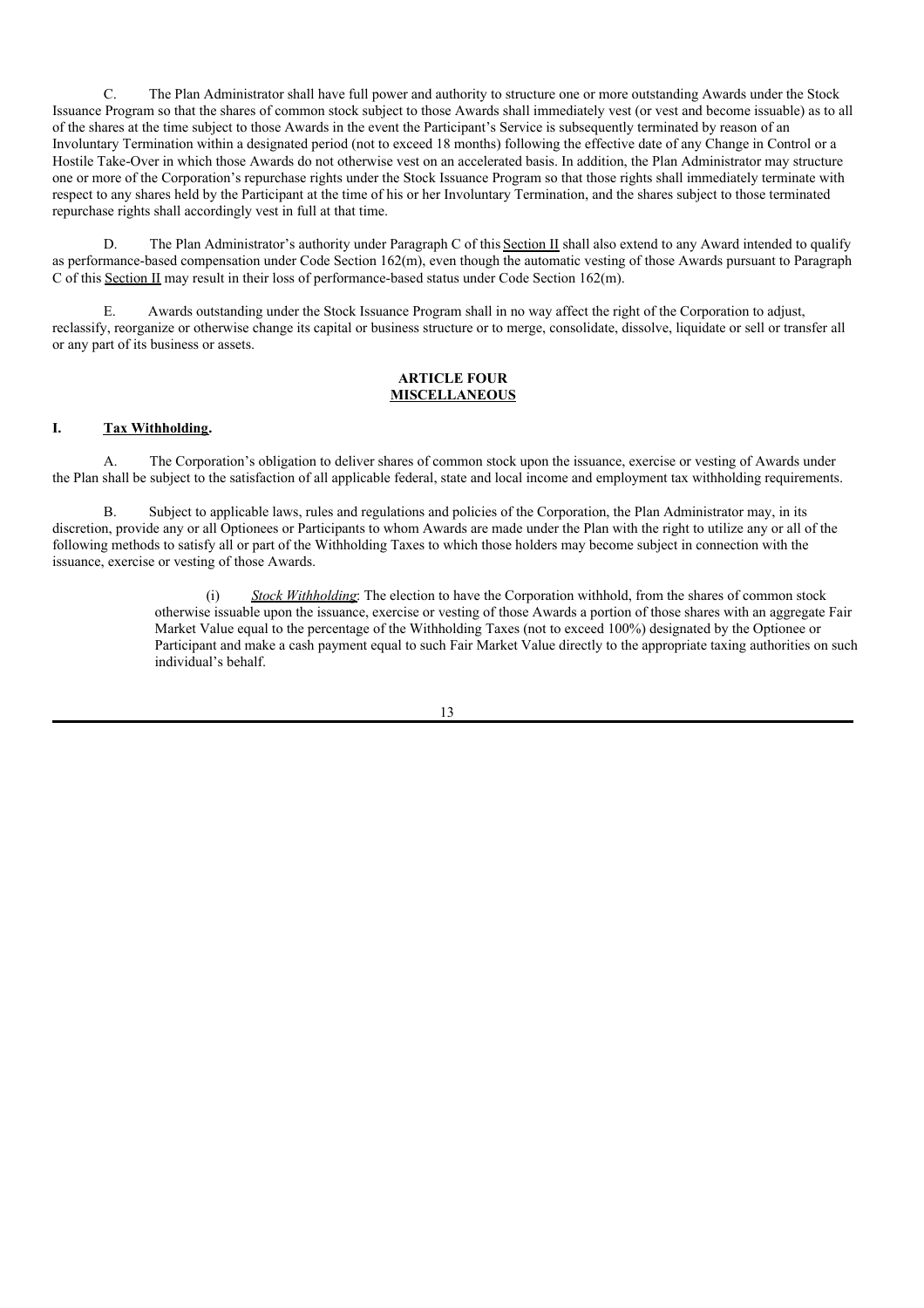(ii) *Stock Delivery*: The election to deliver to the Corporation, at the time the Award is issued, exercised or vests, one or more shares of common stock previously acquired by such the Optionee or Participant (other than in connection with the issuance, exercise or vesting triggering the Withholding Taxes) with an aggregate Fair Market Value equal to the percentage of the Withholding Taxes (not to exceed 100%) designated by such holder. The shares of common stock so delivered shall not be added to the shares of common stock authorized for issuance under the Plan.

(iii) *Sale and Remittance*: The election to deliver to the Corporation, to the extent the Award is issued or exercised for vested shares, through a special sale and remittance procedure pursuant to which the Optionee or Participant shall concurrently provide irrevocable instructions to a brokerage firm to effect the immediate sale of the purchased or issued shares and remit to the Corporation, out of the sale proceeds available on the settlement date, sufficient funds to cover the Withholding Taxes required to be withheld by the Corporation by reason of such issuance, exercise or vesting.

## **II. Share Escrow/Legends.**

Unvested shares issued under the Plan may, in the Plan Administrator's discretion, be held in escrow by the Corporation until the Participant's interest in such shares vests or may be issued directly to the Participant with restrictive legends on the certificates evidencing those unvested shares.

#### **III. Effective Date and Term of the Plan.**

A. The Plan was initially adopted by the Board on March 25, 2016 and ratified and approved by the Corporation's stockholders on June 16, 2016. The Plan was amended by the Board on March 29, 2018, subject to stockholder approval, to increase the number of shares authorized for issuance under the Plan from 1,150,000 shares to 3,650,000 shares and to implement other updates.

B. The Plan shall become effective on the Plan Effective Date. Awards may be granted under the Discretionary Grant Program and the Stock Issuance Program at any time on or after the Plan Effective Date.

C. The Plan shall terminate upon the earliest to occur of (i) March 25, 2026, (ii) the date on which all shares available for issuance under the Plan shall have been issued as fully-vested shares, (iii) the termination of all outstanding Awards in connection with a Change in Control, or (iv) such other date as the Board in its sole discretion terminates the Plan. If the Plan terminates on March 25, 2026 or on such other date as the Board terminates the Plan, then all Awards outstanding at that time shall continue to have force and effect in accordance with the provisions of the documents evidencing such Awards.

#### **IV. Amendment, Suspension or Termination of the Plan.**

The Board may suspend or terminate the Plan at any time, without notice, and in its sole discretion. The Board shall have complete and exclusive power and authority to amend or modify the Plan in any or all respects. However, no such amendment or modification shall materially impair the rights and obligations with respect to Awards at the time outstanding under the Plan unless the Optionee or the Participant consents to such amendment or modification. In addition, stockholder approval will be required for any amendment to the Plan that (i) materially increases the number of shares of common stock available for issuance under the Plan, (ii) materially expands the class of individuals eligible to receive option grants or other awards under the Plan, (iii) materially increases the benefits accruing to the Optionees and Participants under the Plan or materially reduces the price at which shares of common stock may be issued or purchased under the Plan, (iv) materially extends the term of the Plan, (v) expands the types of awards available for issuance under the Plan, or (vi) is required under applicable laws, rules or regulations to be approved by stockholders.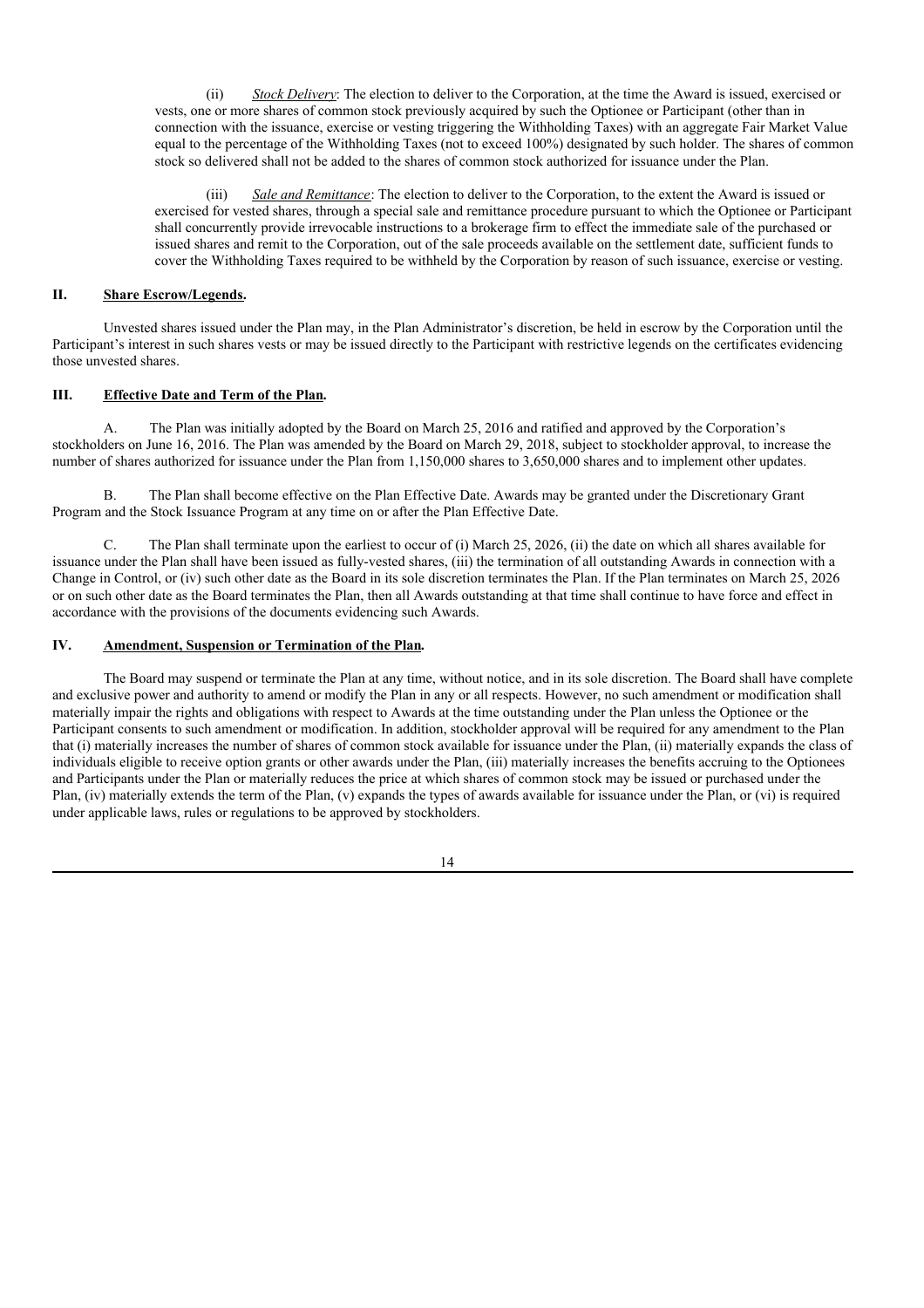# **V. Use of Proceeds.**

Any cash proceeds received by the Corporation from the sale of shares of common stock under the Plan shall be used for general corporate purposes.

## **VI. Regulatory Approvals.**

A. The implementation of the Plan, the grant of any Award and the issuance of shares of common stock in connection with the issuance, exercise or vesting of any Award made under the Plan shall be subject to the Corporation's procurement of all approvals and permits required by regulatory authorities having jurisdiction over the Plan, the Awards made under the Plan and the shares of common stock issuable pursuant to those Awards.

B. No shares of common stock or other assets shall be issued or delivered under the Plan unless and until there shall have been compliance with all applicable requirements of federal and state securities laws, including the filing and effectiveness of the Form S-8 registration statement for the shares of common stock issuable under the Plan, and all applicable listing requirements of The NASDAQ Capital Market, if applicable, and any other stock exchange or other market on which common stock is then quoted or listed for trading.

## **VII. No Employment/Service Rights.**

Nothing in the Plan shall confer upon the Optionee or the Participant any right to continue in Service for any period of specific duration or interfere with or otherwise restrict in any way the rights of the Corporation (or any Parent or Subsidiary employing or retaining such person) or of the Optionee or the Participant, which rights are hereby expressly reserved by each, to terminate such person's Service at any time for any reason, with or without cause.

## **VIII. Non-Exclusivity of the Plan.**

Nothing contained in the Plan is intended to amend, modify, or rescind any previously approved compensation plans, programs or options entered into by the Corporation. This Plan shall be construed to be in addition to and independent of any and all other arrangements. Neither the adoption of the Plan by the Board nor the submission of the Plan to the stockholders of the Corporation for approval shall be construed as creating any limitations on the power or authority of the Board to adopt, with or without stockholder approval, such additional or other compensation arrangements as the Board may from time to time deem desirable.

## **IX. Governing Law.**

All questions and obligations under the Plan and agreements issued pursuant to the Plan shall be construed and enforced in accordance with the laws of the State of Delaware.

# **X. Information to Optionees and Participants.**

Optionees and Participants under the Plan who do not otherwise have access to financial statements of the Corporation will receive the Corporation's financial statements at least annually.

15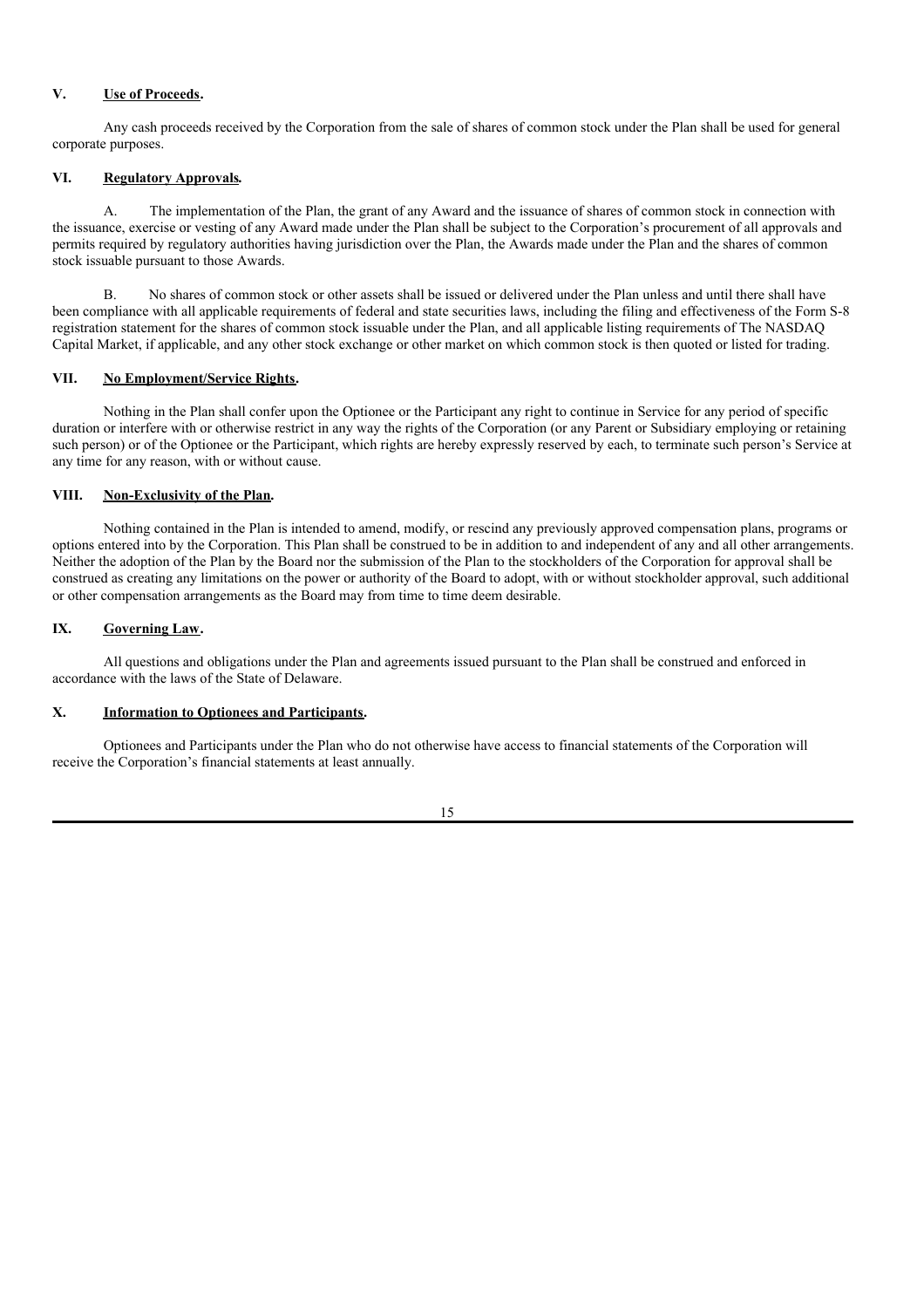## **APPENDIX**

The following definitions shall be in effect under the Plan:

A. "Award" means any of the following stock or stock-based awards authorized for issuance or grant under the Plan: stock option, stock appreciation right, direct stock issuance, restricted stock or restricted stock unit award or other stock-based award.

- B. "Board" means the Corporation's board of directors.
- C. "Change in Control" shall be deemed to have occurred if, in a single transaction or series of related transactions:

any person (as such term is used in Section 13(d) and 14(d) of the 1934 Act, or persons acting as a group, other than a trustee or fiduciary holding securities under an employment benefit program, is or becomes a "beneficial owner" (as defined in Rule 13-3 under the 1934 Act), directly or indirectly of securities of the Corporation representing 51% or more of the combined voting power of the Corporation, or

(ii) there is a merger, consolidation, or other business combination transaction of the Corporation with or into another corporation, entity or person, other than a transaction in which the holders of at least a majority of the shares of voting capital stock of the Corporation outstanding immediately prior to such transaction continue to hold (either by such shares remaining outstanding or by their being converted into shares of voting capital stock of the surviving entity) a majority of the total voting power represented by the shares of voting capital stock of the Corporation (or surviving entity) outstanding immediately after such transaction, or

- (iii) all or substantially all of the Corporation's assets are sold.
- D. "Code" means the Internal Revenue Code of 1986, as amended.
- E. "common stock" means the Corporation's common stock, \$0.001 par value per share.

F. "Compensation Committee" means a committee of the Board comprised solely of two or more Eligible Directors who are appointed by the Board to administer the Discretionary Grant and Stock Issuance Programs, who are "outside directors" within the meaning of Section 162(m) of the Code and who are "non-employee directors" within the meaning of Rule 16b-3(b)(3)(i).

G. "Consultant" means a consultant or other independent advisor who is under written contract with the Corporation (or any Parent or Subsidiary) to provide consulting or advisory services to the Corporation (or any Parent or Subsidiary) and whose securities issued pursuant to the Plan could be registered on Form S-8.

H. "Corporation" means Pacific Ethanol, Inc., a Delaware corporation, and any corporate successor to all or substantially all of the assets or voting stock of Pacific Ethanol, Inc. that shall by appropriate action adopt the Plan.

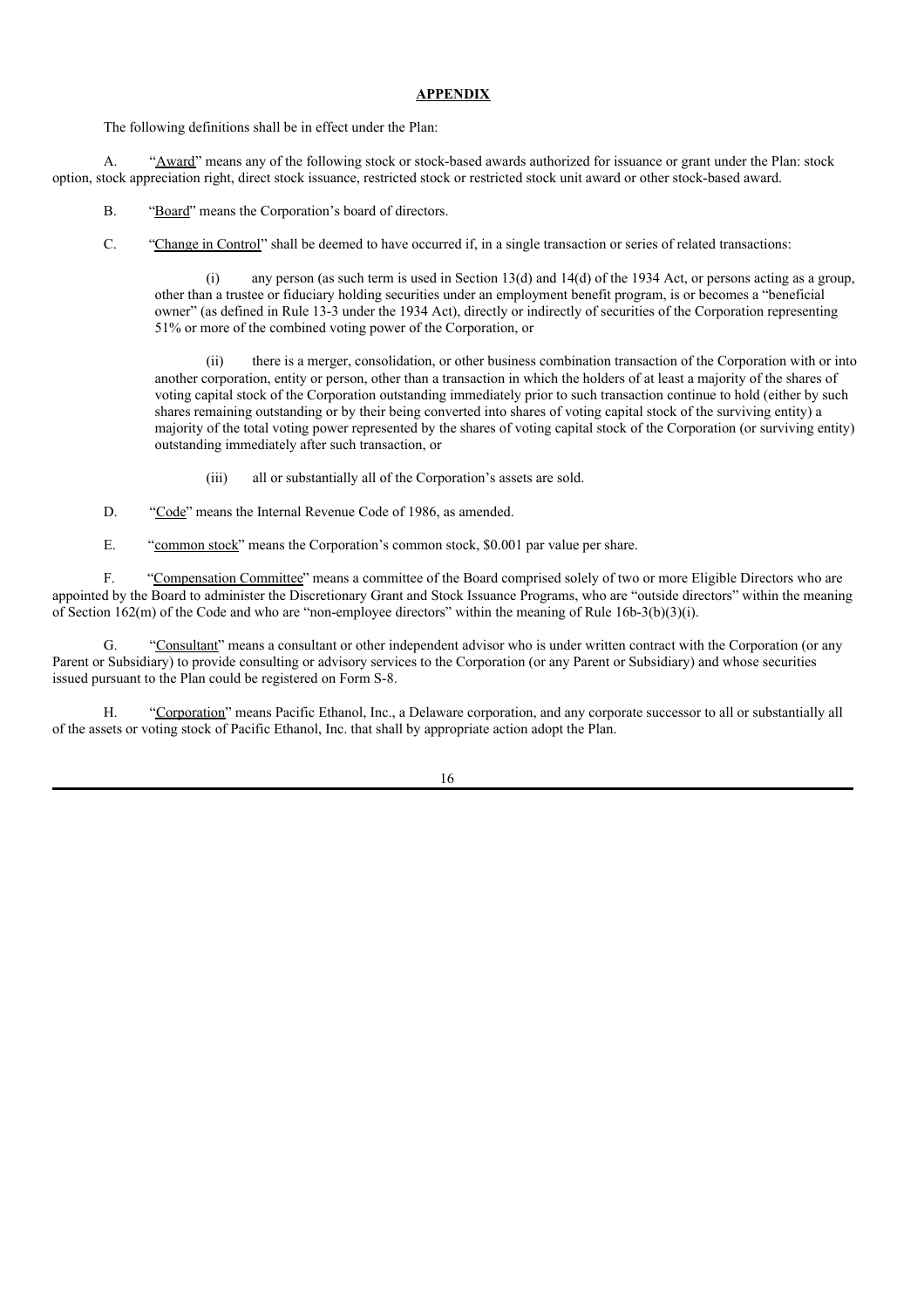I. "Discretionary Grant Program" means the discretionary grant program in effect under Article Two of the Plan pursuant to which stock options and stock appreciation rights may be granted to one or more eligible individuals.

J. "Eligible Director" means a Board member who is not, at the time of such determination, an employee of the Corporation (or any Parent or Subsidiary).

K. "Employee" means an individual who is in the employ of the Corporation (or any Parent or Subsidiary), subject to the control and direction of the employer entity as to both the work to be performed and the manner and method of performance.

L. "Exercise Date" means the date on which the Corporation shall have received written notice of the option exercise.

M. "Fair Market Value" per share of common stock on any relevant date shall be determined in accordance with the following provisions:

> (i) If the common stock is at the time traded on The NASDAQ Capital Market, then the Fair Market Value shall be the closing selling price per share of common stock at the close of regular hours trading (i.e., before after- hours trading begins) on The NASDAQ Capital Market on the date in question, as such price is reported by the National Association of Securities Dealers. If there is no closing selling price for the common stock on the date in question, then the Fair Market Value shall be the closing selling price on the last preceding date for which such quotation exists.

> (ii) If the common stock is not traded on The NASDAQ Capital Market but is at the time listed or quoted on any other market or exchange, then the Fair Market Value shall be the closing selling price per share of common stock at the close of regular hours trading (i.e., before after-hours trading begins) on the date in question on the market or exchange determined by the Plan Administrator to be the primary market for the common stock, as such price is officially quoted in the composite tape of transactions on such exchange. If there is no closing selling price for the common stock on the date in question, then the Fair Market Value shall be the closing selling price on the last preceding date for which such quotation exists.

> (iii) In the absence of an established market for the common stock, the Fair Market Value shall be determined in good faith by the Plan Administrator.

In addition, with respect to any Incentive Option, the Fair Market Value shall be determined in a manner consistent with any regulations issued by the Secretary of the Treasury for the purpose of determining fair market value of securities subject to an Incentive Option plan under the Code.

N. "Family Member" means, with respect to a particular Optionee or Participant, any child, stepchild, grandchild, parent, stepparent, grandparent, spouse, former spouse, sibling, niece, nephew, mother-in-law, father-in-law, son-in-law, daughter-in-law, brotherin-law or sister-in-law, including adoptive relationships.

O. "Hostile Take-Over" means either of the following events effecting a change in control or ownership of the Corporation: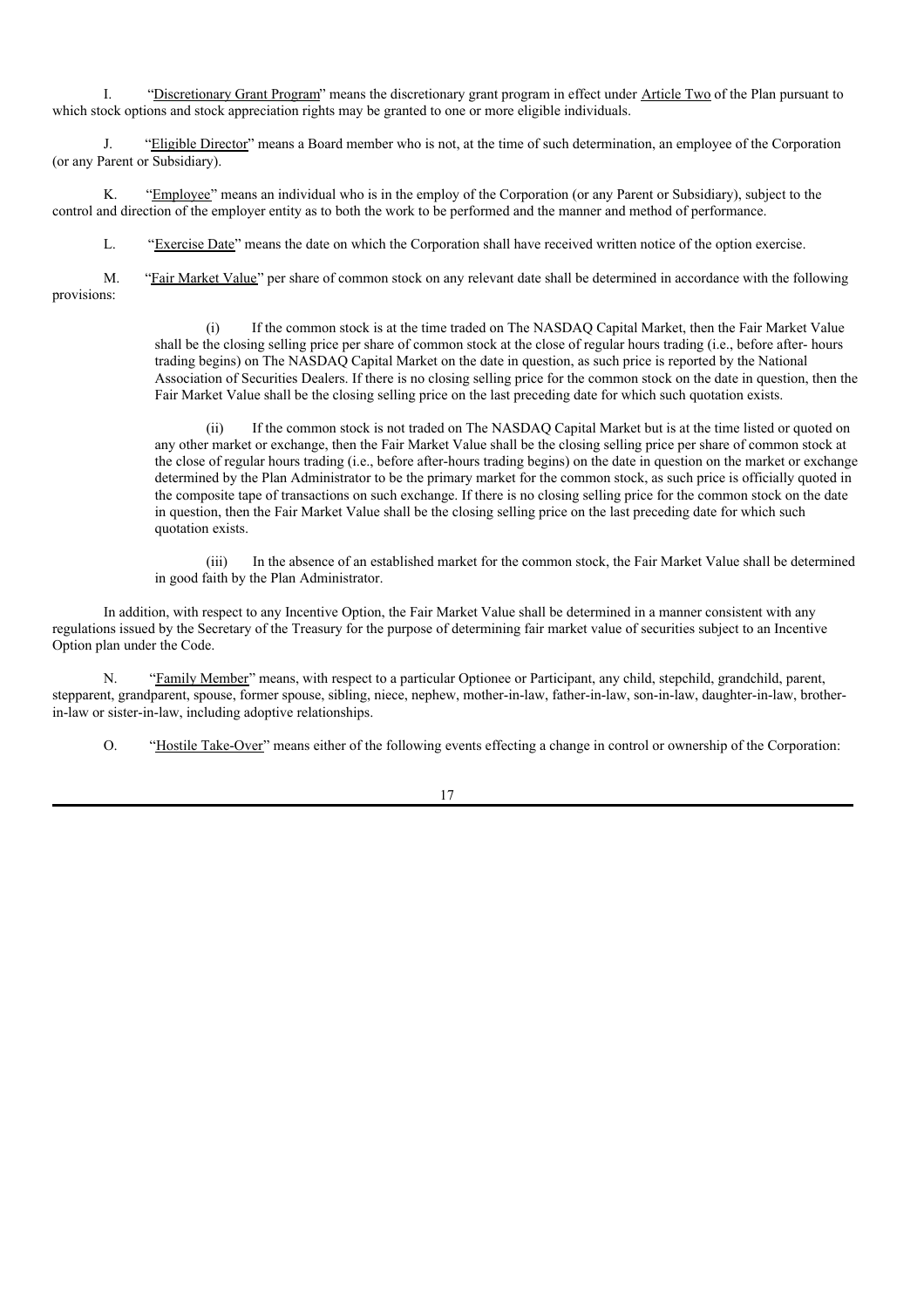(i) the acquisition, directly or indirectly, by any person or related group of persons (other than the Corporation or a person that directly or indirectly controls, is controlled by, or is under common control with, the Corporation) of beneficial ownership (within the meaning of Rule 13d-3 of the 1934 Act) of securities possessing more than 50% of the total combined voting power of the Corporation's outstanding securities pursuant to a tender or exchange offer made directly to the Corporation's stockholders that the Board does not recommend such stockholders to accept, or

(ii) a change in the composition of the Board over a period of 36 consecutive months or less such that a majority of the Board members ceases, by reason of one or more contested elections for Board membership, to be composed of individuals who either (A) have been Board members continuously since the beginning of such period or (B) have been elected or nominated for election as Board members during such period by at least a majority of the Board members described in clause (A) who were still in office at the time the Board approved such election or nomination.

- P. "Incentive Option" means an option that satisfies the requirements of Code Section 422.
- Q. "Involuntary Termination" means the termination of the Service of any individual that occurs by reason of:

(i) if such individual is providing services to the Corporation pursuant to a written contract that defines "cause" or "misconduct" or similar reasons such individual could be dismissed or discharged by the Corporation, then such individual's involuntary dismissal or discharge by the Corporation other than for any of such reasons and other than for Misconduct shall be an Involuntary Termination;

(ii) if such individual is not providing services to the Corporation pursuant to a written contract that defines "cause" or "misconduct" or similar reasons such individual could be dismissed or discharged by the Corporation, then such individual's involuntary dismissal or discharge by the Corporation for reasons other than Misconduct shall be an Involuntary Termination;

(iii) if such individual is providing services to the Corporation pursuant to a written contract that defines "good reason" or similar reasons such individual could voluntarily resign, then such individual's voluntary resignation for any of such reasons shall be an Involuntary Termination; or

(iv) if such individual is providing services to the Corporation pursuant to a written contract that does not define "good reason" or similar reasons such individual could voluntarily resign, then such individual's voluntary resignation following (A) a change in his or her position with the Corporation that materially reduces his or her duties and responsibilities or the level of management to which he or she reports, (B) a reduction in his or her level of compensation (including base salary, fringe benefits and target bonus under any corporate-performance based bonus or incentive programs) by more than 15% or (C) a relocation of such individual's place of employment by more than 50 miles, provided and only if such change, reduction or relocation is effected by the Corporation without the individual's consent, shall be an Involuntary Termination.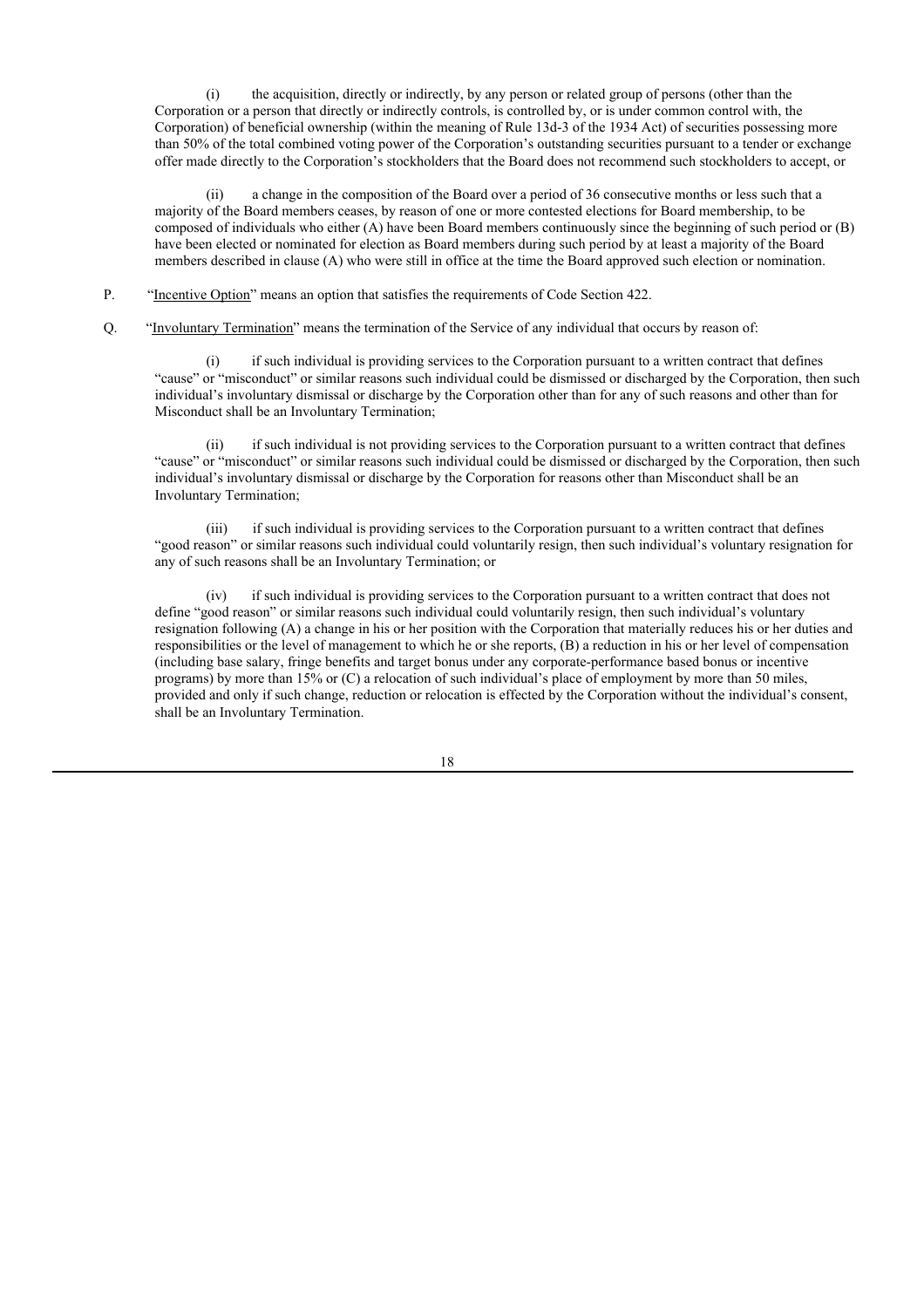R. "Misconduct" means the commission of: any act of fraud, embezzlement or dishonesty by the Optionee or Participant; any unauthorized use or disclosure by such person of confidential information or trade secrets of the Corporation (or any Parent or Subsidiary); any illegal or improper conduct or intentional misconduct, gross negligence or recklessness by such person that has adversely affected or, in the determination of the Plan Administrator, is likely to adversely affect, the business, reputation, goodwill or affairs of the Corporation (or any Parent or Subsidiary) in a material manner; any conduct that provides a basis for the Corporation to terminate for "cause," "misconduct" or similar reasons the written contract pursuant to which the Optionee or Participant is providing Services to the Corporation; resignation by the Optionee or Participant on fewer than 30 days' prior written notice and in violation of an agreement to remain in Service of the Corporation, in anticipation of a termination for "cause," "misconduct" or similar reasons under the agreement, or in lieu of a formal discharge for "cause," "misconduct" or similar reasons. The foregoing definition shall not in any way preclude or restrict the right of the Corporation (or any Parent or Subsidiary) to discharge or dismiss any Optionee, Participant or other person in the Service of the Corporation (or any Parent or Subsidiary) for any other acts or omissions, but such other acts or omissions shall not be deemed, for purposes of the Plan, to constitute grounds for termination for Misconduct.

S. "1934 Act" means the Securities Exchange Act of 1934, as amended.

T. "Non-Statutory Option" means an option not intended to satisfy the requirements of Code Section 422.

U. "Optionee" means any person to whom an option is granted under the Discretionary Grant Program.

V. "Parent" means any corporation (other than the Corporation) in an unbroken chain of corporations ending with the Corporation, provided each corporation in the unbroken chain (other than the Corporation) owns, at the time of the determination, stock possessing 50% or more of the total combined voting power of all classes of stock in one of the other corporations in such chain.

W. "Participant" means any person who is issued shares of common stock or restricted stock units or other stock-based awards under the Stock Issuance Program.

X. "Permanent Disability" or "Permanently Disabled" means the inability of the Optionee or the Participant to engage in any substantial gainful activity by reason of any medically determinable physical or mental impairment expected to result in death or to be of continuous duration of twelve months or more.

Y. "Plan" means the Corporation's 2016 Stock Incentive Plan, as set forth in this document.

Z. "Plan Administrator" means the particular entity, whether the Compensation Committee or the Board, which is authorized to administer the Discretionary Grant and Stock Issuance Programs with respect to one or more classes of eligible persons, to the extent such entity is carrying out its administrative functions under those programs with respect to the persons then subject to its jurisdiction.

AA. "Plan Effective Date" means the date that stockholder approval of the Plan is obtained in accordance with Section III.A. of Article Four.

BB. "Section 16 Insider" means an officer or director of the Corporation subject to the short-swing profit liability provisions of Section 16 of the 1934 Act.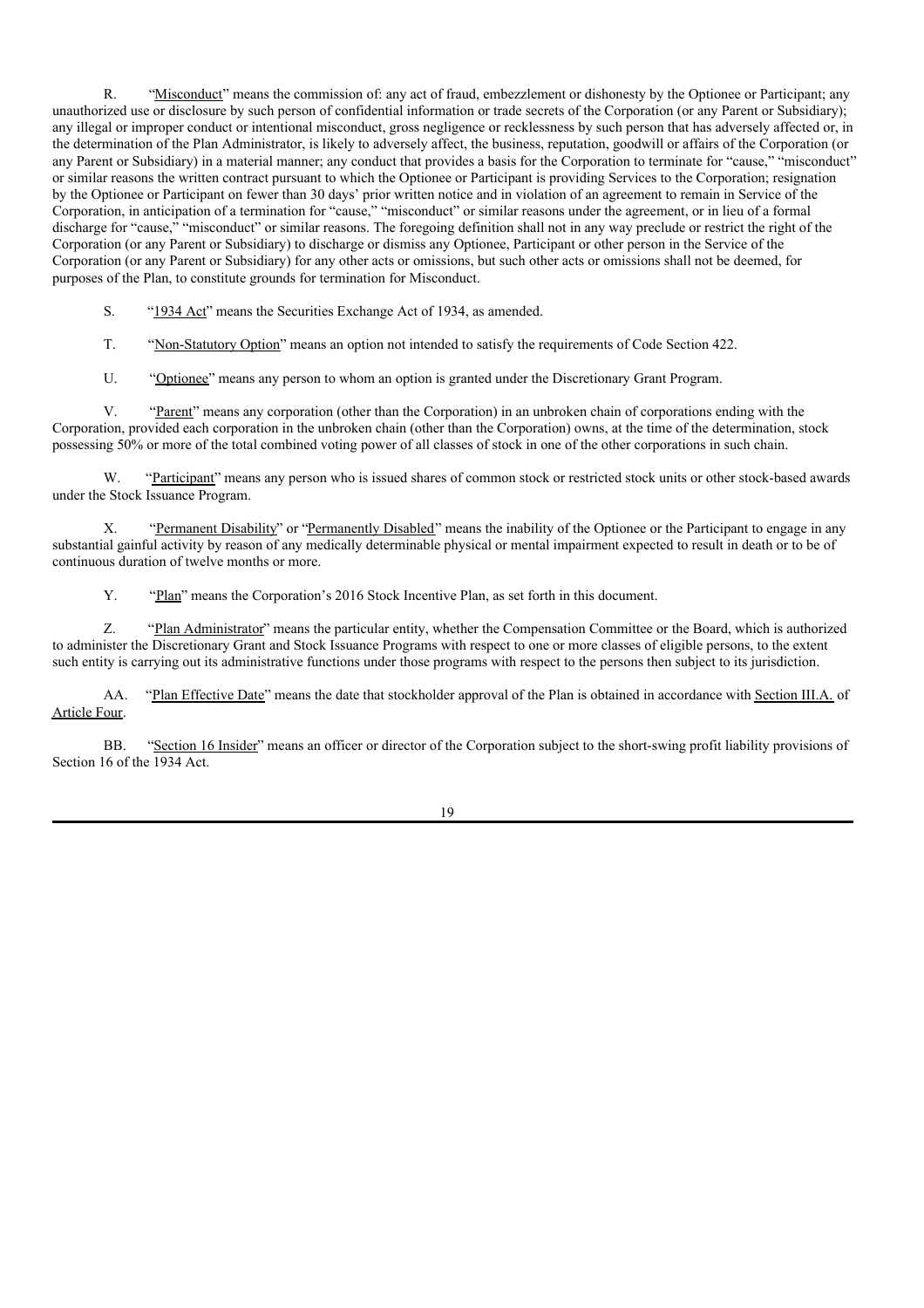CC. "Service" means the performance of services for the Corporation (or any Parent or Subsidiary) by a person in the capacity of an Employee, an Eligible Director or a Consultant, except to the extent otherwise specifically provided in the documents evidencing the Award made to such person. For purposes of the Plan, an Optionee or Participant shall be deemed to cease Service immediately upon the occurrence of the either of the following events: (i) the Optionee or Participant no longer performs services in any of the foregoing capacities for the Corporation or any Parent or Subsidiary or (ii) the entity for which the Optionee or Participant is performing such services ceases to remain a Parent or Subsidiary of the Corporation, even though the Optionee or Participant may subsequently continue to perform services for that entity.

DD. "Stock Issuance Agreement" means the agreement entered into by the Corporation and the Participant at the time of issuance of shares of common stock under the Stock Issuance Program.

EE. "Stock Issuance Program" means the stock issuance program in effect under Article Three of the Plan.

FF. "Subsidiary" means any corporation (other than the Corporation) in an unbroken chain of corporations beginning with the Corporation, provided each corporation (other than the last corporation) in the unbroken chain owns, at the time of the determination, stock possessing 50% or more of the total combined voting power of all classes of stock in one of the other corporations in such chain.

GG. "Take-Over Price" means the greater of (i) the Fair Market Value per share of common stock on the date the option is surrendered to the Corporation in connection with a Hostile Take-Over or, if applicable, (ii) the highest reported price per share of common stock paid by the tender offeror in effecting such Hostile Take-Over through the acquisition of such common stock. However, if the surrendered option is an Incentive Option, the Take-Over Price shall not exceed the clause (i) price per share.

HH. "10% Stockholder" means the owner of stock (as determined under Code Section 424(d)) possessing more than 10% of the total combined voting power of all classes of stock of the Corporation (or any Parent or Subsidiary).

II. "Withholding Taxes" means the federal, state and local income and employment taxes to which the Optionee or Participant may become subject in connection with the issuance, exercise or vesting of the Award made to him or her under the Plan.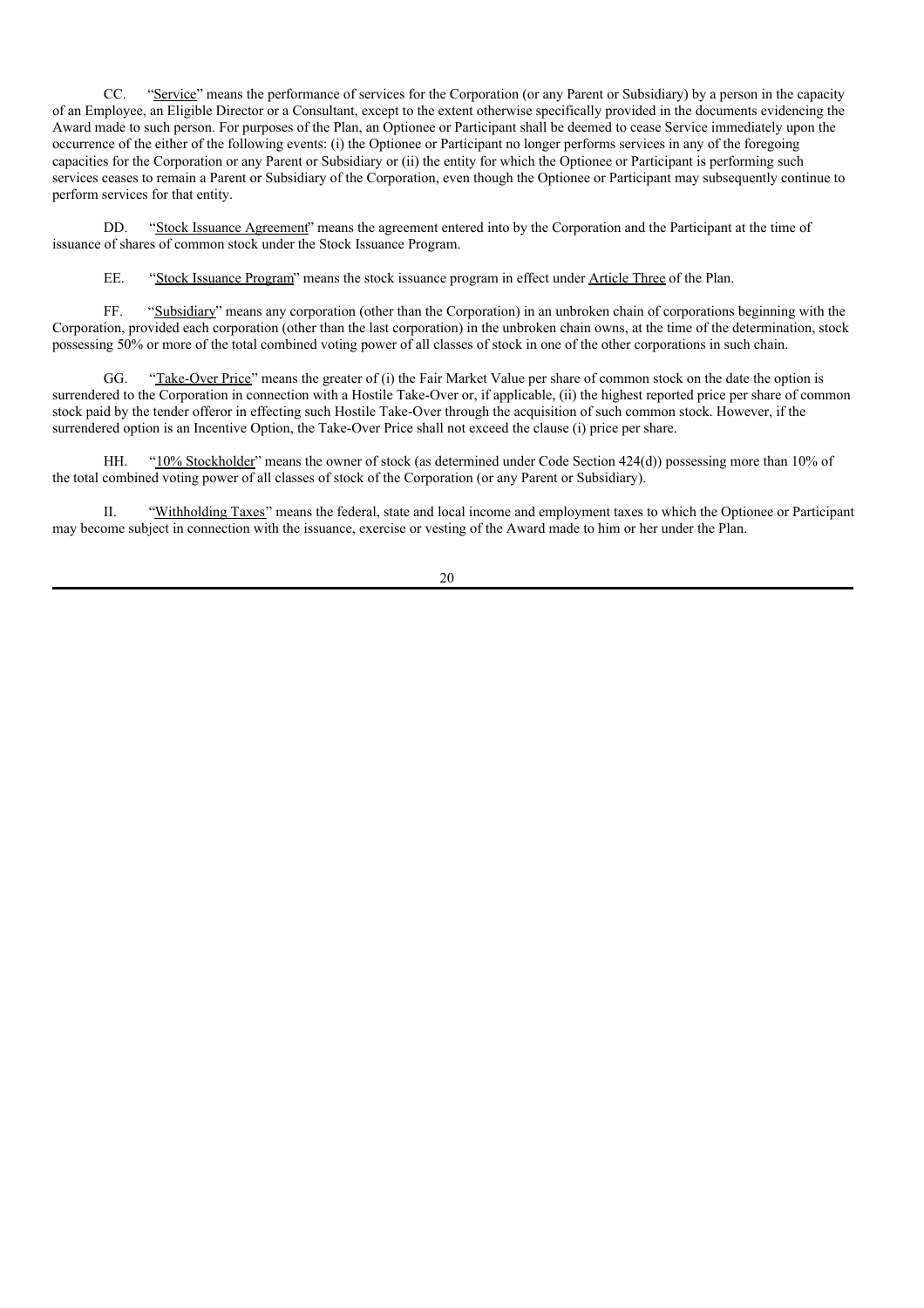## **CERTIFICATION OF PRINCIPAL EXECUTIVE OFFICER PURSUANT TO SECTION 302 OF THE SARBANES-OXLEY ACT OF 2002**

I, Neil M. Koehler, certify that:

1. I have reviewed this Quarterly Report on Form 10-Q of Pacific Ethanol, Inc.;

2. Based on my knowledge, this report does not contain any untrue statement of a material fact or omit to state a material fact necessary to make the statements made, in light of the circumstances under which such statements were made, not misleading with respect to the period covered by this report;

3. Based on my knowledge, the financial statements, and other financial information included in this report, fairly present in all material respects the financial condition, results of operations and cash flows of the registrant as of, and for, the periods presented in this report;

4. The registrant's other certifying officer and I are responsible for establishing and maintaining disclosure controls and procedures (as defined in Exchange Act Rules 13a-15(e) and 15d-15(e)) and internal control over financial reporting (as defined in Exchange Act Rules  $13a-15(f)$  and  $15d-15(f)$  for the registrant and have:

(a) Designed such disclosure controls and procedures, or caused such disclosure controls and procedures to be designed under our supervision, to ensure that material information relating to the registrant, including its consolidated subsidiaries, is made known to us by others within those entities, particularly during the period in which this report is being prepared;

(b) Designed such internal control over financial reporting, or caused such internal control over financial reporting to be designed under our supervision, to provide reasonable assurance regarding the reliability of financial reporting and the preparation of financial statements for external purposes in accordance with generally accepted accounting principles;

(c) Evaluated the effectiveness of the registrant's disclosure controls and procedures and presented in this report our conclusions about the effectiveness of the disclosure controls and procedures, as of the end of the period covered by this report based on such evaluation; and

(d) Disclosed in this report any change in the registrant's internal control over financial reporting that occurred during the registrant's most recent fiscal quarter (the registrant's fourth fiscal quarter in the case of an annual report) that has materially affected, or is reasonably likely to materially affect, the registrant's internal control over financial reporting; and

5. The registrant's other certifying officer and I have disclosed, based on our most recent evaluation of internal control over financial reporting, to the registrant's auditors and the audit committee of the registrant's board of directors (or persons performing the equivalent functions):

(a) All significant deficiencies and material weaknesses in the design or operation of internal control over financial reporting which are reasonably likely to adversely affect the registrant's ability to record, process, summarize and report financial information; and

(b) Any fraud, whether or not material, that involves management or other employees who have a significant role in the registrant's internal control over financial reporting.

Date: May 10, 2018 /S/ NEIL M. KOEHLER

Neil M. Koehler President and Chief Executive Officer (Principal Executive Officer)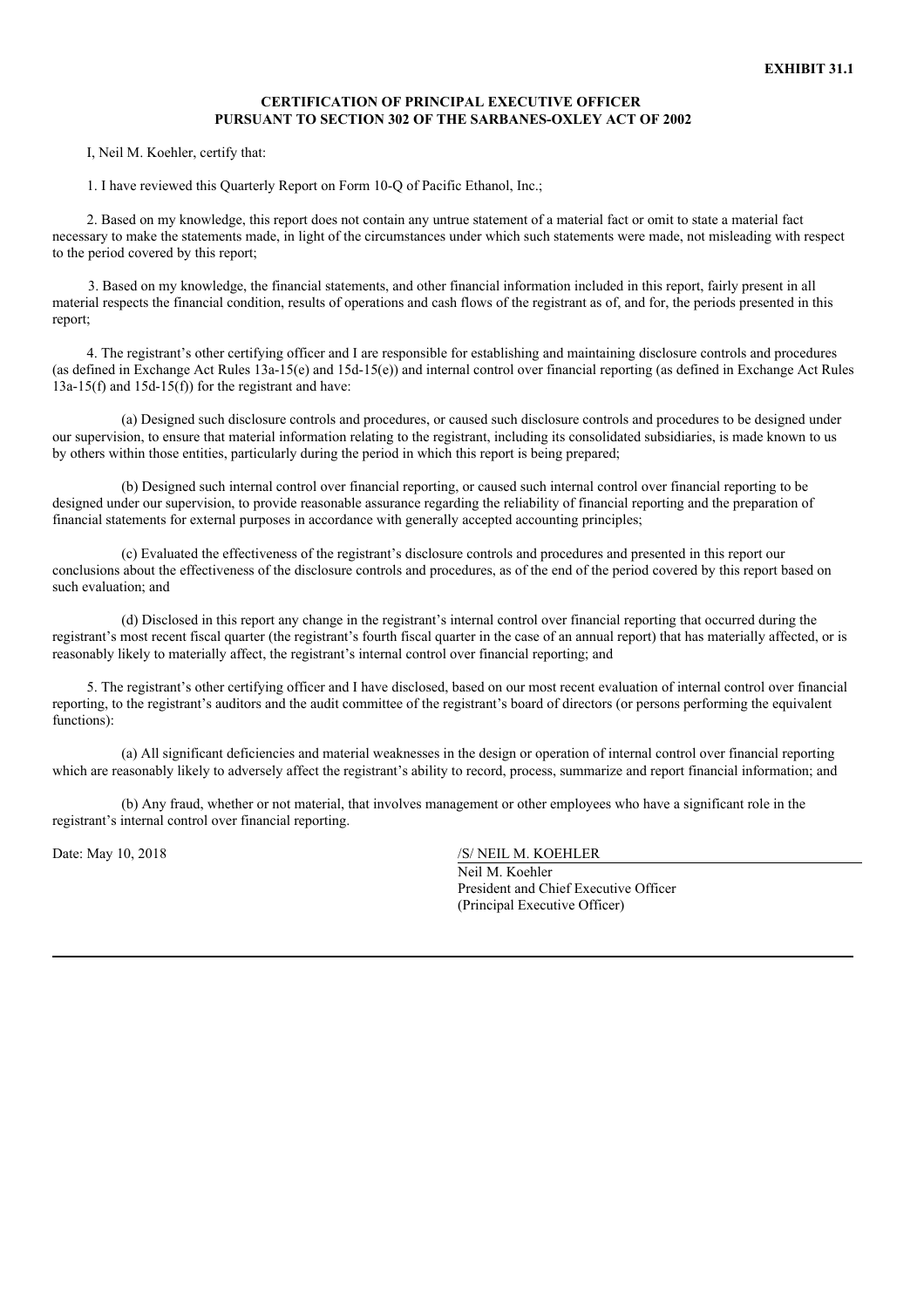## **CERTIFICATION OF PRINCIPAL FINANCIAL OFFICER PURSUANT TO SECTION 302 OF THE SARBANES-OXLEY ACT OF 2002**

I, Bryon T. McGregor, certify that:

1. I have reviewed this Quarterly Report on Form 10-Q of Pacific Ethanol, Inc.;

2. Based on my knowledge, this report does not contain any untrue statement of a material fact or omit to state a material fact necessary to make the statements made, in light of the circumstances under which such statements were made, not misleading with respect to the period covered by this report;

3. Based on my knowledge, the financial statements, and other financial information included in this report, fairly present in all material respects the financial condition, results of operations and cash flows of the registrant as of, and for, the periods presented in this report;

4. The registrant's other certifying officer and I are responsible for establishing and maintaining disclosure controls and procedures (as defined in Exchange Act Rules 13a-15(e) and 15d-15(e)) and internal control over financial reporting (as defined in Exchange Act Rules  $13a-15(f)$  and  $15d-15(f)$  for the registrant and have:

(a) Designed such disclosure controls and procedures, or caused such disclosure controls and procedures to be designed under our supervision, to ensure that material information relating to the registrant, including its consolidated subsidiaries, is made known to us by others within those entities, particularly during the period in which this report is being prepared;

(b) Designed such internal control over financial reporting, or caused such internal control over financial reporting to be designed under our supervision, to provide reasonable assurance regarding the reliability of financial reporting and the preparation of financial statements for external purposes in accordance with generally accepted accounting principles;

(c) Evaluated the effectiveness of the registrant's disclosure controls and procedures and presented in this report our conclusions about the effectiveness of the disclosure controls and procedures, as of the end of the period covered by this report based on such evaluation; and

(d) Disclosed in this report any change in the registrant's internal control over financial reporting that occurred during the registrant's most recent fiscal quarter (the registrant's fourth fiscal quarter in the case of an annual report) that has materially affected, or is reasonably likely to materially affect, the registrant's internal control over financial reporting; and

5. The registrant's other certifying officer and I have disclosed, based on our most recent evaluation of internal control over financial reporting, to the registrant's auditors and the audit committee of the registrant's board of directors (or persons performing the equivalent functions):

(a) All significant deficiencies and material weaknesses in the design or operation of internal control over financial reporting which are reasonably likely to adversely affect the registrant's ability to record, process, summarize and report financial information; and

(b) Any fraud, whether or not material, that involves management or other employees who have a significant role in the registrant's internal control over financial reporting.

Date: May 10, 2018 /S/ BRYON T. MCGREGOR Bryon T. McGregor Chief Financial Officer (Principal Financial Officer)